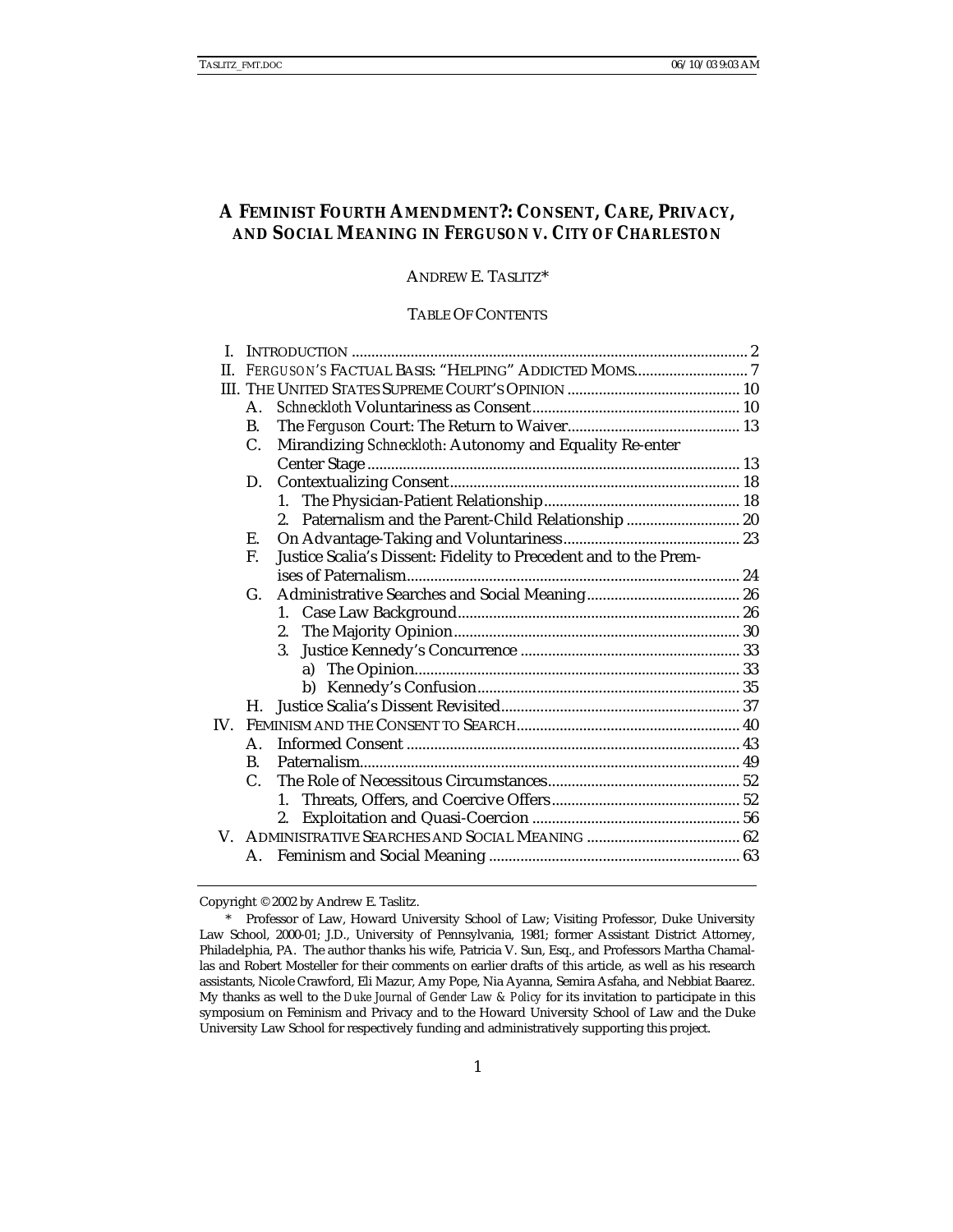|  | 3. Implications for the Law on Administrative Searches 72 |  |
|--|-----------------------------------------------------------|--|
|  |                                                           |  |
|  |                                                           |  |
|  |                                                           |  |

# I. INTRODUCTION

In *Ferguson v. City of Charleston*, 1 a public hospital engaged in warrantless, suspicionless urine testing of selected poor, pregnant women for signs of cocaine use. A woman who tested positive was warned that she would face criminal prosecution if she did not enter substance abuse treatment. Moreover, even if she did enter a treatment program, she would be referred for criminal prosecution if she tested positive a second time or missed an appointment with a drug abuse counselor. The program had been jointly designed by the Hospital, that is, the Medical University of South Carolina (MUSC), and by the local police. Ten women arrested under the policy brought a civil suit against the Hospital and others.

The United States Supreme Court held that, absent patient consent, this testing program violated the Fourth Amendment to the United States Constitution. The Hospital had argued that the urine testing was done for a beneficent civil administrative purpose: to get cocaine-addicted pregnant moms off of drugs. Such administrative searches are often permitted absent a warrant or individualized suspicion. $^{2}$  The Court conceded that the drug abuse treatment purpose was indeed therapeutic, but concluded that the state's *primary* "programmatic" purpose was criminal law enforcement, thus presumptively requiring probable cause and a warrant.<sup>3</sup> Rather than simply striking down the program, however, the Court remanded the case to the lower courts to determine whether there was sufficient evidence to support the jury's conclusion that the women had consented to the urine testing.<sup>4</sup> Although the Court therefore purported not to resolve the consent question, the Court offered the lower courts guidance on how they should go about resolving the consent issue. That guidance, stated in a single brief paragraph of the Court's opinion, had radical implications, or so this article will argue.

There was no question that the women had signed two general hospital consent forms before being tested.<sup>5</sup> But none of those forms or other media specifically informed the patients that they would be tested for cocaine for the spe-

<sup>1. 532</sup> U.S. 67 (2001).

<sup>2</sup>*. See* ANDREW E. TASLITZ & MARGARET L. PARIS, CONSTITUTIONAL CRIMINAL PROCEDURE 349- 51 (1997) (defining "administrative searches" as those done for purposes other than criminal prosecution and explaining the significance of the high Court's so labeling a search).

<sup>3</sup>*. See Ferguson*, 532 U.S. at 80-82.

<sup>4.</sup> As of this writing, the courts on remand of the consent issue had received briefs and heard oral argument but not yet rendered a final decision. *See, e.g.,* Appellants' Supplemental Reply Brief, Ferguson v. City of Charleston, 186 F.3d 469 (4th Cir. 1999) (No. 97-2512) (on remand from the United States Supreme Court).

<sup>5</sup>*. See* Respondents' Brief at 38-41, Ferguson v. City of Charleston, 532 U.S. 67 (2001) (No. 99- 936).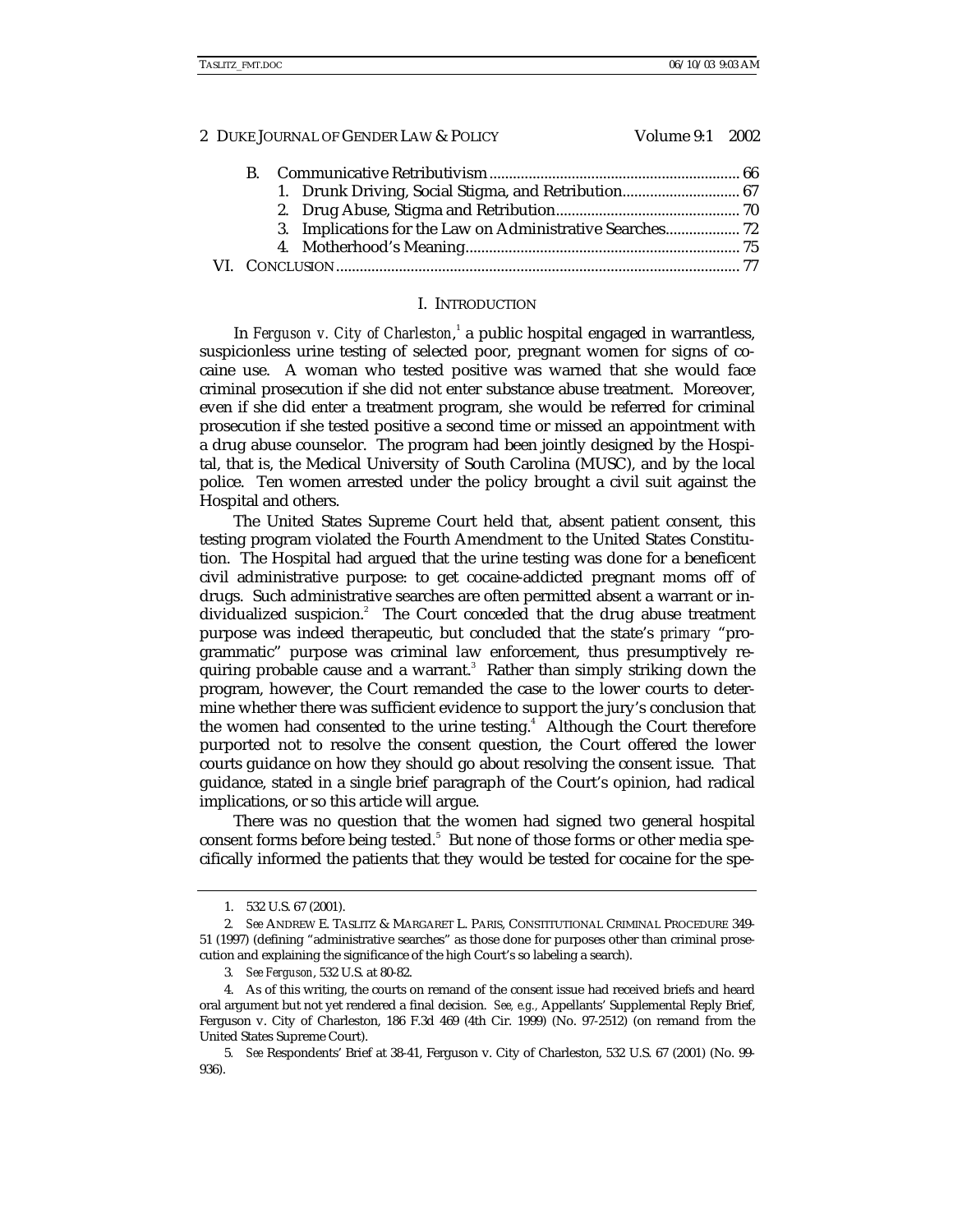cific purpose of turning the results over to the police for criminal prosecution absent prompt and successful treatment. $^{\circ}$  The women were, however, not physically coerced into signing the forms, nor were any pre-signature threats made to get them to do so.<sup>7</sup>

Under prior case law defining consent under the Fourth Amendment, simple "voluntariness"—the absence of coercion—was all that was required.<sup>8</sup> Without altering this general definition, however, the Court applied a new consent definition specific to this case, leaving open the possibility of applying this new definition to selected other cases as well. $^{\circ}$  This new definition required, in addition to voluntariness, that consent to search be "knowingly and intelligently made."<sup>10</sup> In other words, the patients must understand more precisely what it was they were consenting to and what were its consequences.<sup>11</sup> Moreover, the Court cited as support for this conclusion *Miranda v Arizona*, <sup>12</sup> a Fifth Amendment case embracing a more vibrant notion of consent, a notion that the Court had earlier rejected as too limiting for the state in the Fourth Amendment context. $^{13}$ 

In this article, I will argue that the Court's rationale is best understood as reflecting various insights from feminist theory. Specifically, the Court saw the definition of consent as turning on context rather than on a universal notion identical under all circumstances. Critical aspects of that context were the nature of the human relationships involved—primarily the doctor-patient and mother-child relationships—as well as the complexity of human emotion, the power inequalities between the parties, and the social meanings of their actions.<sup>14</sup> The Court at least implicitly gave patient and parental autonomy great weight, and was offended by paternalistic notions that a more powerful social actor, here, the Hospital, knows what is best for, and therefore can take advantage of, the less powerful social actors, the patients. By asking the "woman question"—that is, taking into account the experiences and values of women—

<sup>6</sup>*. See id*. at 39 (arguing, on MUSC's behalf, that "[t]here is no precedent in this Court's Fourth Amendment search and seizure jurisprudence which imposes any . . . requirement that the searching agency inform the consenting party that the results of the search will be turned over to law enforcement.").

<sup>7</sup>*. See generally* Petitioners' Brief, Ferguson v. City of Charleston, 532 U.S. 67 (2001) (No. 99-936) (making no such claim in its summary of the facts, even though they were of course recited in a fashion most favorable to the cause of the pregnant women).

<sup>8</sup>*. See* TASLITZ & PARIS, *supra* note 2, at 381-92 (summarizing consent to search doctrine case law).

<sup>9</sup>*. See infra* Parts II – III (explaining the ways in which the *Ferguson* Court's definition of consent was "new," that is, seemingly a departure from prior case law).

<sup>10</sup>*. See Ferguson*, 532 U.S. at 85 (concluding that hospital employees who obtain evidence from their patients of the latter's criminal conduct *"for the specific purpose of incriminating those patients"* have "a special obligation to make sure that the patients are fully informed of their constitutional rights, as standards of knowing waiver require. *Cf.* Miranda v. Arizona, 384 U.S. 436 (1966).").

<sup>11</sup>*. See infra* text accompanying notes 84-114.

<sup>12. 384</sup> U.S. 436 (1966).

<sup>13</sup>*. See* TASLITZ & PARIS, *supra* note 2, at 660-63 (explaining that a waiver of *Miranda* rights of silence or counsel must be made "voluntarily, knowingly, and intelligently"); *see infra* text accompanying notes 62-70 (*Miranda*-like test originally rejected by the Court in the Fourth Amendment context).

<sup>14</sup>*. See infra* Part III.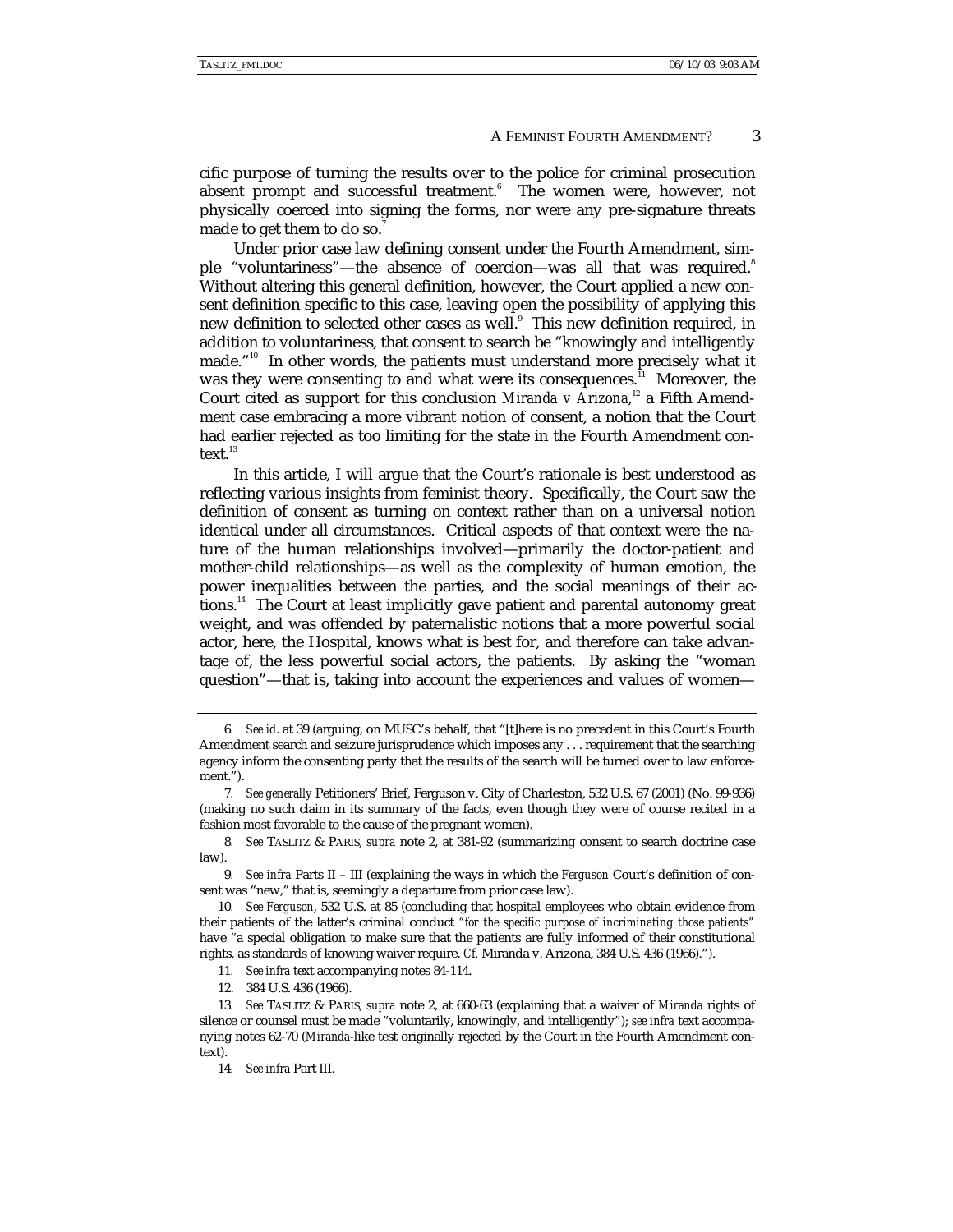by engaging in practical reasoning that is more sensitive to situation and context than is usually true in the law; and by exploring social meanings as ways for exacerbating and exploiting power inequalities, the Court acted consistently with the best of feminist legal method.<sup>15</sup>

Indeed, Justice Scalia, without using the word "feminist," seemed to realize this in his dissent and was horrified. He therefore placed consent at the center of his own opinion.<sup>16</sup>

The Court's other holding, that the urine testing involved a criminalinvestigation-related, rather than an administrative, purpose, is also illuminated by feminist theory. The Court declared that the beneficent, *subjective intentions* of the state actors are irrelevant. What mattered was that the state's "programmatic purpose" was aimed at investigating crime.<sup>17</sup> Yet what does "programmatic purpose" mean if it does not include subjective intentions? The Court did not say. Instead, the Court emphasized the deep involvement of the police in creating and monitoring the testing program and the use of the threat of criminal prosecution to attain the end of public safety.<sup>18</sup> But the latter circumstance is likely present in all admittedly criminal investigatory searches.<sup>19</sup> yet it is hard to see what the former (degree of police involvement) has to do with "purpose." Police are the enforcers in other areas, such as drunk driving roadblocks, that the court treats as administrative in nature.<sup>20</sup> Police involvement alone is therefore not the key. This murky state of affairs can be clarified if "programmatic purposes" are those most plausibly attributed to the state actors *by their audience*, that is, by the rest of society. Such attributions turn on the common social meaning of particular conduct in our political culture.<sup>21</sup> Some feminists have long understood how the social meanings of action create our social world. Hostile environment sexual harassment, for example, such as posting photographs of nude women about a male-dominated workplace, is fairly perceived by women as marking them as inferior to men, women being more about body

<sup>15.</sup> On the distinguishing characteristics of feminist method, *see* Katharine T. Bartlett, *Feminist Legal Methods*, 103 HARV. L. REV. 829 (1990).

<sup>16</sup>*. See infra* Part III.F (analyzing Scalia's dissent).

<sup>17</sup>*. See infra*, text accompanying notes 218-28 (analyzing of the Court's idea of "programmatic purposes" in detail).

<sup>18</sup>*. See Ferguson*, 532 U.S. at 80-86 ("Moreover, throughout the development and application of the policy, the Charleston prosecutors and police were extensively involved in the day-to-day administration of the policy." *Id*. at 82. The policy further crossed the line onto the boundaries of ordinary criminal searches by undertaking to test patients for the specific and immediate purpose of incriminating them.).

<sup>19</sup>*. Cf. Ferguson*, 532 U.S. at 87-88 (Kennedy, J., concurring in the judgment) ("By very definition, in almost every case the immediate purpose of a search policy will be to obtain evidence," the threat of evidence discovery partly being designed to deter criminal conduct.). Justice Kennedy does, however, find the extensive involvement of law enforcement in the *design* of the policy, combined with the explicit threat of arrest to implement the policy's purportedly civil objectives, as demonstrating a criminal-investigation, rather than administrative, programmatic purpose. *See id.* at 86-88. His disagreement with the majority turned on other grounds, discussed *infra* text accompanying notes 237-51.

<sup>20</sup>*. See* TASLITZ & PARIS, *supra* note 2, at 368-70 (drunk driving roadblocks as administrative seizures, despite Court's occasional rhetoric to the contrary).

<sup>21</sup>*. See infra* Part IV (summarizing feminist social meaning theory and its application to the *Ferguson* case).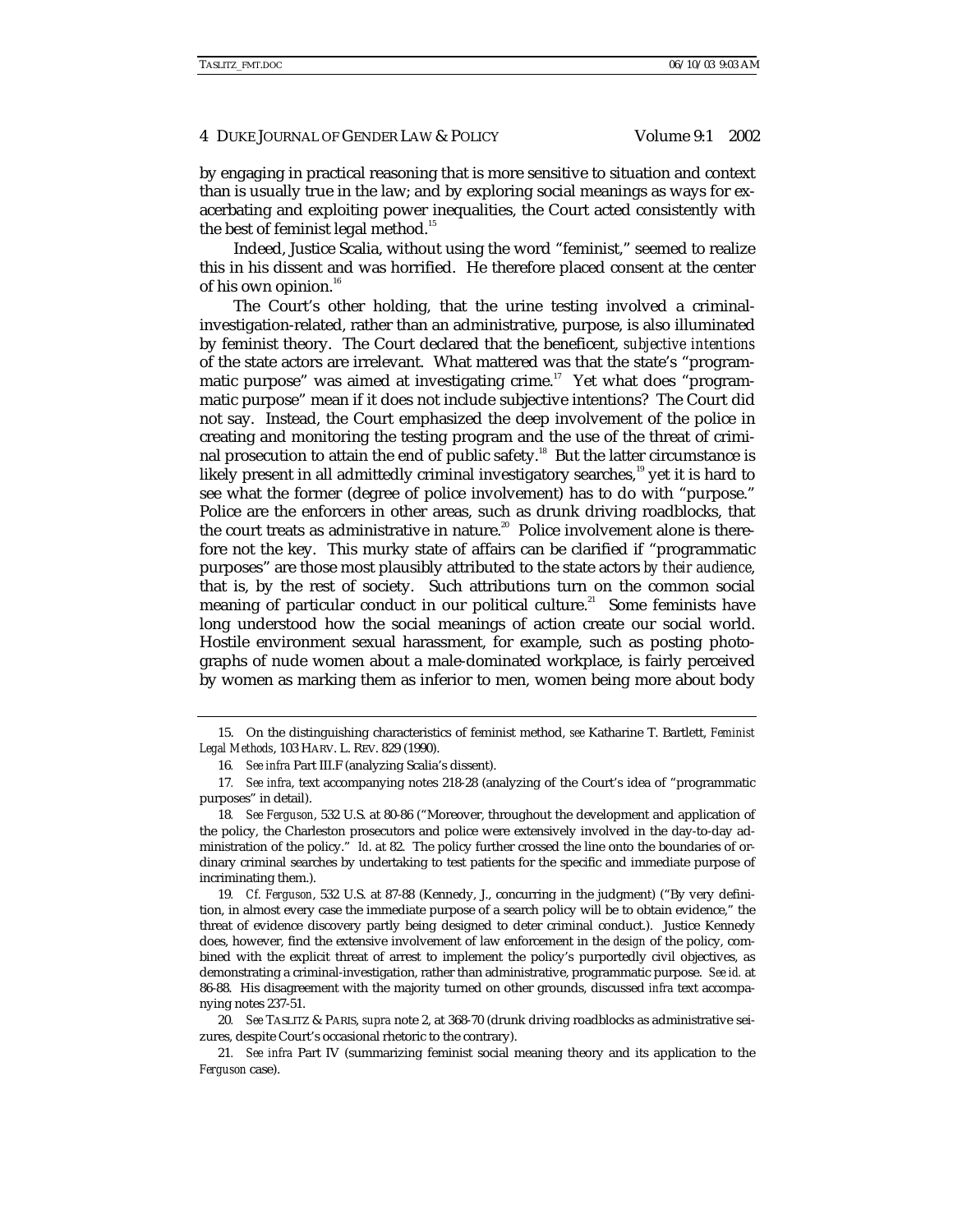than mind, more about play than work.<sup>22</sup> Similarly, to label someone a "criminal suspect" in our society is to mark them as outsiders who need to be "brought down a peg," thereby teaching them respect for others and for society's moral and legal code.<sup>23</sup>

In *Ferguson*, the underlying conduct was drug abuse, and that is far more stigmatizing, more of a "true crime," in our culture than is drunk driving. Even worse, however, there were implicit or explicit charges of child abuse.<sup>25</sup> For the *Ferguson* plaintiffs to use illegal drugs to harm their own future children violated powerful social understandings about the almost sacred nature of motherhood.<sup>26</sup> Furthermore, the plaintiffs were both black and poor, implicating cultural images of such women's being by nature bad mothers, inherent criminals who, by their misconduct, foist the costs of childcare and further future crime on the rest of us, the "responsible hardworking" mass of society.<sup>27</sup> Finally, the police did not simply implement the program in *Ferguson* but in fact helped to create it, including guiding hospital employees to care for evidence in a way that would maximize its chances of trial admissibility.<sup>28</sup> This combination of

23. For a synthesis of much more traditional work, outside the feminist rubric, on the communicative functions of criminal punishment, *see* Andrew E. Taslitz, *The Inadequacies of Civil Society:* Law's Complementary Role in Regulating Harmful Speech, 1 MARGINS 305 (2001) [hereinafter *Civil Society*]. For a concise summary and critique of feminist social meaning theories concerning the political function of pornography as illustrative of the social meaning approach, *see* CAROL SMART, FEMINISM AND THE POWER OF LAW 114-37 (1989).

<sup>22.</sup> See generally MARGARET A. CROUCH, THINKING ABOUT SEXUAL HARASSMENT: A GUIDE FOR THE PERPLEXED 141-74 (2001) (summarizing various feminist theories justifying legal prohibitions against hostile environment sexual harassment, of which the "dominance" theories are most in tune with what I have labeled "social meaning"). The term "social meaning" is mine, but I think that it accurately captures the focus of many feminists on the sometimes subconscious social meanings attributed to human conduct as instantiating gendered oppression. For a recent synthesis of ideas in this area, *see* Martha Chamallas, *Deepening the Legal Understanding of Bias: On Devaluation and Biased Prototypes*, 74 S. CAL. L. REV. 747 (2001). I make no claim that feminists are the only thinkers to embrace social meaning approaches, but only that they have been among the most consistent and persuasive of such theorists. *See* Andrew E. Taslitz, *What Feminism Has to Offer Evidence Law*, 28 SW. U. L. REV. 171, 177-78 (1999) [hereinafter *What Feminism*] (elaborating on a similar point but in the context of evidentiary theory). Furthermore, they more often emphasize social meanings associated with gender, one of the two foci (consent definition being the other) of this article. Outstanding work in social meaning is being done by others, including former neo-conservative commentators, but focusing on other sources of discrimination, such as racial bias. *See generally* GLENN C. LOURY, THE ANATOMY OF RACIAL INEQUALITY (2002) (identifying subconscious racial stereotyping and racial stigma as the source of much modern racial discrimination and disparity).

<sup>24</sup>*. See* Part V.B.1-2.

<sup>25.</sup> The Policy in *Ferguson* provided for charging a patient who was 27 or fewer weeks pregnant with simple possession; 28 or more weeks with possession and distribution to a minor (the fetus); and one testing positive at the time of delivery with neglect of a child. *Ferguson*, 532 U.S. at 72-73; *see also* Whitner v. South Carolina, 492 S.E.2d 777 (S.C. 1997), *cert. denied*, 523 U.S. 1145 (1998) (holding that the ingestion of cocaine during the third trimester of pregnancy constitutes criminal child neglect under South Carolina law).

<sup>26</sup>*. See* Part V.B.4 (discussing motherhood's meaning in modern American culture).

<sup>27</sup>*. See infra* text accompanying notes 600-04 (discussing how race and class complicate allegations of "unmotherly" conduct).

<sup>28</sup>*. See Ferguson*, 532 U.S. at 71-72 ("[The Policy] stated that a chain of custody should be followed when obtaining and testing urine samples, presumably to make sure that the results could be used in subsequent criminal proceedings.").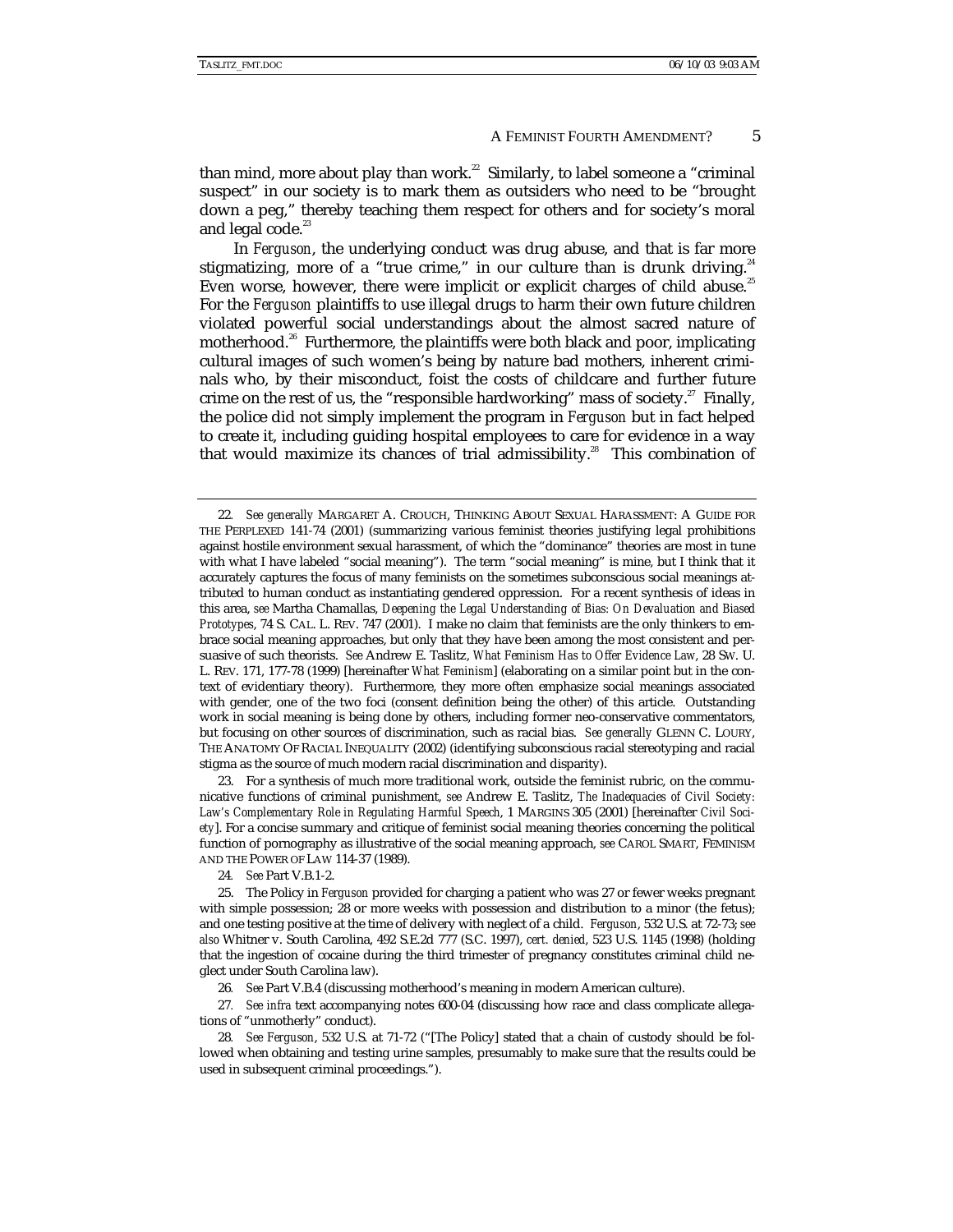forces—the grave nature of the crime of drug abuse, the criminal violation of motherhood norms, class and racial fears of inherent criminality, and the unusual extent of police involvement in the program's creation and implementation—carried a clear social meaning: a stigma akin to that carried by allegations of the worst sort of crimes. Feminist social meaning theory thus helps both to explain and to critique the Court's often unconvincing and contradictory efforts to distinguish "administrative" from "criminal-investigation-related" purposes.

My use of the term "feminism" is not meant to simplify the term's complex and multiple meanings.<sup>29</sup> I define "feminism" as any way of looking at the world that draws on women's historical and current life experience as a source for learning and growing.<sup>30</sup> Men can, therefore, be "feminist."<sup>31</sup> There are many different schools of feminist thought, and I neither defend nor eschew any particular such school here. $32$  Rather, I draw eclectically on feminist writings about consent and social meaning. I can do so because my purpose is simply to demonstrate that *Ferguson's* significance is best clarified by recognizing its implicit embrace of precisely those aspects of feminist theory identified here. The Court did not seek ideological consistency or purity. Moreover, conflicts among the various schools of thought are often exaggerated. $33$  Thus, the purported dichotomy between those feminist scholars who celebrate female "difference" from men and those who stress male power and unequal resource access is often a flawed one.<sup>34</sup> As I have explained elsewhere, perceptions of women's modest power, dependency, and over-reactive emotions may be what accounts for many of the differences in both women's behavior and men's perceptions of that behavior.<sup>35</sup> Therefore, both "difference" and "dominance" feminism are right.

30. Andrew E. Taslitz, *A Feminist Approach to Social Scientific Evidence: Foundations,* 5 MICH. J. GENDER & L. 1, 8-9 (1998) [hereinafter *Feminist Approach*] ("By 'feminism' I mean any theory that draws on the lives of women or seeks to emancipate them from oppressive social constraints imposed by gendered roles, rules, and expectations.").

31*. See generally* WHO CAN SPEAK? AUTHORITY AND CRITICAL IDENTITY (Joan Roof & Robyn Wiegman eds., 1995) (collecting essays debating when, if ever, members of one group can speak for another). I note that I do not purport to speak for anyone but myself, though I do hope to have learned from the insights of female feminists sufficiently to add my voice to the conversation that they have begun.

<sup>29</sup>*. See, e.g., What Feminism, supra* note 22, at 175-77 (concisely summarizing the different analytical approaches of "cultural," "radical," and "liberal" feminists); *see generally* FEMINIST LEGAL THEORY: FOUNDATIONS (D. Kelly Weisberg ed., 1993) (anthology collecting excerpts of articles authored by leading feminist scholars taking very different approaches to the subject); WILLIAM N. ESKRIDGE, JR., GAY LAW: CHALLENGING THE APARTHEID OF THE CLOSET 239-323 (1999) (examining the ways in which queer theory offers its own unique perspective on the insights of feminism).

<sup>32</sup>*. See infra* sources cited notes 279-302, 463-500 and accompanying text.

<sup>33</sup>*. See, e.g.,* ANDREW E. TASLITZ, RAPE AND THE CULTURE OF THE COURTROOM 67-69 (1999) [hereinafter RAPE AND CULTURE] (explaining why "essentialist" and "social constructivist" approaches to feminist linguistics are complementary rather than dichotomous); *Feminist Approach, supra* note 30, at 8-10 (defending a "pragmatic postmodern feminism" that fuses the best of the insights of modernist and postmodernist feminist thinking).

<sup>34</sup>*. See What Feminism, supra* note 22, at 175-76 (explaining how traditional distinctions among difference, power, and liberal feminist theories often blur or are irrelevant to much modern feminist jurisprudence).

<sup>35</sup>*. See* RAPE AND CULTURE*, supra* note 33, at 69-80 (describing mechanisms by which gendered stereotypes affect both women's linguistic behavior and the credibility accorded their speech by their audiences, including juries as rape trial audiences).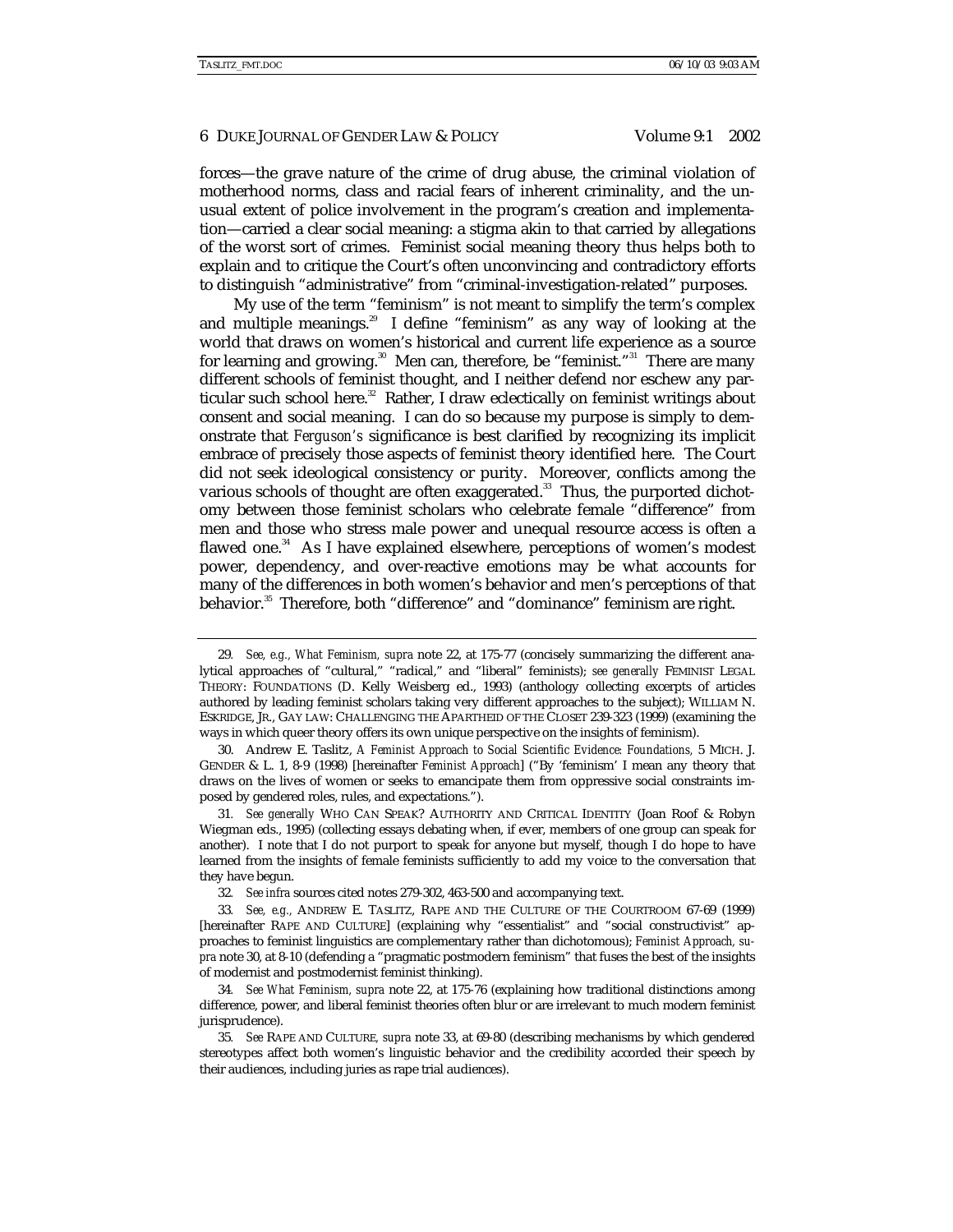Before wading into the depths of the Court's *Ferguson* decision, however, a recitation of some more detailed relevant facts in the case is necessary.

# II. *FERGUSON'S* FACTUAL BASIS: "HELPING" ADDICTED MOMS

In April 1988, MUSC, the Medical University of South Carolina, a public hospital, began ordering drug screening of maternity patients suspected of using cocaine.<sup>36</sup> A patient testing positive was referred by MUSC staff to the county substance abuse commission for counseling and treatment. Despite these referrals, the incidence of prior cocaine use did not decline.

Four months later, Nurse Shirley Brown, the case manager for the MUSC obstetrics department, learned that the Charleston solicitor had begun to prosecute pregnant drug users who tested positive at their child's birth. Nurse Brown promptly contacted the Hospital's general counsel, who in turn sent a letter to the County Solicitor inquiring about "what, if any,. . .[the] Medical Center needs to do to assist you in this matter" of prosecuting drug-addicted new mothers?  $3^{37}$ The Solicitor responded by organizing initial meetings resulting in a task force consisting of representatives of MUSC, the police, the County Substance Abuse Commission, and the Department of Social Services. That task force eventually adopted a Search Policy dealing with the Management of Drug Abuse During Pregnancy. The Policy originated in internal memoranda by law enforcement agencies.<sup>38</sup> The Policy was implemented at only one Charleston hospital— MUSC, which served a large number of African-American, economically disadvantaged clients.<sup>39</sup> The Policy also applied only to cocaine use and not to

<sup>36.</sup> My summary of the facts here is largely drawn from the high Court's *Ferguson* opinion, 532 U.S. at 69-76. I add pinpoint cites only where my summary also builds on another source, such as the briefs of the parties and amici in the case, or where I quote directly from the Court's opinion.

<sup>37</sup>*. Id*. at 71 n.3 (quoting the MUSC General Counsel's letter to the County Solicitor).

<sup>38.</sup> Petitioners' Brief at 2-4, *Ferguson* (No. 99-936). The County Solicitor organized the initial policy-planning meetings, chose the participants, issued the invitations, and described his plan to prosecute pregnant women using cocaine. *See Ferguson*, 532 U.S. at 69-71. He ultimately formed a task force consisting of representatives of the police, MUSC, the County Substance Abuse Commission, and the Department of Social Services. *Id.* at 71-72. The task force's deliberations led to the Hospital's adoption of Policy M-7.

<sup>39</sup>*. See* Petitioners' Brief at 21, *Ferguson* (No. 99-936). The Policy was only applied at MUSC, the "one hospital in Charleston whose patient population was predominantly African-American." *Id.* The *Ferguson* patient petitioners were nine African-American women and one white woman. *Id.* at 1. The jury found in favor of MUSC and the other respondents on a statutory racial discrimination claim, finding insufficient evidence of *intentional* racial discrimination, with the District Court ruling again in MUSC's favor in finding that disparate racial impact did not establish the statutory claim for race discrimination. *See* Respondents' Brief at 11, *Ferguson* (No. 99-936). That portion of the verdict and that ruling were not appealed. *Id.* However, amici argued that disparate racial impact was relevant to the "reasonableness" of the search, an issue that was appealed, an argument not addressed in the Supreme Court's opinion. *See* Motion for Leave to File an Amicus Curiae Brief and Brief of the NARAL Foundation et al. as Amici Curiae in Support of Petitioners at 23 n.16, Ferguson v. City of Charleston, 532 U.S. 67 (2001) (No. 99-936) [hereinafter NARAL Brief]. Because I here address only the consent search doctrine and the administrative/criminal search purpose distinction, and because the Court found the search in *Ferguson* to be an ordinary criminal one, I do not in this article attempt to engage in the flexible and detailed reasonableness balancing of state and individual interests that an administrative search finding would require. *See* TASLITZ & PARIS, *supra* note 2, at 349-51 (describing reasonableness methodology for administrative searches).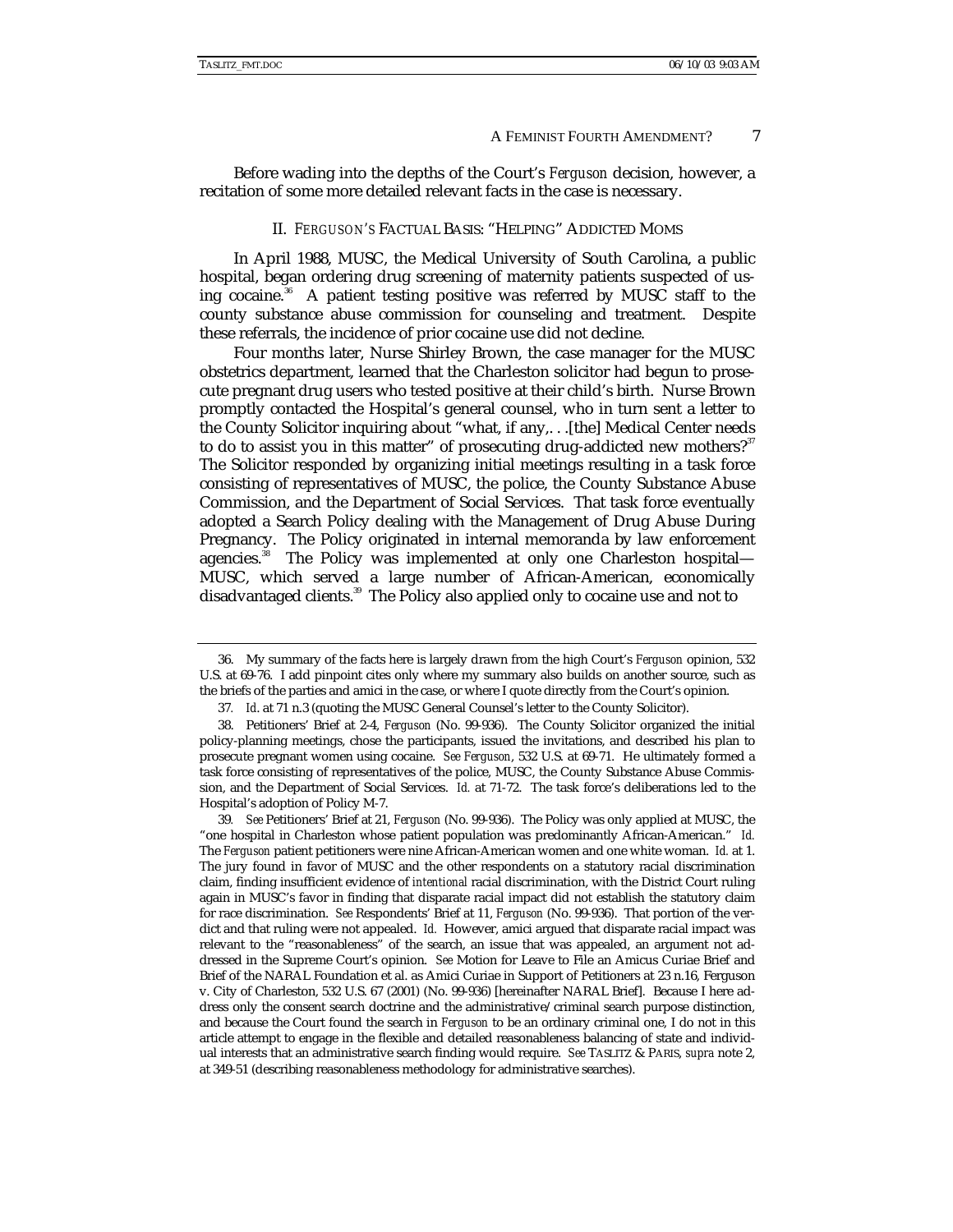other illegal drugs.<sup>40</sup>

Under the Policy, hospital staff had discretion to identify selected maternity patients for cocaine screening based on the presence of at least one of nine criteria.<sup>41</sup> The Policy also provided detailed guidance on how to maintain a proper chain of custody in conducting the tests. $42^{\circ}$  Under the initial version of the policy, women testing positive during or just after labor triggered immediate notification of that fact to the police by the hospital and the patient's prompt subsequent arrest.<sup>43</sup> Some women were in fact arrested while still in pain and bleeding from childbirth.<sup>44</sup> However, women testing positive during pregnancy, but well before labor's onset, were not reported to the police for arrest unless the women tested positive for cocaine a second time or failed to keep an appointment with a substance abuse counselor.<sup>45</sup>

In 1990, the policy was altered at the Solicitor's request to treat all positive testers alike so that even women first testing positive during or after childbirth were given an opportunity to avoid arrest by participating in drug treatment. The Policy also contained forms for the patient to sign and procedures for the police to follow upon a patient's arrest. Those procedures included a scale of charges, more serious ones to be lodged the later the stage of the pregnancy, and encouraged police to interrogate the arrestee to discover the source of the drugs. But other than providing for substance abuse counseling, the Policy made no mention of any change in prenatal care for the mother or special medical treatment for the newborn.<sup>46</sup>

Maternity patients signed general hospital consent forms. Those forms included consent to necessary testing, including urine testing, conducted for the purpose of medical treatment.<sup>47</sup> But that form did not contain an express consent declaring that positive test results could be revealed to the police for the purposes of criminal prosecution.<sup>48</sup> Moreover, each patient was shown a Patient Handbook stating that "medical records and all communication pertaining to

<sup>40</sup>*. See* Petitioners' Brief at 11, *Ferguson* (No. 99-936) ("Respondents also designed the Policy to focus on cocaine to the exclusion of other illegal drugs or legal drugs that could harm the fetus.").

<sup>41</sup>*. Ferguson*, 532 U.S. at 71 n.4. Those criteria included lack of, or incomplete or late, prenatal care; intrauterine fetal death; preterm labor without an obvious cause; intrauterine growth retardation; previously known drug or alcohol abuse; and unexplained congenital abnormalities. *See id.* The patients' sympathizers argued that several of these criteria were "thinly veiled proxies for low socioeconomic status or race." For example, poor women often have inadequate access to prenatal care and, thus, are singled out for urine-testing for cocaine use because they are poor. *See* NARAL Brief at 23-24, *Ferguson*, (No. 99-936). Only one or more of the nine criteria had to be met to subject a patient to testing. *Ferguson,* 532 U.S. at 71.

<sup>42</sup>*. Id.*

<sup>43</sup>*. Id.*

<sup>44.</sup> Petitioners' Brief at 8, *Ferguson* (No. 99-936).

<sup>45</sup>*. Ferguson,* 532 U.S. at 71.

<sup>46</sup>*. Id.*

<sup>47.</sup> Respondents' Brief at 9, *Ferguson* (No. 99-936) (summarizing consent procedures).

<sup>48.</sup> Reply Brief for Petitioners at 13-17 nn.19-22, Ferguson v. City of Charleston, 532 U.S. 67 (2001) (No. 99-936) (describing alleged consent procedures in greater detail and concluding that "none of the evidence proffered by Respondents to establish consent . . . told the patients that the hospital would turn their medical records over to law enforcement agents if they revealed evidence of drug use.").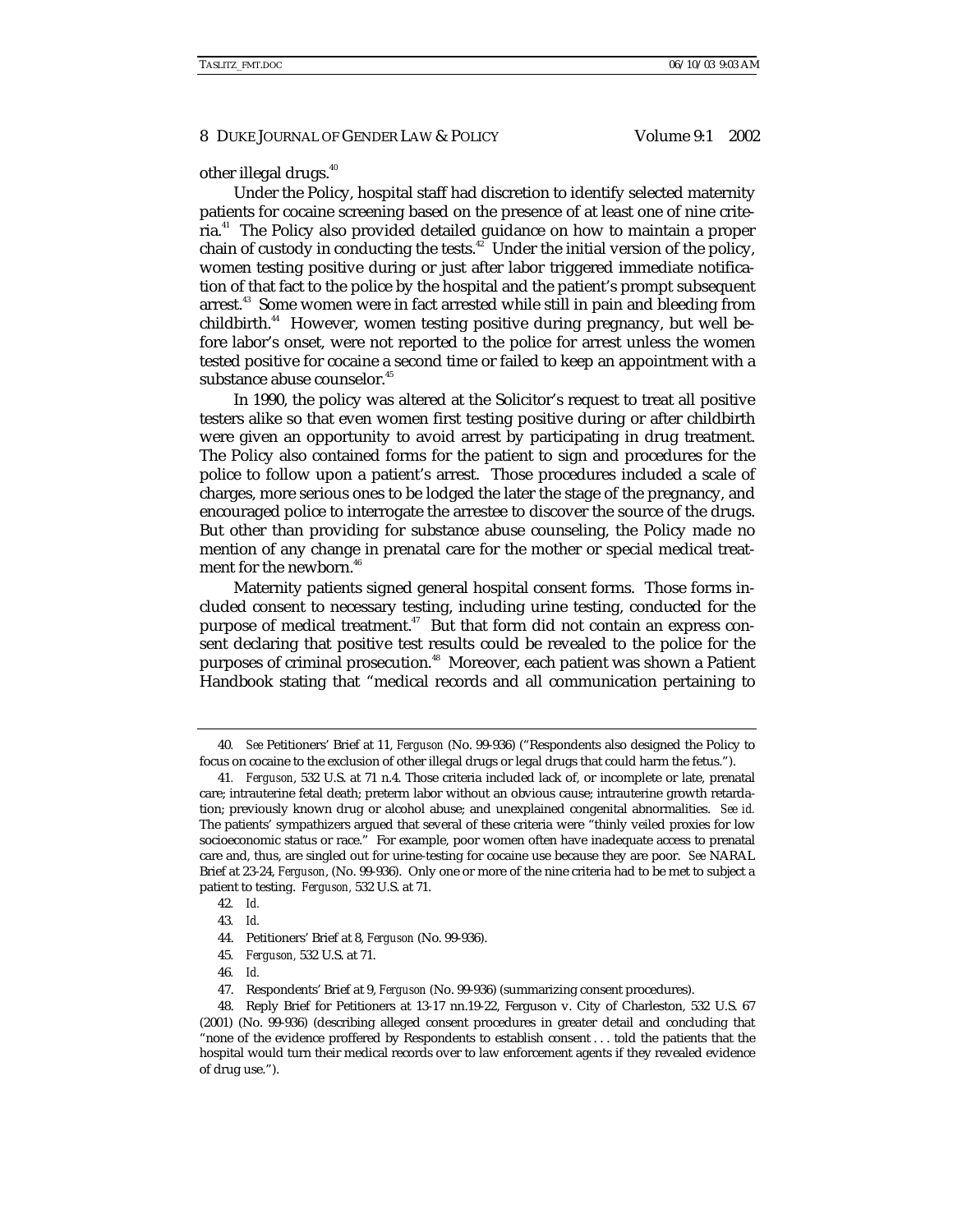your care are also treated as confidential."<sup>49</sup> However, all maternity patients received educational information about the harmful effects of prenatal drug abuse, and each patient also signed a statement acknowledging that she had received counseling.<sup>50</sup> And a public service announcement was made about the new testing program shortly after the Policy's adoption, but this announcement also did not mention that medical records concerning positive test results would be turned over to the police, though the announcement did declare that sticking with the treatment program would protect them from arrest.<sup>51</sup> If a patient tested positive, only then was she provided with a letter from the Solicitor's Office warning her that she was required to attend substance abuse and prenatal appointments.<sup>52</sup> Patients' testing positive were also tracked as part of the Suspected Child Abuse and Neglect or "SCAN" meetings at which Solicitors' office, police, hospital, and Department of Social Services' personnel discussed suspected child abuse.<sup>53</sup>

Although the Policy on its face applied to all hospital maternity patients, it was enforced only at the high-risk clinic in the obstetrics/gynecology department and not in the family practice department or other hospital clinics.<sup>54</sup> Of the thirty women ultimately arrested under the Policy, twenty-nine were African-American.<sup>55</sup> Furthermore, Nurse Brown, who was critical to the Policy's creation and later everyday implementation, admitted that she viewed interracial relationships as "against God's way" and noted in the charts of pregnant white women if their partners were black.<sup>56</sup> Nurse Brown also raised the option of sterilization for black women testing positive for cocaine, but not for white women.<sup>57</sup>

52*. Id.* at 16 n.20. Four of the patients were never shown the Solicitor's Letter. *Id.* The Policy itself, however, expressly provided for using the threat of criminal law enforcement to give MUSC "leverage" in obtaining patient compliance with drug treatment. *Ferguson*, 532 U.S. at 71. After a positive drug test, patients also received a "To Our Patients" letter stating that MUSC will "take action" and "ask for help" if patients continue using drugs or halt treatment but again did not disclose that confidential medical information would be revealed to the police. Reply Brief for Petitioners at 16 n.21, *Ferguson* (No. 99-936). When arrests were made, the Solicitor often used a "carrot and stick" approach, following arrest by diversion into mandatory drug treatment. *See id*. at 5-6. Respondents noted in their brief that 253 patients tested positive, 30 of these failed initially to complete treatment, 28 of them arrested but handled through pretrial intervention, and only two (neither of whom was a Petitioner) being prosecuted upon continued failure to comply with treatment. Respondents' Brief at 10, *Ferguson* (No. 99-936). Even these last two women, Respondents note, were ordered to complete treatment as a condition of probation rather than being sentenced to a jail term. *Id*. At least one patient, according to Petitioners, however, was "deliberately deceived and misled," with MUSC telling her that her "urine was being tested to determine if she was dehydrated." *See* Reply Brief for Petitioners at 16, *Ferguson* (No. 99-936).

53. Petitioners' Brief at 15 n.11, *Ferguson* (No. 99-936).

54*. See id.* at 12.

55*. See id.* at 13. Sixty-eight percent of the women testing positive for any drug were African-American, but ninety percent of those testing positive specifically for the only drug to which the Policy applied—cocaine—were African-American, thus alone establishing, in the Petitioners' view, a prima facie case of disparate impact discrimination. *See id.* at 12-13.

56*. See id.* at 13 n.10.

57*. Id.*

<sup>49</sup>*. Id.* at 14 n.17.

<sup>50.</sup> Respondents' Brief at 9, *Ferguson* (No. 99-936).

<sup>51</sup>*. See* Reply Brief for Petitioners at 16 n.22, *Ferguson* (No. 99-936).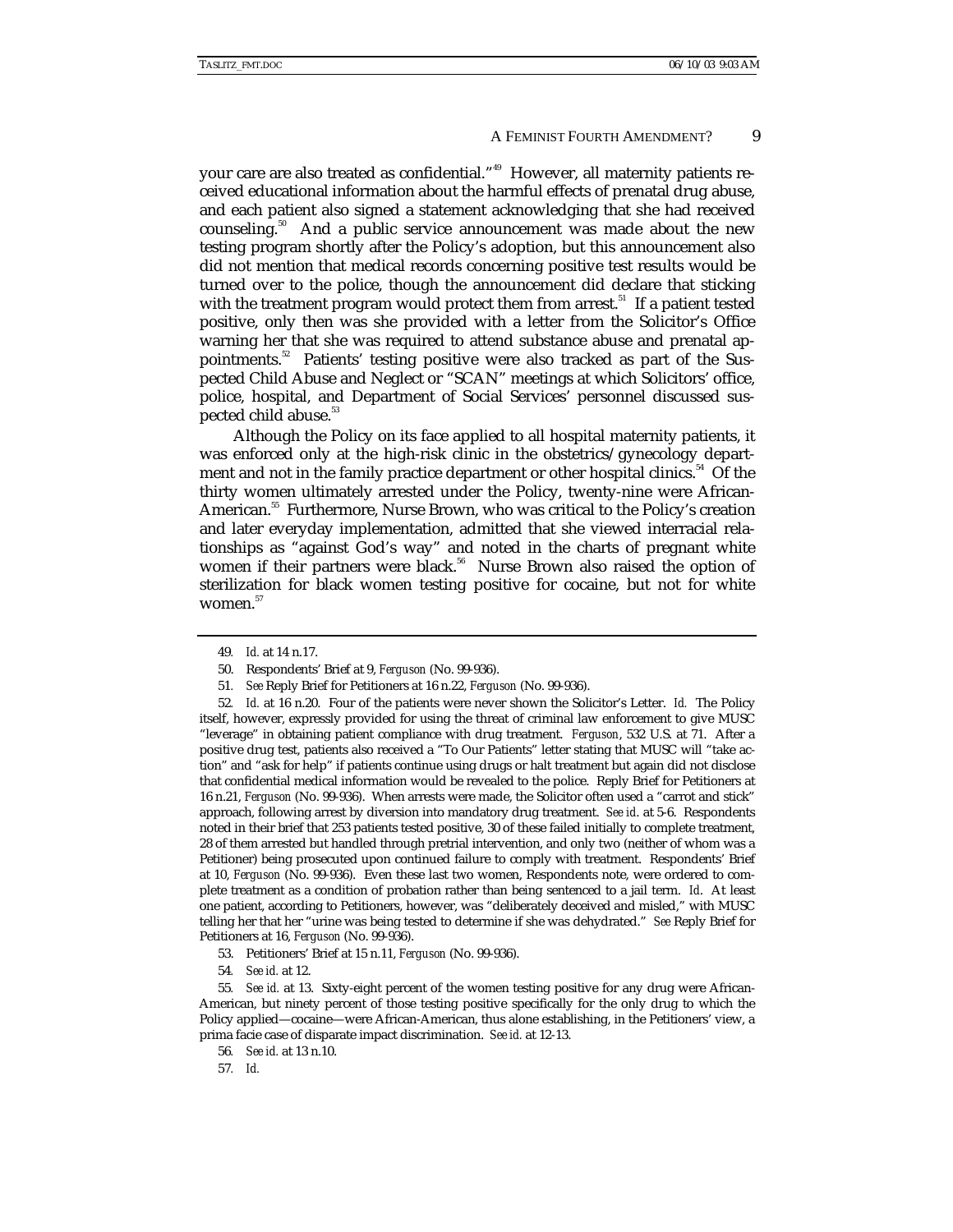Ten of the women arrested pursuant to the Policy filed suit against the City of Charleston, law enforcement officials, MUSC representatives and others involved in the creation or implementation of the Policy.<sup>58</sup> Although there were several theories of liability advanced, the primary one was that the urine tests were non-consensual, warrantless, suspicionless searches contravening the Fourth Amendment.<sup>59</sup> The district court as a matter of law rejected the defense that the tests were reasonable administrative searches. However, the district court instructed the jury to enter a verdict for the defendants if the jury believed that the plaintiffs had consented to the tests, and the jury did indeed find in favor of the defendants.<sup>60</sup>

Plaintiffs appealed, arguing that the evidence was not sufficient to support the jury's finding of consent. The United States Court of Appeals for the Fourth Circuit affirmed on the ground that the tests were reasonable administrative or "special needs" searches divorced from the intent to aid criminal law enforcement. Thus, the Fourth Circuit never reached the issue of consent.<sup>61</sup>

The United States Supreme Court granted certiorari solely on the "special needs" issue. The Court reversed the Fourth Circuit on that issue and remanded for a determination on the consent issue. Nevertheless, the Court and Justice Scalia in dissent had much to say bout the legal standard for determining consent. Understanding the significance of the Court's view on the special needs and consent issues requires understanding some of the earlier case law on these questions. The next section of this article begins that task by starting with the meaning of "consent."

# III. THE UNITED STATES SUPREME COURT'S OPINION

#### A. *Schneckloth* Voluntariness as Consent

In *Schneckloth v. Bustamonte*,<sup>82</sup> the United States Supreme Court expressly rejected the idea that constitutionally valid consensual searches require a waiver of Fourth Amendment rights. Waivers of constitutional rights must be "knowing, intelligent, and voluntary," that is, based on an awareness of the rights being relinquished and of their significance, yet nevertheless freely foregoing their protection.<sup>63</sup> Because consensual searches are justified on policy grounds rather than grounds of waiver, therefore, the Court required that consensual searches merely be voluntary. The Court offered two reasons for equating voluntariness with consent. First, the Court had required strict waiver standards only for trial and pre-trial rights necessary to ensuring the fairness of the trial itself. Yet Fourth Amendment rights are, according to the Court, "of a wholly different order, and have nothing whatever to do with promoting the fair ascertainment of

<sup>58</sup>*. Ferguson*, 532 U.S. 73-74.

<sup>59</sup>*. See id.*

<sup>60</sup>*. Id.* at 73-74 n.6.

<sup>61</sup>*. See id.* at 73-76.

<sup>62. 412</sup> U.S. 218 (1973).

<sup>63</sup>*. Id.* at 235-45.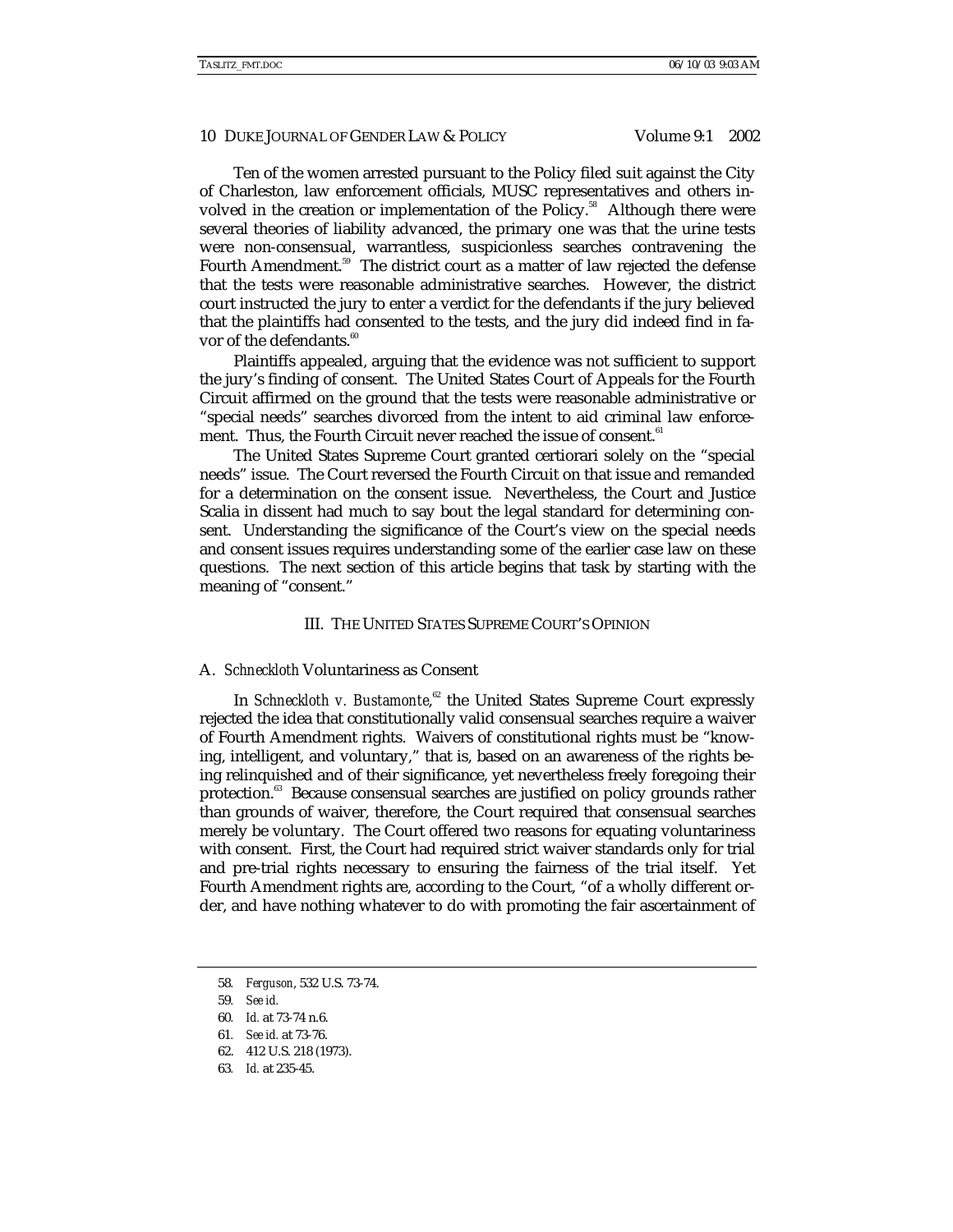truth at a criminal trial."<sup>64</sup> There is, therefore, "no likelihood of unreliability in an uncoerced search or seizure case."<sup>65</sup>

Second, "the community has a real interest in encouraging consent,"<sup>66</sup> said the Court, for the resulting search may yield necessary evidence for the solution and prosecution of crime."<sup>67</sup> Nothing in the Fourth Amendment is meant to discourage citizens from aiding in the apprehension of criminals.

Consequently, although decided only seven years after the Fifth Amendment decision in *Miranda v. Arizona*, <sup>68</sup> the *Schneckloth* Court rejected any requirement of *Miranda*-like warnings to validate consent to search under the Fourth Amendment. The Schneckcloth Court explained that the circumstances under which consent searches are sought—on highways and in homes and offices—involved "informal and unstructured conditions" far removed from the incommunicado interrogation in a police-dominated atmosphere that worried the *Miranda* Court.<sup>69</sup>

Of course, the *Schneckloth* Court further explained, the provision of warnings is one relevant factor in determining the voluntariness of consent under the totality of the circumstances. Similarly, the suspect's age, lack of education, low intelligence, and the use of physical punishments, such as deprivations of food or sleep, are relevant to the voluntariness inquiry.<sup>70</sup>

Nevertheless, in practice, invalidating a purportedly consensual search as coerced under the *Schneckloth* test is notoriously unlikely absent the most extreme of circumstances. One study thus revealed that between January 1, 1989, and April 15, 1995, the United States Court of Appeals for the District of Columbia Circuit found voluntary consent in every instance in which it was challenged.<sup>71</sup> These holdings included one case in which a twenty-four-year-old defendant with only a tenth-grade education had on four prior occasions refused consent to police requests to search, only to be searched anyway each time; another case in which the young, foreign-born, poorly educated defendant lacked fluency in English and was ignorant of his rights; and a third case in which a ninth-grade drop-out with an IQ only six points above mental retardation was reading at only a second-grade level and suffering from borderline personality disorder.<sup>72</sup>

Police deception is also relevant to voluntariness, yet the courts tolerate a significant degree of deception. The high Court in at least two cases, *On Lee v. United States*<sup>3</sup> and *Hoffa v. United States*,<sup>74</sup> has itself held that the use of under-

<sup>64</sup>*. Id.* at 242.

<sup>65</sup>*. Id.*

<sup>66</sup>*. Id.* at 243.

<sup>67</sup>*. Id.*

<sup>68. 384</sup> U.S. 436 (1966) (requiring among other things, that police warn suspects of their rights to silence and to counsel before being interrogated while in custody).

<sup>69. 412</sup> U.S. at 232.

<sup>70</sup>*. See id.* at 226.

<sup>71</sup>*. See* DAVID COLE, NO EQUAL JUSTICE: RACE AND CLASS IN THE AMERICAN CRIMINAL JUSTICE SYSTEM 32 (1999) (relying on Ray O'Brien, *Consent Search Abuse in Poor and Minority Communities* (May 17, 1995) (unpublished manuscript on file with Professor David Cole)).

<sup>72</sup>*. See* COLE, *supra* note 71, at 32.

<sup>73. 343</sup> U.S. 747 (1952).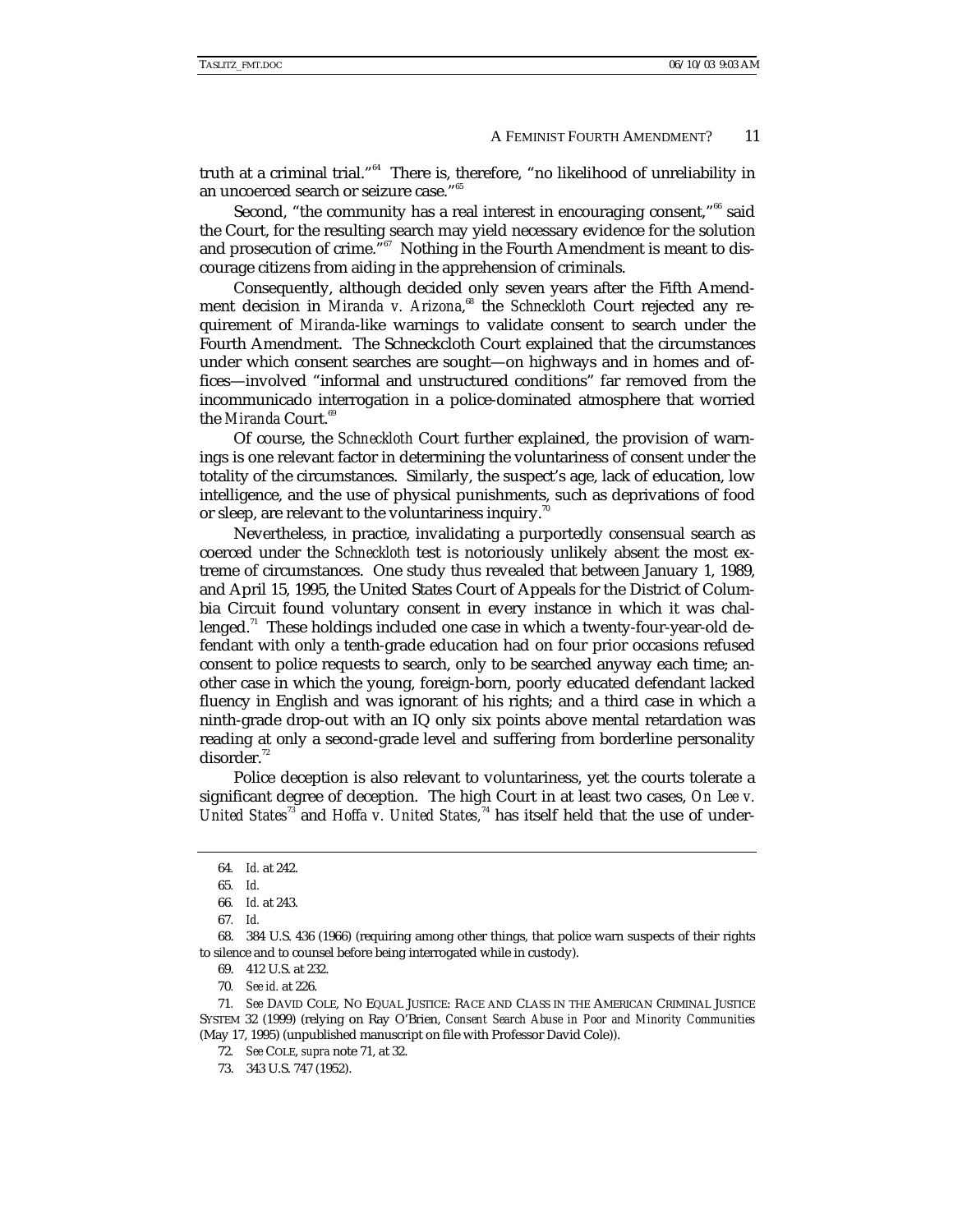cover agents did not protect individuals against their own misplaced confidence in the agents, who turned out to be "false friends."<sup>75</sup>

The *Schneckloth* test has been criticized on numerous grounds. Notably, the need for evidence derived from consensual searches is argued to be less than the need to obtain confessions; this is so because much physical evidence can be obtained without the suspect's consent while a confession never can.<sup>76</sup> Additionally, commentators argue, it is unclear why protecting the fundamental right to privacy is less important than the fundamental right to a fair trial.<sup>77</sup> Finally, these same commentators note, the Court has previously stated that "'no system of criminal justice can, or should, survive if it comes to depend for its continued effectiveness on the citizens' abdication through unawareness of their constitutional rights.'"78

Despite these criticisms, the Court recently re-affirmed *Schneckloth* and its notion of voluntary consent as fully consistent with citizen ignorance.<sup>79</sup> The Court did so in *Ohio v. Robinette*. <sup>80</sup> *Robinette* involved a traffic stop for speeding, after which the officer decided not to ticket the driver. After making that decision, the officer still continued the stop, ordering the driver out of his car and obtaining consent to search. The Ohio Supreme Court concluded that the continued interaction between the officer and the driver constituted a seizure because an ordinary person would not have discerned that the forcible stop had been completed and evolved into a mere voluntary encounter—that is, one that the driver could freely have chosen to end. Because the Ohio Court believed that "a 'consensual encounter' immediately following a detention is likely to be imbued with the authoritative aura of the detention,"<sup>81</sup> that Court adopted a bright-line rule requiring officers completing traffic stops to warn drivers that they are free to leave *before* the officers seek consent to search.

The United States Supreme Court reversed, concluding that it would be "unrealistic" to require such a per se warning, citing *Schneckloth* and remanding to the Ohio courts for further proceedings. $82$  Those proceedings were to be consistent with the high Court's instruction that the validity of consent is to be determined on a case-by-case basis in which awareness of rights is only one rele-

76. WAYNE LAFAVE, CRIMINAL PROCEDURE 234 (3d ed. 2000).

80. 519 U.S. 33 (1996).

<sup>74. 385</sup> U.S. 293 (1966).

<sup>75.</sup> For a summary of additional United States Supreme Court Fourth Amendment case law embracing police use of deception, *see* TASLITZ & PARIS, *supra* note 2, at 109-12.

<sup>77</sup>*. See id.*

<sup>78</sup>*. See id.* (quoting Escobedo v. Illinois, 378 U.S. 478, 490 (1964)).

<sup>79.</sup> COLE, *supra* note 71, at 30 (making similar point).

<sup>81.</sup> State v. Robinette, 653 N.E.2d 695, 699 (Ohio 1995).

<sup>82.</sup> Ohio v. Robinette, 519 U.S. 33, 39-40 (1996). As this article went to press, the Court also decided *U.S. v. Drayton*, which held, in part, that purported consensual searches of bus passengers by plainclothes police officers involved in routine drug interdiction efforts were "voluntary" under the Fourth Amendment, on the facts before the Court. The Court rejected any per se rule requiring bus passengers in that or similar settings to be warned of their right not to cooperate and to refuse consent. 122 S.Ct. 2105 (2002). Last term, the Court also had the opportunity to elaborate further on the consent-to-search doctrine in the course of upholding a warrantless search of a probationer's apartment but declined to do so. *See* U.S. v. Knights, 534 U.S. 112 (2001). Nothing in *Knights* or *Drayton* alters any of my analysis in this article.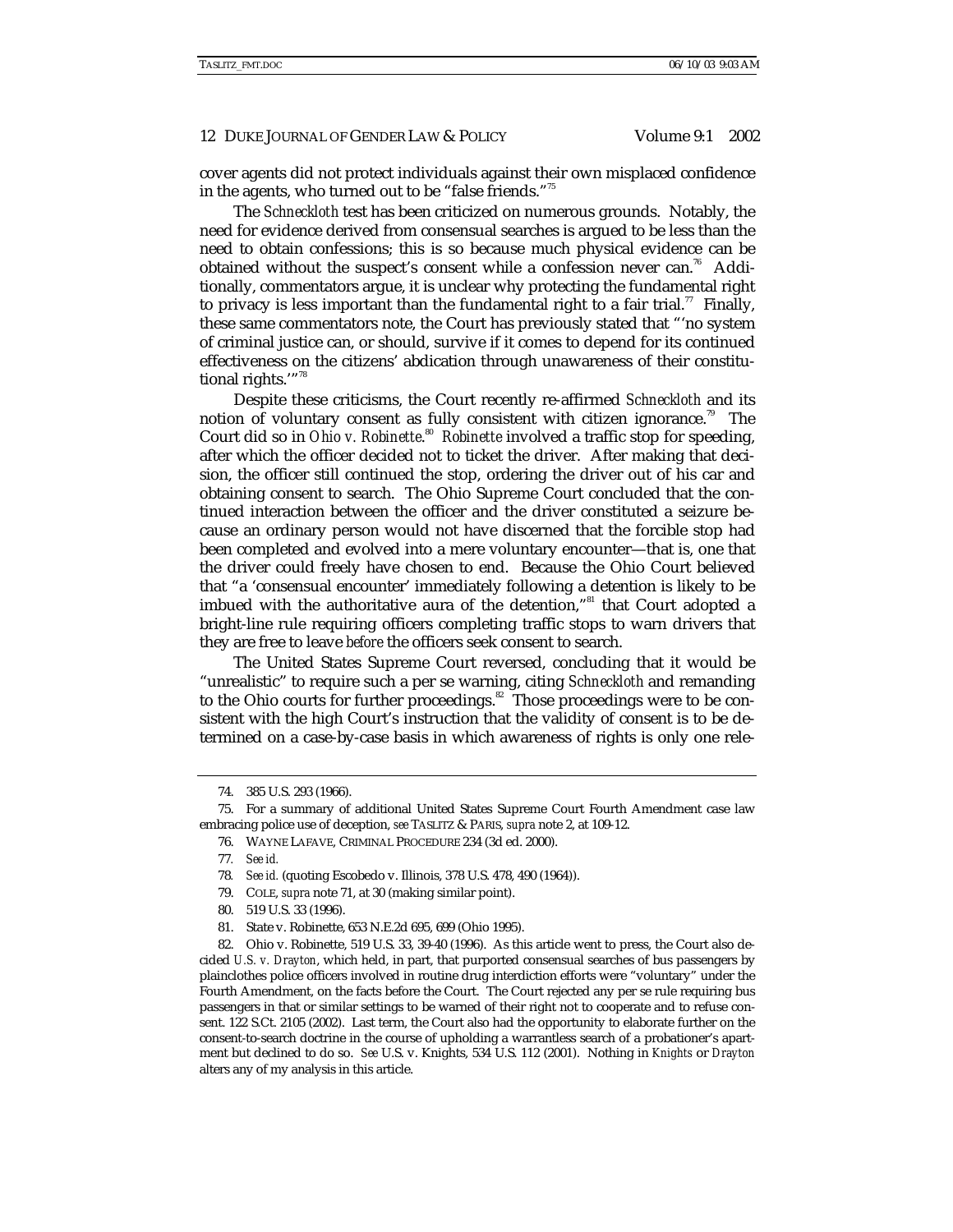vant factor and the subjective intentions of the officer regarding whether he was engaging in a forcible stop or a voluntary encounter are irrelevant.<sup>83</sup>

#### B. The *Ferguson* Court: The Return to Waiver

It was thus somewhat startling when the *Ferguson* Court, while purporting not to resolve the question whether the maternity patients voluntarily consented to their urine's being searched, gave the following guidance to the lower courts concerning how to handle the consent question upon remand:

The fact that positive [urine] test results were turned over to the police. . .provides an affirmative reason for enforcing the strictures of the Fourth Amendment. While state hospital employees, like other citizens, may have a duty to provide the police with evidence of criminal conduct that they inadvertently acquire in the course of routine treatment, when they undertake to obtain such evidence from their patients *for the specific purpose of incriminating those patients*, they have a special obligation to make sure that the patients are *fully informed about their constitutional rights, as standards of knowing waiver require. Cf. Miranda v. Arizona*, 384 U.S. 436 (1966).<sup>84</sup>

This instruction was startling in part because it seemingly rejected *Schneckloth's* equation of voluntariness with consent, instead requiring that consent also be knowing and intelligent. Furthermore, the *Ferguson* Court cited *Miranda* as support, an analogy expressly rejected by the *Schneckloth* Court.<sup>85</sup> Fully understanding *Miranda's* meaning is thus necessary to clarifying the radical implications of the *Ferguson* Court's reliance on *Miranda*.

## C. Mirandizing *Schneckloth*: Autonomy and Equality Re-enter Center Stage

It is important to stress that there were at least four separate holdings in *Miranda*. First, the Court held that the Fifth Amendment's privilege against state-compelled self-incrimination applied at the police stationhouse as well as at the courthouse. Second, interrogation in the stationhouse or its functional equivalent is inherently compelling. Third, overcoming that inherent compulsion partly required both the provision of the now-familiar warnings so often seen on television crime shows *and* affirmative evidence that the warnings were adequately understood and knowingly, intelligently, and voluntarily waived by

<sup>83.</sup> The Court also follows, in administrative search cases, what might be called a "pseudoconsent" doctrine. Administrative search cases often involve a suspect's "consenting" to the search as a condition for continued employment or continued participation in a school activity. *See* TASLITZ & PARIS, *supra* note 2, at 349-70 (summarizing case law). Yet the Supreme Court rarely resolves these cases under the consent-to-search doctrine, though the Court does consider "consent" relevant to the reasonableness balancing process for administrative searches. *See id.* This different treatment of consent from the role that it plays in ordinary criminal searches is likely a recognition that "consenting" in response to the threat of being fired is not truly "voluntary," though nevertheless constituting a kind of "pseudo-consent" that favors a finding that the search is reasonable. *See infra* text accompanying notes 246-51 (noting Justice Kennedy's adoption of a similar position, though he does not use the term "pseudo-consent").

<sup>84. 532</sup> U.S. at 84-85 (second emphasis added).

<sup>85</sup>*. See supra* text accompanying notes 68-70 (discussing *Schneckloth* Court's rejection of a *Miranda*-like approach in the Fourth Amendment context); TASLITZ & PARIS, *supra* note 2, at 660-74 (explaining *Miranda's* requirement of a knowing, voluntary, and intelligent waiver).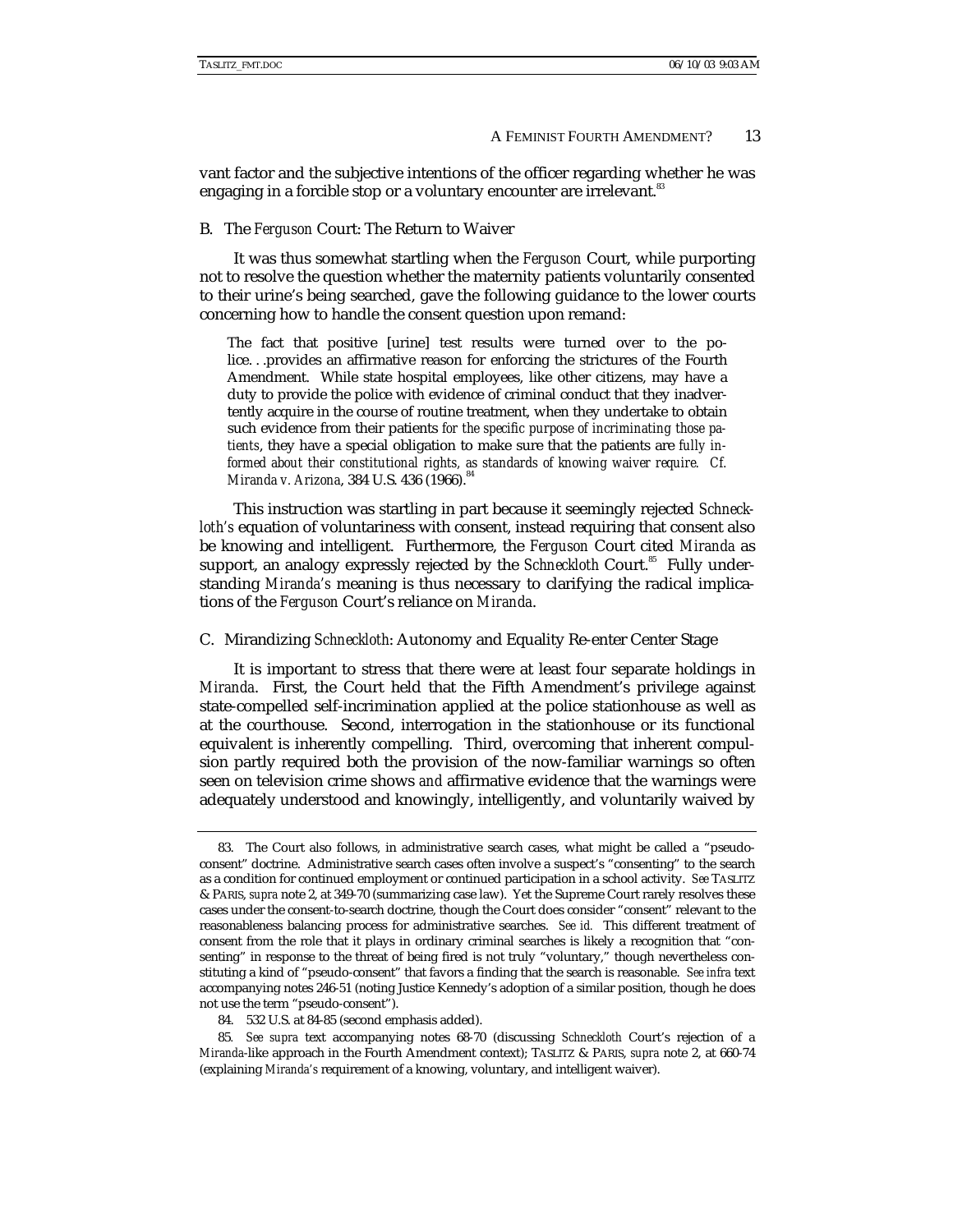the suspect. Merely hearing and even understanding the warnings were not enough to establish waiver.

Finally, overcoming compulsion also required the creation of a *Fifth Amendment* right to counsel before and during questioning. The Sixth Amendment's express right to counsel applies only after formal adversarial proceedings have begun, usually by the state's filing a criminal complaint—a time well after the completion of most custodial interrogations.<sup>86</sup> Yet the *Fifth Amendment* nowhere mentions a right to counsel.<sup>87</sup> Nevertheless Miranda created such a right during questioning as essential to protecting the core Fifth Amendment right to be free from compulsion. Absent adequate warnings and an affirmative knowing, intelligent, and voluntary waiver of rights, or the provision of counsel upon request, questions may not even be posed, much less can answers be coerced, under *Miranda*.<sup>88</sup>

The *Miranda* Court's recognition of inherent compulsion stemmed from a clear-eyed understanding of police interrogation practices and suspect vulnerability. Police are trained to isolate a suspect so that he feels at their mercy, to use deception and false legal advice, as well as the good cop/bad cop and other psychological techniques to obtain confessions.<sup>89</sup> "Such an interrogation environment," said the Court, is "created for no purpose other than to subjugate the will of his examiner. . .To be sure, this is not physical intimidation, but it is equally destructive of human dignity."<sup>90</sup> Simultaneously, police aggressions, according to the Court, "[trade] on the weakness of individuals." $\frac{3}{1}$  That is because "[a]n individual swept from familiar surroundings into police custody, surrounded by antagonistic forces, and subjected to the techniques of persuasion described. . .cannot be otherwise than under compulsion to speak."<sup>92</sup> Warnings, said the Court, help both to make the individual aware of his rights and of at least some important consequences of waiving them. Warnings and police expression of an ability to proceed only if the suspect affirmatively waives his rights also send the message that the police will indeed honor the subject's rights rather than treating them as an empty formalism.

<sup>86</sup>*. See* Stephen J. Schulhofer, *Reconsidering Miranda, in* THE MIRANDA DEBATE; LAW, JUSTICE, AND POLICING 106-18 (Richard A. Leo & George C. Thomas, III eds., 1998) (describing *Miranda's* holdings as staged in three steps). *Accord* WELSH S. WHITE, MIRANDA'S WANING PROTECTIONS: POLICE INTERROGATION PRACTICES AFTER DICKERSON 55-58 (2001) (also describing *Miranda* as predicated on three separate holdings). I have described four separate holdings because that better captures the aspects of *Miranda* to which its critics object. *See* TASLITZ & PARIS, *supra* note 2, at 595-86, 624-28, 636-45 (summarizing criticisms of *Miranda* and comparing *Miranda's* Fifth Amendment right to counsel and affirmative waiver requirements to the narrower scope of the Sixth Amendment right to counsel).

<sup>87</sup>*. See* U.S. CONST. amend. V ("[N]or shall [any person] be compelled in any criminal case to be a witness against himself.").

<sup>88</sup>*. See* JOSEPH D. GRANO, CONFESSIONS, TRUTH, AND THE LAW 132-33 (1993) (criticizing *Miranda* for prohibiting not only the compelling of suspects' answers but also barring even asking them questions).

<sup>89</sup>*. See Miranda*, 384 U.S. 436. For an excellent summary of the status of police interrogation techniques at the time that *Miranda* was decided and of their continued status today *see* WHITE*, supra* note 85, at 25-39, 76-107.

<sup>90. 384</sup> U.S. at 457.

<sup>91</sup>*. Id.* at 455.

<sup>92</sup>*. Id.* at 461.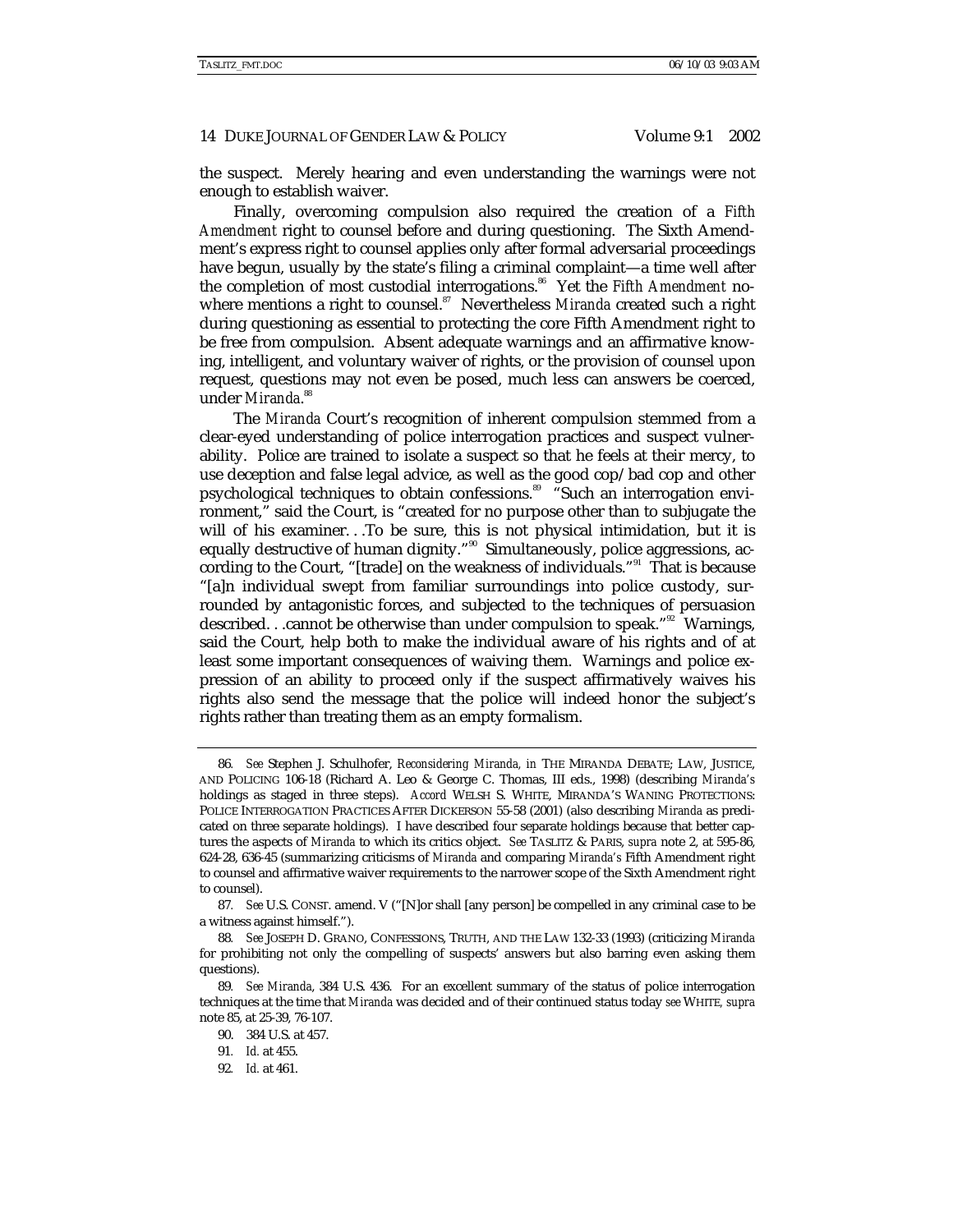Yet, said the Court, "[t]he circumstances surrounding in-custody interrogation can operate very quickly to overbear the will of one merely made aware of his privilege by his interrogators. Therefore, the right to have counsel present at the interrogation is indispensable to the protection of the Fifth Amendment privilege...."<sup>33</sup> Counsel's consultation with his client before and during questioning ensures that the individual's "right to choose between silence and speech remains unfettered throughout the interrogation process."<sup>94</sup> Furthermore, counsel's mere presence can reduce the risk of police coercion and raise the chances that any statement given will be trustworthy.

Nor, explained the Court, should the financial ability of the individual affect the scope of the rights involved. The privilege against self-incrimination applies to everyone, regardless of income. Indeed, the Court continued, given estimates of 50-90% indigency among felony defendants, limiting *Miranda's* counsel rights to those who can afford to pay for them would render the Court's decision "of little significance."<sup>95</sup>

The original *Miranda* opinion was obviously concerned with suspect autonomy and equality.<sup>96</sup> The Court recognized that encouraging autonomy, in the sense of the power to reflect rationally on one's circumstances and to choose the best course of action, is central to any sound system of liberal justice.<sup>97</sup> But such autonomy is "not so easily bestowed on disadvantaged persons," who may lack the talent, education, and privilege to make truly autonomous choices.<sup>98</sup>

[D]ignity affects how people should act toward each other. Most especially, dignity precludes humiliating treatment. In a liberal democracy the concept of dignity is closely related to ideas of respect, individuality, autonomy, tolerance, and equality. To recognize the dignity of liberal citizens involves acknowledgement of their independence of choice, their power to define for themselves the kinds of persons they will be and the lives they will lead. Dignity is something that is to be accorded all citizens, not only some; and in some basic respect, equality of status is prerequisite for equal dignity.

R. Kent Greenawalt, *The Right to Silence and Human Dignity, in* THE CONSTITUTION OF RIGHTS: HUMAN DIGNITY AND AMERICAN VALUES 192, 193 (Michael J. Meyer and William A. Parent eds., 1992). Professor Greenwalt goes on to explain why police interrogation practices can endanger human dignity:

From the moral point of view, pressures and tricks designed to get suspects to confess are much more questionable than inferences from silence and dismissal. When law enforcement officers browbeat suspects, play on their weaknesses, deceive them as to critically relevant facts, such as whether a suspected confederate has confessed, or keep them in a hostile setting, the officials intentionally manipulate the environment to make rational, responsible choice more difficult. Such tactics hardly accord respect for autonomy and dignity, and they work unevenly by undermining the inexperienced and ignorant and by having little effect on the hardened criminal.

*Id.* at 206. Much the same might be said of police interrogation practices in obtaining "voluntary consent" to search. *See* COLE, *supra* note 71, at 27-34.

97*. See* KEVIN M. CROTTY, LAW'S INTERIOR: LEGAL AND LITERARY CONSTRUCTIONS OF THE SELF 96-100 (2001).

98*. Id.* at 99.

<sup>93</sup>*. Id.* at 469.

<sup>94</sup>*. Id.*

<sup>95. 384</sup> U.S. at 472.

<sup>96.</sup> Professor Kent Greenawalt has made this point, arguing that *Miranda* was rooted in concepts of human dignity and that: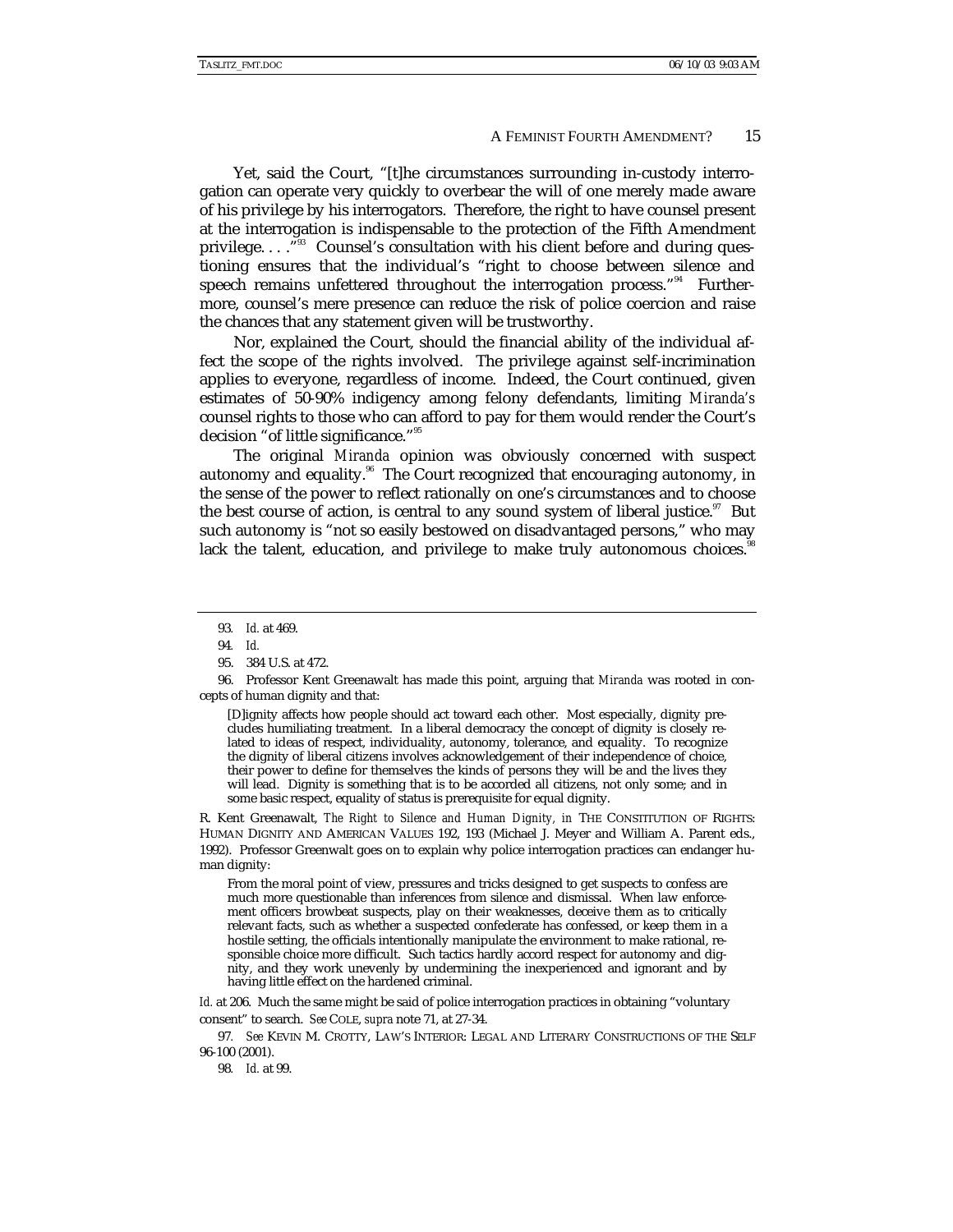The warnings can help by providing some information. Yet, as one thoughtful commentator has explained:

One possible reason why the *Miranda* court considered the right to counsel so important may be that the lawyer is the very paradigm of rational autonomy educated, knowledgeable, capable of reflecting and reaching reasoned decisions. The lawyer's presence may be felt to supply otherwise disadvantaged suspects with all the marks of autonomy and voluntariness life has effectively denied them.<sup>9</sup>

Philosopher Michel Foucault, admittedly speaking of circumstances other than police interrogation, recognized that encouraging confession is a way for a culture to discipline citizens into conforming with social mandates.<sup>100</sup> What is unique about the self is deep in the interior life of the individual, a uniqueness exposed by the interrogation of experts who try to quell what is unique about that person and move him toward the normal.<sup>101</sup> In a sense, Foucault views protection of our inner thoughts and guilty secrets as a form of privacy. When only we are aware of our unusual thoughts and experiences, we continue to claim them as our own. But when they are exposed to an unwanted gaze, we grow ashamed of our difference and feel compelled to think like others.<sup>102</sup> As with many other sorts of privacy violations, confession re-defines our identity and limits.<sup>103</sup> Foucault might, however, not recognize the idea of a confession resulting from an overborne will. All individual identity is partly defined by what society has made us. To confess at society's urging is but one more way in which a "detainee. . .already. . .pervasively shaped by the state" is further molded. $104$ 

Jurgen Habermas, on the other hand, views confession as essential to reflecting and choosing about how to live.<sup>105</sup> The power of tradition to control our

<sup>99</sup>*. Id.*

<sup>100</sup>*. Id.* at 100-01 (so reading Foucault); MICHEL FOUCAULT, THE HISTORY OF SEXUALITY 58-70 (1980) (describing our society as a "confessing society"); MICHEL FOUCAULT, DISCIPLINE AND PUNISH 221-24 (Alan Sheridan, trans. 1979) (discussing use of confession and the disciplines to shape the individual). S*ee generally* ALAN HUNT & GARY WICKHAM, FOUCAULT AND THE LAW (1994) (summarizing Foucault's thinking on the law).

<sup>101</sup>*. See* CROTTY*, supra* note 97, at 100-01.

<sup>102</sup>*. See, e.g.,* Andrew E. Taslitz, *Race and Two Concepts of the Emotions in Date Rape*, 15 WIS. WOMEN'S L.J. 3, 65-68 (2000) [hereinafter *Emotions in Date Rape*] (discussing privacy as protecting against conformism); *see generally* Andrew E. Taslitz, *The Fourth Amendment in the Twenty-First Century: Technology, Privacy, and Human Emotions*, 65 L. & CONTEMP. PROBS. (forthcoming 2002) [hereinafter *Privacy and Human Emotions*] (articulating a renewed vision of "privacy's" meaning under the Fourth Amendment); JEFFERY ROSEN, THE UNWANTED GAZE: THE DESTRUCTION OF PRIVACY IN AMERICA (2000) (articulating a theory of privacy based on the metaphor of the "unwanted gaze").

<sup>103</sup>*. See Privacy and Human Emotions*, *supra* note 102, at 126-35 (privacy and individual and group identity).

<sup>104.</sup> CROTTY, *supra* note 97, at 102.

<sup>105</sup>*. See id.* at 103-04 (applying Habermas's theories to custodial confessions); JURGEN HABERMAS, BETWEEN FACTS AND NORMS: CONTRIBUTIONS TO A DISCOURSE THEORY OF LAW AND DEMOCRACY 96- 97 (1996) (discussing extralegal forms of confession, as in psychoanalysis or autobiographies). Further illumination on the psychological functions served by confession, including custodial confessions, is to be found in modern literature. *See* Peter Brooks, *Storytelling Without Fear? Confession in Law and Literature, in* LAW'S STORIES: NARRATIVE AND RHETORIC IN THE LAW 114-34 (Peter Brooks and Paul Gewirtz eds., 1996).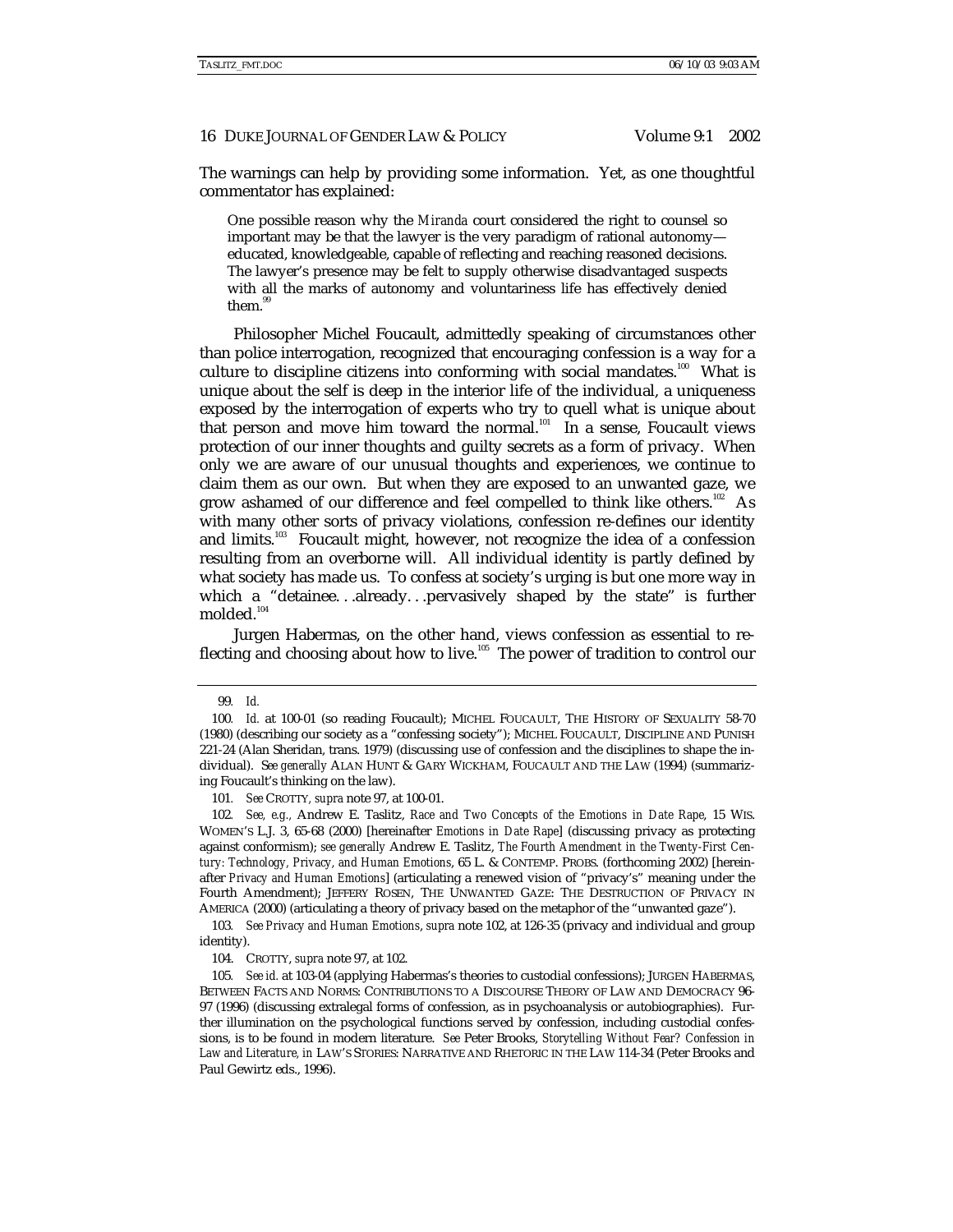lives in the modern world has declined. We must therefore consciously choose among plural visions of the good life.<sup>106</sup> Freely chosen confessions enable us to confront, reflect upon, and thus shape our inner soul.<sup>107</sup> Confessions are thus necessary to self-examination and autonomous choice, aiding self-realization, freedom, and the expansion of life opportunities. Correspondingly, on this view the voluntariness and rational choice involved in confession are essential to furthering, rather than limiting, human freedom.<sup>108</sup>

For both Foucault and Habermas, however, the "self" is not a prepolitical fact but has a history shaped by society and the state.<sup>109</sup> Furthermore, *compelled* confessions in both of their theories serve as powerful ways to undermine the individual's autonomy and uniqueness that are purported to be central to the modern liberal state.<sup>110</sup>

*Miranda* is thus an effort to respect individual autonomy and the equal worth of persons. It is perhaps a half-hearted effort, because it is unclear whether warnings and waiver alone—which happen in most interrogations can ever relieve the compulsion inherent in uncounseled, incommunicado police questioning.<sup>111</sup> Empirical data on *Miranda's* effectiveness is not comforting.<sup>112</sup> Moreover, the Court has repeatedly cut back on *Miranda's* scope and stringency while simultaneously re-affirming its core holdings.<sup>113</sup> Skeptics see *Miranda* as an ineffective compromise between the needs of the state and those of the indi-

110*. See id.* at 96-106; Jean Hampton, *Retribution and the Liberal State,* 5 J. CONTEMP. LEGAL ISSUES 117, 142 (defining autonomy as central to the liberal state).

112. What constitutes the relevant data and its meaning are highly contested. *See, e.g.,* THE MIRANDA DEBATE, *supra* note 86, at 169-248 (collecting many of the competing studies and positions); Richard A. Leo & Richard J. Ofshe, *The Truth About False Confessions and Advocacy Scholarship*, 37 CRIM. L. BULL. 293 (2001) (critiquing the empirical analyses of the primary academic opponent of *Miranda*, Paul Cassell, and collecting citations to other well-known critics of Cassell); Paul Cassell, *The Guilty and the "Innocent": An Examination of Alleged Cases of Wrongful Conviction From False Confessions*, 22 HARV. J.L. & PUB. POL'Y 523 (1999) (setting forth Cassell's most recent empirical analyses and citing to his earlier work). Professor Welsh White has recently documented the many ways in which interrogators have successfully adapted to *Miranda*, minimizing its effectiveness in safeguarding individual autonomy. *See* WHITE, *supra* note 86, at 76-101. Accordingly, he recommends a number of reforms to aid in making at least some of the original aims of *Miranda* into reality. *Id.* at 190-215.

113*. See* WHITE*, supra* note 86*,* at 60-75, 117-18, 221. White summarizes his position thus:

When *Miranda* was decided, the Warren Court undoubtedly believed that its safeguards would provide significant protection for suspects subjected to custodial interrogation, with the result that interrogators would obtain significantly fewer incriminating statements. During the thirty-five years that *Miranda* has been in effect, however, the post-*Miranda* Court has weakened *Miranda's* safeguards. And as *Miranda's* safeguards have become weaker, interrogators have become increasingly sophisticated in developing strategies designed to overcome *Miranda's* remaining obstacles. As a result, interrogators are able to induce suspects to waive their *Miranda* rights in the great majority of cases . . . .

*Id.* at 221. *See* TASLITZ & PARIS, *supra* note 2, at 639-703 (reviewing the case law narrowing *Miranda's* scope); *see also* United States v. Dickerson, 530 US 426 (2000) (nevertheless reaffirming *Miranda's* core holdings).

<sup>106</sup>*. See* CROTTY, *supra* note 97, at 103-06.

<sup>107</sup>*. See id.* at 103-04.

<sup>108</sup>*. See id.*

<sup>109</sup>*. See id.* at 104-05.

<sup>111</sup>*. See* WHITE, *supra* note 86, at 116-24 (addressing *Miranda's* failures).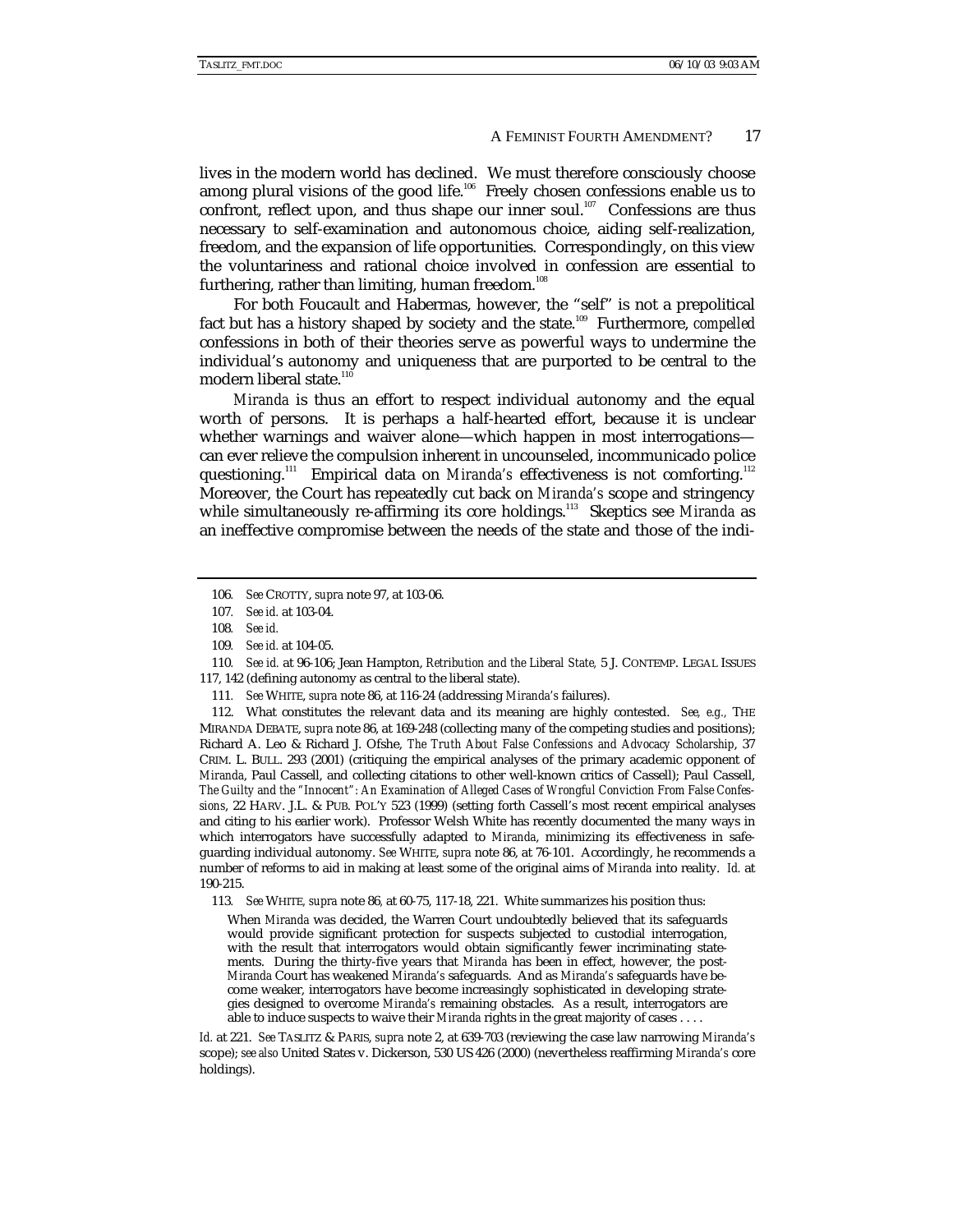vidual.<sup>114</sup> Nevertheless, it is clear that *Miranda* is an effort, however flawed, to provide some protection for human autonomy and equal worth beyond the minimal protection offered by the *Schneckloth* voluntariness test's prohibition against coercion. *Ferguson*, by explicitly citing *Miranda*, thus seems to be a radical break with *Schneckloth*.

### D. Contextualizing Consent

But appearances can be deceiving. No one seriously believes that the Court has quietly overturned decades of post-*Schneckloth* voluntariness jurisprudence nor radically altered the overall balance of power between criminal defendants and the state.<sup>115</sup> A more likely explanation is that the Court recognized that the consent test must vary with the nature of the human relationships impinged upon by the state.<sup>116</sup> In *Ferguson*, two relationships were particularly important: that between the physician and his patient and that between the parent and her child.

#### 1. The Physician-Patient Relationship

The relationship-specific nature of the analysis was underscored by the briefs of amici. The Rutherford Institute, a pro-life organization, stressed the centrality of the physician's duties of trust and loyalty to his patient, which have "been established in medicine from time immemorial. . . . The Hippocratic Oath [itself requires the physician to declare], 'What I may see or hear in the course of treatment, which on no account must be spread abroad, I will keep to myself, holding such things shameful to be spoken about.'"<sup>117</sup> Confidentiality encourages timely patient revelation of information needed for the physician to design a sound treatment plan.<sup>118</sup>

But sound treatment can be effective only if physician and patient collaborate.<sup>119</sup> That requires patient trust.<sup>120</sup> A patient who trusts his doctor is more likely to comply with the doctor's advice.<sup>121</sup> Furthermore, breach of that trust and confidentiality in the case of cocaine addiction—an addiction that is recognized by the medical community as a disease—can have ill consequences for

<sup>114.</sup> For an extended expression of this skepticism, *see* WHITE, *supra* note 86.

<sup>115</sup>*. Cf.* WHITE, *supra* note 86, at 112-24 (arguing that the current conservative Court reaffirmed *Miranda* partly because the Court had already so eviscerated the original *Miranda* protections as to render them minimal roadblocks in the state's war on criminals).

<sup>116.</sup> For a discussion of the importance of human relationships to feminist legal analyses, *see infra* text accompanying notes 279-339.

<sup>117.</sup> Motion for Leave to File Brief and Amicus Curiae of the Rutherford Institute in Support of Petitioners at 11-12, Ferguson v. City of Charleston, 532 U.S. 67 (2001) (No. 99-936) [hereinafter Rutherford Institute Brief] (quoting the Hippocratic Oath).

<sup>118</sup>*. See id.* at 12-13.

<sup>119</sup>*. See id.*

<sup>120</sup>*. See id.* at 12 ("The AMA Principles of Medical Ethics, II and IV among others, mandate physician-patient trust as the foundation for medical treatment."); *see also* AMA, Current Opinions of the Council on Ethical and Judicial Affairs (1980) (establishing the medical profession's foundational ethical principles in the AMA Principles of Medical Ethics).

<sup>121</sup>*. See* Rutherford Institute Brief at 12-13, *Ferguson* (No. 99-936); Christine Cassel, C*onfidentiality: An Illusion and a Sacred Trust*, 7 AAMC REP. 1, 1-2 (July 1998).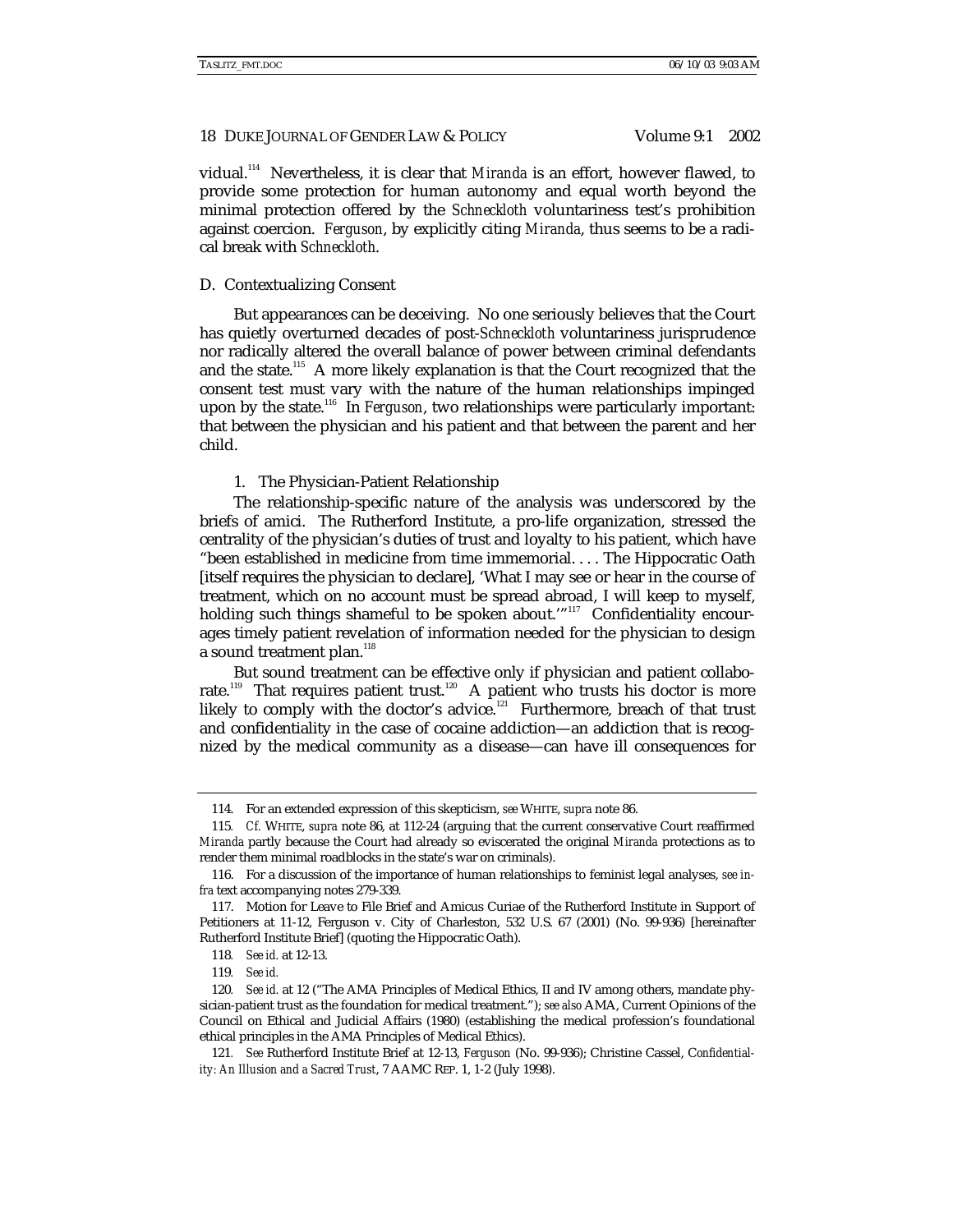both the patient's health and her life prospects. Criminal prosecution or even its threat is a "mode of 'treatment'" that "actually elevates the burden of suffering on the maternal patient by imposing the considerable mental and emotional distress of pending prosecution, and hence elevates the burden on the fetal patient as well."<sup>122</sup> Moreover, explained the Institute:

Because of the significance of a positive drug screen for the patient, the rights of patients to autonomy and privacy have important implications for screening of asymptomatic persons. If confidentiality is not ensured, test results may affect a patient's employment, insurance coverage, or personal relationships. Testing during pregnancy is especially problematic, because clinicians may be required by state laws to report evidence of potentially harmful drug or alcohol use in pregnant patients.

The American Medical Association (AMA) concedes that breaches of confidentiality are sometimes necessary to protecting public health and safety.<sup>124</sup> But those breaches should be narrow in scope and content, disclosed to the fewest possible persons to achieve the necessary ends.<sup>125</sup> Therefore, in the Institute's opinion, confidentiality should be breached to release patient information to law enforcement agencies *only* pursuant to a court order supported by clear and convincing evidence that disclosure was necessary to serve a legitimate law enforcement need more important than protecting privacy and where alternative means for serving that need are unavailable.<sup>126</sup> The physician-patient relationship, the Institute concluded, therefore distinguishes urinalysis of pregnant patients from everyday encounters with an airport or courtroom metal detector or a border check:

It is more than the expectation of personal privacy that arises out of modesty; it is the expectation that a health care facility and a treating physician and staff are trustworthy confidantes. More than the act of taking urine for testing without consent is at stake. What is at stake is the expectation that our doctors will not work against us and on behalf of the state.<sup>127</sup>

Other amici, such as the AMA, readily embraced a similar position to that of the Institute. At the core of the doctor-patient relationship, argued the AMA, "lies trust and openness between the patient and the physician."<sup>128</sup> The AMA used

<sup>122.</sup> Rutherford Institute Brief at 20, *Ferguson* (No. 99-936).

<sup>123</sup>*. Id.* at 11; *see also* Cassel, *supra* note 121 (promoting patient confidence in the security of her disclosures is critical to accurate history-taking because "[t]he history may include very sensitive information about such potential chemical dependency or substance abuse, sexual practices, emotional disturbances, and other things that would be threatening to the patient's emotional stability or even livelihood if they were disclosed.").

<sup>124</sup>*. See* AMA, Code of Medical Ethics, E-10.01(4), Fundamental Elements of the Physician-Patient Relationship (1994) ("The patient has the right to confidentiality. The physician should not reveal confidential communications or information without the consent of the patient, unless provided for by law or by the need to protect the welfare of the individual or the public interest.").

<sup>125</sup>*. See* Rutherford Institute Brief at 16-17, *Ferguson* (No. 99-936).

<sup>126</sup>*. See id.*

<sup>127</sup>*. Id.* at 18.

<sup>128</sup>*. See* Motion for Leave to File Brief as Amicus Curiae and Brief Amicus Curiae of the AMA in Support of Neither Party at 11, Ferguson v. City of Charleston, 532 U.S. 67 (2001) (No. 99-936) [hereinafter AMA Brief].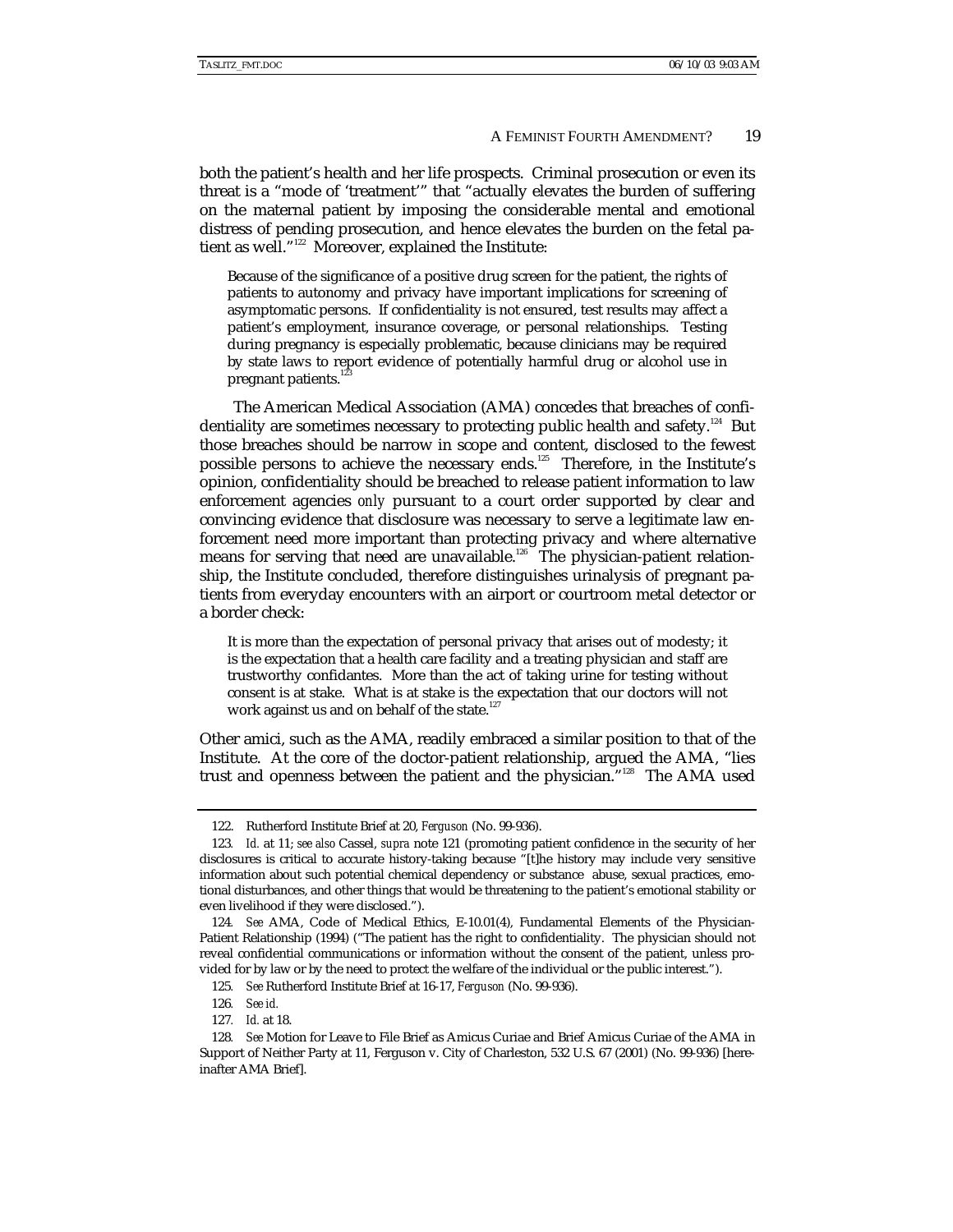religious language, noting that "[w]ithout complete faith in the sanctity of the discussions with their physicians, patients will be reluctant to disclose potentially incriminating behaviors, even if such disclosures are necessary to receive diagnosis or treatment."<sup>129</sup> The AMA distinguished drug addiction from mandatory physician reporting of other sorts of patient criminal conduct and of imminent harm threatened by or to their patients because, unlike in those other areas, with addiction, the behavior *is* the disease.<sup>130</sup> Early patient disclosure aids both pre- and post-natal treatment and promotes safe delivery.<sup>131</sup> The clear implication was that, absent the clearest of patient statements to the contrary, patient consent to disclosure of confidential information should not be found.

## 2. Paternalism and the Parent-Child Relationship

Amici's arguments concerning the parent-child relationship were often closely tied to concepts of patient and parental autonomy, which were contrasted with the evils of paternalism.<sup>132</sup> The Hospital's position was essentially that it knew better than did the patients how to care for the patients' health and that of their children. Amici squarely rejected these arguments.<sup>133</sup>

Paternalism has often been defined as "imposing. . . constraints on an individual's liberty for the purpose of promoting his or her own good."<sup>134</sup> Restated, paternalism is "interference with a person's liberty of action justified by reasons referring exclusively to the welfare. . .of the person being coerced."<sup>135</sup> Paternalism therefore involves intervention in another's life for his own good even if he does not truly consent.<sup>136</sup> Paternalism can be overt or subtle. Often it involves taking advantage of another's vulnerabilities, manipulating their emotions, or playing on their ignorance to get them to do what their guardian deems to be right. $137$ 

The major objection to paternalism is that it limits autonomy or selfdetermination, respect for which is "a cornerstone of liberal legal theory and of the American political system."<sup>138</sup> The capacity to make rational choices is an

133*. See, e.g.,* Rutherford Institute Brief at 19-22 & n.29, *Ferguson* (No. 99-936) (emphasizing both patient and parental autonomy as being inconsistent with the Hospital's cocaine-testing program).

134. William L.F. Felstiner & Ben Pettit, *Paternalism, Power, and Respect in Lawyer-Client Relations, in* HANDBOOK OF JUSTICE RESEARCH IN LAW 135, 136 (Joseph Sanders & V. Lee Hamilton, eds. 2001).

135. Gerald Dworkin, *Paternalism, in* MORALITY AND THE LAW 108 (R. A. Wasserstrom ed. 1971). 136*. See* JOHN H. KULTGEN, AUTONOMY AND INTERVENTION: PATERNALISM IN THE CARING LIFE 63

138. Robert D. Dinerstein, *Client-Centered Counseling: Reappraisal and Refinement,* 32 ARIZ. L. REV. 501, 512 (1990).

<sup>129</sup>*. See id.* at 11.

<sup>130</sup>*. See id.* at 11 n.2.

<sup>131</sup>*. See id.* at 12-21.

<sup>132</sup>*. See* Rutherford Institute Brief at 19 & n.29, *Ferguson* (No. 99-936). *See generally* AMA Brief, *Ferguson* (No. 99-936). *See infra* notes 149-52 and accompanying text (analyzing additional briefs of amici); *see also* FIONA RANDALL & R. S. DOWNIE, PALLIATIVE CARE ETHICS: A COMPANION FOR SPECIALISTS 39-47 (1999) (favoring the "partnership model" of the carer-patient relationship because only it adequately respects the autonomy needs of both parties, treats both as equals, and best furthers the primary aim of serving the patient's "total good").

<sup>(1996).</sup>

<sup>137</sup>*. See* Felstiner & Pettit, *supra* note 134, at 137-38.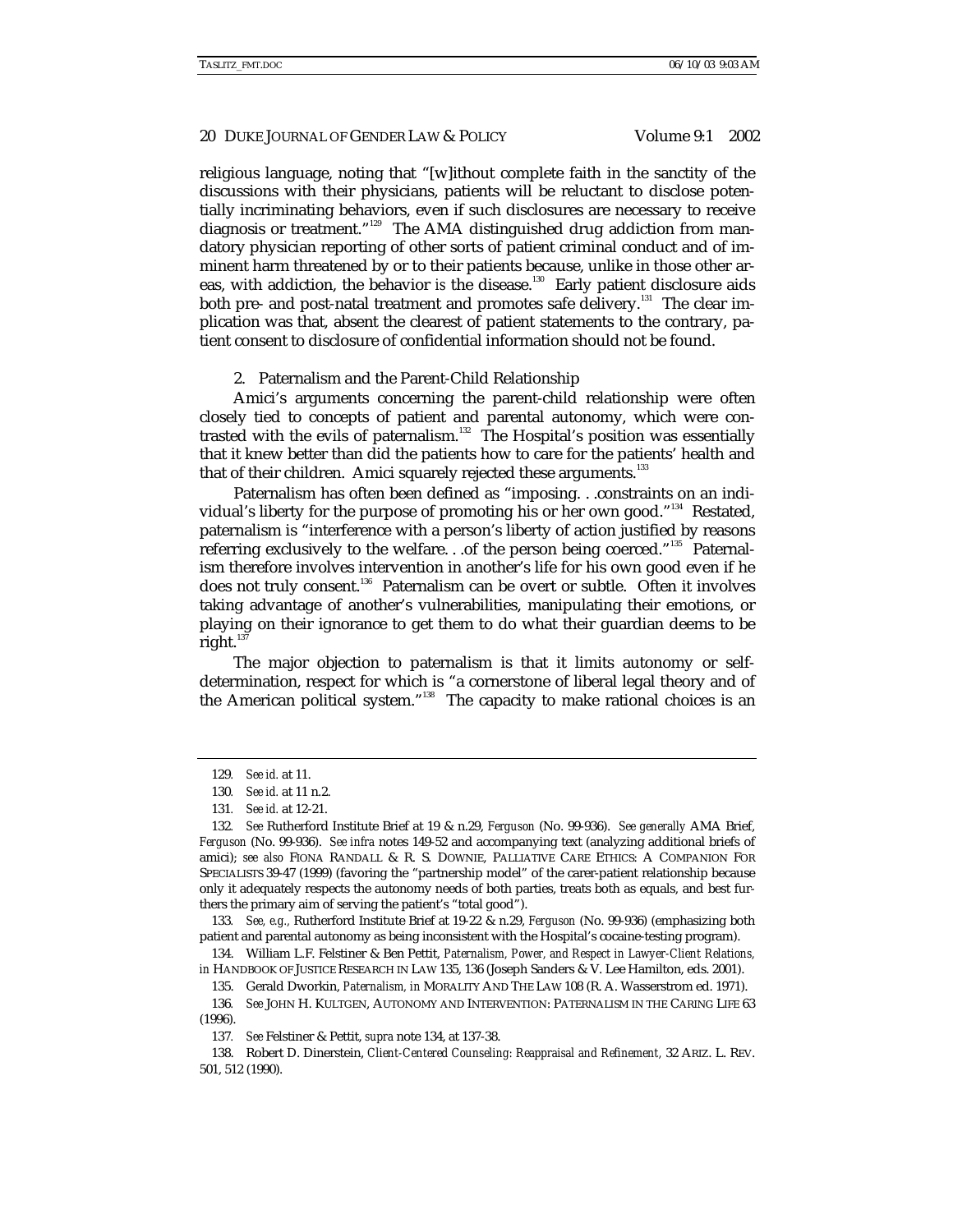integral part of the autonomy ideal, as I explained in my analysis of *Miranda*. 139 The failure to accord another autonomy denies them respect as equal human beings, which should be a part of all human relationships.<sup>140</sup> Silas Wasserstrom put it this way:

[F]rom the professional's point of view the client is seen and responded to more like an object than a human being, and more like a child than an adult. The professional does not, in short, treat the client like a person; the professional does not accord the client the respect that he or she deserves. And these, it is claimed, are without question genuine moral defects in any meaningful human relationship. $141$ 

Procedural justice research suggests that clients are most satisfied when they believe that a professional has treated them fairly. If clients perceive paternalism as limiting their participation in making key choices about the services that they receive, they will view the relationship as less fair and will therefore be less satisfied, regardless of the substantive outcome.<sup>142</sup>

That professionals have more knowledge and power than their clients is, however, often simply a reality.<sup>143</sup> Yet there is an alternative to paternalism even in unequal power relations. The more powerful party can instead seek to empower the vulnerable, heal the wounded, dialogue with them honestly, give them undiluted attention, and promote their self-respect.<sup>144</sup> In short, the stronger party can actively work to bring power and autonomy to the weaker party.<sup>145</sup> That can be a far more attractive model for the professional-client relationship and the state-citizen relationship, as several amici maintained.

The Rutherford Institute declared, "Respondent's clinical approach, which adopts an outlook of paternalism toward the maternal and fetal patient, has been largely rejected by the medical community."<sup>146</sup> Where the doctor's duties to prevent harm and to act for the patient's greater good conflict in the physician's view with patient autonomy, "paternalism has been rejected in favor of patient authority."<sup>147</sup> Part of the reason for this rejection is that "[p]articipating in decisions increases patients' sense of control, self-determination, and adherence to care plans."<sup>148</sup> Similarly, the ACLU, NOW, and a host of other organizations filed a brief condemning the Hospital's paternalistic assertions that it had a special interest in protecting the health of pregnant patients and its insisting that

<sup>139</sup>*. See supra* text accompanying notes 86-113.

<sup>140.</sup> Richard A. Wasserstrom, *Lawyers as Professionals: Some Moral Issues*,5HUMAN RIGHTS 1, 19 (1975).

<sup>141</sup>*. See id.*

<sup>142</sup>*. See* Felstiner & Pettit, *supra* note 134, at 139; J. Resnik et al., *Individuals Within the Aggregate: Relationships, Representation, and Fees,* 71 N.Y.U. L. REV. 296-401 (1996).

<sup>143</sup>*. See* Felstiner & Pettit, *supra* note 134, at 142-43.

<sup>144</sup>*. See* SARA LAWRENCE-LIGHTFOOT, RESPECT: AN EXPLORATION 10-14 (1999).

<sup>145</sup>*. See id.*

<sup>146</sup>*. See* Rutherford Institute Brief at 19 n.29, *Ferguson* (No. 99-936).

<sup>147</sup>*. Id.*

<sup>148.</sup> Ariella Hyman et al., *Laws Mandating Reporting of Domestic Violence: Do They Promote Patient Well-Being?,* 273(22) JAMA 1781 (1995).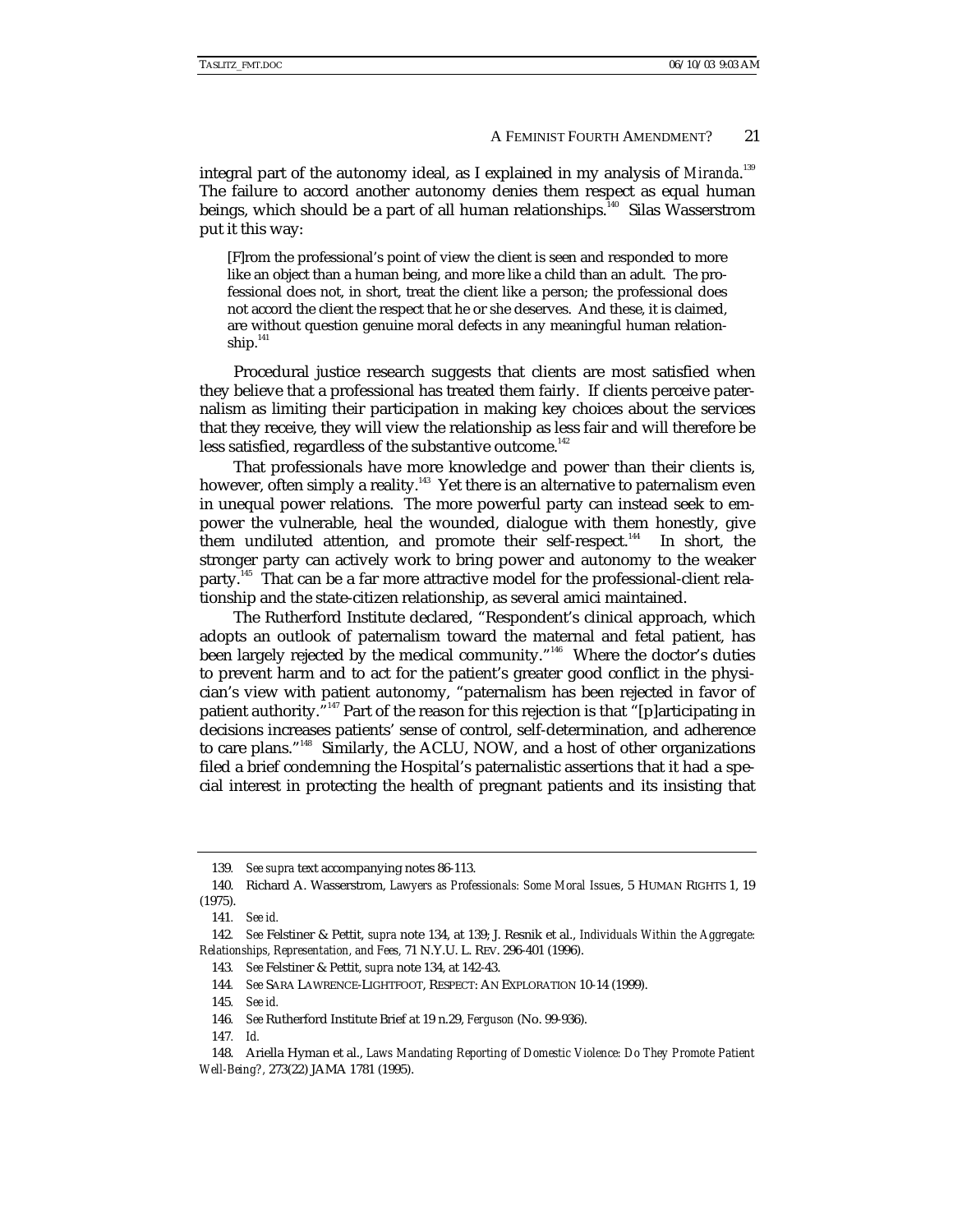drug screens are necessary for the management of pregnant patients.<sup>149</sup> "Like other paternalistic rationales," these organizations concluded:

. . .[T]his one cannot withstand scrutiny. The MUSC policy is punitive, not therapeutic, resting as it does on both the threat and the reality of arrest and imprisonment of noncompliant patients. A therapeutic policy cannot depend on coercion, for competent individuals in this society have the right to accept or reject medical treatments.<sup>150</sup>

These same organizations stressed as well that pregnancy—and thus the health of the fetus—did not diminish the woman's privacy interest. The state "does not stand in loco parentis to pregnant women."<sup>151</sup> Relying on the line of abortion and contraceptive rights cases that recognize a pregnant woman's autonomy to control decisions about her own body despite her husband's and the state's interest in potential human life, the ACLU concluded that, "Any purported justification for excepting pregnant women from the Fourth Amendment's general protection against unreasonable searches must ultimately rest on an outmoded view of women as mere incubators of the fetus and mothers to their children, subjecting women, on that basis, to otherwise unconstitutional intrusions into their privacy."<sup>152</sup>

The pro-life Rutherford Institute preferred to rest its argument on the Fourteenth Amendment's parental right to control one's children's medical care and nurture, both before and after birth. "A mother's relationship with her child, whether born or unborn, is considered a fundamental right that cannot be denied absent due process."<sup>153</sup> For the Institute, only individualized suspicion of abusive behavior constitutes the "due process" that justifies interfering with these fundamental parental rights, even where the health of the fetus is concerned.<sup>154</sup> Several amici also recognized that so respecting parental autonomy made it more, not less, likely that treatment would improve the health of both mother and child.<sup>155</sup>

Strictly speaking, these arguments of amici focused more on the strength of the individual's privacy interests than on the question of consent. But for the Court and many parties and amici, privacy and consent were inseparable: absent valid consent, a suspicionless invasion of these maternity patients' privacy was constitutionally untenable.<sup>156</sup>

<sup>149</sup>*. See* Motion for Leave to File and Brief Amicus Curiae of the American Civil Liberties Union, et al., Ferguson v. City of Charleston, 532 U.S. 67 (2001) (No. 99-936) [hereinafter ACLU Brief].

<sup>150</sup>*. Id.* at 11 n.2.

<sup>151</sup>*. Id.* at 8.

<sup>152</sup>*. Id.* at 10.

<sup>153.</sup> Rutherford Institute at 22, *Ferguson* (No. 99-936).

<sup>154</sup>*. See id.*

<sup>155</sup>*. See id.* at 19-20; AMA Brief at 11-12, *Ferguson* (No. 99-936).

<sup>156</sup>*. See infra* text accompanying notes 172-84 (analyzing Justice Scalia's accurate summary of the *Ferguson* Court's views on privacy and consent).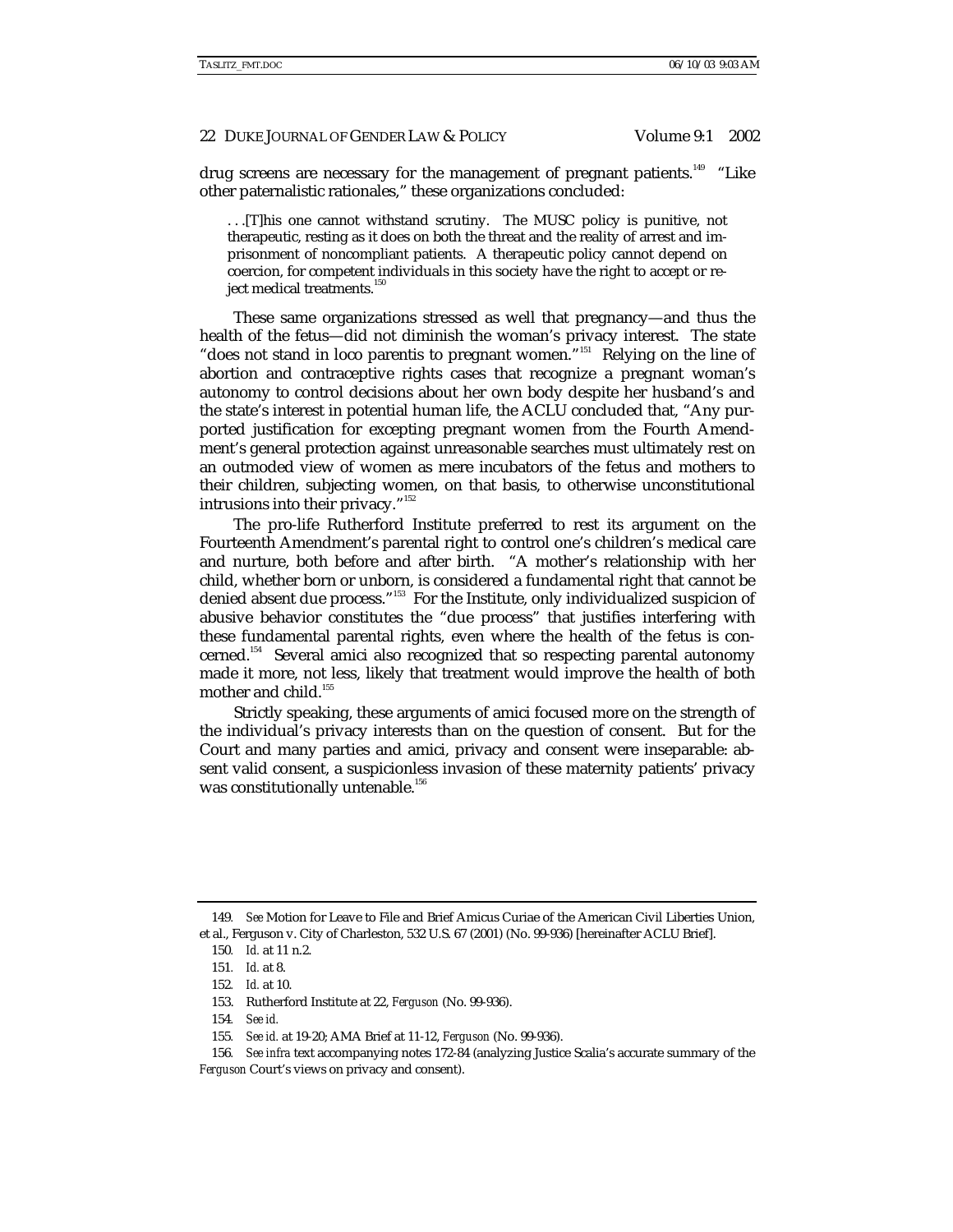#### E. On Advantage-Taking and Voluntariness

Apart from whether these women gave knowing and intelligent consent, the women and amici raised arguments consistent with the idea that the purported patient consent in the *Ferguson* case was not even voluntary.

Both the Petitioners in their Reply Brief and NARAL as amici noted that many of the nine factors used to decide whom to test for cocaine "were thinly veiled proxies for low socioeconomic status or race..."<sup>157</sup> NARAL in particular quoted the testimony of one witness, who said, "Women who are poor have very little access to prenatal care, so that if you say, well, you didn't get prenatal care and so we're going to test your urine for drugs, what you're saying is you're poor, we're going to test your urine for drugs."<sup>158</sup> This same witness testified that some of the criteria were associated with a wide range of problems other than cocaine use and were unduly vague.<sup>159</sup> Moreover, he noted that "where vague standards are used to identify drug users in this context, African-Americans are disproportionately targeted because of prejudices and preconceptions, even though the rates of substance use during pregnancy are similar across racial groups."<sup>160</sup>

Similarly, the Hospital tested only for cocaine use rather than other illegal, potentially harmful drugs. Yet African-American women abusing drugs are significantly more likely to do so via cocaine than are drug abusers of other races.<sup>161</sup> Indeed, here the Policy was applied almost entirely to economically disadvantaged African-American women.<sup>162</sup> Nurse Brown, who had expressed demeaning views about African-Americans, boasted that, "she dictated which patients should be tested."<sup>163</sup>

Moreover, the "second chance" aspect of the Policy stacked the deck against the poor. Thus Ms. Ferguson herself requested outpatient treatment so that she would be free to care for her children, yet was "arrested for not going to the inpatient unit on the very day she was supposed to start outpatient treatment. . . . Because the majority of women seeking prenatal care at the hospital were poor,. . .they had difficulties availing themselves of the 'treatment' offered. $\overline{1,004}$ 

Additionally, the treatment offered was in fact not well designed to deal with the special problems of *pregnant* drug addicts.<sup>165</sup> That design failure was significant concerning the intrusiveness and thus the reasonableness of the searches because pregnant women are harmed by cocaine urine testing in spe-

<sup>157.</sup> NARAL Brief at 23, *Ferguson* (No. 99-936). *See* Reply Brief for Petitioners at 8 n.11, *Ferguson* (No. 99-936) (noting, for example, that "poor women as a group have very little access to prenatal care," yet that is one of the nine criteria for testing).

<sup>158</sup>*. See* NARAL Brief at 23-24, *Ferguson* (No. 99-936) (quoting testimony of Dr. Ira Chasnoff).

<sup>159</sup>*. Id.* at 24.

<sup>160</sup>*. Id.*

<sup>161</sup>*. Id.* at 25.

<sup>162</sup>*. See id.*

<sup>163</sup>*. See id.* at 24.

<sup>164.</sup> NARAL Brief at 15, *Ferguson* (No. 99-936).

<sup>165</sup>*. See id.*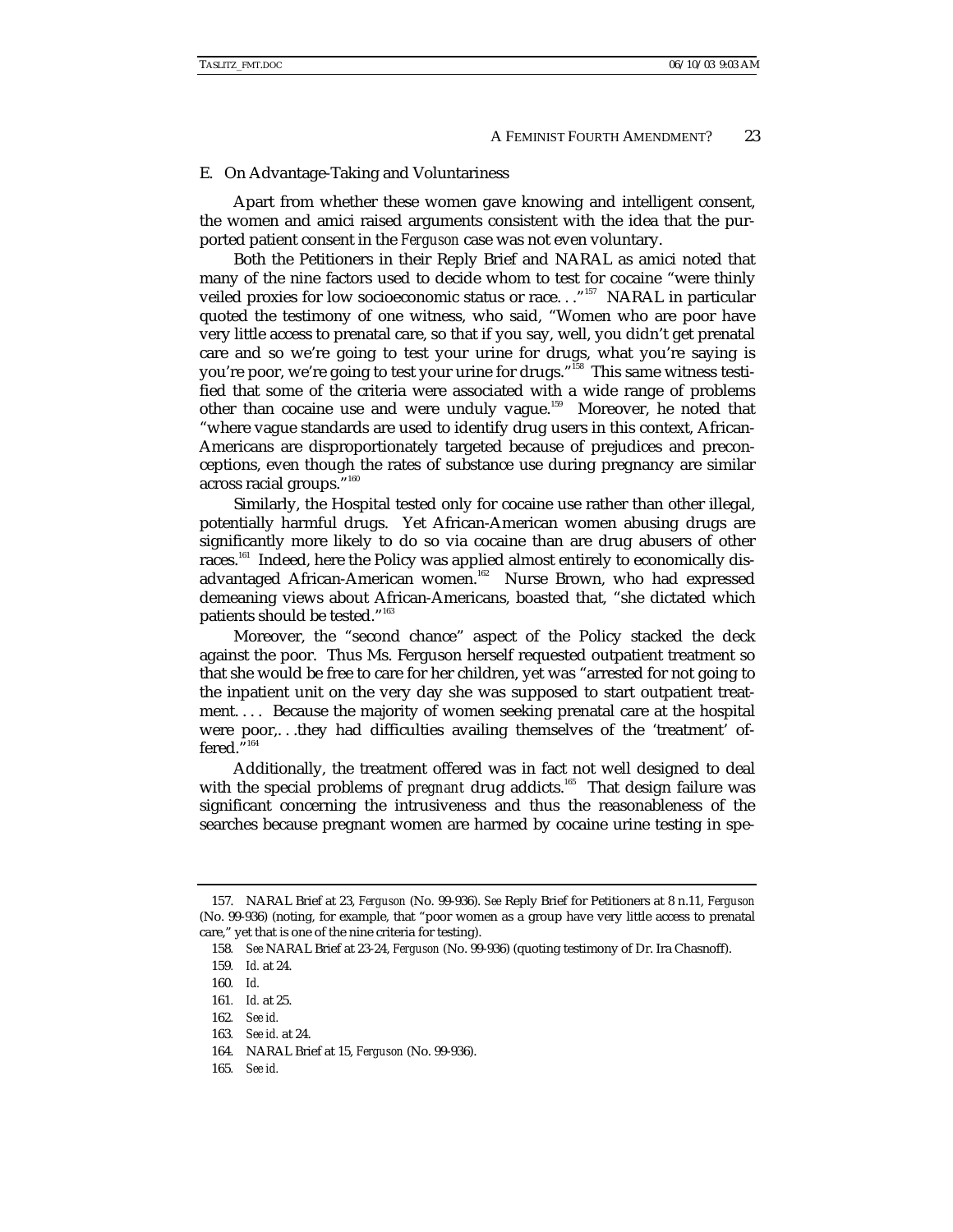cial ways.<sup>166</sup> But that failure adequately to confront the special circumstances facing pregnant women was also relevant to establishing that the search was involuntary, a reality that harmed African-American women as a group and not merely individual patients. Thus, NARAL explained, "drug search policies such as Respondents' add fuel to the minority mistrust of the medical profession that has existed historically because of incidents like the Tuskegee Study, in which syphilis-afflicted African-American men were systematically denied treatment in the name of science."<sup>167</sup>

Moreover, as Petitioners explained, six of the women prosecuted were uninsured patients when admitted, who were asked to sign consent forms while they were in labor.<sup>168</sup> Respondents "deliberately deceived and misled at least one patient by telling her that her urine was being tested to determine if she was dehydrated."<sup>169</sup> Because not one of the consent forms was clear about the true ultimate nature and use of the urinalysis test results, argued Petitioners, all purported patient consent indeed resulted from deception.<sup>170</sup> Therefore, Petitioners explained,

Respondents have not carried their burden of establishing "whether consent can be voluntary, in a constitutional sense, when given by an indigent, uninsured woman in labor, who is dependent on medical care provided by the state's public hospital." [citations omitted]. Even if the patients had known that signing the consent to medical treatment would expose them to chemical surveillance and criminal prosecution, the emergency medical context in which their consent was obtained was inherently coercive. Thus, their signature on a standard hospital consent form did not suspend the warrant and probable cause requirements of the Fourth Amendment.<sup>171</sup>

F. Justice Scalia's Dissent: Fidelity to Precedent and to the Premises of Paternalism

Justice Scalia, in his dissent, showed a clear-eyed understanding of the radical break in consent-to-search precedent that the majority's opinion represented. Scalia was candid about the majority opinion's premises and implications in a way that the Court itself was not. $172$ 

There was no claim here that the urine was forcibly extracted. Therefore, according to Justice Scalia, there were only three conceivable bases for the contention that the patients' consent to taking their urine was invalid: first, that the patients were coerced by their necessitous circumstances; second, that the consent was uninformed because the patients were not told that the urinalysis

<sup>166</sup>*. See id*. at 15-17.

<sup>167</sup>*. Id.* at 26; *see also* CHARLES M. CHRISTIAN, BLACK SAGA: THE AFRICAN-AMERICAN EXPERIENCE: A CHRONOLOGY 458-59 (1999) ("U.S. health officials had used Blacks as guinea pigs in a forty-year syphilis experiment. . . in what came to be popularly known as the Tuskegee Syphilis Study.").

<sup>168.</sup> Reply Brief for Petitioners at 17-18, *Ferguson* (No. 99-936).

<sup>169</sup>*. Id.* at 16.

<sup>170</sup>*. Id.* at 15-16.

<sup>171</sup>*. Id.* at 15.

<sup>172</sup>*. See Ferguson*, 532 U.S. at 91-104 (Scalia, J., dissenting) (joined by Chief Justice Rehnquist and Justice Thomas).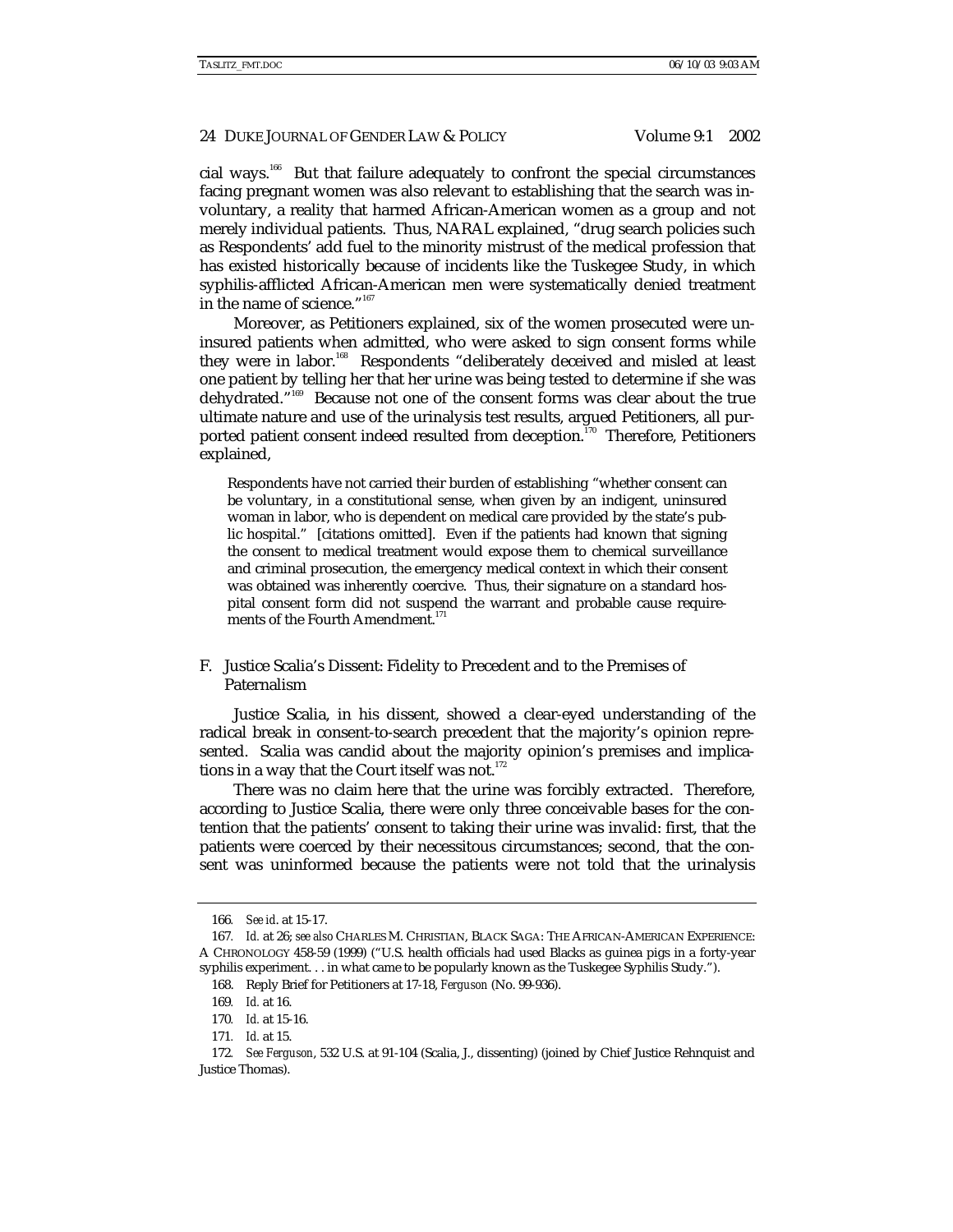would include tests for cocaine; and third, that the consent was uninformed because the patients were not told that positive cocaine test results would be provided to the police. $173$ 

Justice Scalia correctly recognized that the latter two arguments were flatly inconsistent with prior high Court precedent. Scalia explained that reliance on *Miranda's* knowing waiver standard was inapposite.<sup>174</sup> To the contrary, argued Scalia, *Hoffa v. United States<sup>175</sup>* and the subsequent line of undercover agent cases unequivocally established that under the Fourth Amendment the use of deception to obtain evidence is perfectly acceptable. That deception may include misrepresentation about the purposes for which that evidence will be used, including obtaining it with the hidden purpose of turning the evidence over to the police. Nor does it matter that the deception is undertaken by a partner in a relationship of trust. "Abuse of trust," Scalia explained, "is surely a sneaky and ungentlemanly thing, and perhaps there should be (as there are) laws against [some] such conduct by the government."<sup>176</sup> But, he continued, that "is immaterial for Fourth Amendment purposes. . . ."177

Scalia recognized, however, that the majority's decision did not wholly overturn the secret agent precedent. Rather, it "open[ed] a hole in our Fourth Amendment jurisprudence, the size and shape of which is wholly indeterminate."<sup>178</sup> Scalia's fear was precisely that the majority had made the nature of the human relationships involved, the social context of the events, and the fine points of human emotions relevant to deciding what should be the constitutional test for a consensual search. It would be bad enough, Scalia argued, if the confidential relationship guarded by the Court were at least one protected by law. But South Carolina does not even recognize a physician-patient privilege.<sup>179</sup> The Court, by its failure to provide further guidance, thus:

. . .[L]eaves law enforcement officials entirely in the dark as to when they can use incriminating evidence from "trusted" sources. Presumably the lines will be drawn in the case-by-case development of a whole new branch of Fourth Amendment jurisprudence, taking yet another social judgment (which confidential relationships ought not to be invaded by the police) out of democratic control, and confiding it to the uncontrolled judgment of this Court—uncontrolled because there is no common-law precedent to guide it. I would adhere to our established law, which says that information obtained through violation of a relationship of trust is obtained consensually, and hence is not a search.<sup>180</sup>

Finally, Justice Scalia rejected the argument that "the patients were coerced to produce their urine samples by their necessitous circumstances, to wit, their need for medical treatment of their pregnancy."<sup>181</sup> Said Scalia,

178*. Id.* at 95*.*

- 180*. Id.*
- 181*. Ferguson*, 532 U.S. at 1299*.*

<sup>173</sup>*. Id.* at 93.

<sup>174</sup>*. Id.* at 94.

<sup>175. 385</sup> U.S. 293 (1966).

<sup>176</sup>*. Ferguson*, 532 U.S. at 94.

<sup>177</sup>*. Id.*

<sup>179</sup>*. See id*.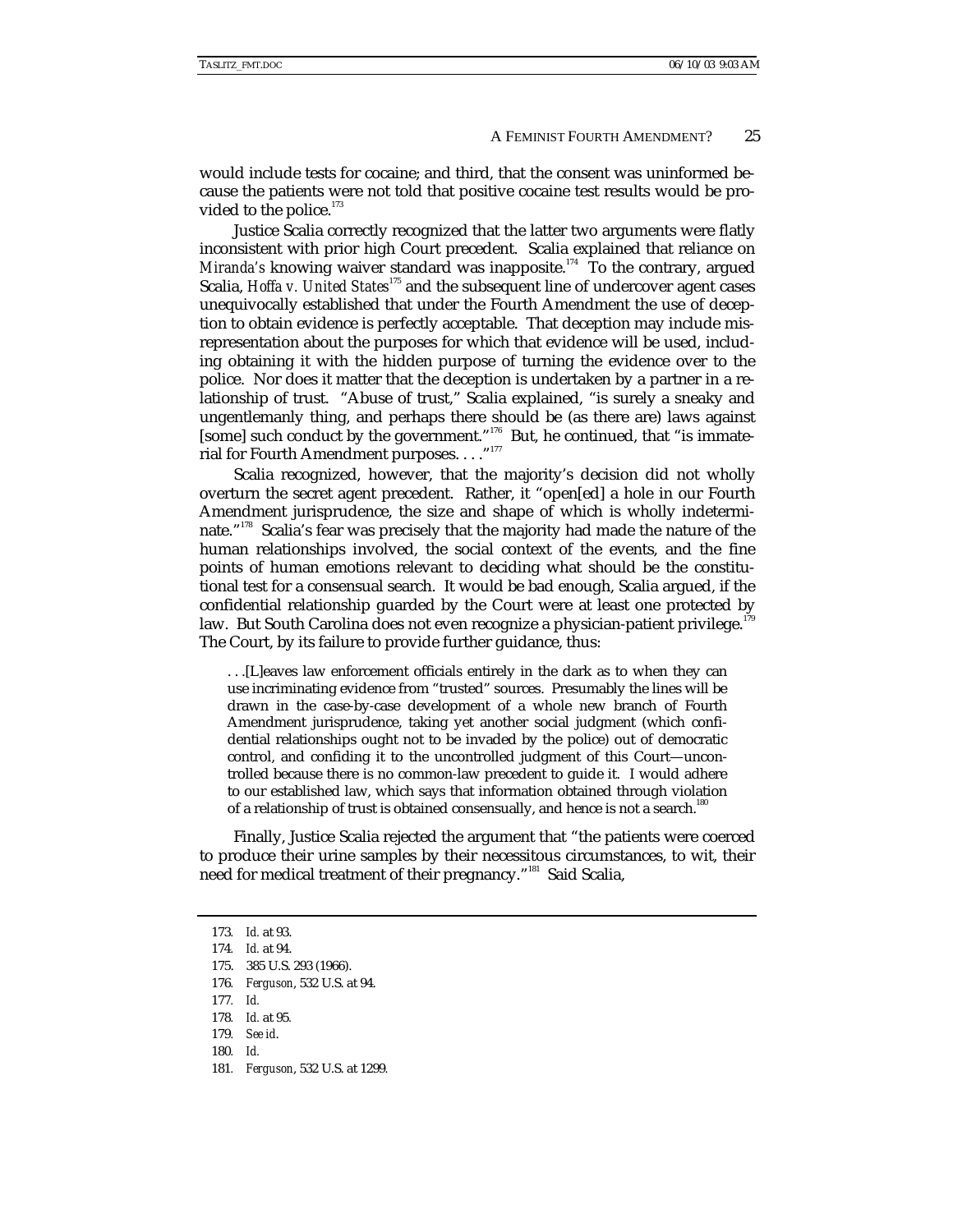#### 26 DUKE JOURNAL OF GENDER LAW & POLICY Volume 9:1 2002

If that was coercion, it was not coercion applied by the government—and if such nongovernmental coercion sufficed, the police would never be permitted to use the ballistic evidence obtained from treatment of a patient with a bullet wound. And the Fourth Amendment would invalidate those many state laws that require physicians to report gunshot wounds, evidence of spousal abuse, and (like the South Carolina law relevant here...) evidence of child abuse.<sup>18</sup>

Justice Scalia thus rejected any notion that governmental advantage-taking of necessitous suspect circumstances could ever constitute state action. He also ignored the majority's insistence that it was not overturning the sorts of laws that he mentioned but merely requiring probable cause and a warrant, valid consent, or some other recognized warrant exception to justify reporting laws' enforcement. He similarly ignored the fact that reporting laws generally merely alerted law enforcement to begin an investigation independently to develop<br>probable cause for an arrest.<sup>183</sup> Overall, Scalia dismissed the context-and-Overall, Scalia dismissed the context-andrelationship sensitive, equality-enhancing, autonomy-respecting approach of the majority. For Scalia, there was no need for a remand to determine the sufficiency of the evidence to support the jury's finding of consent. There was no question that the pregnant women at MUSC were not forcibly compelled to part with their urine. Having done so, they "passed and abandoned it," losing any continuing privacy interest in the liquid.<sup>184</sup> Subsequent testing and distribution of test results were thus not even searches. No further consent was needed.

#### G. Administrative Searches and Social Meaning

#### 1. Case Law Background

The second major conclusion of the *Ferguson* Court, namely that the urinetesting of the pregnant patients was an ordinary criminal-law-enforcement search, requiring probable cause and a warrant, and not a more flexible administrative search, similarly requires some background on the difference between these two types of searches.

"Administrative searches and seizures" are those conducted for a purpose other than enforcing the criminal law.<sup>185</sup> Where searches of a person are involved, administrative searches are usually described as justified by "special needs" beyond those of ordinary criminal law enforcement.<sup>186</sup> For an administrative search or seizure, the Court eliminates or modifies the warrant requirement, the probable cause requirement, or both.<sup>187</sup> Furthermore, warrantless,

<sup>182</sup>*. Id*.

<sup>183</sup>*. See* Reply Brief for Petitioners at 6 n.9, *Ferguson* (No. 99-936) ("[Under the reporting statute], the state is still put to the test of substantiating the accusation by conducting an investigation that may require it to obtain a search warrant.").

<sup>184</sup>*. Ferguson,* 532 U.S. at 92-93. Scalia goes on further to clarify his objections to the majority opinion. "In sum, I think it clear that the Court's disposition requires the holding that violation of a relationship of trust constitutes a search." *Id.* at 96 n.4.

<sup>185</sup>*. See* TASLITZ & PARIS, *supra* note 2, at 349.

<sup>186</sup>*. Id.* at 349-52.

<sup>187</sup>*. See id.* at 349.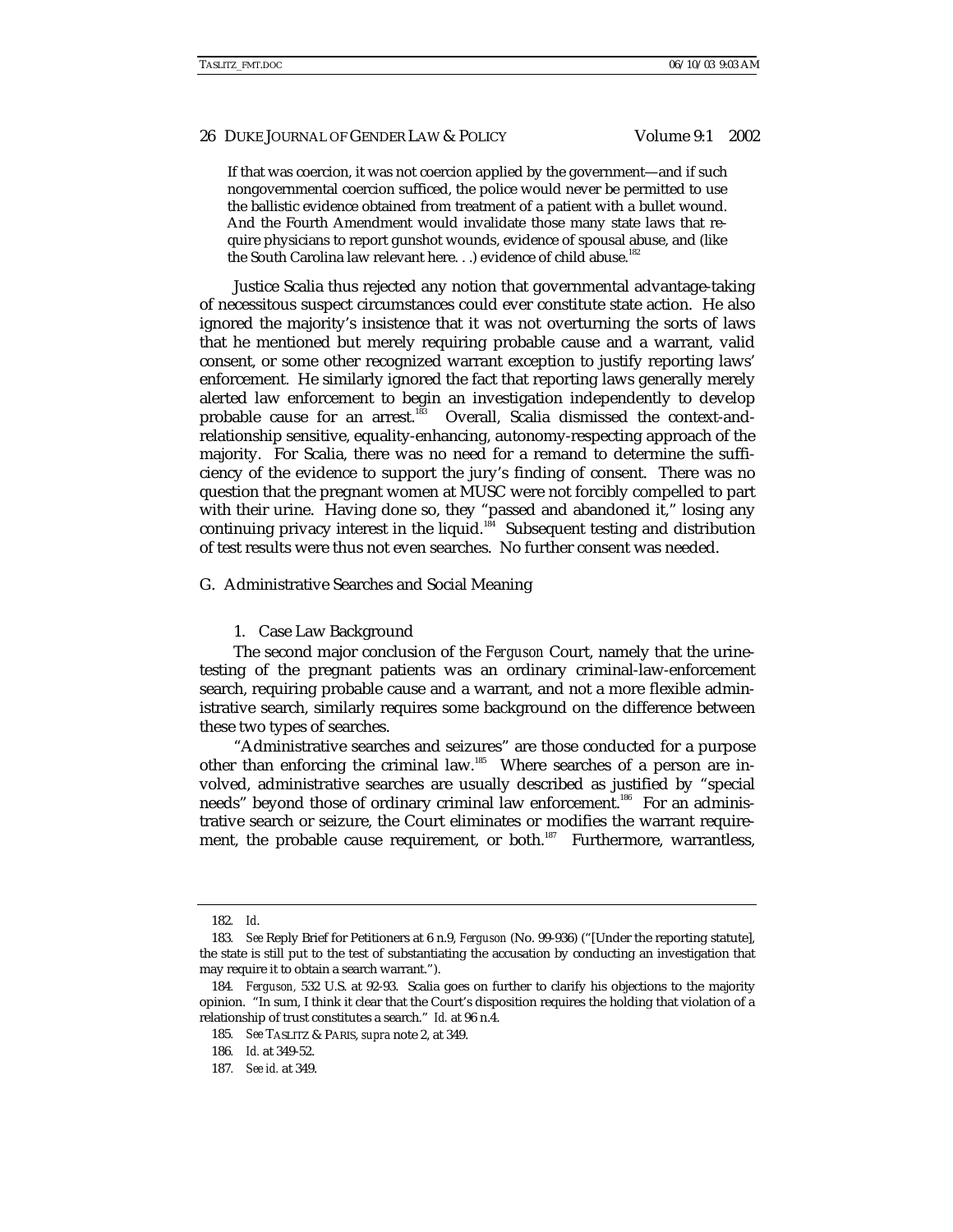suspicionless searches are generally permitted only for administrative and not ordinary criminal-law-enforcement-related searches and seizures.<sup>188</sup>

Of course, even criminal-law-enforcement-related searches sometimes modify the probable cause and warrant requirements, but never to the point of completely eliminating both such requirements. Thus, for example, in *Terry v. Ohio*, <sup>189</sup> the Court engaged in a similar sort of balancing test to that used in the administrative search context. The *Terry* searches and seizures were, however, unquestionably done to investigate suspected criminal activity. For brief, minimally intrusive "stops" for criminal investigation and brief pat-down "frisks" for weapons, therefore, the Court eliminated the warrant requirement.<sup>190</sup> But the Court did not eliminate the individualized suspicion requirement, albeit lowering its bar to permit intrusions on mere reasonable suspicion rather than probable cause.<sup>191</sup> Yet the Court has repeatedly completely eliminated both the warrant and individualized suspicion mandates for drug testing in certain contexts, precisely on the ground that the state was then merely engaging in an administrative search.<sup>192</sup>

There is a line of cases, primarily approving random, suspicionless roadblocks, that purport to rely on *Terry* and its progeny rather than on the special needs or administrative search cases.<sup>193</sup> Yet the Court has recently made clear that these cases as well turn on the existence of a purpose to serve some goal other than enforcing the criminal law. $194$  That goal, once recognized, in turn justifies a balancing test ultimately endorsing abdication of the individualized suspicion requirement in favor of random searches and seizures. Rephrased, despite its protestations to the contrary, the Court treats suspicionless roadblocks as administrative searches.<sup>195</sup>

Several years ago, in *Whren v. United States*,'' the Court declared that an officer's subjective intentions were irrelevant under the Fourth Amendment, *except* in determining whether a search is an administrative one.<sup>197</sup> Whren therefore suggested that subjective intentions to serve goals other than criminal law enforcement defined a search as an administrative intrusion.<sup>198</sup> But, more recently, the Court has rejected this position, stating that "programmatic purposes"—which are apparently something other than state actors' subjective intentions—are

<sup>188</sup>*. See id.* at 349-50.

<sup>189. 392</sup> U.S. 1 (1968).

<sup>190</sup>*. See id.* at 30.

<sup>191</sup>*. See* TASLITZ & PARIS, *supra* note 2, at 333, 340-42.

<sup>192</sup>*. See id.* at 364-68.

<sup>193</sup>*. See id.* at 368-70.

<sup>194</sup>*. See* City of Indianapolis v. Edmond, 531 U.S. 32 (2000) (holding that random roadblock stops to uncover evidence of illegal drug possession had criminal investigation as their primary "programmatic purpose," thus being subject to the usual criminal case search and seizure rules, in contrast to the permissible warrantless, suspicionless drunk driving roadblocks).

<sup>195</sup>*. See* TASLITZ & PARIS*, supra* note 2, at 368-70.

<sup>196. 517</sup> U.S. 806 (1996).

<sup>197</sup>*. Id*. at 810.

<sup>198</sup>*. See* TASLITZ & PARIS*, supra* note 2*,* at 350, 363, 393-96*.*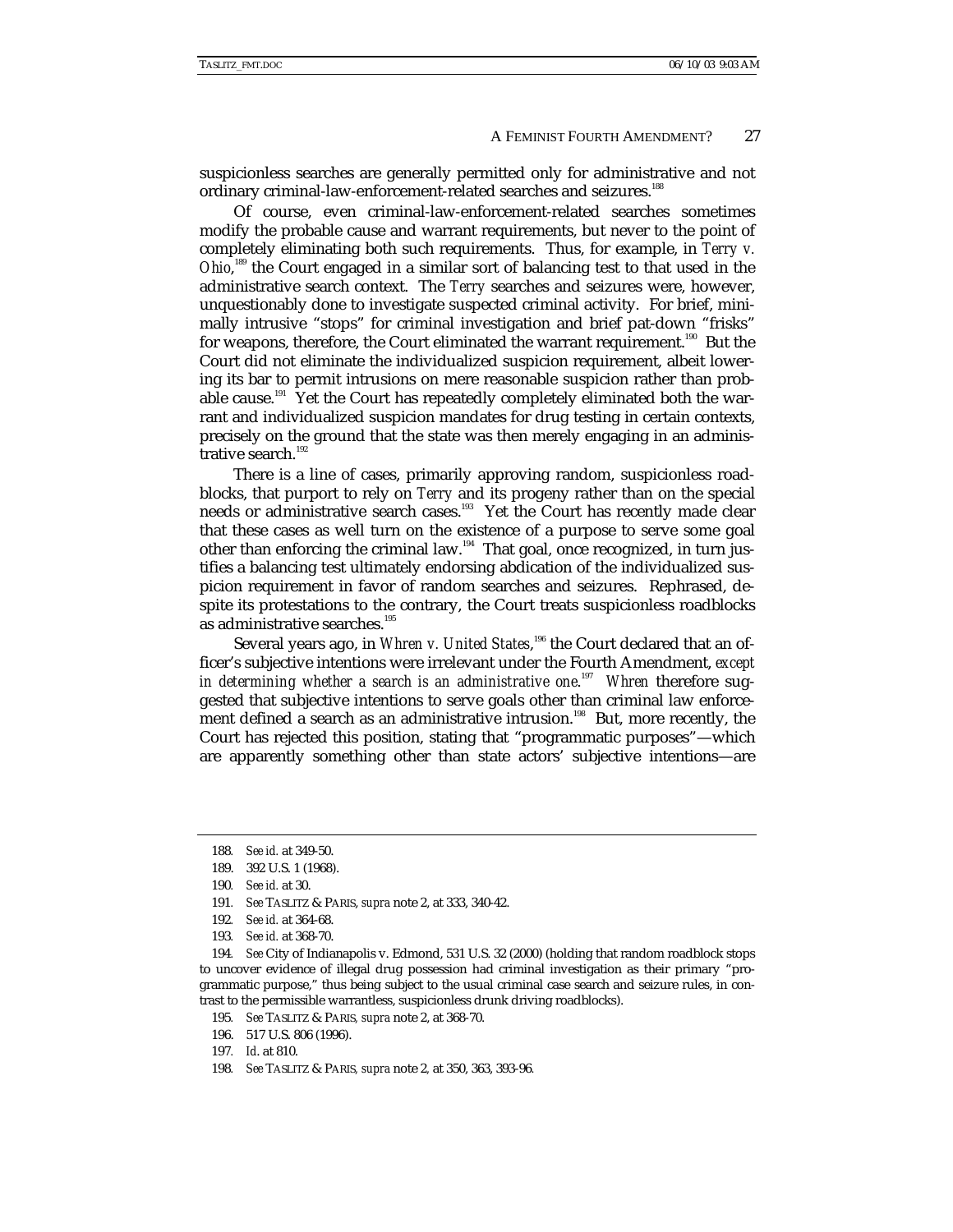what matter.<sup>199</sup> Although the Court has not defined "programmatic purposes" explicitly, I will argue shortly that it has done so implicitly.

The problem for a test that turns on programmatic purposes, however defined, is that many searches and seizures have dual purposes.<sup>200</sup> Sometimes the Court has squarely addressed this problem and sometimes it has not. In *Michigan Dept. of State Police v. Sitz*, <sup>201</sup> for example, the Court upheld a suspicionless sobriety checkpoint. The Court upheld these brief warrantless stops because of the Court's conclusion that "the checkpoint program was clearly aimed at reducing the immediate hazard posed by the presence of drunk drivers...."<sup>202</sup> rather than at collecting evidence of criminal conduct.

Yet the very same observations that would justify longer detention of a driver to protect roadway safety—for example, an officer's smelling alcohol on the driver's breath and administering an ultimately failed sobriety test—automatically establish probable cause to believe that the criminal offense of driving under the influence of alcohol has occurred.<sup>203</sup> But the Court did not see this lurking dual purposes question as a troubling one. The Court has recently stated that where there are dual purposes, the "primary purpose" must be to achieve a goal other than criminal law enforcement for the administrative search and seizure or similar exceptions to apply.<sup>204</sup> Yet it is unclear why the drunk driving roadblock in *Sitz* should be viewed as having a primarily civil rather than criminal investigative purpose. Nor is it clear why a difference in purposes justifies more lax Fourth Amendment standards. On the other hand, just this past term the Court, in *City of Indianapolis v. Edmond,<sup>205</sup> s*truck down a highway checkpoint on the ground that its "primary purpose" was the "discovery and interdiction of narcotics."<sup>206</sup> That case seemed relatively clear as to purpose because the checkpoints did not serve any immediate interest of roadway safety. The roadblocks sought to uncover evidence of criminal drug possession, not drug use while driving. That point also seems to affect how we weigh state against individual interests. Still, while *Edmond*, which struck down the suspicionless checkpoints as primarily motivated by the desire to investigate criminal conduct, was correctly decided, it shed little light on why *Sitz*—in which the police definitionally sought evidence of the crime of drunk driving—should instead be seen as having a *civil purpose*.

<sup>199</sup>*. E.g.*, City of Indianapolis v. Edmond, 531 U.S. 32 (2000) (holding that programmatic purpose of drug interdiction roadblock was criminal investigation); *see infra* text accompanying notes 213-36. Although the apparent subjective purpose of the police and hospital workers in doing cocaine testing of pregnant women was to improve their health and that of their future children, the *Ferguson* Court saw the primary programmatic purpose as being criminal investigation. *But see infra* note 458 (analyzing a more recent case introducing some ambiguity regarding whether subjective purposes can ever matter).

<sup>200</sup>*. See* New York v. Burger, 482 U.S. 691 (1987) (auto junkyard records inspection had dual purposes of protecting the market in legitimate auto parts and aiding criminal investigation into stolen auto parts); TASLITZ & PARIS, *supra* note 2, at 352-53, 363, 370.

<sup>201. 496</sup> U.S. 444 (1990).

<sup>202</sup>*. Id.* at 451.

<sup>203</sup>*. See* TASLITZ & PARIS, *supra* note 2, at 370.

<sup>204</sup>*. See* sources cited *supra* note 199.

<sup>205. 531</sup> U.S. 32 (2000).

<sup>206</sup>*. Id.* at 34.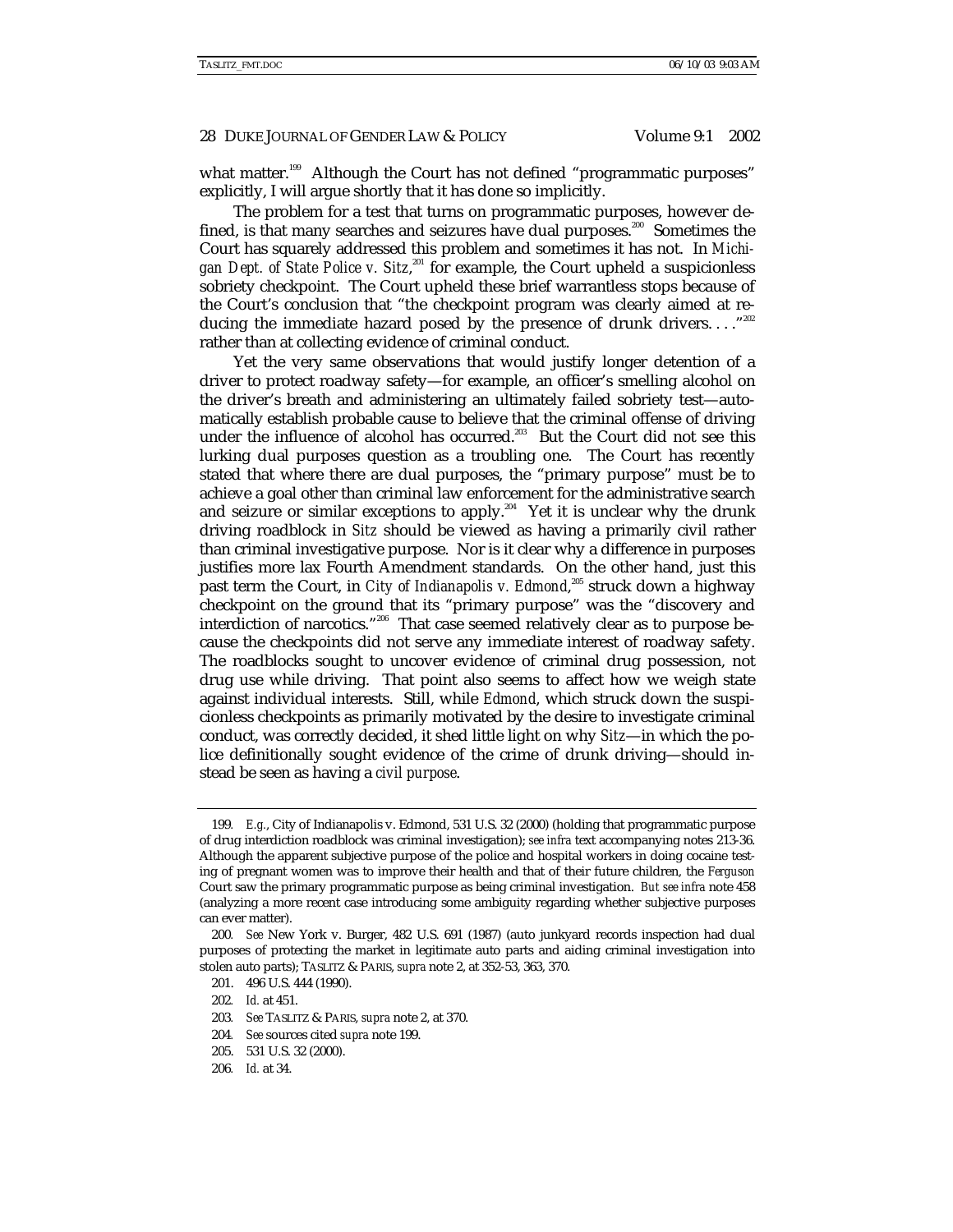The special needs cases preceding *Ferguson* that involved drug and alcohol testing did not raise difficult dual purposes problems and thus shed no light on the apparent inconsistency between *Edmond* and *Sitz*. In not one of the pre-*Ferguson* drug-testing cases was evidence turned over to criminal law enforcement agents. $\frac{3}{2}$ 

In *Skinner v. Railway Labor Executives Ass'n*, <sup>208</sup> the Court thus upheld the validity of Federal Railroad Administration regulations that mandated blood and urine drug testing of employees involved in certain train accidents or similar tests for employees violating certain safety rules. Results were used to improve safety, but were not provided to criminal law enforcement.

In *National Treasury Employees Union v. Von Raab*, $^{209}$  the Court also upheld a United States Customs Service program requiring mandatory urinalysis for applicants for three types of jobs or promotions: those involving drug interdiction, those requiring the carrying of firearms, and those in which the employee would handle classified documents. Test results could not be used in criminal prosecutions of the employee without the employee's consent.

Similarly, In 1995, in *Vernonia Sch. Dist. 47J v. Acton*, <sup>210</sup> the Court upheld the constitutionality of a suspicionless random drug-testing program required for

This article addresses the consent-to-search doctrine and the question of how to distinguish between administrative searches and those devoted to ordinary criminal investigation. The *Earls* Court addressed neither point directly. Rather, the Court's focus was on how to engage in reasonableness balancing once the decision has been made that a search indeed has administrative or special needs purposes. That is a matter largely beyond the scope of this article, other than some brief ruminations in this article's conclusion. Accordingly, I need not discuss the rich *Earls* opinion much further here.

One additional point, however, is worth noting briefly. Justice Ginsburg, in a dissenting opinion joined by Justices Stevens, O'Connor, and Souter, rejected the majority's conclusion that the school district's program had a "voluntary" character because the students are *not required* to participate in extracurricular activities. Ginsberg explained:

Participation in such activities is a key component of school life, essential in reality for students applying to college, and for all participants, a significant contributor to the breadth and quality of the educational experience. [citations omitted]. Students "volunteer" for extracurricular pursuits in the same way they might volunteer for honors classes:

<sup>207</sup>*. See generally* TASLITZ & PARIS*, supra* note 2, at 364-68 (summarizing case law).

<sup>208. 489</sup> U.S. 602 (1989).

<sup>209. 489</sup> U.S. 656 (1989).

<sup>210. 515</sup> U.S. 646 (1995). Literally as I put my final edits on this piece into the mail, the Court decided *Board of Educ. v. Earls*. No. 01-332, 2002 U.S. Lexis 4882 (U.S. June 27, 2002). There, the Tecumseh, Oklahoma School District adopted a Student Activities Drug Testing Policy requiring all middle and high school students to consent to drug testing in order to participate in any extracurricular activity. Students must, under the policy, take a drug test before participating in the extracurricular activity, submit to random drug testing while participating, and agree to be tested any time upon reasonable suspicion. The policy was applied in practice to the school choir, marching band, academic team, and national honor society. The policy thus had a much wider scope than that in *Vernonia*. *See* Vernonia School Dist. 47J v. Acton, 515 U.S. 646 (1995). Nevertheless, the Court saw the factual distinctions to be without a difference. Relying on *Vernonia*, the Court upheld the Tecumseh School District policy. In doing so, the Court emphasized that "the test results are not turned over to any law enforcement authority. Nor do the test results lead to the imposition of discipline or have any academic consequences." *Earls*, 2002 U.S. Lexis 4882, at \*5. Indeed, noted the Court, "the only consequence of a failed drug test is to limit the student's privilege of participating in extracurricular activities." *Id. Ferguson* therefore still stands alone as the only special needs drug-testing case in which evidence was turned over to criminal law enforcement authorities.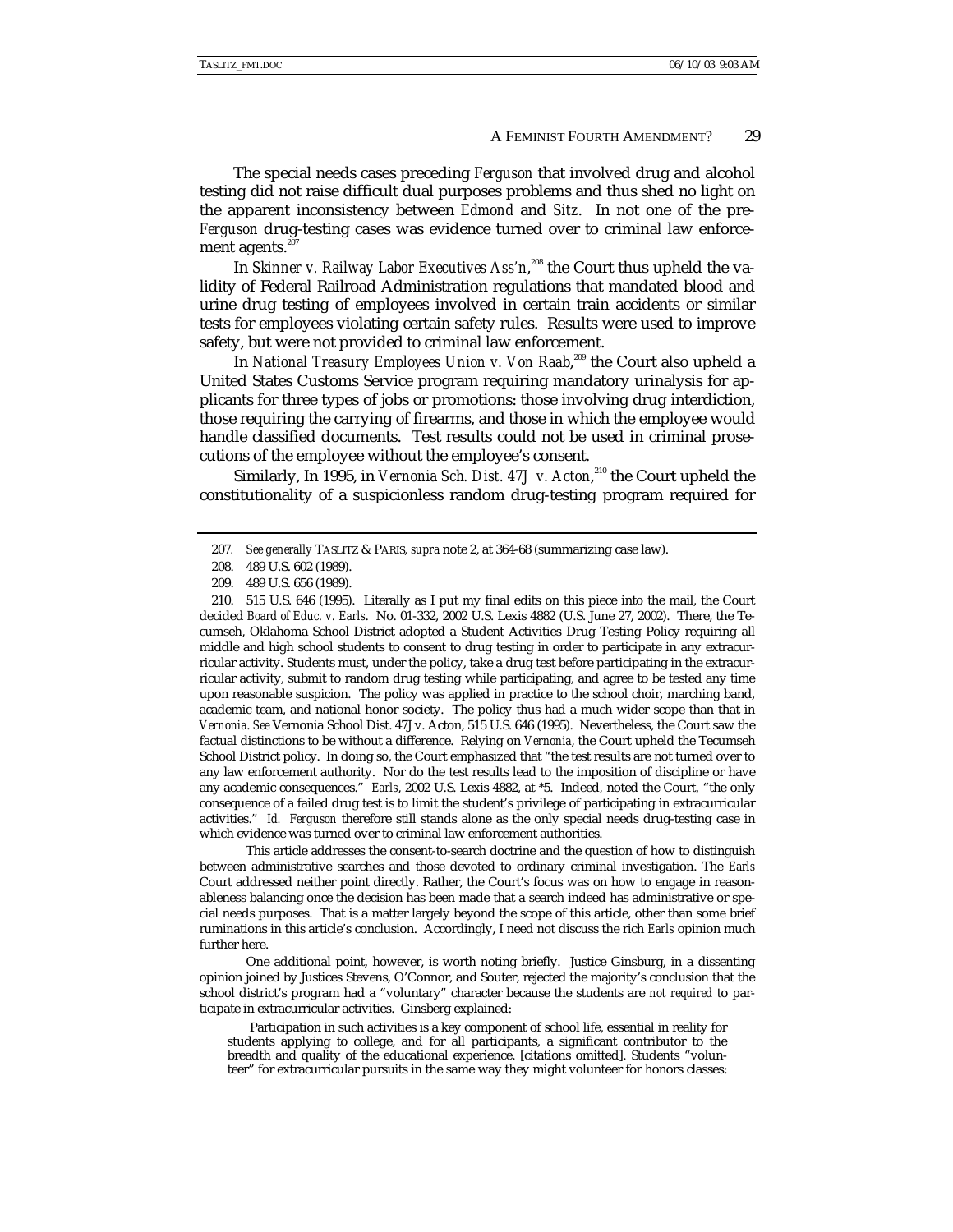students participating in high school or grade school interscholastic athletics in Vernonia, Oregon. The results of the test were disclosed only to a limited class of school personnel who had a need to know. The results were again not turned over to criminal law enforcement.

Finally, in *Chandler v. Miller*, $^{\text{211}}$  the Court struck down a Georgia statute requiring drug testing for designated state employees, so the question whether the results could be shared with criminal law enforcement did not matter. Moreover, in none of these four cases were criminal law enforcement agents involved in the creation or administration of the testing programs, so the significance of such involvement was not addressed. The *Ferguson* case therefore confronted the Court for the first time with an arguably dual purpose drug-testing program and, in addition, one with significant criminal law enforcement involvement in its creation.

I posit that the most significant factor in choosing which of several purposes for creating a drug-testing program is the "primary" one, is the social meaning associated with the program. If the most likely meaning plausibly given to the program by the wider citizenry is one involving catching and condemning criminal offenders, then the search's primary purpose is criminal law enforcement. If, on the other hand, the meaning most likely to be adopted by the citizenry is some less morally-stigmatizing civil goal, then the search's purpose is primarily administrative.<sup>212</sup> Differences in likely social meaning do not explain all the subtleties of the case law; distinctions in the strength of the privacy interests involved also seem to matter. But, after *Ferguson*, the analysis of social meaning in identifying a search as serving criminal or, instead, civil law enforcement purposes must be understood as taking center stage.

### 2. The Majority Opinion

The *Ferguson* Court held that the urine-testing program for maternity patients had as its primary purpose the investigation of criminal activity. In so holding, the Court drew a distinction between "ultimate goals" and "immediate objectives."<sup>213</sup> The ultimate goal, said the Court, "may well have been to get the women in question into substance abuse treatment and off of drugs.  $\dots$ <sup>214</sup> But the "immediate objective of the searches was," in the Court's view, "to generate evidence for law enforcement purposes in order to reach that goal."<sup>215</sup> In other, the

They subject themselves to additional requirements, but they do so in order to take full advantage of the education offered them.

*Earls*, 2002 U.S. Lexis 4882, at \*43 (Ginsberg, R., dissenting). The dissent is not here relying on the consent-to-search doctrine, but it does suggest that there is a sort of "consent continuum," with the degree of consent, though not itself validating an administrative search, nevertheless remaining a relevant factor in reasonableness balancing. This approach, we will see, is in fact consistent with views expressed by Justice Kennedy in his concurring opinion in *Ferguson*. *See infra* text accompanying notes 246-51. For the *Earls* dissenters, the degree of "consent" was so small on the facts before them as to weigh significantly *against* the drug-testing program's reasonableness.

<sup>211. 520</sup> U.S. 305 (1997).

<sup>212</sup>*. See infra* Part IV (examining implications of feminist social meaning theory for dualpurposes searches and seizures).

<sup>213</sup>*. Ferguson*, 532 U.S. at 82-84.

<sup>214</sup>*. Id.*

<sup>215</sup>*. Id.*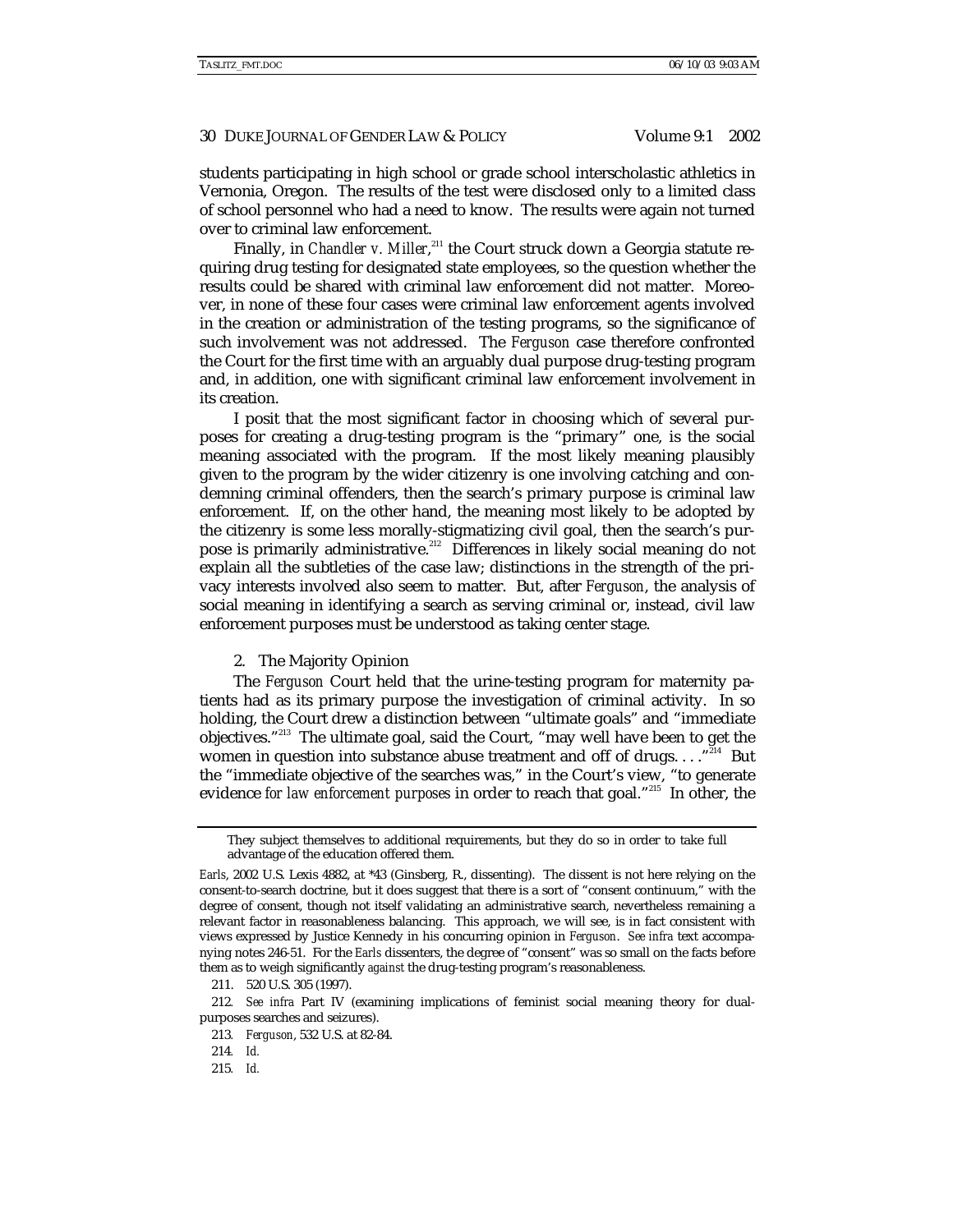Policy was designed to ensure the use of criminal law enforcement or its threat as the means for achieving the end of protecting the health and safety of cocaineaddicted pregnant women and their fetuses. The Court continued:

In our opinion, this distinction is critical. Because law enforcement involvement always serves some broader social purpose or objective, under respondents' view, virtually any nonconsensual suspicionless search could be immunized under the special needs doctrine by defining the search solely in terms of its ultimate, rather than immediate, purpose. Such an approach is inconsistent with the Fourth Amendment. Given the primary purpose of the Charleston program, which was to use the threat of arrest and prosecution in order to force women into treatment, and given the extensive involvement of law enforcement officials at every stage of the policy, this case simply does not fit within the closely guarded category of "special needs."<sup>216</sup>

The last sentence of this quote is particularly illuminating. Read literally, that final sentence for the first time adds to the primary purpose inquiry a new requirement for classifying a search as administrative: the search must not extensively involve criminal law enforcement officials in its design and implementation. Elsewhere, however, the Court instead uses language suggesting that the degree of law enforcement involvement is not a separate inquiry, but rather a critical fact in gauging what is the state's primary purpose.<sup>217</sup> The Court also suggests at yet another point that the degree of law enforcement involvement may at least sometimes be what distinguishes subjective purposes of state officials from the supposedly more objective "programmatic ones" that are legally controlling. Thus, the Court explained, "As respondents have repeatedly insisted, their motive was benign rather than punitive. Such a motive cannot justify a departure from Fourth Amendment protections, *given the pervasive involvement of law enforcement in the development and application of the MUSC policy.*" <sup>218</sup> Indeed, the Court declared, the "stark and unique fact that characterizes this case is that Policy M-7 was designed to obtain evidence of criminal conduct that would be turned over to the police and that could be admissible in subsequent criminal prosecutions."<sup>219</sup> The Court explained,

To say that any therapeutic purpose did not disappear is simply to miss the point. What matters is that under the new policy developed by the solicitor's office and MUSC, law enforcement involvement was the means by which that

<sup>216</sup>*. Id*.

<sup>217.</sup> Thus the Court, in explaining the need to engage in a "close review" of the Policy's primary *purpose*, said:

In looking to the programmatic purpose, we consider all the available evidence in order to determine the relevant primary purpose. . .In this case, as Judge Blake put it in her dissent below, "it. . .is clear from the record that an initial and continuing focus of the policy was on the arrest and prosecution of drug-abusing mothers. . ." [citation omitted]. Tellingly, the document codifying the policy incorporates the police's operational guidelines. It devotes its attention to the chain of custody, the range of possible criminal charges, and the logistics of police notification and arrests. Nowhere, however, does the document discuss different courses of medical treatment for either mother or infant, aside from treatment for the mother's addiction.

*Ferguson*, 532 U.S. at 81-82.

<sup>218</sup>*. Id.* at 84-85.

<sup>219</sup>*. Id*. at 85-86.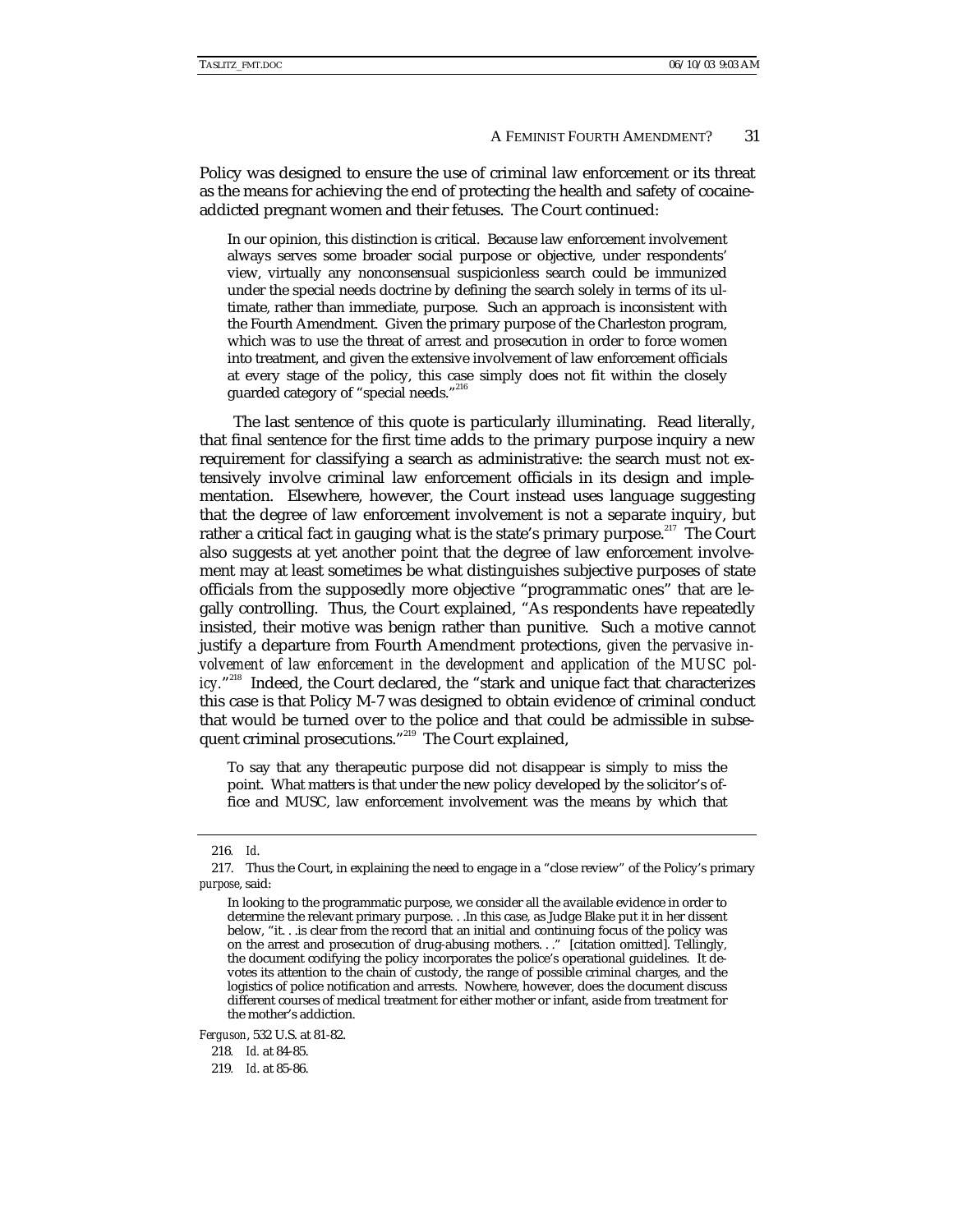therapeutic purpose was to be met. Policy M-7 was, at its core, predicated on the use of law enforcement. The extensive involvement of law enforcement and the threat of prosecution were, as respondents admitted, essential to the program's success."<sup>220</sup>

Of what did this extensive entanglement consist? Notably, concluded the Court, the document codifying the Policy closely details the chain of custody requirements, the range of possible criminal charges, and the logistics of police notification and arrests.<sup>221</sup> Yet nowhere does that same Policy document discuss different courses of medical treatment for either mother or infant apart from treating the mother's addiction.<sup>222</sup> Furthermore, police and prosecutors decided who would receive the drug screening reports and what information they would include.<sup>223</sup> Law enforcement officials also helped in determining the procedures to be used in urinalysis.<sup>224</sup> They had access to Nurse Brown's medical files on those testing positive, attended substance abuse team meetings, received copies of team documents, regularly discussed patient progress with the team, and took pains to coordinate the timing and circumstances of arrests with Hospital staff.<sup>225</sup> For all these reasons, concluded the Court, "the central and indispensable feature of the policy from its inception was the use of law enforcement to coerce the patients into substance abuse treatment."<sup>226</sup>

Finally, the Court believed that the "invasion of privacy in this case is far more substantial"<sup>227</sup> than in its four earlier special needs drug testing cases. Said the Court:

The use of an adverse test result to disqualify one from eligibility for a particular benefit, such as a promotion or an opportunity to participate in an extracurricular activity, involves a less serious intrusion on privacy than the unauthorized dissemination of the results to third parties. The reasonable expectation of privacy enjoyed by the typical patient undergoing diagnostic tests in a hospital is that the results of these tests will not be shared with nonmedical personnel without her consent. . . .In none of our prior cases was there any intrusion upon that kind of expectation.<sup>228</sup>

The degree of the privacy interests invaded was not as critical to the Court's decision as was the degree of law enforcement involvement. Nevertheless, the nature and size of the privacy interests involves mattered, especially in distinguishing other cases seemingly inconsistent with the *Ferguson* Court's opinion.

For example, in *Griffin v. Wisconsin*, <sup>229</sup> the Court upheld a warrantless search of a probationer's home by his probation officer upon mere reasonable suspi-

227*. Ferguson,* 532 U.S. at 78. For a detailed analysis of how to gauge the extent of a privacy invasion, *see Privacy and Human Emotions*, *supra* note 102.

<sup>220</sup>*. Id.* at 83 n.20.

<sup>221</sup>*. See id.* at 81-82.

<sup>222</sup>*. Ferguson*, 532 U.S. at 81-82.

<sup>223</sup>*. Id.* at 82.

<sup>224</sup>*. Id*.

<sup>225</sup>*. Id.* at 82.

<sup>226</sup>*. Id.* at 80.

<sup>228</sup>*. Ferguson,* 532 U.S. at 78.

<sup>229. 483</sup> U.S. 868 (1987).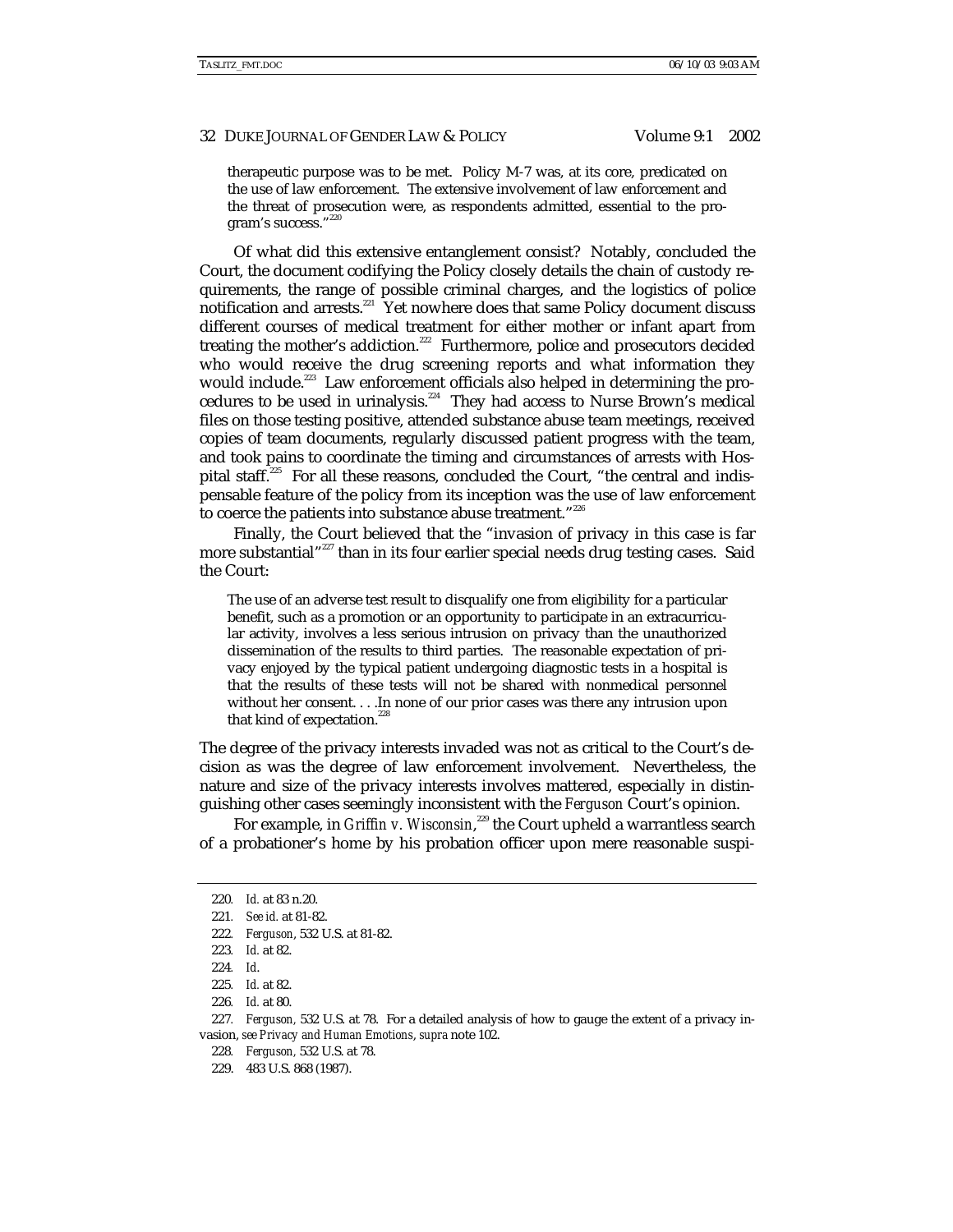cion. A probation officer would seem to be an agent of criminal law enforcement. The *Ferguson* Court distinguished *Griffin* partly on the ground that probationers have a lesser expectation of privacy than does the public at large.<sup>230</sup> Similarly, in *New York v. Burger*,"<sup>31</sup> the Court upheld a legislative scheme permitting police officers to conduct warrantless, purportedly administrative searches of the records and property of vehicle dismantling businesses in a quest for stolen vehicle parts, the possession of which was, of course, also a crime. Again, the *Ferguson* Court distinguished *Burger* partly on the ground that it "involved an industry in which the expectation of privacy in commercial premises was 'particularly attenuated' given the extent to which the industry in question was closely regulated."<sup>232</sup> Additionally, the Court distinguished the "handful of seizure cases. . .which. . .applied a balancing test to determine Fourth Amendment reasonableness"<sup>233</sup>-that is, the suspicionless border, drunk driving, and drug interdiction roadblock cases. The Court distinguished the interdiction cases partly by the unexplained earlier assertion that they simply did not involve "special needs," but also because "those cases involved roadblock seizures, rather than 'the intrusive search of the body or the home.'"<sup>234</sup>

Nowhere did the Court explain why its new focus on excessive entanglement with law enforcement mattered, what involvement was too much, or why privacy interests were relevant to choosing which category of purpose to place the search into—administrative or criminal. Moreover, the Court did not address the reason why privacy is no longer only relevant to determining how to weigh interests once we decide that administrative reasonableness balancing applies. Justice Scalia, in dissent, found the majority's efforts to distinguish earlier case law unpersuasive, as do  $I<sup>235</sup>$  First, however, it is important to examine Justice Kennedy's concurrence, in which he found the majority's distinction between "immediate" and "ultimate" goals unworkable but its focus on excessive entanglement wise.<sup>236</sup>

3. Justice Kennedy's Concurrence

#### a) The Opinion

Justice Kennedy begins his concurrence in the judgment by declaring that the distinction between ultimate and immediate goals is "lack[ing] foundation in our special needs cases."<sup>237</sup> To Justice Kennedy, all the Court's special needs cases turned on what the majority would now call the policy's ultimate goals. For example, he noted,

[I]n *Skinner v. Railway Labor Executives' Assn.*, 489 U.S. 602 (1989), had we employed the majority's distinction, we would have identified as the relevant need

<sup>230</sup>*. See Ferguson,* 532 U.S. at 79 n.15.

<sup>231. 482</sup> U.S. 691 (1987).

<sup>232. 532</sup> U.S. at 83 n.21.

<sup>233</sup>*. Id.*

<sup>234</sup>*. Id.*

<sup>235</sup>*. Id.* at 91-104 (Scalia, J., dissenting) (joined by Chief Justice Rehnquist and Justice Thomas).

<sup>236</sup>*. Id.* at 86-91 (Kennedy, J., concurring in the judgment).

<sup>237</sup>*. Ferguson,* 532 U.S. at 87.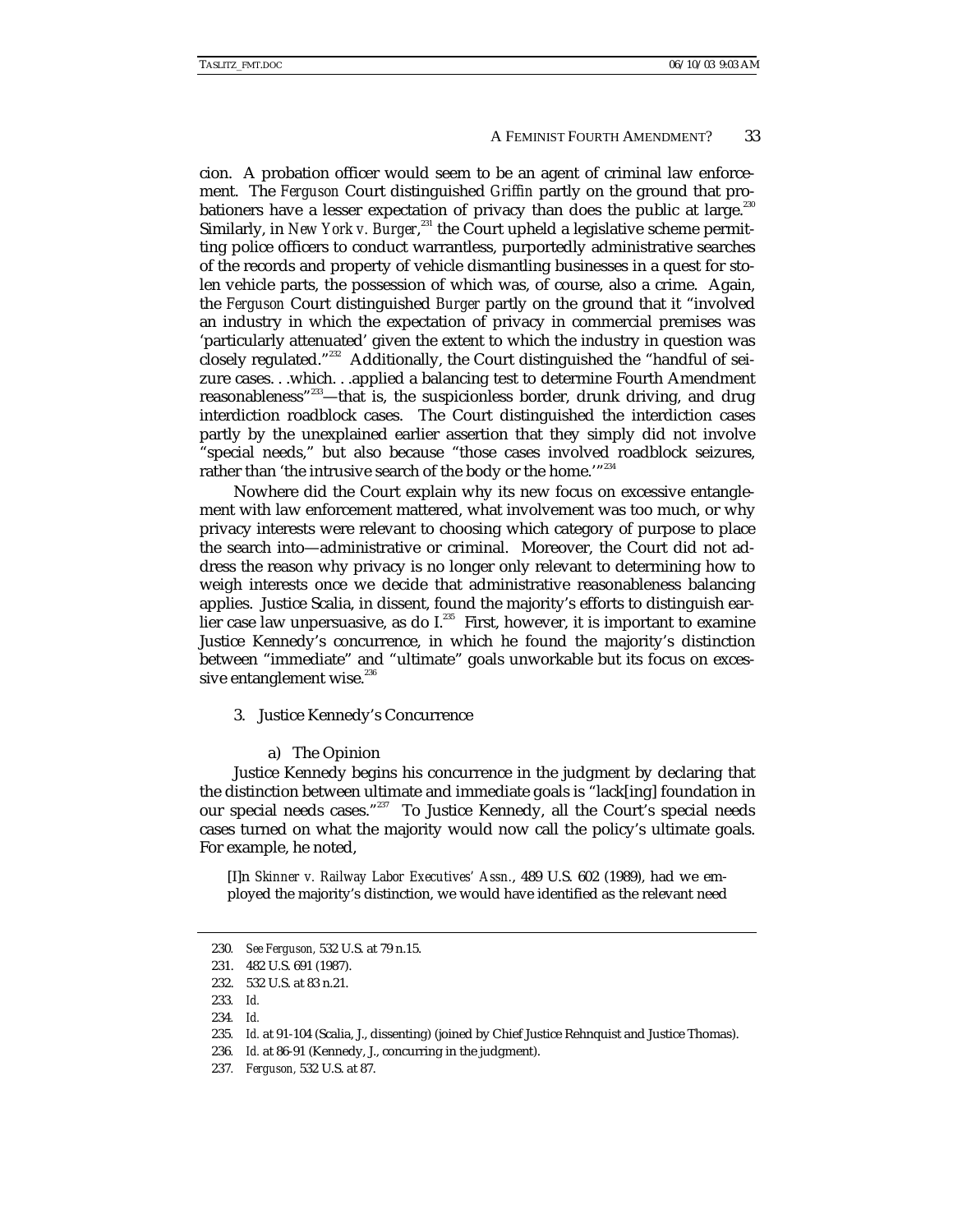the collection of evidence of drug and alcohol use by railway employees. Instead, we identified the relevant need as "[t ]he Government's interest in regulating the conduct of railroad employees to ensure [railroad] safety." *Id.* at 620. In *Nat'l Treasury Employees Union v. Von Raab*, 489 U.S. 656 (1989), the majority's distinction should have compelled us to isolate the relevant need as the gathering of evidence of drug abuse by would-be drug interdiction officers. Instead, the special needs the Court identified were the necessities "to deter drug use among those eligible for promotion to sensitive positions within the [United States Customs Service] and to prevent the promotion of drug users to those positions. *Id.* at 666. In *Vernonia Sch. Dist. 47J v. Acton*, 515 U.S. 646 (1995), the majority's distinction would have required us to identify the policy as furthering what today's majority would have termed the policy's ultimate goal: "deterring drug use by our Nation's schoolchildren," and particularly by studentathletes, because "the risk of immediate physical harm to the drug user or those with whom he is playing sport is particularly high."<sup>238</sup>

Justice Kennedy's point was that "[b]y very definition, in almost every case the immediate purpose of a search policy will be to obtain evidence."<sup>239</sup> That this is so, he said, "reveals nothing about the need it serves."<sup>240</sup> Put another way, procuring evidence has until today, in his view, "not been identified as the special need which justifies the search."<sup>241</sup>

Nevertheless, Justice Kennedy concurred in the judgment because of the substantial involvement of law enforcement in the policy from its inception. None of the earlier special needs cases could, in his view, fairly be read to "sustain the active use of law enforcement, including arrest and prosecutions, as an integral part of a program which seeks to achieve legitimate civil objectives."<sup>242</sup> The Court waived the traditional probable cause and warrant requirements in earlier special needs cases on the "explicit assumption that the evidence obtained in the search is not intended to be used for law enforcement purposes."<sup>243</sup> Here, by contrast, the Hospital acted "as an institutional arm of law enforcement for purposes of the policy."<sup>244</sup> Although the policy "may well have served legitimate needs unrelated to law enforcement," he declared, "it had as well a penal character with a far greater connection to law enforcement than other searches sustained under our special needs rationale."<sup>245</sup>

Significantly, however, Justice Kennedy went on to discuss the role of consent in special needs cases. Indeed, he said, "[a]n essential distinguishing feature of the special needs cases is that the person searched has consented, though the usual voluntariness analysis is altered because adverse consequences (e.g., dismissal from employment or disqualification from playing on a high school sports team) will follow from refusal."<sup>246</sup> Such consent does not automatically

- 244*. Id.*
- 245*. Id.* at 88-89.
- 246*. Id.* at 90-91.

<sup>238</sup>*. Ferguson,* 532 U.S. at 87.

<sup>239</sup>*. Id*.

<sup>240</sup>*. Id.* at 88.

<sup>241</sup>*. Id.*

<sup>242</sup>*. Id.*

<sup>243</sup>*. Ferguson*, 532 U.S. at 88.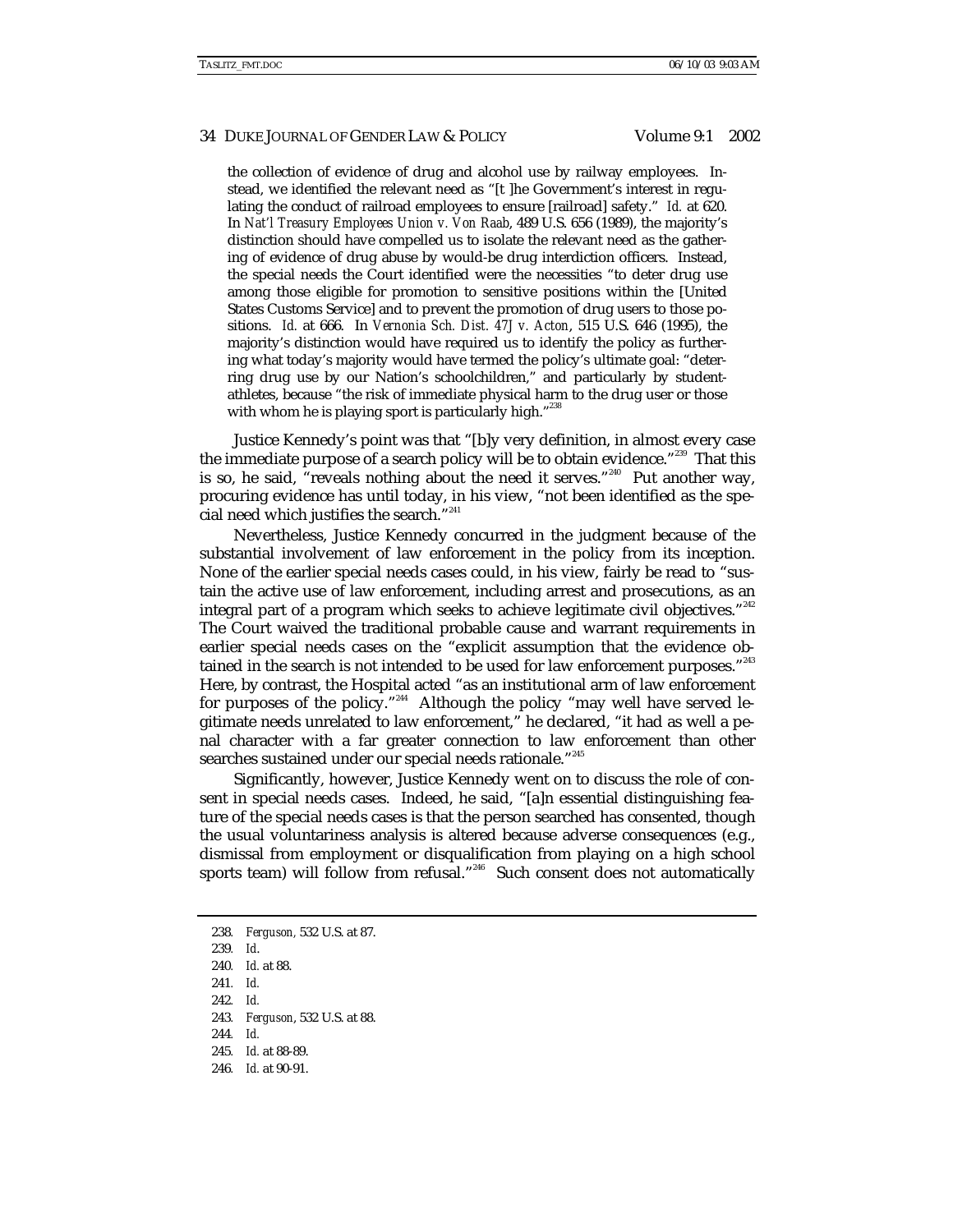resolve the matter in favor of the state, as would be the case with ordinary criminal searches, because "the consent was not voluntary in the full sense of the word."<sup>247</sup> Consent demanded as a condition of employment or participation in an activity, while not true or complete consent, therefore still bore "upon the reasonableness of the whole special needs program."<sup>248</sup> Justice Kennedy thus bemoaned the "artificial context" of the consent issue not being squarely before the Court.<sup>249</sup> "Had we the prerogative to discuss the role played by consent, the case might have been quite a different one," he maintained, even if it were only consent "with the special connotation used in the special needs cases...."<sup>250</sup> Justice Kennedy seems to be suggesting the possibility that even if the Court ultimately finds some sort of consent but obtained by a refusal otherwise to treat the patients, that consent might render the searches reasonable. On the other hand, he insisted that he had no preconceived notions and was not addressing whether limits might be imposed on the use of the evidence if it turned out to have been obtained with the patient's consent.<sup>251</sup>

## b) Kennedy's Confusion

Justice Kennedy's critique of the application of the "immediate/ultimate purpose" distinction to the four earlier special needs drug-testing cases is not entirely persuasive. He is correct that in every special needs case, the immediate purpose is to obtain evidence. But that was not the majority's point. The purpose of the Hospital in *Ferguson* was to obtain evidence specifically for the purpose of threatening to prosecute or actually prosecuting women who tested positive for cocaine. In none of the other special needs drug cases was the evidence obtained for the purpose of aiding the state in using its criminal justice system to coerce compliance with behavior serving a health, safety, or other social goal purportedly independent from criminal law enforcement, as Kennedy concedes. Indeed, in none of the earlier cases was criminal prosecution even a possibility before the Court.<sup>252</sup>

Most ordinary criminal cases also serve goals other than criminal prosecution, such as protecting people's safety from assailants, their financial stability from thieves, or their health from charlatans.<sup>253</sup> There seems to be little logical

<sup>247</sup>*. Id.* On this point, Justice Kennedy is correct. *See infra* text accompanying notes 279-457 (applying feminist consent theory to the *Ferguson* facts).

<sup>248</sup>*. Ferguson*, 532 U.S. at 91.

<sup>249</sup>*. Id.*

<sup>250</sup>*. Id.*

<sup>251</sup>*. See id.*

<sup>252</sup>*. See supra* text accompanying notes 207-11 (summarizing case law).

<sup>253</sup>*. Cf. Burger*, 482 U.S. at 712-13. The Court in *Burger* said:

<sup>[</sup>A] State can address a major social problem *both* by way of an administrative scheme *and* through penal sanctions, Administrative statutes and penal laws may have the same *ultimate* purpose of remedying the social problem, but they have different subsidiary purposes and prescribe different methods of addressing the problem. . . .

In *United States v. Biswell*, we recognized this fact that both administrative and penal schemes can serve the same purposes by observing that the ultimate purposes of the [administrative] Gun Control Act were "to prevent violent crime and to assist the states in regulating the firearms traffic within their borders." It is beyond dispute that certain state penal laws had these same purposes.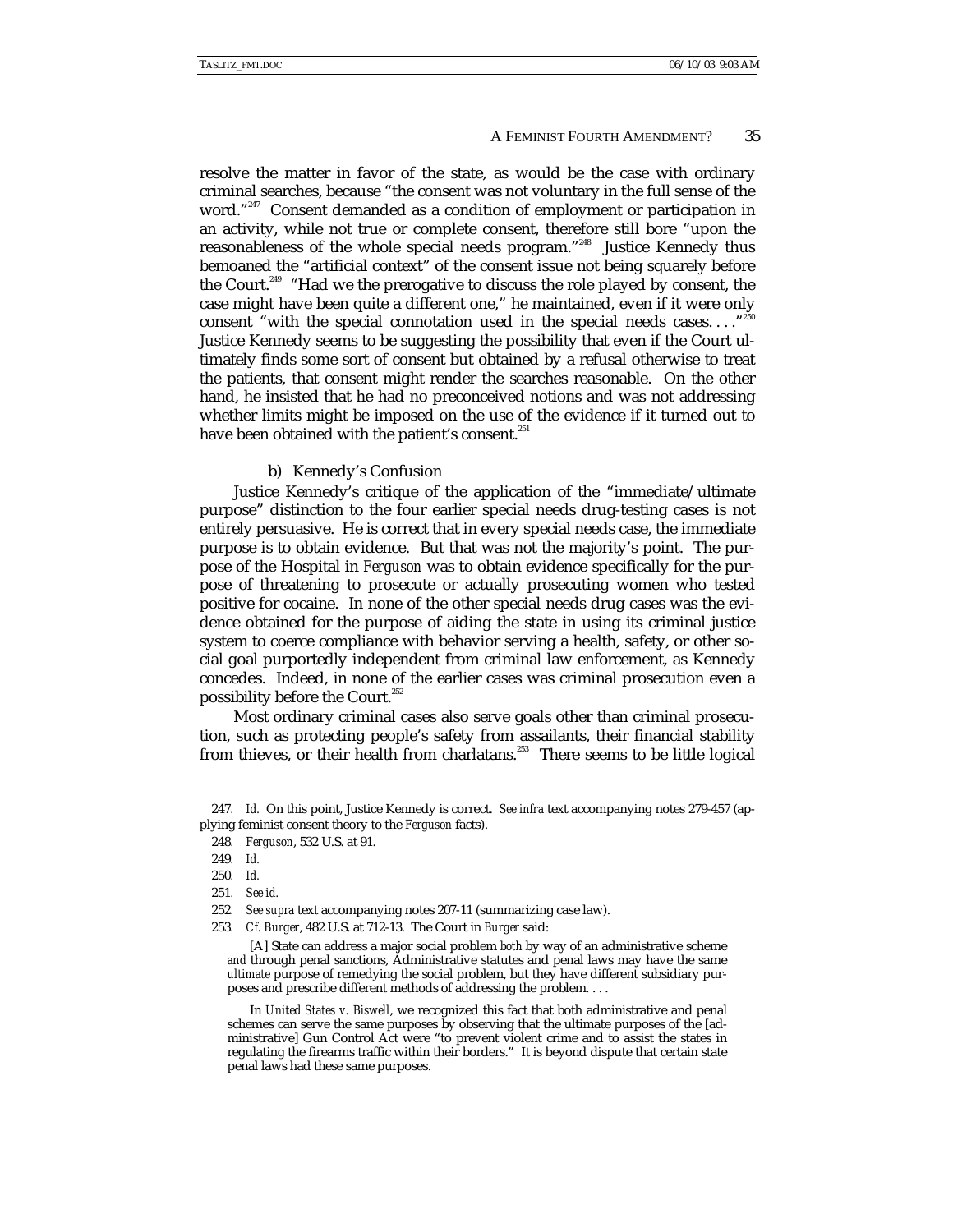difference in purpose between prosecuting a defendant for possessing cocaine, but with the understanding that the charges will be dismissed if the offender completes a drug treatment therapy program, and requiring an addicted mother to obtain such treatment or face later criminal prosecution. In both cases, the threat of criminal prosecution is the intended means for saving the addict from her addiction.<sup>254</sup> The earlier special needs drug-testing cases, which did not involve the prospect of criminal prosecution at all, do not therefore seem to me to be the hard ones, though I will shortly offer some reasons below for this assertion other than my own sense that most people's likely intuitions would agree with me about this point.

The hard cases are instead the roadblock and other dual purposes cases. Although the Court has insisted that the roadblock cases do not involve special needs, the Court admits that both types of cases turn on the presence or absence of a primary purpose other than criminal law enforcement.<sup>255</sup> Absent unusual circumstances like impending terrorist acts, the Court also agrees that ordinary criminal searches presumptively require probable cause and a warrant or one of the recognized exceptions to those requirements.<sup>256</sup> No such presumption governs cases where the purpose of the search is to serve a civil goal.<sup>257</sup> Purported differences in the degree of invasion of an individual's Fourth Amendment interests in roadblock and special needs drug-testing cases should thus not be the critical factor distinguishing administrative from ordinary criminal searches. Primary purpose, suggests the Court's pre-*Ferguson* case law, is a far more important consideration. But neither logic nor psychology can determine which purpose is "primary" and which "secondary." Value judgments are ultimately involved.

The roadblock cases illustrate this last point. In those cases, the very evidence sought—that of drunk driving—establishes a crime. The clear purpose of the state in such cases seems simultaneously and equally to protect roadway safety and to prosecute criminally those who endanger that safety, the Court's protestations to the contrary notwithstanding.<sup>258</sup>

Unlike the majority, Justice Kennedy arguably sees the degree of law enforcement involvement in creating and implementing a search policy as an *independent concern* from determining primary purpose.<sup>259</sup> Yet this does not explain

*Id.* (citations omitted). I do not cite the *Burger* case to approve of either its specific holding (that there was indeed an administrative search there involved), or its distinction between "ultimate" and "subsidiary" purposes. Rather, the above quote merely emphasizes that criminal prosecutions often simultaneously serve arguably "civil" purposes as well.

<sup>254</sup>*. See infra* text accompanying notes 568-77 (discussing "drug courts," criminal courts combining punishment with therapy).

<sup>255</sup>*. See supra* notes 195-206 and accompanying text.

<sup>256</sup>*. See Edmond*, 531 U.S. at 37.

<sup>257</sup>*. See* TASLITZ & PARIS*, supra* note 2, at 349-51.

<sup>258</sup>*. See id.* at 368-70 (summarizing roadblock cases).

<sup>259.</sup> Justice Kennedy is admittedly ambiguous on this point, *see Ferguson,* 532 U.S. at 86-88, but the better interpretation of his position is that purpose and law enforcement involvement are *independent* inquiries. For example, he emphasizes that none of the Court's precedents sanctioned the routine inclusion of law enforcement as an integral part of a program that "seeks [i.e., is intended] to achieve legitimate, civil objectives." *Id.* at 88. Nevertheless, he declares, despite this intention, extensive law enforcement involvement gives the search "as well a penal character. . . ." *Id.* at 89*.*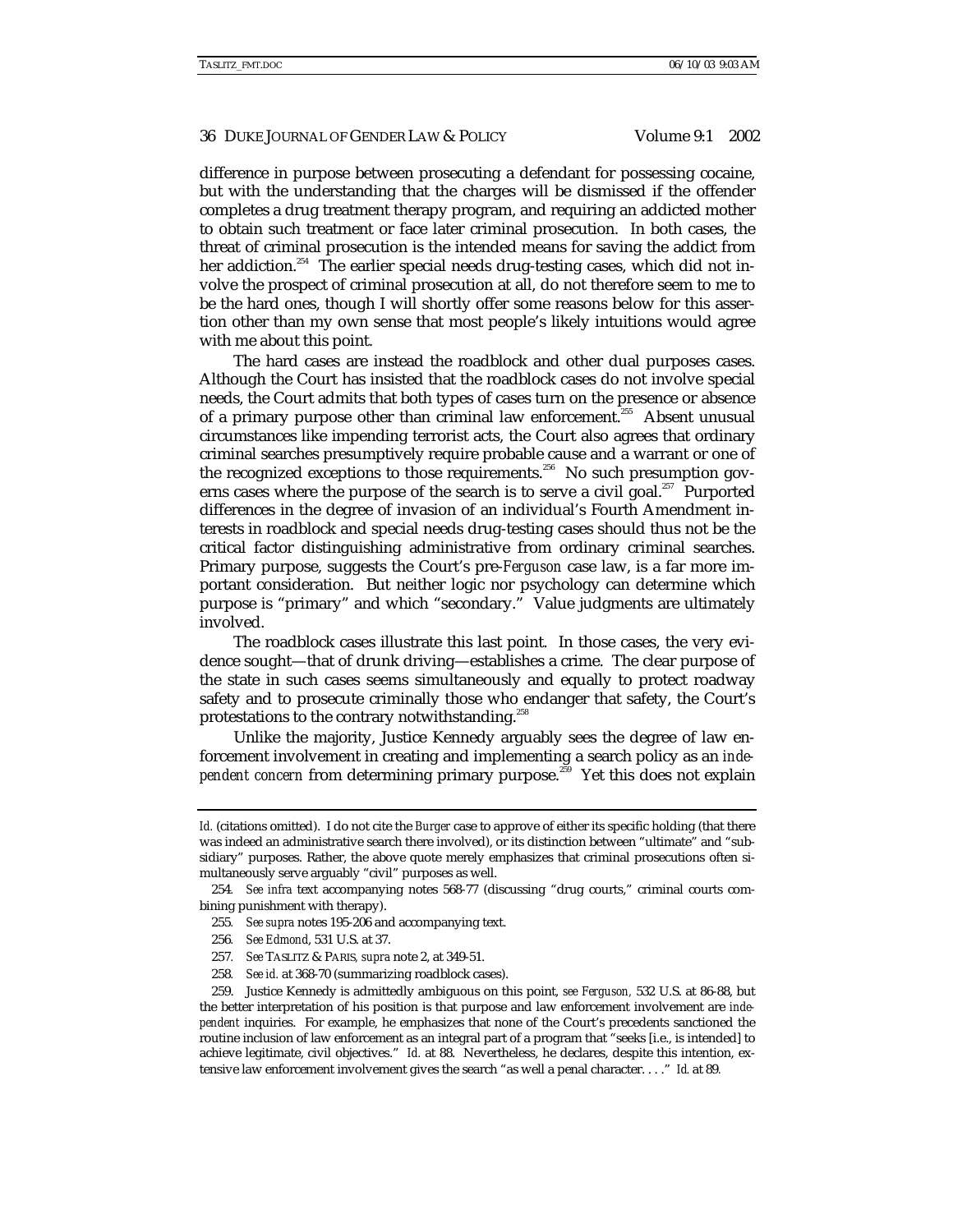the roadblock cases. In every roadblock case, criminal law enforcement agents played *the* major role in designing and administering the policies.<sup>260</sup> With one extreme exception, the Court has nevertheless upheld suspicionless, warrantless roadblocks.<sup>261</sup> None of these seizures can be deemed free of extensive law enforcement involvement, yet they were upheld as valid administrative searches.<sup>262</sup> But in *Ferguson*, there were either two equal purposes—one administrative, one criminal—or, in the ordinary sense of the term, the major motivating force was a beneficent civil goal: to help drug-addicted women get off cocaine. These purposes, combined with extensive law enforcement involvement, still resulted in striking down the searches as ordinary criminal-law-enforcement-related intrusions. My position, explained in Part IV of this article, is that this apparent inconsistency can be explained in two ways: first, as in the area of consent, the Court saw the nature of the human relationships involved as important; second, the degree of social stigma between the cases varied. Even the threat of a purportedly justified criminal prosecution of a mother, especially a poor, African-American mother, for child abuse carries enormous social stigma that prosecutions for drunk driving where no one is hurt still do not. Moreover, nonconsensual criminal-investigation-related searches of pregnant women by their doctors invade sacred parent-child and doctor-patient relationships that are not invaded with seized suspected drunk drivers.<sup>263</sup> The feminist focus on human relationships, emotions, power inequalities, and social meaning therefore once again offers the best explanation of *Ferguson's* meaning.<sup>264</sup>

It was precisely these sorts of concerns which Justice Scalia rejected in his dissent.

## H. Justice Scalia's Dissent Revisited

Although, as discussed earlier, Justice Scalia believed that the urine tests of the pregnant women were consensual and that provision of the test results to the police did not constitute a search, he nevertheless argued in the alternative that the testing was a "special needs" search.<sup>265</sup> The district court's finding of fact that the goal of the testing policy "was not to arrest patients but to facilitate their treatment and protect both the mother and unborn child"<sup>266</sup> was binding upon the high Court unless clearly erroneous.<sup>267</sup> In Justice Scalia's view, that finding was amply supportable.

Justice Scalia rejected the majority's argument that the "*addition* of a lawenforcement-related purpose *to* a legitimate medical purpose destroys applica-

<sup>260</sup>*. See* TASLITZ & PARIS, *supra* note 2, at 368-70 (summarizing roadblock cases).

<sup>261</sup>*. See id.* (summarizing case law). The one extreme exception is *Edmond*, 531 U.S. 32 (explaining that drug interdiction roadblocks clearly served the primary purpose of criminal law enforcement rather than civil purposes, such as protecting driver and passenger safety, because the searches sought evidence of illegal drug use and not evidence of drug intoxication at the time of driving).

<sup>262</sup>*. See* TASLITZ & PARIS, *supra* note 2, at 368-70.

<sup>263</sup>*. See infra* text accompanying notes 514-604.

<sup>264</sup>*. See infra* Part V.A.

<sup>265</sup>*. See Ferguson*, 532 U.S. at 98-99.

<sup>266</sup>*. Id.* at 98 (quoting App. to Pet. for Cert. at A-38).

<sup>267</sup>*. Id.*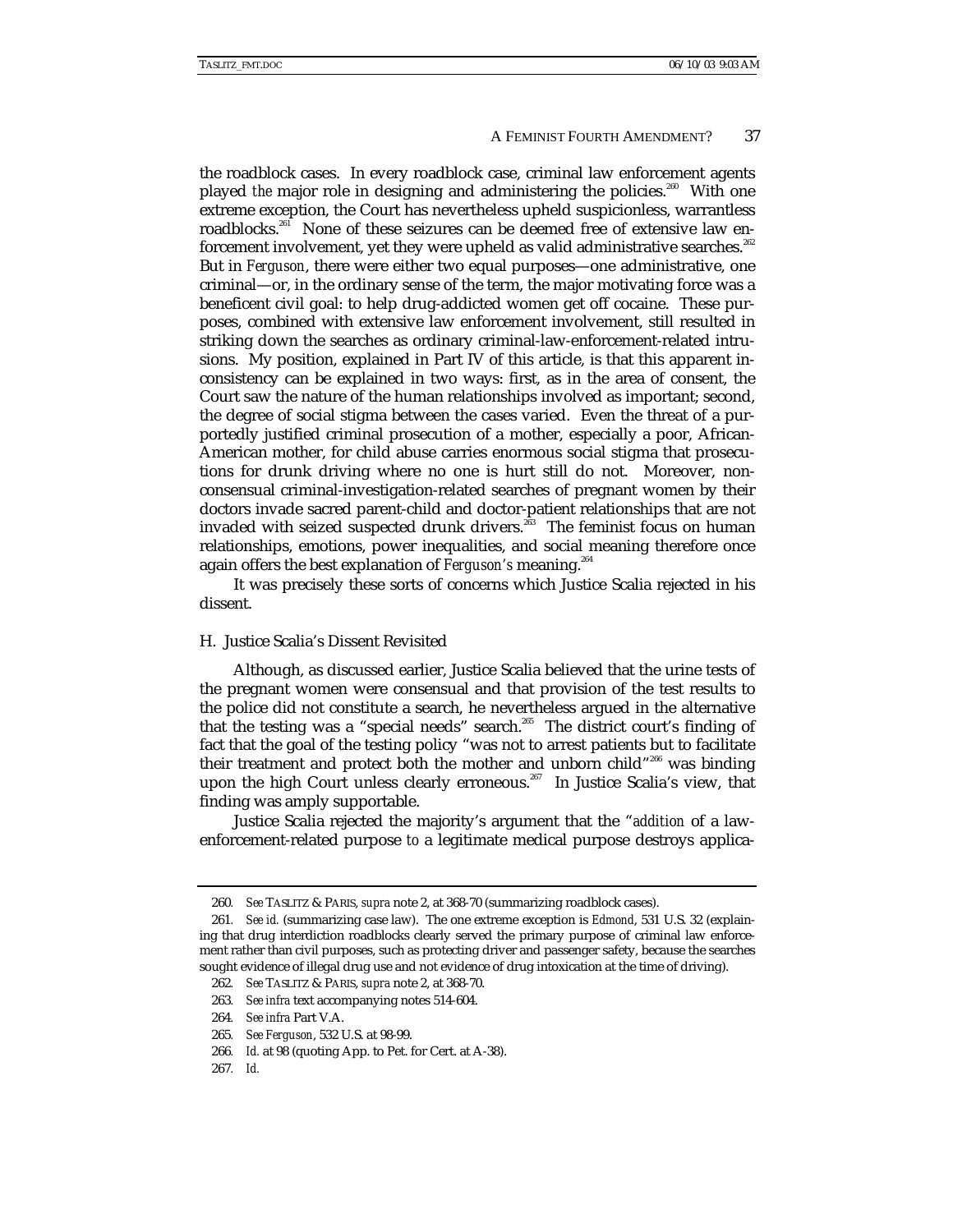bility of the 'special needs' doctrine."<sup>268</sup> "[T]hat is quite impossible," Justice Scalia continued, "since the special-needs doctrine was developed, and is ordinarily employed, precisely to enable searches *by law enforcement officials* who, of course, ordinarily have a law enforcement objective."<sup>269</sup>

Justice Scalia illustrated this conclusion by analogy to *Griffin v. Wisconsin*. 270 *Griffin*, as mentioned earlier, involved a warrantless search of a probationer's home by a probation officer. That officer was prompted to search by a tip he had received from a detective, reporting that the probationer illegally possessed a firearm. The probation officer conducted his search accompanied by the police and indeed found a weapon, leading to the probationer's trial for its unlawful possession. The Court affirmed a denial of the probationer's motion to suppress because the special need of assuring his compliance with the terms of his release justified the warrantless search. The Court noted that the probation officer is not:

[T]he police officer who normally conducts searches against the ordinary citizen. He is an employee of the State Department of Health and Social Services who, while assuredly charged with protecting the public interest, is also supposed to have in mind the welfare of the probationer. . . . In such a setting, we think it reasonable to dispense with the warrant requirement. $271$ 

#### Justice Scalia thought that *Griffin* squarely controlled *Ferguson*:

Like the probation officer, the doctors here do not "ordinarily conduct searches against the ordinary citizen," and they are "supposed to have in mind the welfare of the mother and child." That they have in mind in addition the provision of evidence to the police should make no difference. The Court suggests that if police involvement in this case was in some way incidental and after-the-fact, that would make a difference in the outcome. . .But in *Griffin*, even more than here, police were involved in the search from the very beginning; indeed, the initial tip about the gun came from a detective. Under the factors relied upon by the [*Ferguson*] Court, the use of evidence approved in *Griffin* would have been permitted only if the parole officer had been untrained in chain-ofcustody procedures, had not known of the possibility a gun was present, and had been unaccompanied by police when he simply happened upon the weapon. Why any or all of these is constitutionally significant is baffling.<sup>272</sup>

Justice Scalia further rejected the effort to distinguish *Griffin* on the ground that probationers have lesser privacy expectations than does the general public. Even if that is true, that observation, said Scalia, is irrelevant to his central point: that the presence of a law enforcement purpose does not exclude application of the special needs doctrine. Scalia thus also rejected Justice Kennedy's argument in concurrence that the special needs cases "do not sustain the active use of law enforcement. . .as an integral part of a program which seeks to achieve legitimate, civil objectives."<sup>273</sup> Said Justice Scalia:

273*. Id.* at 88 (Kennedy, J., concurring).

<sup>268</sup>*. Id.* at 99.

<sup>269</sup>*. Id.*

<sup>270. 483</sup> U.S. 868 (1987).

<sup>271</sup>*. Id.* at 876-77.

<sup>272. 532</sup> U.S. at 101.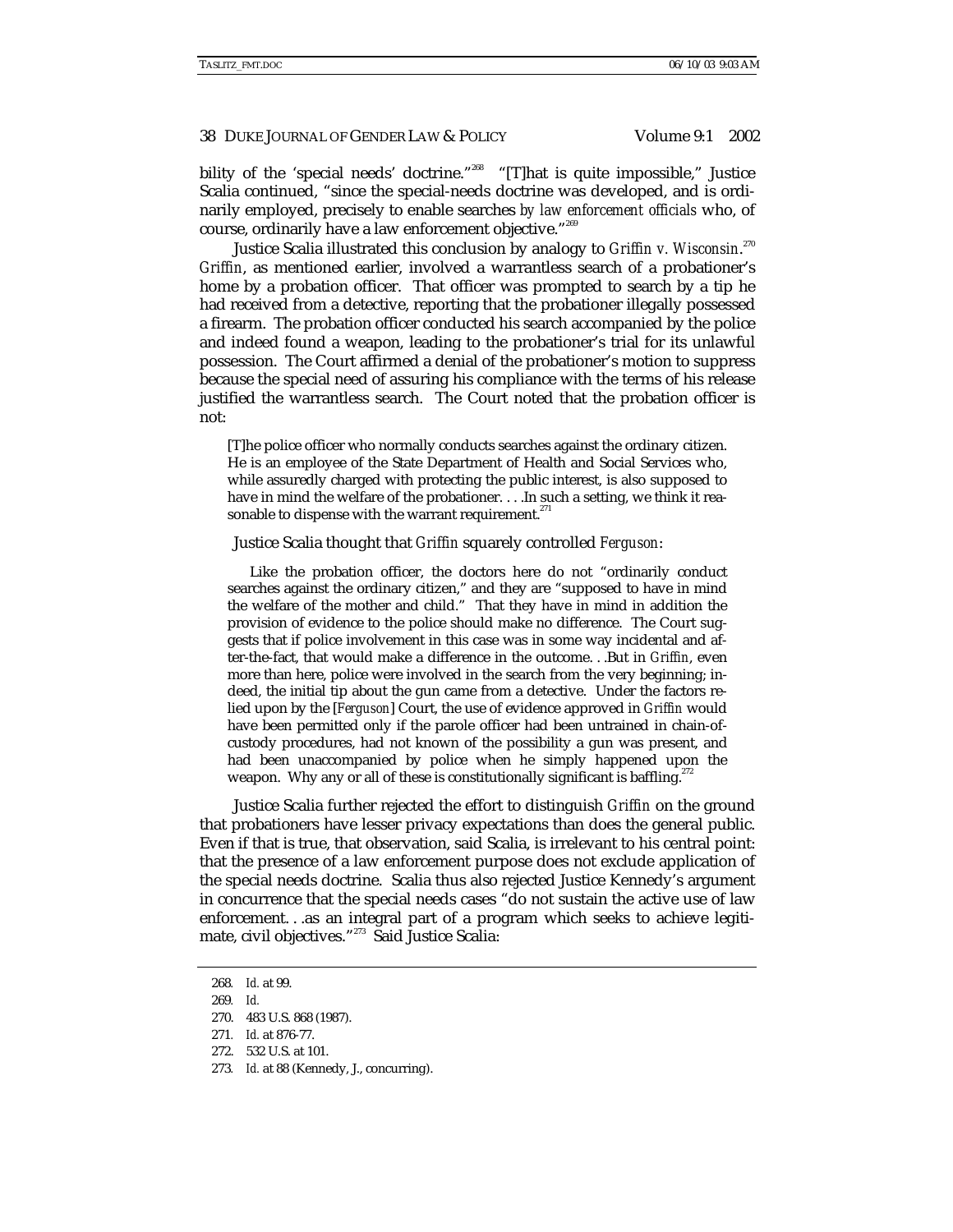*Griffin* shows that is not true. Indeed, *Griffin* shows that there is not even any truth in the more limited proposition that our cases do not support application of the special-needs exception where the "legitimate, civil objectives" are sought only *through* the use of law enforcement means. (Surely the parole officer in *Griffin* was using the threat of reincarceration to assure compliance with pa $role.)<sup>274</sup>$ 

Justice Scalia might be saying that whenever there are dual purposes—one administrative, the other criminal-investigation-related—the former always controls. If so, he would be correct to view *Griffin* and *Ferguson* as inconsistent. Both should have been denominated "special needs" searches. But such an approach would be flatly inconsistent with the Court's express emphasis on choosing a "primary" purpose as the governing one.<sup>275</sup> If Justice Scalia is implicitly focusing on social meaning, however, then his reading of the meanings likely to be perceived by society's ordinary citizens would also render the *Griffin* and *Ferguson* cases inconsistent. He sees both *Griffin* and *Ferguson* as involving do-gooders (probation officers who rehabilitate, doctors who heal) and who are strong enough to use "tough love" to help their charges. $276$  Both should therefore be viewed as administrative searches.

But the Court majority had a very different implicit view of the social meaning associated respectively with the *Griffin* and *Ferguson* searches. For the majority, probation officers are indeed "do-gooders." But the *Ferguson* doctors worked hand-in-hand with the police to use threats, and the actuality, of criminal prosecution of pregnant women for abusing their unborn children, an action imposing precisely the sort of dramatic stigma associated with the criminal justice system, despite the likely similarity in the subjective intentions of both probation officers and medical personnel to aid needy others.<sup>277</sup> If this characterization of social meaning is accepted, the two cases require the very different results embraced by the majority; the two opinions are, therefore, fully consistent.

My own view is that ordinary citizens and even elites would understand searches by probation officers as criminal-investigation-related, though I have

<sup>274</sup>*. Id.* at 102 (Scalia, J., dissenting).

<sup>275</sup>*. See supra* text accompanying notes 213-36.

<sup>276</sup>*. See Ferguson*, 532 U.S. at 103-04, where Scalia declared,

When the doctors and nurses agreed to the program providing test results to the police, they did so because (in addition to the fact that child abuse was required by law to be reported) they wanted to use the sanction of arrest as a strong incentive for their addicted patients to undertake drug-addiction treatment. And the police themselves used it for that benign purpose, as is shown by the fact that only 30 of 253 women testing positive for cocaine were ever arrested, and only 2 of those prosecuted. . . .It would not be unreasonable to conclude that today's judgment, authorizing the assessment of damages against the county solicitor and individual doctors and nurses who participated in the program, proves once again that no good deed goes unpunished.

*See also id.* at 101 (characterizing probation officers as those supposed to have probationers' welfare in mind and the *Ferguson* doctors as those supposed to have the welfare of mother and child in mind).

<sup>277</sup>*. See infra* Part V.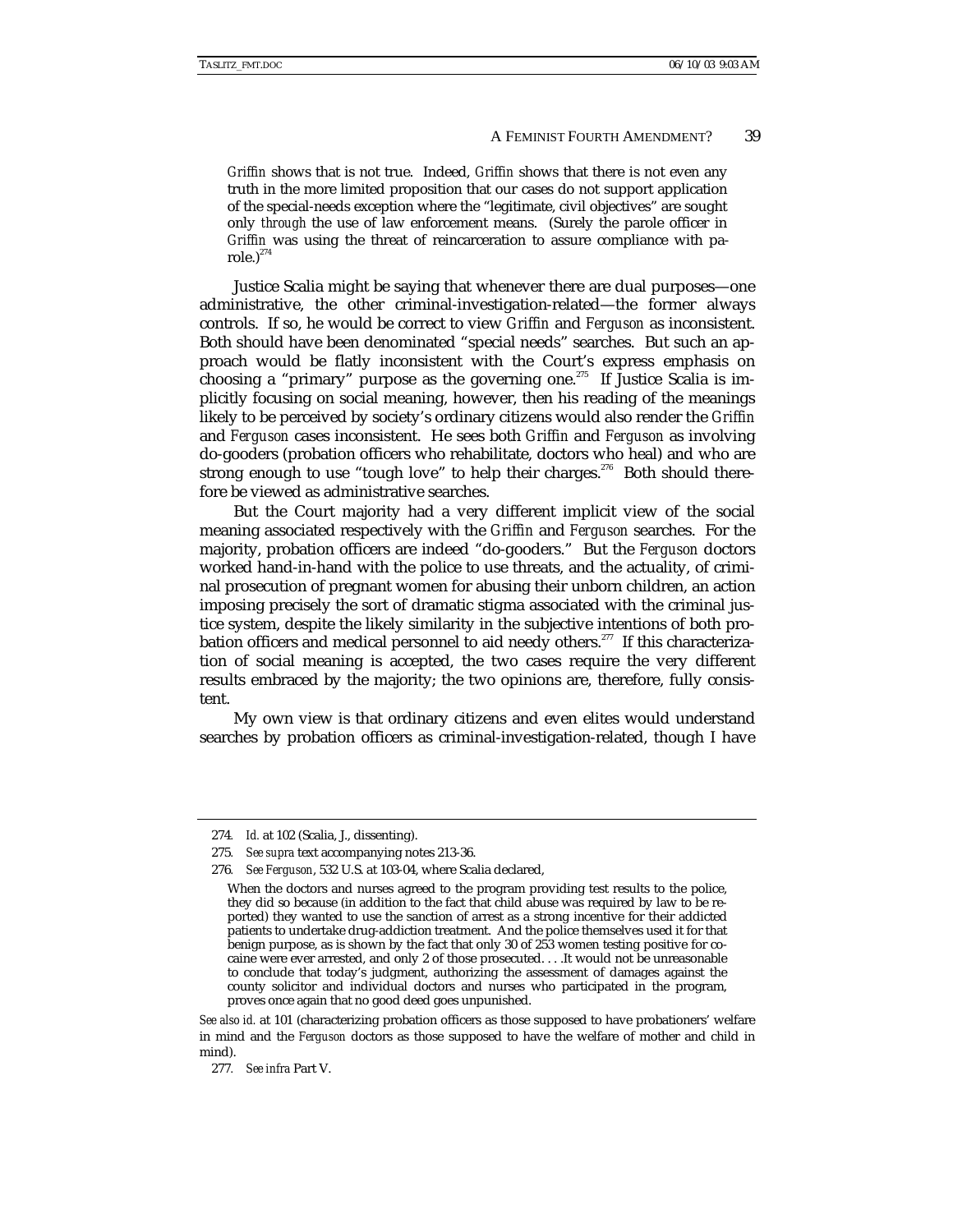no empirical data to support my intuition.<sup>278</sup> If I am right, then *Griffin* was wrongly decided. But if I am wrong, then *Griffin* and *Ferguson* are, contrary to Justice Scalia' view, quite consistent.

I will return to the question of social meaning in Part V. For now, having examined the relevant doctrine concerning consensual and administrative searches, I further explore *Ferguson's* significance by examining applicable feminist theory, beginning with feminist understandings of "consent."

## IV. FEMINISM AND THE CONSENT TO SEARCH

Feminist theory on the meaning of "consent" in sexual assault and sexual harassment cases often reflects an understanding of consent that is strikingly similar to that embodied in the *Ferguson* majority's opinion on the consent-tosearch doctrine under the Fourth Amendment.<sup>279</sup> Under the current law defining rape, for example, the absence of force or its threat is generally equated with the presence of consent.<sup>280</sup> Consent and voluntariness thus mean the same thing, with voluntariness defined as the absence of physical coercion or its equivalent. Many feminists reject this "masculine" notion of voluntariness. Instead, coercion is seen to inhere in a broader set of threats of economic or reputational, and

*Id.* at 101.

<sup>278.</sup> Noted criminal law scholar R.A. Duff, for example, rejects the idea that probation officers provide merely therapeutic, rather than punitive, services. *See* R.A. DUFF, PUNISHMENT, COMMUNICATION, AND COMMUNITY 99-105 (2001). Duff explains:

The first and basic element [of probation] is supervision. The offender is required to report regularly to his probation officer. This enables her to keep a formal check on his behavior, and provides a structure within which he can seek and she can offer advice and help in avoiding future criminal conduct. *It is a punishment*—a burden imposed on him by the court for his offense. Implicit in it is the censure that his crime deserves. That censure, as thus communicated, makes clear the implications of his crime: for this punishment tells him that his commission of the crime cast doubt on his commitment to the community's public values (the values embodied in the criminal law), threatening to undermine the mutual trust on which the community depends; he must therefore subject himself to a kind of supervision that other citizens need not accept. But it is a punishment that looks to the future. Through this supervision he will, we hope, come to face up to the need to amend his future conduct and be helped to show how to achieve such amendment.

<sup>279.</sup> Some feminist theorists entirely reject the idea that the absence of consent should be central to the law of sexual assault or sexual harassment. *See, e.g.,* CATHARINE A. MACKINNON, TOWARD A FEMINIST THEORY OF THE STATE 245 (1989) ("Rape should be defined as sex by compulsion, of which physical force is one form. Lack of consent is redundant and should not be a separate element of the crime."); STEPHEN SCHULHOFER, UNWANTED SEX: THE CULTURE OF INTIMIDATION AND THE FAILURE OF LAW 82-83 (1998) (suggesting that MacKinnon would easily find compulsion given her view of sharp power inequalities favoring men in virtually all heterosexual relationships and seeing her idea of "compulsion" as very different from the idea of "consent."). I need not explore here the wisdom of these theories. My concern is to define "consent," so I necessarily rely on feminist theorists who find the consent concept viable and go about the task of giving it meaning.

<sup>280</sup>*. See, e.g.,* SCHULHOFER, *supra* note 279, at 114 ("In the existing law of rape, it remains perfectly legal for a man to use coercive pressure to compel a woman's consent to sex. Flagrant threats are treated as part of the permissible repertoire of sexual bargaining, provided they steer clear of arousing fear of physical harm."); Andrew E. Taslitz, *Patriarchal Stories: Culture Rape Narratives in the Courtroom*, 5 S. CAL. REV. L. & WOMEN'S ST. 387, 422-24, 448-53 (1996) [hereinafter *Patriarchal Stories*] (explaining the cultural and psychological processes that makes the current law-in-action denominate sex as "non-consensual" only if obtained by the use of a significant measure of force).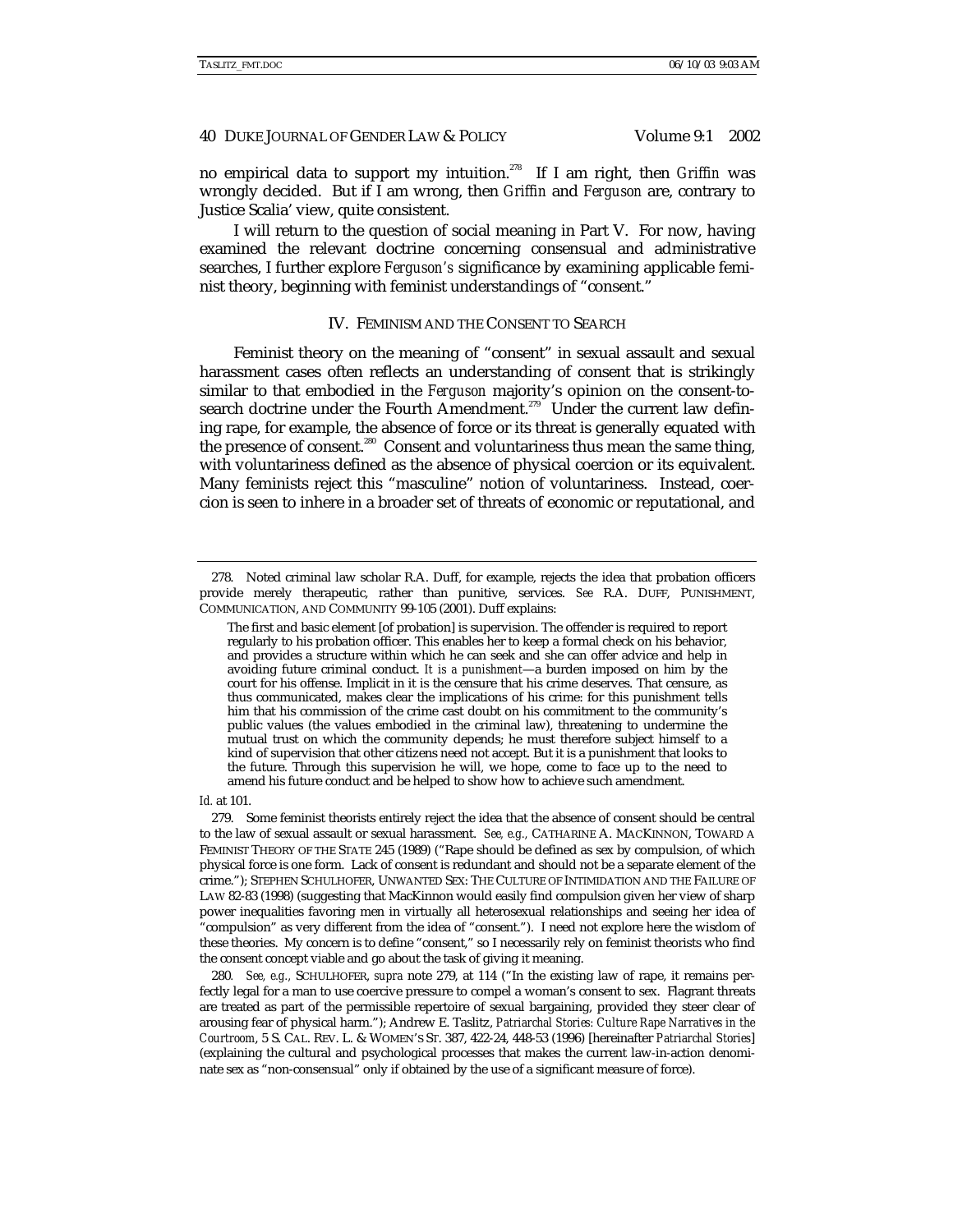not only physical, harm.<sup>281</sup> Indeed, even some offers, although not rising to the level of "threats," can be seen as "coercive," exploiting certain women's vulnerabilities and weaker bargaining position, vulnerabilities often partly created by the men whose conduct is challenged. $282$  Every situation involves limited choices and pressures to favor one option over another.<sup>283</sup> How much and what sorts of pressures and option limitations are unacceptable, rendering the choice involuntary, is a value-laden exercise.<sup>284</sup> For many feminists, the value of female sexual autonomy is sufficiently high that it must be protected against particularly powerful sorts of economic and social manipulation that can overbear a woman's will.<sup>285</sup> Thus, if the boss of a mother of two who is struggling to pay her rent offers to give the woman an undeserved promotion in exchange for sexual favors, that exploits the woman's financial vulnerability, rendering her choice not truly voluntary.<sup>286</sup> Careful attention to gendered power imbalances, and to circumstantial evidence of the case-specific maldistribution of parties' power, as well as the availability of a keen sensitivity to the role of emotion in human interaction, characterizes the feminist approaches to "voluntary" sexual contact.<sup>287</sup>

More importantly, however, is that, for feminists, voluntariness is a necessary but not sufficient condition for consent.<sup>288</sup> Consent is partly a performative, permission-giving *act* that alters the moral relationship between two parties such that one obtains a privilege to do what he otherwise would have no right to  $\rm{do}^{289}$  But that act must also be accompanied by an appropriate quality of will a fully informed, deliberative choice.<sup>290</sup> Because consent involves deciding what

289*. See* Brenda M. Baker, *Understanding Consent in Sexual Assault*, *in* A MOST DETESTABLE CRIME: NEW PHILOSOPHICAL ESSAYS ON RAPE 49, 51-52 (Keith Burgess-Jackson ed., 1999) (adopting such a formulation of "consent"); *cf.* ARCHARD, *supra* note 288, at 3-6 (explaining that consent requires a positive, intentional act in addition to cognitive, dispositional, and volitional states of mind).

290*. See* Patricia Kazan, *Sexual Assault and the Problem of Consent*, *in* VIOLENCE AGAINST WOMEN: PHILOSOPHICAL PERSPECTIVES 27, 27-41 (Stanley French et al. eds., 1998) (arguing that the soundest model of consent is both performative *and* attitudinal, the latter requiring adequately informed choice); *see also* ARCHARD, *supra* note 288, at 43-44 (arguing that *informed* choice, especially as it re-

<sup>281</sup>*. See* SCHULHOFER, *supra* note 279, at 82-83 (summarizing some of the relevant theories); KEITH BURGESS-JACKSON, RAPE: A PHILOSOPHICAL INVESTIGATION 53-56 (1996) (summarizing radical feminist theories that view "rape as degradation" in a context of widespread power inequalities).

<sup>282</sup>*. See, e.g.,* SCHULHOFER, *supra* note 279, at 137-67 (defining coercive sexual offers); BURGESS-JACKSON, *supra* note 281, at 95-102 (discussing the significance of "manipulated vulnerability"—victim vulnerability deliberately created by the wrongdoer, and "non-manipulated vulnerability"—created by circumstances, including culture—in conservative, liberal, and radical theories of rape).

<sup>283</sup>*. See Patriarchal Stories*, *supra* note 280, at 422.

<sup>284</sup>*. See id.*

<sup>285</sup>*. See* SCHULHOFER, *supra* note 279, at 139-64 (recounting various ways in which economic and social power can undermine female sexual autonomy).

<sup>286</sup>*. See id.* at 141-45, 161 (offering a series of analogous examples).

<sup>287</sup>*. See id.* at 139-64 (demonstrating these qualities). *See generally Emotions in Date Rape, supra* note 102 (emphasizing the importance of human emotions and power imbalances in understanding the law of rape).

<sup>288</sup>*. See, e.g.,* DAVID ARCHARD, SEXUAL CONSENT 43-45 (1998) (explaining that valid consent requires the capacity to do so, adequate information concerning all material facts, and voluntariness). *See generally Emotions in Date Rape, supra* note 102 (arguing that reasonable, affirmative communicative efforts to determine a woman's wishes should be necessary in proving any man's consent defense to a charge of rape).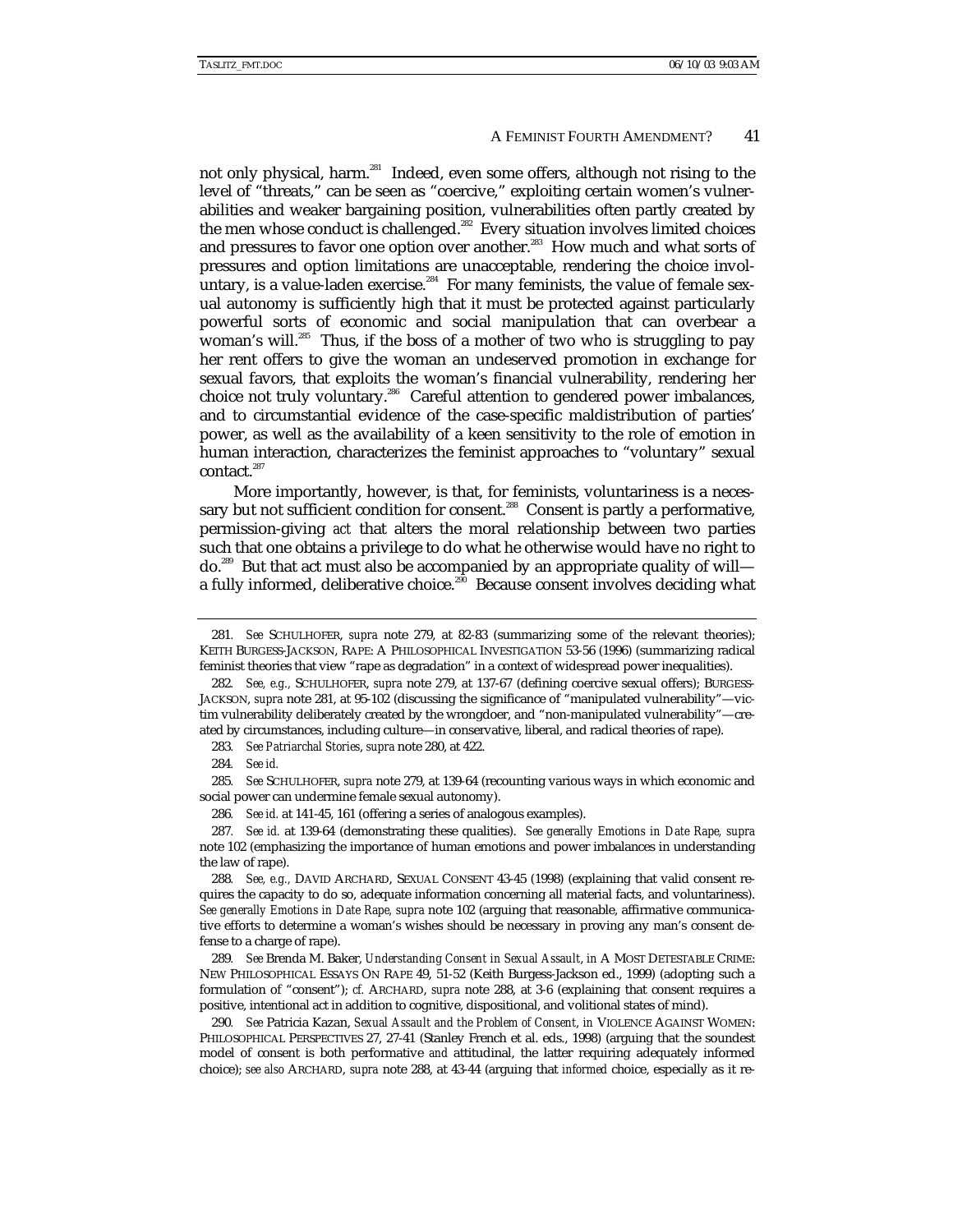combination of act and will should alter moral obligations and legal rights, the choice of the standard for finding consent and the rules for proving it must vary with context.<sup>291</sup> Some feminists argue for especially high standards of sexual consent because of the serious psychological and social consequences for the parties; the need to offset the women's relative vulnerability and physical, psychological, social, or financial disadvantage relative to many men; and the importance of reinforcing a newly-emerging conception of the woman's self as an autonomous adult whose self-determined choices about what happened to her body merit respect.<sup>292</sup> Moreover, these feminists see sexual interaction as being not only about the individuals involved but also about men and women as a group.<sup>293</sup> Higher standards of consent give women more sexual bargaining power, in turn giving them a greater ability successfully to struggle for economic, intellectual, and political independence.<sup>294</sup> The fate of the group in the battles of sexual politics is at stake.<sup>295</sup>

For similar reasons, other feminists press for a high evidentiary burden for proving consent in addition to a muscular definition of sexual consent itself. As one theorist explains, "the greater the harms that would result from acting on the false assumption that consent has been given, the better grounded should be the belief that it has been."<sup>296</sup> This observation is especially apt where, as with sexuality, the understanding of a social conventions' meaning is open to differing interpretations (such miscommunication often occurring between men and women) and the possibility of directly confirming or refuting a particular interpretation easily available, perhaps by asking whether a nod means "yes" or just "maybe." $297$  High standards of proof require clear, affirmative indications of a "yes" rather than its presumption from conventional norms.<sup>298</sup> Wearing a lowcut dress, downing a few drinks, and not verbally protesting against an aggressive male's escalating sexual overtures is therefore insufficient to establish the woman's consent.<sup>299</sup>

Even those feminists who are less willing to heighten the substantive and procedural concepts governing sexual consent are likely ready to do so for inter-

293*. See, e.g.*, *Emotions in Date Rape, supra* note 102.

lates to what it is that a person consents to being exposed, should be central to proving legal consent); Baker, *supra* note 289, at 56.

<sup>291</sup>*. See, e.g.,* Baker, *supra* note 289, at 60-64 (arguing for a variable, context-specific notion of consent).

<sup>292</sup>*. See id.* at 60-61.

<sup>294</sup>*. See, e.g.,* LINDA HIRSHMAN & JANE LARSEN, HARD BARGAINS: THE POLITICS OF SEX 3-4 (1998) (arguing that the law has always played a role in apportioning sexual bargaining power between men and women).

<sup>295</sup>*. Cf.* RAPE AND CULTURE, *supra* note 33, at 134-48 (discussing group impact resulting from individual rape trials).

<sup>296.</sup> ARCHARD, *supra* note 288, at 15.

<sup>297</sup>*. See id*. at 14-15; SCHULHOFER, *supra* note 279, at 58-62 (explaining that men and women may on average make sharply different assumptions about when a woman's conduct signals her consent).

<sup>298</sup>*. See* ARCHARD, *supra* note 288, at 15-16, 28 (summarizing the "good reasons" for adopting a contextual affirmative consent approach); SCHULHOFER, *supra* note 279, at 99-113, 267-73 (sexual autonomy requires an affirmative consent standard).

<sup>299</sup>*. See* SCHULHOFER, *supra* note 279, at 269-70 (using similar example).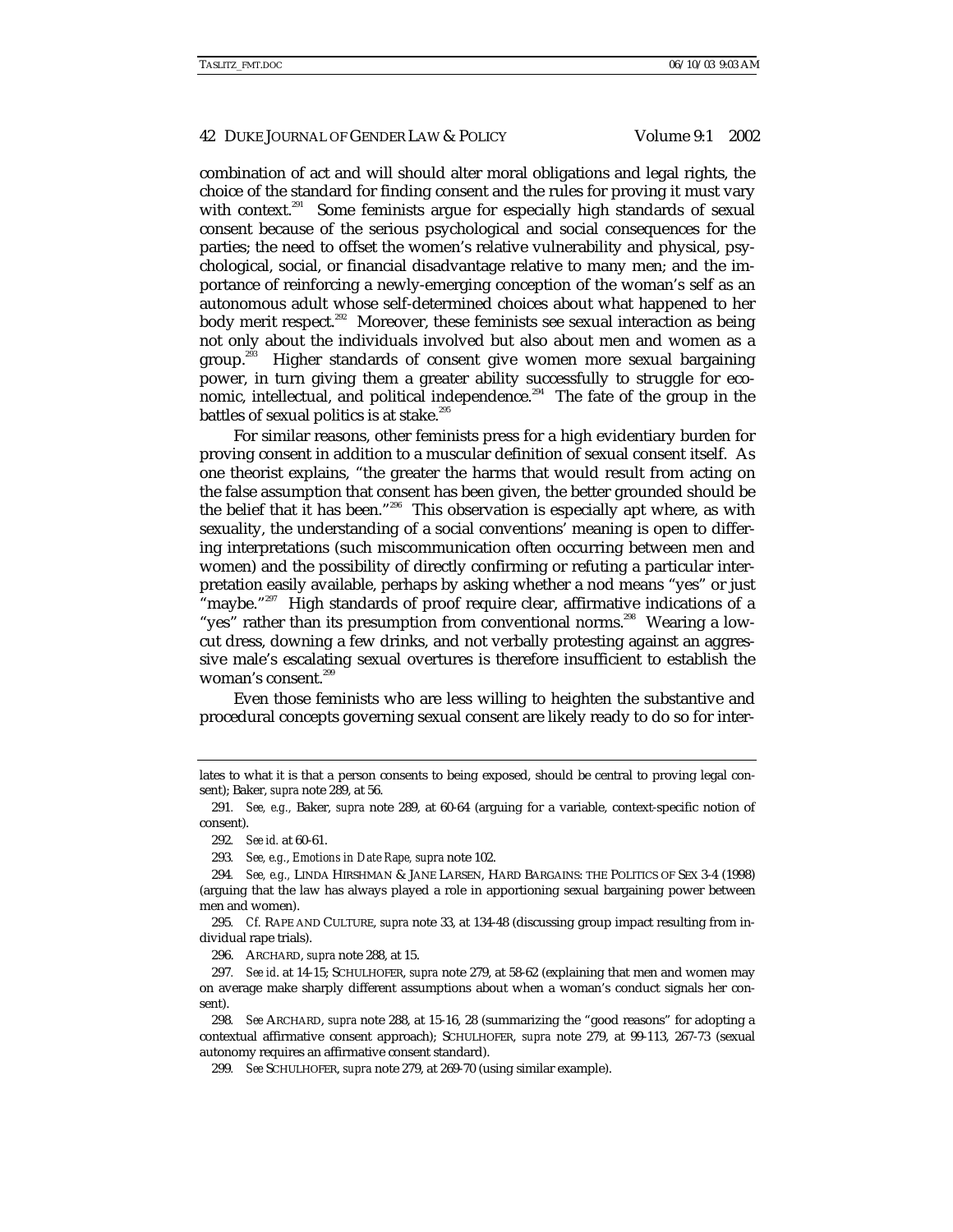actions in certain settings or particular relationships where the male-female power imbalance is significant and severe, as it may be for a woman employee facing a male-dominated management.<sup>300</sup>

These feminists' general analyses of consent provide useful guidelines for better understanding the consent-to-search doctrine explored in *Ferguson*. Critically, many feminist thinkers draw analogies to the idea of informed consent in the doctor-patient relationship of obvious relevance in *Ferguson*. <sup>301</sup> Informed consent to medical procedures is a requirement rooted partly in the right to *bodily* autonomy; informed consent to erotic contact is an aspiration rooted partly in the suggested and related right to *sexual* autonomy.<sup>302</sup>

## A. Informed Consent

Sex matters to our core sense of identity.<sup>303</sup> Sex is often about far more than just physical pleasure. Sex opens us up to physical and emotional vulnerability. That self-exposure is one critical way to explore a particular set of human relationships critical to a meaningful life.<sup>304</sup> Sex is a way to express love, to procreate, to start a family.<sup>305</sup> The individual's quest for a mate or life partner; the social contest over gay rights; the obsession with romantic love in songs, movies, literature, and plays all reflect the centrality of sexual interaction in humans'  $lives.<sup>306</sup>$ 

Even when a subordinate feels able to rebuff her boss's attentions, his advance can cast a cloud over their working relationship. The subordinate may be left feeling physically selfconscious and professionally vulnerable, sensing that she was placed in a sexual role and that her professional boundaries were not respected. She may worry that she will no longer receive desirable assignments, that her work won't be evaluated fairly, that promotions she might have gained will now go to others. Yet her only alternative may be to submit.

*Id.* at 173.

302*. Id*.

<sup>300.</sup> Feminists who oppose heightened standards in rape cases "worry that treating passivity or ambivalence as *non*consent will 'patronize' women, who should be assumed capable of asserting their own wishes." SCHULHOFER, *supra* note 279, at 269. But laws against sexual harassment can be justified by the female victim's need for personal retribution, hardly a hallmark of passivity, and workplace imbalances can be seen as turning on case-specific economic disparities, rather than on stereotyped notions of female passivity. *See* Andrew E. Taslitz, *The Inadequacies of Civil Society: Law's Complementary Role in Regulating Harmful Speech*,1MARGINS 305, 324-30, 342-54 (2001) (discussing retribution and sexual harassment). Although sexual harassment has implications for women as a group, *see id.* at 342-54, the concept can also be understood as defending against individual power disparities to which either sex can be subjected. *See* SCHULHOFER, *supra* note 279, at 172-73 (making a similar point, while noting that it is nevertheless statistically rare for men to be workplace harassment victims). Professor Schulhofer has described the dynamics of the economic disparity:

<sup>301</sup>*. See infra* text accompanying notes 332-38.

<sup>303</sup>*. See* DAVID A.J. RICHARDS, IDENTITY AND THE CASE FOR GAY RIGHTS: RACE, GENDER, RELIGION AS ANALOGUES 172-75 (1999) (explaining how gender and sexual orientation are central to key aspects of personal identity).

<sup>304</sup>*. See* ARCHARD, *supra* note 288, at 19-22.

<sup>305</sup>*. See id.* at 21.

<sup>306</sup>*. See id*. at 21 (discussing sex and personal relationships); RICHARDS, *supra* note 303, at 172, 75 (discussing gay rights); *Patriarchal Stories*, *supra* note 280, at 429-65 (discussing media, myths, and sexuality's centrality).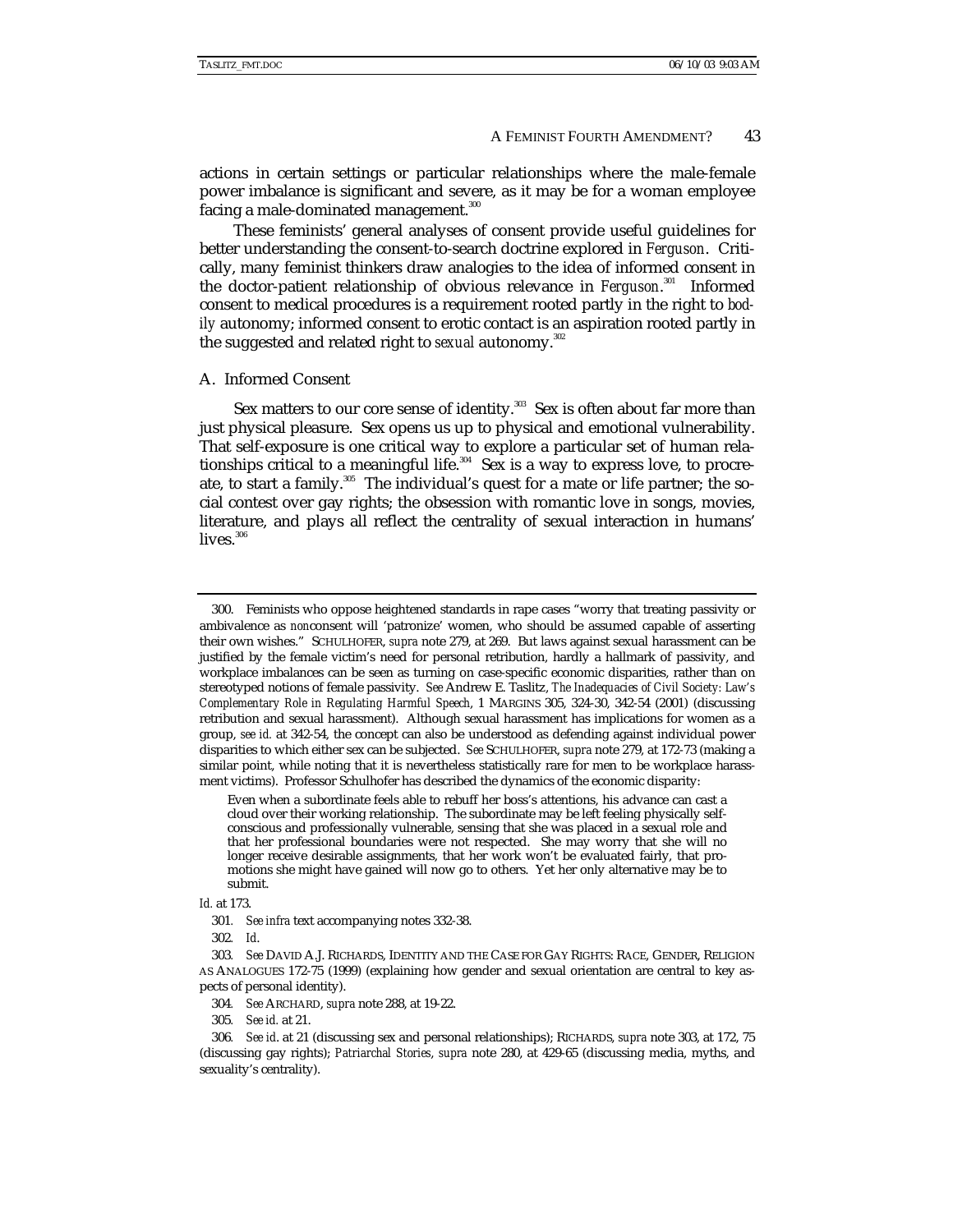## 44 DUKE JOURNAL OF GENDER LAW & POLICY Volume 9:1 2002

Sex is also about power.<sup>307</sup> If death is, in practice, the penalty for female but not male adultery, as is still true in some cultures, wives will be reluctant to leave their homes because of the dangers of suspicious contact with other men.<sup>308</sup> If the heterosexual majority abhors homosexual acts, openly gay citizens risk ostracism and job discrimination, while closeted gays may avoid political activity for fear of exposure.<sup>309</sup> When women have little say over when and how they will engage in sexual activity, they may cling to otherwise unsatisfying male lovers rather than risk being alone on the streets, and their lack of sexual choice itself marks them as a degraded caste of citizens, unworthy of equal access to economic and political power.<sup>310</sup>

The right to sexual autonomy—to decide whether and when we become sexually intimate with another—is therefore seen by feminists as among the most important of personal rights and liberties.<sup>311</sup> Autonomy is the right to selfrule. Random, careless, misinformed, or coerced choices are not acts of true self-

I am not an Islamic scholar and take no position on what the Prophet meant or what Sharia means. Indeed a complex system of proof can make actual conviction for adultery difficult even where death is a possible penalty. *See* Kathryn Christine Arnold, *Are the Perpetrators of Honor Killings Getting Away with Murder? Article 340 of the Jordanian Penal Code Analyzed Under the Convention on the Elimination of All Forms of Discrimination Against Women*, 16 AM. U. INT'L L. REV. 1343, 1364 n.108 (2001) (Islamic law calls for four male witnesses or repeated confessions to prove adultery). Moreover, in theory similar penalties may, in some nations giving Sharia law a conservative interpretation, be equally imposed upon men and women. *See* Edna Boyle-Lewicki, *Need Worlds Collide: The Hudad Crimes of Islamic Law and International Human Rights*, 13 N.Y. INT'L L. REV. 43, 66 (2000). However, the law on the books and the law in practice can be very different. *See* John R. Schmertz and Mike Meier, *House of Lords Finds Two Pakistani Women Entitled to Asylum in England Because Official Pakistani Discrimination Against Women Establishes Gender As "Particular Social Group" Under U.N. Convention and Protocol on Refugee Status*,5INT'L L. UPDATE 78, 1007-08 (1999) (although Pakistani law purported to prohibit discrimination on grounds of sex, there is strong discrimination against married women, who are subordinate to their husbands, husbands who frequently charge their wives with adultery, which may result in whipping or stoning; where the most severe punishments are involved, the evidence of women is not even admissible; half the women prisoners in Pakistan have been arrested on adultery-like charges under which they can be held for years without any evidence of their crime).

309*. See Privacy and Human Emotions*, *supra* note 102 (tracing connection between expanded gay privacy rights and growing gay political power); WILLIAM N. ESKRIDGE, JR., GAYLAW: CHALLENGING THE APARTHEID OF THE CLOSET 13-138 (1999) (tracing the history of the "apartheid of the closet").

310*. See* RAPE AND CULTURE, *supra* note 33, at 134-48 (explaining how rape and rape law-inpractice limit women's access to economic and political power); *see also Patriarchal Stories, supra* note 280, at 397-400 (summarizing social science information on how women's autonomy is restricted by their fear of rape).

311*. See* SCHULHOFER, *supra* note 279, at 99-101.

<sup>307</sup>*. See Patriarchal Stories*, *supra* note 280, at 394-429 (reviewing social and psychological processes by which sexual interactions negotiate power relationships).

<sup>308</sup>*. See* Melanie Randall, *Refugee Law and State Accountability for Violence Against Women: A Comparative Analysis of Legal Approaches to Recognizing Asylum Claims Based on Gender Persecution*, 25 HARV. WOMEN'S L.J. 281 (2002) (discussing two asylum claims by Pakistani women whose husbands accused them of adultery, therefore physically abusing them and forcing them to leave their homes, making them vulnerable to possible criminal prosecution, which, under Pakistan's then-governing interpretation of Sharia law, could subject the women to flogging or being stoned to death); Azizah Yahia al-Hibri, *Muslim Women's Rights in the Global Village: Challenges and Opportunities*, 15 J.L. & RELIG. 37, 62 n.144 (2001) (noting that varying interpretations of the Prophet Mohammed's words arguably equate adultery, in some scholars' view, with "leaving the marital home without permission").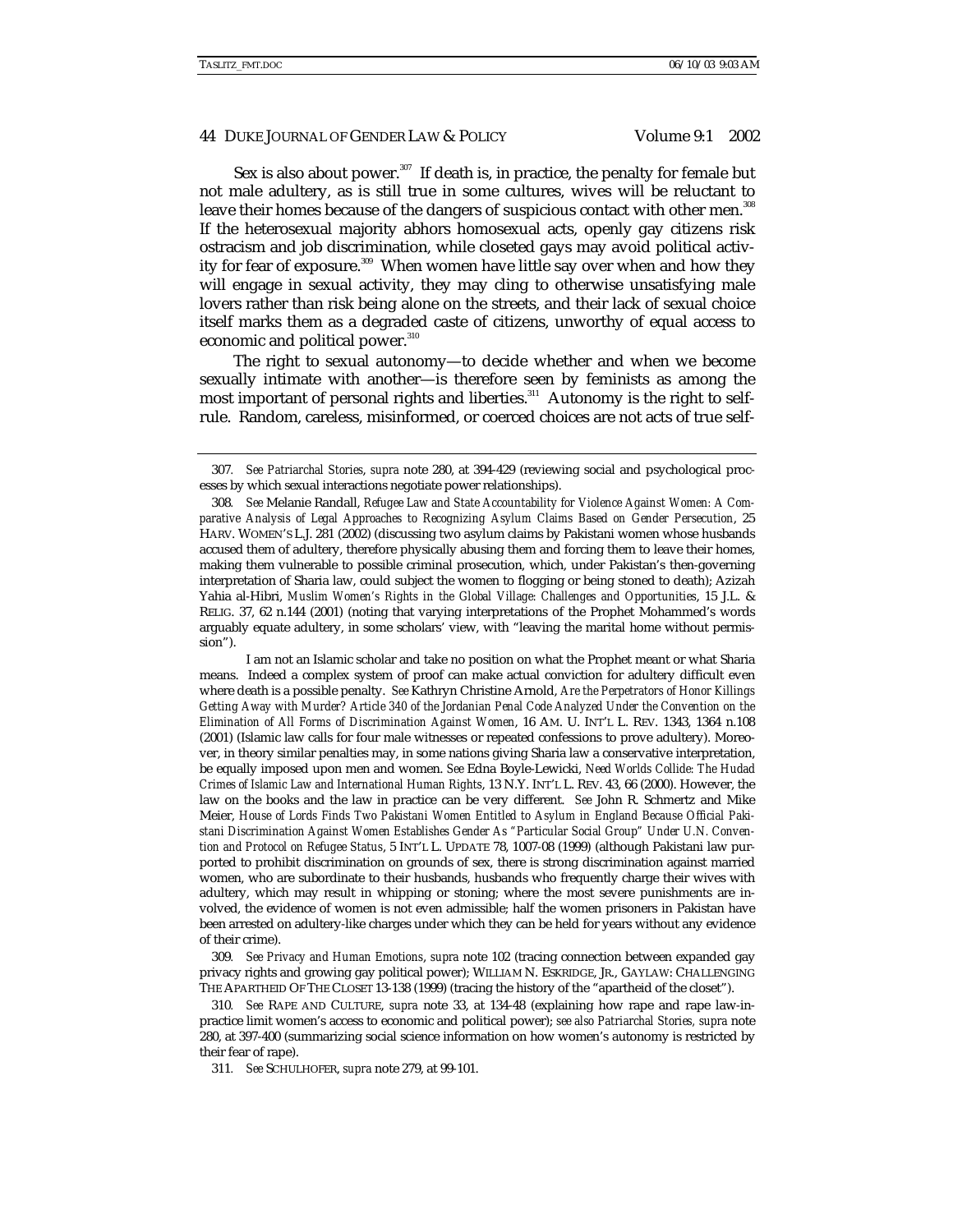governance but rather of other-governance, or reflective of an impaired capacity for self-initiated law.<sup>312</sup> Autonomy therefore minimally requires mental competence and an awareness of options and of information sufficient to enable the individual intelligently to choose among the range of available alternatives.<sup>313</sup> Many philosophers would go further, requiring the availability of a significant array of reasonable alternatives and extensive information about the pertinent facts, along with freedom from deception and preferences and capacities undistorted by overwhelming cultural influences.<sup>314</sup> Adequate education and a culture supportive of introspection are also essential to the deliberation that selfrule requires.<sup>315</sup>

True consent therefore requires knowledge of precisely to what it is you are consenting and what that entails.<sup>316</sup> You need not know everything, but you must know everything that would make a real difference to whether and to what you would consent, including awareness of what may happen to you and to others as a consequence.<sup>317</sup>

Vulnerability to, and dependence upon, another can make the idea of informed choice even more important.<sup>318</sup> An eleven year old child who accepts her father's representations that sex between them is natural and will bring them closer suffers from a lack of accurate and complete information, an insufficient capacity for deliberation, and a betrayal of her father's trust.<sup>319</sup>

The problem of date rape can sometimes be understood as a failure to ensure the presence of a woman's *informed* consent. The man might sincerely believe, based on the woman's actions, that she has consented when indeed she has not. That confusion may stem from very different understandings of the meaning of certain actions, a gendered communication gap.<sup>320</sup> Preconceptions of the males as the sexual aggressors, women as the passive recipients, linger still. $321$  A woman may believe that she has adequately conveyed her nonconsent, but the man perceives that she is playing coy and persists. She may interpret that persistence as indicating that he does not care about her lack of consent, thereby becoming frightened and submitting to his will.<sup>322</sup> At least one survey study supports this scenario. In a 1992 survey, 22% of American women reported at least one incident in which they felt that they were forced to have sex. But only 3% of American men felt that they had ever forced sex on any

<sup>312</sup>*. See* RAPE AND CULTURE, *supra* note 33, at 139-40 (defining individual and collective self-rule and exploring their diminishment by current procedural and substantive rape laws).

<sup>313</sup>*. See* SCHULHOFER*, supra* note 279, at 105.

<sup>314</sup>*. See id.* at 105-06.

<sup>315</sup>*. See id.*

<sup>316</sup>*. See* ARCHARD, *supra* note 288, at 46.

<sup>317</sup>*. Id.*

<sup>318</sup>*. See* Baker, *supra* note 289, at 56-57.

<sup>319</sup>*. Id.*

<sup>320</sup>*. See* SCHULHOFER, *supra* note 279, at 58-61.

<sup>321</sup>*. See Emotions in Date Rape, supra* note 102, at 24-31 (summarizing social science on this point).

<sup>322</sup>*. See* SCHULHOFER, *supra* note 279, at 62; Robin Weiner, *Shifting the Communication Burden: A Meaningful Consent Standard in Rape,* 6 HARV. WOMEN'S L.J. 143, 147-49 (1983).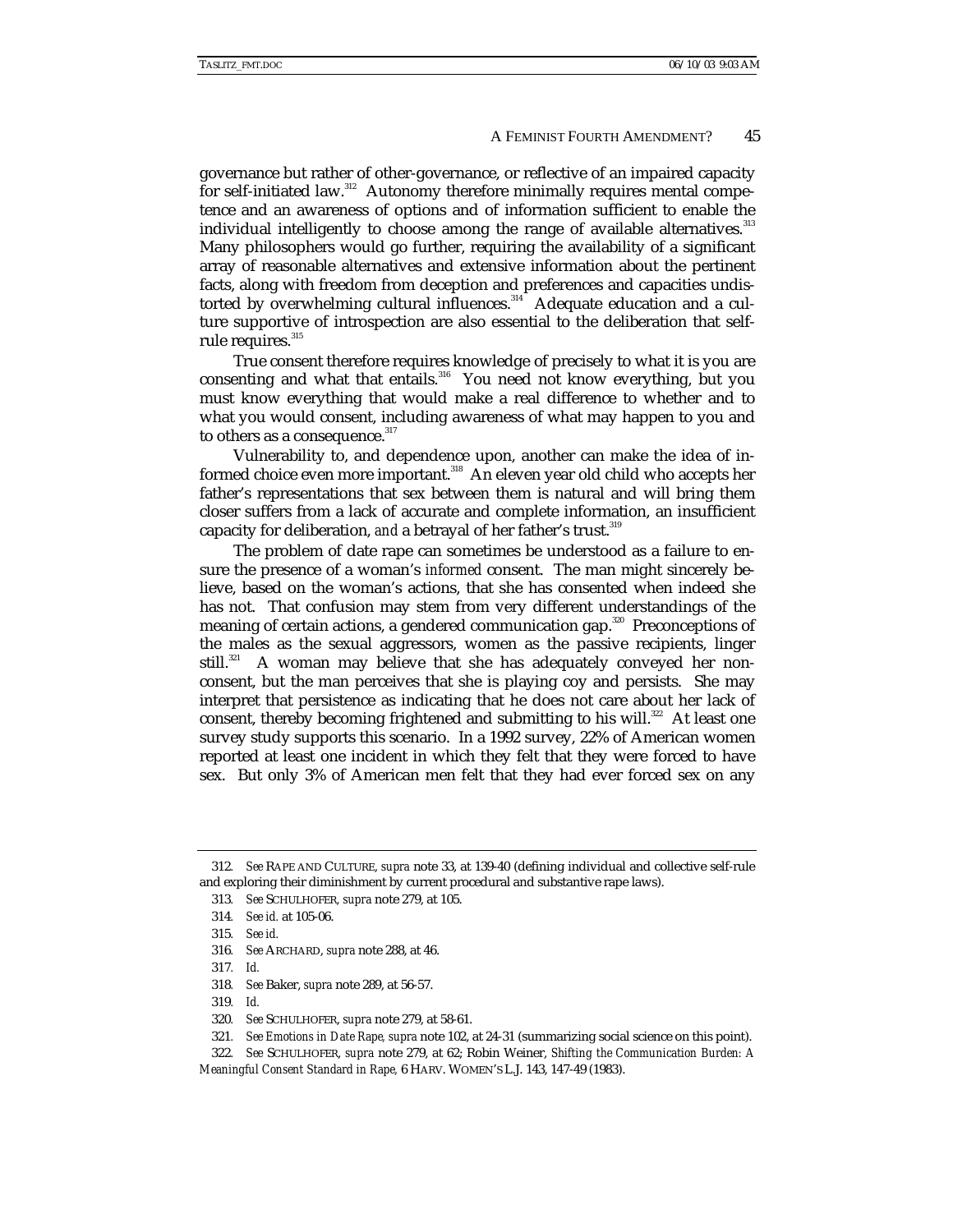woman.<sup>323</sup> Either those three percent are extraordinarily geographically mobile and sexually active, or there is a good deal of "unintended" rape going on.

A clear warning to a woman could avoid this sort of misunderstanding. Such a warning might require the man in the particular instance to say, "Do you understand that I am assuming the following set of conventions and that if you behave in the following way (for example, "seeming to protest but then silently submitting when I persist"), I will take that as a sign of your consent?" Of course, this strikes us as absurd, too formal for a romantic relationship and surely devoid of spontaneity. But a similar result can be achieved, and has been proposed, in another fashion: communicative sex or the requirement of an affirmative "yes."<sup>324</sup> Such a standard simply requires a man not to proceed with a sexual act in the face of mere silence or submission. The man must either spontaneously receive an affirmative "yes," either by words or by unequivocal actions, such as the woman's moving the man's hand to her genitalia, or must ask the woman for such an expression as to *that particular act*. <sup>325</sup> An affirmative "yes" to one sort of sexual act does not adequately respect sexual autonomy if it is taken as consent to all other sexual acts. Consent to act "A" is not consent to act "B" unless the consenter understood that consequence to follow.<sup>326</sup>

Other options are possible. We might rely on "quasi-consent"—the idea that the woman *should have known* that certain of her actions would be relied upon by the man as indicating consent.<sup>327</sup> Many women do in fact, studies show, engage in precisely the coy, "feigned resistance" that many men imagine. $328$  But given the diversity of women's understandings of sexual behavior, the importance of the right to sexual autonomy, and the grave dangers of physical, social, and psychic harm to the women, it seems wiser to place the risk of error on the man, at least up until the point that the man has made proper efforts to obtain, and has received, a clear, affirmative "yes."<sup>329</sup>

A third solution—privileging the man's actual perceptions—like the second solution, which privileges his reasonable perceptions—suffers from a similar flaw: it safeguards the man's right to sexual autonomy but not the woman's. $330$  I have spoken so far, for simplicity's sake, of the man's seeking an affirmative "yes." But the same test should apply to the rarer instance in which the woman wrongly believed that the man was consenting to the woman's sexual aggres-

<sup>323</sup>*. See* ROBERT T. MICHAEL ET AL., SEX IN AMERICA 221 (1994).

<sup>324</sup>*. See Emotions in Date Rape, supra* note 102, at 4-8, 52-64 (defining and defending communicative sexuality); SCHULHOFER, *supra* note 279, at 254-73 (defending an "affirmative yes" standard that does not necessarily require a verbal yes but does require some equivalent action).

<sup>325</sup>*. See* SCHULHOFER, *supra* note 279, at 254-73 (discussing affirmative yes standard); ARCHARD, *supra* note 288, at 6-7 (explaining that consent to a particular sexual act is not consent to all others).

<sup>326</sup>*. See* ARCHARD, *supra* note 288, at 6-10. Archard favors communicative sexuality and an affirmative yes standard primarily for couples who are strangers or are uncertain about the status of their relationship. *See id.* at 27-28, 146-47.

<sup>327</sup>*. See id.* at 13-14.

<sup>328</sup>*. See* SCHULHOFER, *supra* note 279, at 63-65 (summarizing social science); *Emotions in Date Rape, supra* note 102, at 24-27 (similar).

<sup>329</sup>*. See Emotions in Date Rape, supra* note 102, at 52-54. *Accord* ARCHARD, *supra* note 288, at 9-10, 14-16.

<sup>330</sup>*. See Emotions in Date Rape, supra* note 102, at 30-31.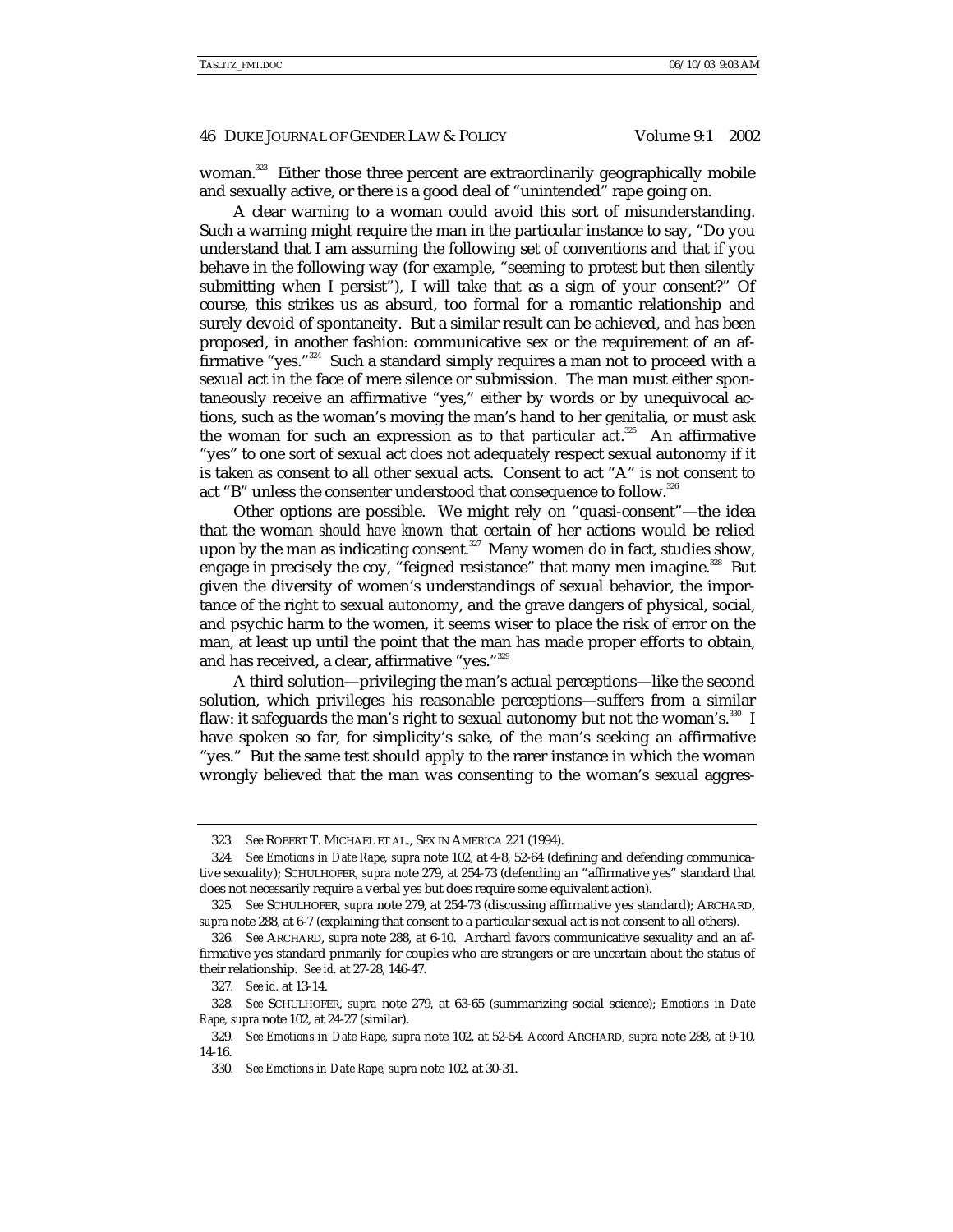sions. Each must seek clear communication from the other if the sexual autonomy of both is to be honored.<sup>331</sup>

This feminist reliance on informed consent draws heavily from the law's development of similar concepts concerning a patient's consent to medical procedures.<sup>332</sup> Medical procedures, especially invasive ones, implicate the right to bodily autonomy.<sup>333</sup> Like violation of the right to sexual autonomy, violation of bodily autonomy can cause grievous physical, emotional, social, and economic pain.<sup>334</sup> A serious but successful surgery can mean months of painkillers, physical therapy, high doctor's bills, social isolation, strained marital and parental relationships, and lost time from work. A botched operation can be far worse, confining the patient to a lifetime in a wheelchair and perhaps years of self-pity, struggling to regain the respect of self and others.<sup>335</sup> Moreover, just as a sexual relationship may place a woman in a vulnerable situation so that she trusts her lover not to do what she does not want, so does a patient trust a doctor only to proceed with the procedures the patient desires and in a fashion that the patient fairly understands as protecting his own interests.<sup>336</sup> Finally, just as women's understandings of sexual conventions and sexual desires vary, so may patients' understanding of what they will undergo and its value and consequences vary.<sup>337</sup> Rather than too easily risk error, the doctor should encourage a fully informed patient choice.<sup>338</sup>

Increasingly, therefore, an adult patient's right to decide what should be done to his or her body, not the doctor's choices or assumptions, determine what constitutes informed consent.<sup>339</sup> In *Canterbury v. Spence*,<sup>340</sup> for example, Judge Spottswood Robinson, IIII explicitly rejected "good medical practice," that is, "what a reasonable practitioner would have supplied," as the test for what information the doctor must reveal.<sup>341</sup> Judge Robinson impliedly recognized that the patient's right to bodily autonomy is not honored if *the doctor's reasonable perceptions control*. Instead, Justice Robinson required the doctor to provide all in-

<sup>331</sup>*. See id*. at 24-27, 74-76 (explaining that both men and women must be judged responsible for their sexual emotions and actions, though it is most often men who will be in the role of aggressor). Whether the absence of an affirmative "yes" requires criminal or merely civil penalties is not a matter that I need to address here because it is the meaning of "consent" rather than the proper remedies for its violation that is one of this article's chief concerns. *Compare* SCHULHOFER, *supra* note 279, at 283-84 (proposing criminal statute), *with* Baker, *supra* note 289, at 63-65 (arguing that an affirmative "yes" is a desirable sexual ideal but expects too much of men to justify criminal punishment).

<sup>332</sup>*. See, e.g.,* Baker, *supra* note 289, at 51-54, 58 (analogizing to medical consent).

<sup>333</sup>*. See id.* at 58-61.

<sup>334</sup>*. See id.;* SCHULHOFER, *supra* note 279, at 229-48.

<sup>335.</sup> Having recently suffered through an ultimately successful gall bladder operation and recovery from an unrelated knee injury, I have had personal experience with the physical, financial, and emotional costs of even a well-done surgery. The costs of a poorly done surgery are far higher.

<sup>336</sup>*. See* Baker, *supra* note 289, at 58-61.

<sup>337</sup>*. See id.* (explaining how individual choice by patients as to treatment and women as to sexual activity are analogous).

<sup>338</sup>*. See id.* at 53-54 (arguing that absent efforts to fully inform the patient, the risk of error concerning consent should fall on the physician); *see also* SCHULHOFER, *supra* note 279, at 271 (arguing that the burden of avoiding error as to sexual consent should fall on the initiator, usually the man).

<sup>339</sup>*. See* Baker*, supra* note 289, at 58.

<sup>340. 464</sup> F.2d 772 (D.C. Cir. 1972).

<sup>341</sup>*. Id.* at 786.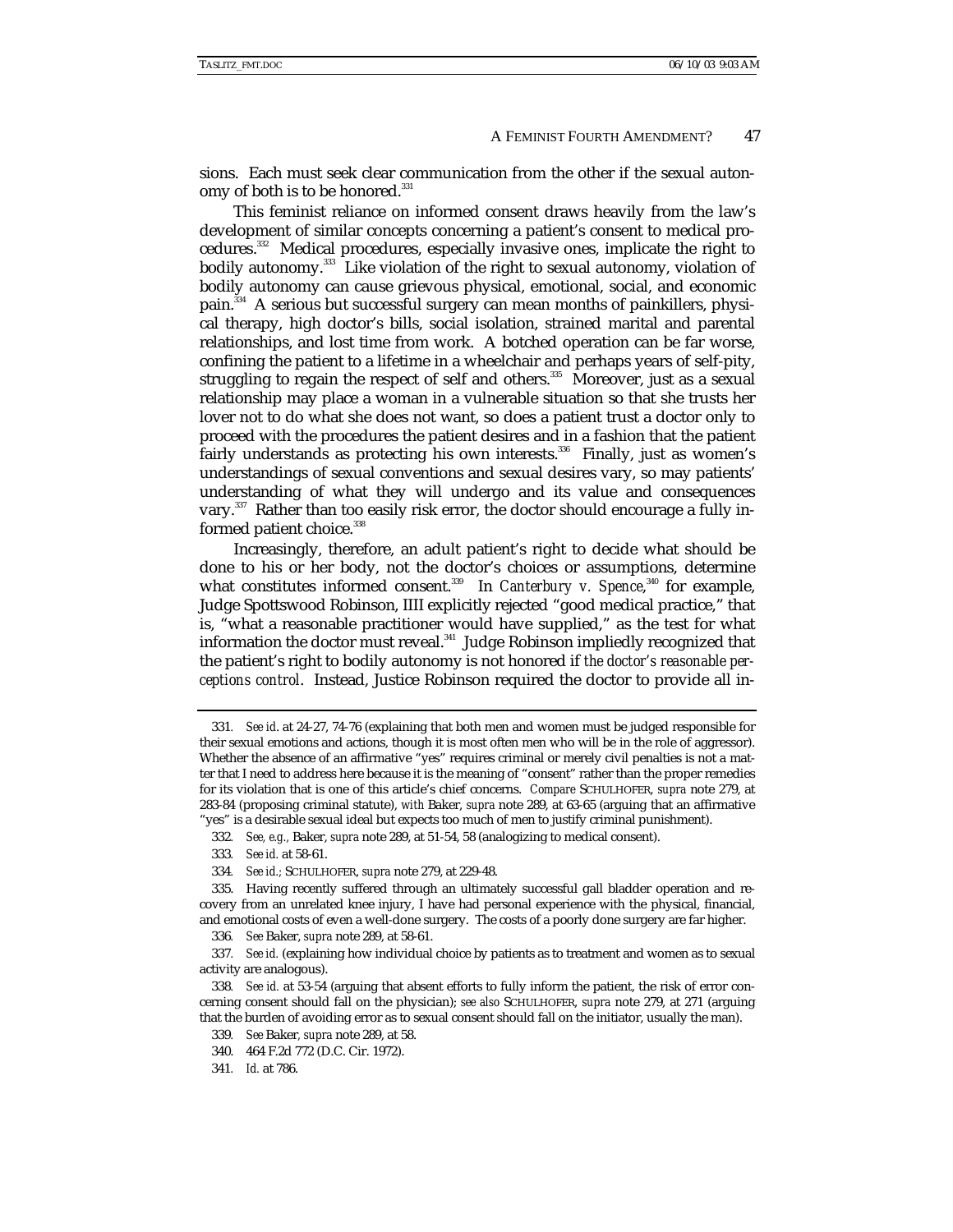formation pertinent to the patient's decision about treatment. His rationale: "The patient's right of self-decision shapes the boundaries of the duty to reveal."<sup>342</sup> His opinion represents the general shift from physician authority in decision making to a "more collaborative model in which patient autonomy is emphasized."<sup>343</sup> That autonomy includes control (with rare exceptions) over what will be done with the information derived from various bodily intrusions and tests.<sup>344</sup> Privacy concerns are indeed a major consequence of medical testing, having implications for employment prospects, insurability, and social standing.<sup>345</sup> A complex web of ethical rules and statutory and case law works to protect patients' privacy rights.<sup>346</sup> Informed consent to medical procedures therefore requires knowledge of what tests and procedures will be done, for what purposes, and with what consequences for privacy and long-term emotional, physical, social, and financial help.<sup>347</sup> It is this broad and generous conception of informed medical consent guided by the right to bodily autonomy that inspired feminists to adopt a similar approach to protecting sexual autonomy.<sup>348</sup>

The state's violation of the Fourth Amendment privacy rights of the *Ferguson* patients can similarly have enormous consequences for the women involved. Exposure of their drug addiction, especially to the police, can deprive these women of their freedom, weaken or distort their relationship with their children, stigmatize them, and make their future employment prospects all that much dimmer.<sup>349</sup> Significantly, the state does so by piggybacking on the very doctor-patient relationship whose special nature requires a robust informed consent jurisprudence. Breach of doctor-patient trust is likely to have particularly ill effects on patients' future trust in physicians, willingness to seek medical help, and willingness to follow doctors' directives.<sup>350</sup> Moreover, female patients relying on gynecologists and obstetricians, who must let doctors explore intimate body parts and who rely on the doctors to protect the fetuses' young lives, are particularly dependent on their physicians, likely to trust them, and vulnerable to poor decision making or to manipulation.<sup>351</sup> Protection of their bodily,

348*. See* Baker, *supra* note 289, at 53-63 (relying on the medical analogy); Stephen Schulhofer, *Taking Sexual Autonomy Seriously: Rape Law and Beyond*, 11 LAW & PHIL. 35, 74-75 (1992) (similar).

349*. See supra* text accompanying notes 463-604 (parties' arguments); *see also infra* text accompanying notes 542-59 (discussing social meaning of, and methods for, punishing cocaine-addicted mothers).

350*. See generally* AMA Brief, *Ferguson* (No. 99-936) (making similar points in the specific context of drug-addicted pregnant patients); Rutherford Institute Brief at 19 n.29, *Ferguson* (No. 99-936) (arguing that it is widely accepted that the free flow of information between doctor and patient to enable informed patient decisions increases patients' sense of control and willingness to adhere to care plans).

351*. Cf.* SCHULHOFER, *supra* note 279, at 229-48 (discussing how female patients are likely to be especially vulnerable when seeing gynecologists, fertility specialists, and similar sorts of physicians).

<sup>342</sup>*. Id.*

<sup>343.</sup> Baker, *supra* note 289, at 61.

<sup>344</sup>*. See supra* notes 123-32 and accompanying text.

<sup>345</sup>*. See supra* notes 123-32 and accompanying text.

<sup>346</sup>*. See* sources cited *supra* notes 117-24 and accompanying text.

<sup>347</sup>*. See* sources cited *supra* note 117-24 and accompanying text; *cf. Privacy and Human Emotions, supra* note 102, at 129-34, 150-56 (discussing harms from privacy invasion, especially by unwanted disclosure of information).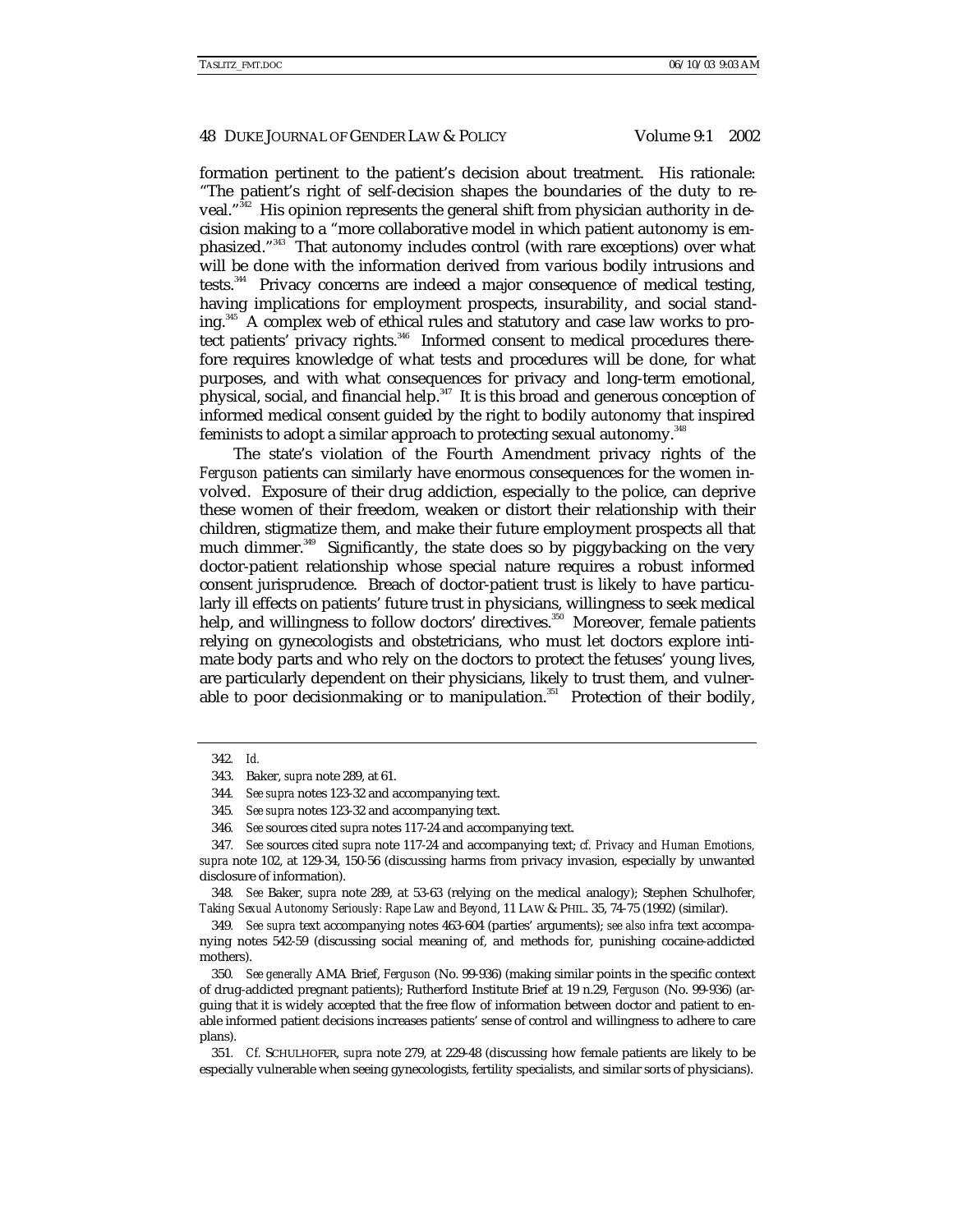sexual, and parental autonomy requires, in a feminist perspective (which also honors birth and motherhood), at least the protections provided by requiring fully informed consent.<sup>352</sup>

#### B. Paternalism

The Hospital in the *Ferguson* case argued for a weaker notion of consent than that adopted by the Court, the Hospital at least implicitly relying on paternalism.<sup>353</sup> "Paternalism" is, in common sense terms, simply the idea of one person acting as a parent toward another.<sup>354</sup> The paternalist believes that he or she knows what is best for a dependent other and therefore should be able to make decisions for that other.<sup>355</sup> "Paternalism" is often viewed pejoratively when it characterizes the relationship between two adults because it infantilizes one of them.<sup>356</sup> Yet adults sometimes voluntarily submit to significantly paternalistic relationships, such as rank-and-file soldier to officer, student to teacher, or adult child to frail, aging parent. $357$  Similarly, paternalistic arguments justify much

354. 11 OXFORD ENGLISH DICTIONARY 336 (2d. ed. 1989) (defining "paternalism" as "the principle of acting in a way like that of a father to his children").

355*. Cf.* ALAN WERTHEIMER, EXPLOITATION 273-74 (1996) (defining paternalism as "a fiduciary model. . .under which the primary responsibility for securing B's welfare lies with A rather than B"). Wertheimer continues: "This is particularly so in professional contexts, where the quality of the professional's service is one that the consumer cannot easily or successfully monitor or in cases where it is predictable that strong emotions, such as fear or grief, will distort one's judgment." *Id.* at 274. Similarly, Keith Burgess-Jackson explains, liberals do "not oppose interference [with individual choices] if the consent given is less than voluntary, for in that case, by definition, one is not acting autonomously." KEITH BURGESS-JACKSON, RAPE:APHILOSOPHICAL INVESTIGATION 169 (1996). However, one type of voluntariness-reducing factor is "defective belief (which impairs cognition. . . .)" *Id.* at 169-70. This view that the state must interfere if choices are ill-informed or confused is known as "soft paternalism," which, in Jackson's view, "is consistent with, and perhaps required by, liberalism." *Id.* at 169.

356*. Cf.* GILLIAN BROWN, THE CONSENT OF THE GOVERNED: THE LOCKEAN LEGACY IN EARLY AMERICAN CULTURE 16 (2001) ("Thus, along with the familiar and venerable phrase 'consent of the governed,' the most prominent idea in the founding of the United States is independence from the past, famously embodied in the figure of the rightfully rebellious child of autocratic parents."). Southern slavery, for example, was partly defended on the paternalistic ground that whites knew what was best for their black "children," white rule thus "uplifting" the slaves. Andrew E. Taslitz, *Hate Crimes, Free Speech, and the Contract of Mutual Indifference*, 80 B.U. L. REV. 1283, 1325-32 (2000).

357*. See* WERTHEIMER, *supra* note 355, at 273-74 ("Consider paternalism. If people attach importance to their choices because those choices are instrumental to their welfare, then contractors will reasonably want some protection from their propensity to make bad or irrational choices—if it is possible to identify such cases in a reasonable way and if that protection does not cast doubt on their *general* competence. For that reason, there are some contexts in which the contractors may opt for a fiduciary model of their transactions with others. . . ."). Professor Wertheimer notes that this sort of consensual paternalism characterizes professional contexts, and I have offered in text analogous examples in which I believe that the logic of consensual paternalism controls. *See id.* at 274. Wertheimer further explains that consent legitimates transactions, *id.* at 271, including paternalistic ones. *See id.* at 273-74.

<sup>352.</sup> On the social significance of birth and motherhood, *see infra* text accompanying notes 589- 604.

<sup>353</sup>*. See supra* text accompanying notes 132-56.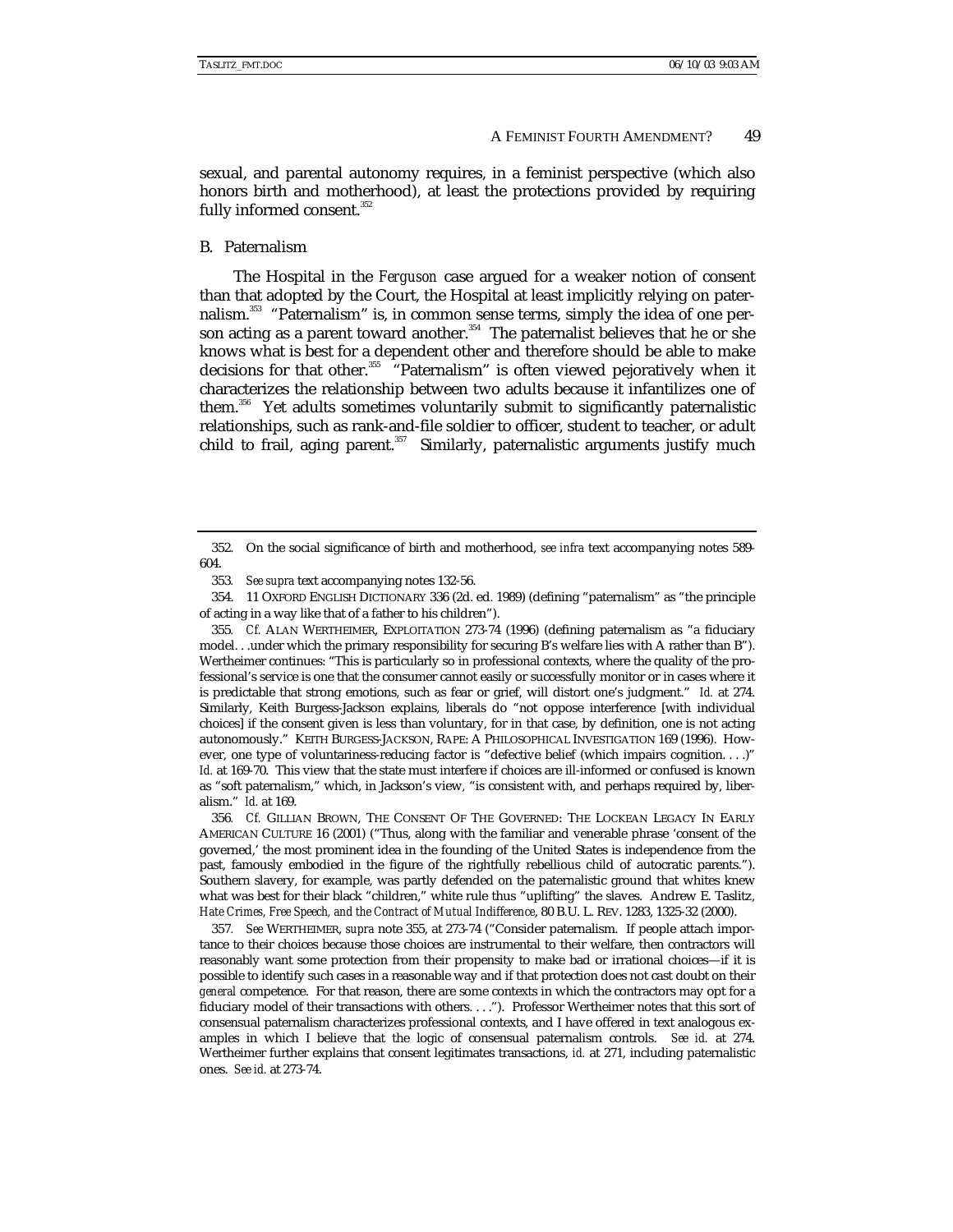government regulation, such as protecting unwary consumers from dangerous products or uninformed choices.<sup>35</sup>

In medicine, the paternalistic idea is that patients are simply incapable of making fully informed, rational judgments about certain aspects of their care.<sup>359</sup> The paternalist physician, for example, might seek a patient's consent to all "necessary" medical testing, leaving the decision about what constitutes "necessity" to the doctor's skilled judgment.<sup>360</sup> Something close to this sort of argument was made by the Hospital in *Ferguson*. <sup>361</sup> The argument is also one long well- received in the medical community.<sup>362</sup> But the trend in that same community has been toward ever-increasing patient autonomy.<sup>363</sup>

Properly understood, however, the dichotomy between paternalism and autonomy is misleading. The political thought of John Locke is often said to have been among the animating intellectual currents involved in the American Revolution.<sup>364</sup> Locke's emphasis on the "consent" of the governed seemed a blow against the monarchical version of paternalism, which saw the sovereign as parent to his subjects.<sup>365</sup> But Locke did embrace a very different sort of "paternalism" that was central to his political worldview.

For Locke, the "law of opinion" determines what is virtue and what is vice.<sup>366</sup> Changing opinion is a crucial activity in a consensual society because opinion organizes behavior.<sup>367</sup> Real consent is always informed, both working with and representing opinion.<sup>368</sup> The means for keeping the public wellinformed so that reasoned struggle and informed choice can continue in the realm of public opinion mattered greatly to Locke.<sup>369</sup> Self-determination required knowledge and its twin, consent, and the people tacitly consented to a

360*. Cf. id.* at 129-32. Doctors sometimes withhold information that a patient has not explicitly requested when the doctor deems such incomplete revelation to be for the patient's own good. *Id*.

361*. See* Rutherford Institute Brief at 19 n.29, *Ferguson* (No. 99-936) (so characterizing the Hospital's position); ACLU Brief at 11 n.2, *Ferguson* (No. 99-936) (similar).

<sup>358</sup>*. See* Jeffrey A. Gauthier, *Consent, Coercion, and Sexual Autonomy, in* A MOST DETESTABLE CRIME: NEW PHILOSOPHICAL ESSAYS ON RAPE 71, 83 (Keith Burgess-Jackson ed., 1999) ("[M]ost workers reasonably accept paternalistic interventions that protect them against harmful decisions that they would likely be compelled to make when they are not sufficiently free or informed to make autonomous ones.").

<sup>359.</sup> See FIONA RANDALL & R.S. FOWNIE, PALLIATIVE CARE ETHICS: A COMPANION FOR ALL SPECIALISTS 40 (2d ed. 1999) ("The traditional doctor-patient relationship was one of benevolent paternalism. In other words, doctors thought they should act in a loving and fatherly way towards their patients, who were often ill-informed and uneducated.").

<sup>362</sup>*. See* RANDALL & DOWNIE, *supra* note 359, at 40.

<sup>363</sup>*. See id.* at 40-47; Rutherford Institute Brief at 19 n.29, *Ferguson* (No. 99-936) ("Respondents' clinical approach, which adopts an outlook of paternalism toward the maternal and fetal patient, has been largely ignored by the medical community.").

<sup>364</sup>*. See* BROWN, *supra* note 356, at 3-4; GORDON S. WOOD, THE AMERICAN REVOLUTION: A HISTORY 59 (2002) (explaining that the heritage of liberal thought drawn on by the colonists included the writings of philosopher John Locke).

<sup>365</sup>*. See* BROWN, *supra* note 356, at 16-19.

<sup>366</sup>*. See id.* at 5.

<sup>367</sup>*. See id.*

<sup>368</sup>*. See id.* For an excellent summary of Locke's political thought, *see* D. A. LLOYD THOMAS, LOCKE ON GOVERNMENT (1995).

<sup>369</sup>*. See* BROWN, *supra* note 356, at 5.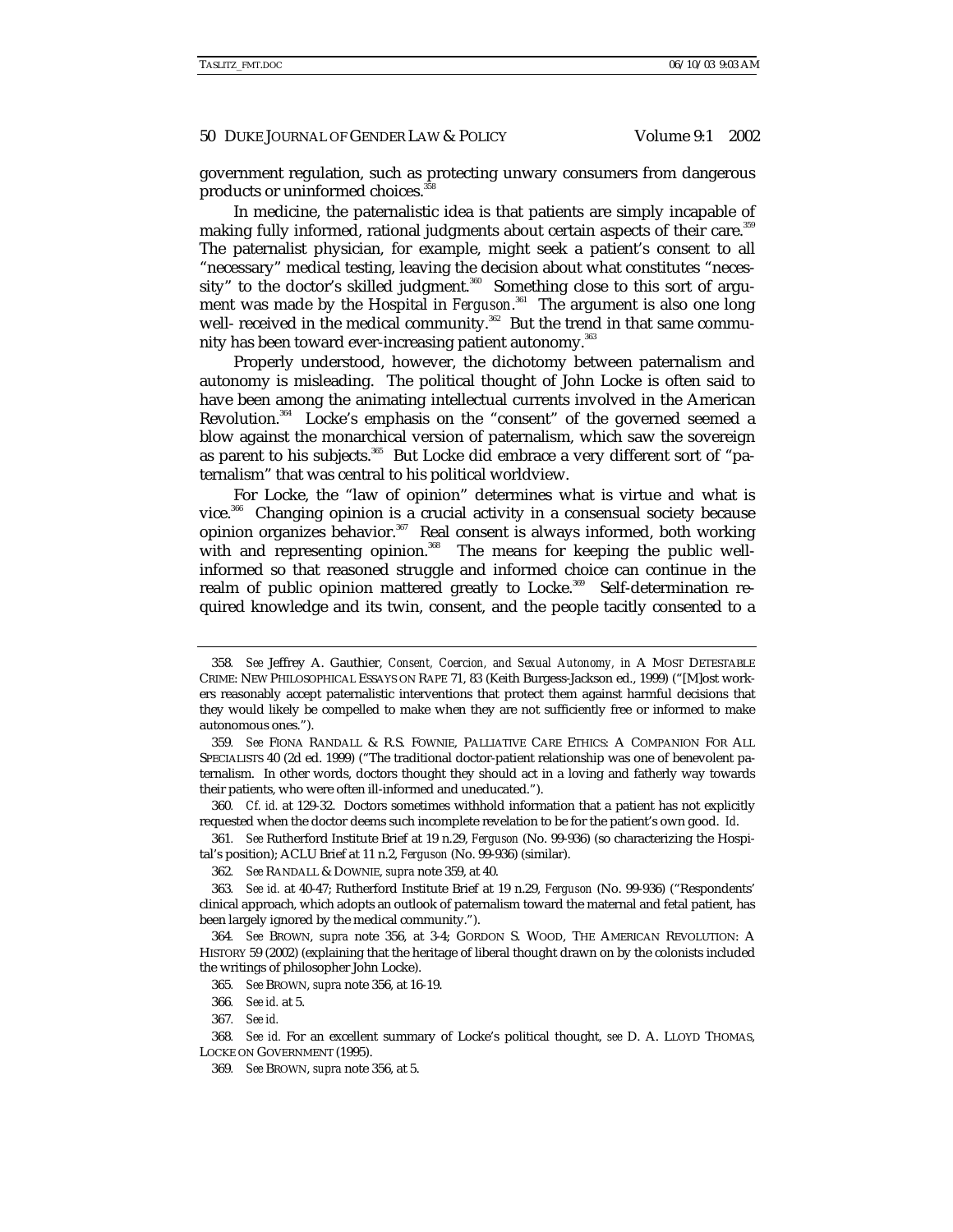government by not rebelling.<sup>370</sup> By the time that Lockean thought was used to define the Constitution, American political thinkers adapted the word "consent" to convey not just its ideal conception but also the difficulties of achieving the continuing self-determination that consent implied:<sup>371</sup>

The very inclusion in the *Federalist Papers* of the specifying adjective "voluntary" in the phrase "voluntary consent of a whole people" suggests the uncertain relation of consent to individual freedom. The fact that consent—the pre-eminent act of individual authorization—requires the supplementation of volition implies that consent by itself is not necessarily a self-determined act. In addition to appearing with the auxiliary of will, consent usually appears in affiliation with knowledge and experience: as in the tandem concepts of informed consent and the age of consent. Consent would seem to become representative of agency only in conjunction with will and knowledge that the self does not invariably possess.<sup>372</sup>

For Locke, consent validated not only political obligation but other sorts of obligation too. Feminist legal scholars remind us that Locke derived his political theory from, and linked it to, his conceptions of childhood and of mutual childparent obligations.<sup>373</sup> For Locke, each person has, upon his birth, a right to consent to or reject another's rule. A child is therefore born with agency.<sup>374</sup> Parental rule stems from the child's "weak and helpless" condition and initial lack of "Knowledge or Understanding."<sup>375</sup> But this is a temporary "sort of rule" that disappears when the child acquires the knowledge and capacity to use reason to exercise his natural right to consent.<sup>376</sup> The child is born with property in himself, to be held in trust by the parent until the child can manage it on his own. $377$ Because this property is held in trust, the parent's rule is limited by his obligation to nurture and educate the child toward self-rule:

The Bonds of this [child's] Subjection are like the Swaddling Cloths they are wrapt up in, and supported by, in the Weakness of their Infancy. Age and reason as they grow up, loosen them till at length they drop quite off, and leave a man at his own free Disposal.<sup>378</sup>

Locke continues:

The *Power*, then, *that Parents have* over their Children, arises from that Duty which is Incumbent on them, to take care of their Off-spring, during the imperfect state of Childhood, to inform the Mind, and govern the Actions of their yet

<sup>370</sup>*. See id.* at 6-8 (discussing Locke's views on autonomy and informed consent); THOMAS, *supra* note 368, at 34-42, 57-87 (discussing Locke's views on tacit consent and rebellion).

<sup>371</sup>*. See* BROWN, *supra* note 356, at 17.

<sup>372</sup>*. Id*. at 18.

<sup>373</sup>*. Id*. at 15-45. Professor Brown's emphasis on the implications of Lockean thought for women and for children qualifies Brown, in my view, as a clear feminist historian. *See id.* at 109-23 (on the "feminization" of Lockean consent).

<sup>374</sup>*. See id.* at 20-21.

<sup>375.</sup> John Locke, *The Second Treatise*, *in* TWO TREATISES OF GOVERNMENT ch. VI, §56, at 323 (Peter Laslett ed., 1960).

<sup>376</sup>*. See* BROWN, *supra* note 356, at 22.

<sup>377</sup>*. See id.*

<sup>378.</sup> LOCKE, *supra* note 375, ch. VI, §55, at 322.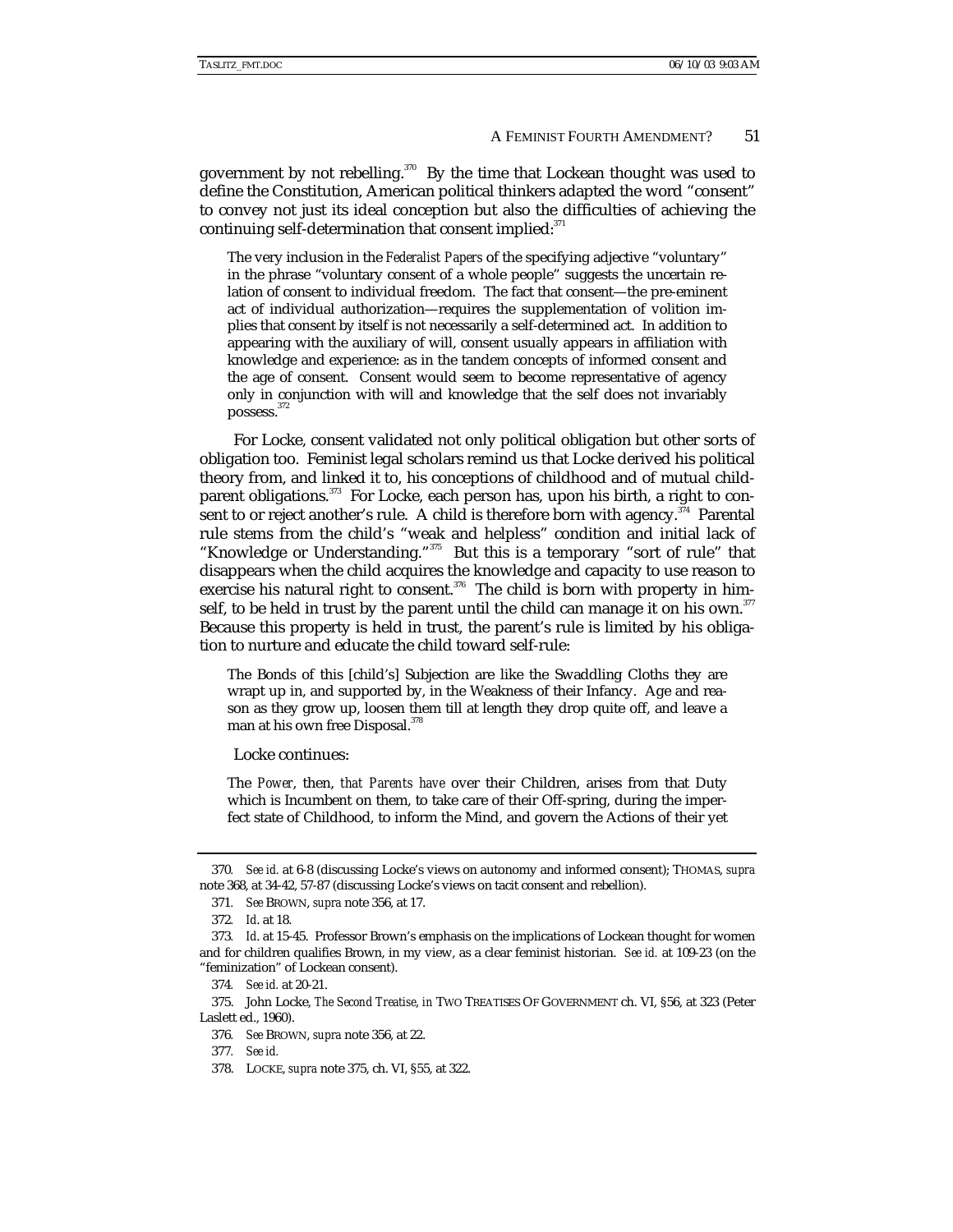ignorant nonage till reason shall take its Place, and ease them of that Trouble, is what the Children want, and the Parents bound to... $\cdot$ 

Revolutionary era Americans were often either directly or indirectly aware of Locke's vision of the child as having independent agency.<sup>380</sup> Lockean concepts, though altered somewhat, underlay much early American thinking about how to raise children and about the ultimately political nature of childhood and education.<sup>381</sup> The flip side of parental rule, when translated to the political obligations of adults toward their sovereign, was that the sovereign was an "abusive parent" if he did not bend his rule toward the goal of the child's independence. $382$  Moreover, that power lapses when knowledge comes. $383$  King George, having ignored these lessons, was no longer entitled to rule his American "children."<sup>384</sup>

Lockean consent, several scholars have noted, has implications for medical concepts of consent.<sup>385</sup> The patient is to be seen as sovereign over himself, possessed of active powers.<sup>386</sup> Even the anesthetized individual "consents" to what is necessary to restore his mental faculties of choice and authorization.<sup>387</sup>

Under such a view, the patients in *Ferguson* may indeed initially have lacked the knowledge and capacity to make informed judgments about testing. But that simply imposed on the physicians the obligation to give the patients the information, emotional support, and guidance necessary to enabling the patients to make informed choices. Because these were adult patients, but financially and emotionally dependent on the Hospital, it would take relatively little effort for the Hospital to meet its duty to enable patient capacities for selfdetermination rather than to make choices for the patient. Once so enabled, the Hospital's rule would have lapsed.<sup>388</sup> By not making serious enough efforts to aid the pregnant women's independent, rational decisions, the Hospital misunderstood the true nature of "paternalism": the obligation to raise a dependent other to self-rule.<sup>389</sup>

C. The Role of Necessitous Circumstances

1. Threats, Offers, and Coercive Offers

One way to read the facts in *Ferguson* is that there were two distinct stages of "consent": first, the uninformed consent to all necessary medical testing, re-

<sup>379</sup>*. Id.* § 58, at 324 (emphasis in original).

<sup>380</sup>*. See* BROWN, *supra* note 356, at 20-29.

<sup>381</sup>*. See id.* at 15-45.

<sup>382</sup>*. See id.* at 16-17.

<sup>383</sup>*. See id.* at 20-21.

<sup>384</sup>*. See id.* at 16.

<sup>385</sup>*. See* BROWN, *supra* note 356, at 28; Elaine Scarry, *Consent and the Body*, 21 NEW LITERARY HISTORY 860, 868 (1990).

<sup>386</sup>*. Se*e sources cited *supra* note 385.

<sup>387</sup>*. See* sources cited *supra* note 385.

<sup>388</sup>*. See supra* text accompanying note 373-84 (discussing Lockean view that parental rule lapses when child is fully informed).

<sup>389</sup>*. See* BROWN, *supra* note 356, at 20-21.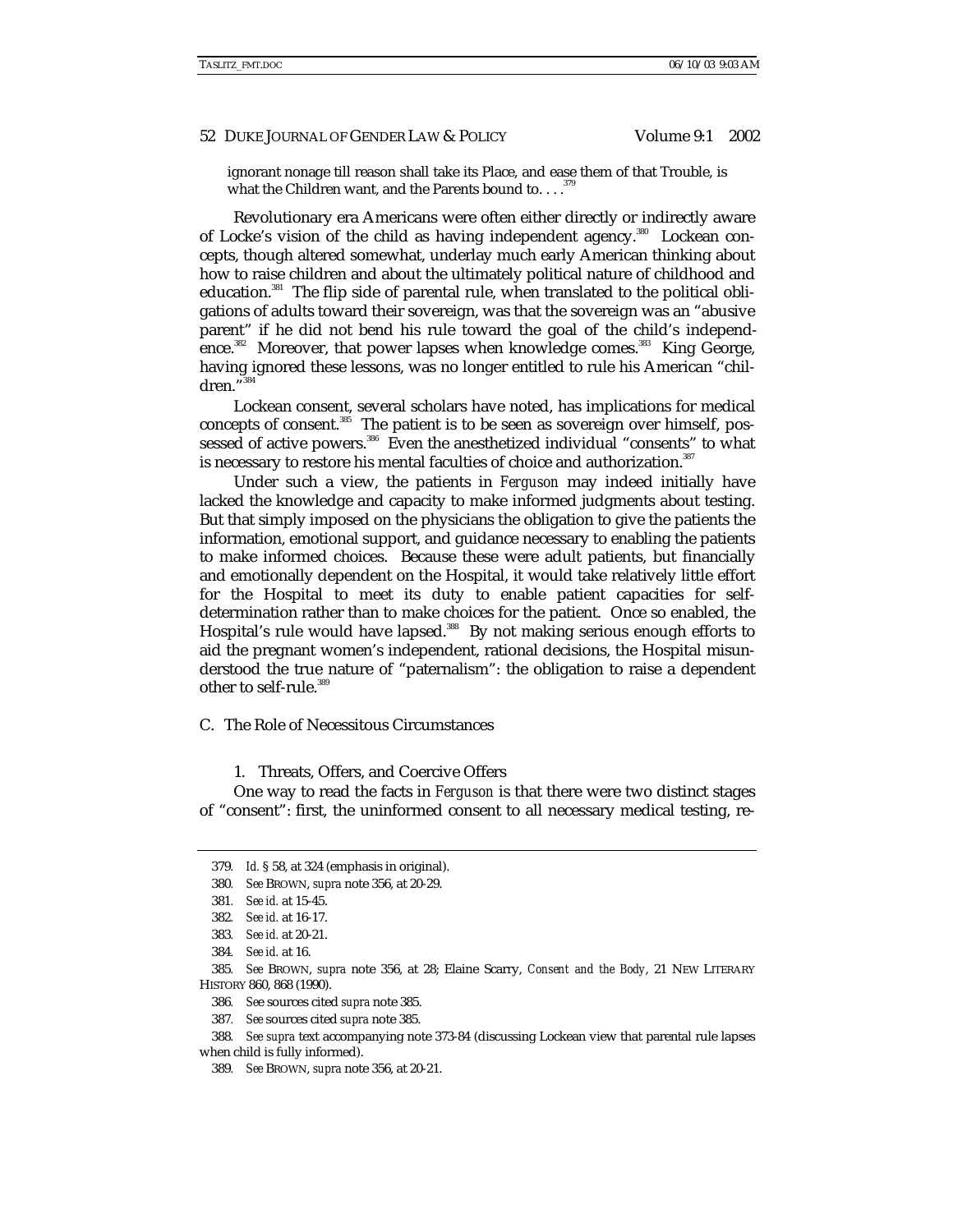sulting in a patient's surprise dirty urine screen; second, the very informed patient agreement to enter into a drug treatment program and submit to additional drug screens in exchange for not being prosecuted for the first drug test's "dirty" results.<sup>390</sup> The immediately preceding two sections of this article argued that the first stage was constitutionally invalid. Uninformed consent is no consent at all. But what about the second stage of the process? Invalidating an informed but unpleasant choice might seem to turn on the distinction between "threats" and "offers."

A "threat" is commonly defined as leaving its recipient worse off. A threat narrows the range and desirability of the options available to the victim.<sup>391</sup> "Your money or your life" leaves a robbery victim no real choice whether to comply with his assailant's demands, thus invalidating the victim's "consent" to part with his money.<sup>392</sup>

An offer, by contrast, is frequently described as leaving its recipient better off. The offer expands the number and desirability of the options available to the offeree.<sup>393</sup> If a male college student in one class says to a female college student in another class, "Go out with me, and I'll take you to see the most soughtafter play on Broadway—*The Producers!,"* that arguably gives the female student a desirable option (seeing the play) that she previously lacked.

Sometimes, however, the parties may have very different perceptions about whether the new options created are desirable or not. This is particularly true with sexual relationships, which are governed by highly contested norms and in which male and female on-average perceptions may differ widely.<sup>394</sup> If a man in a new heterosexual relationship tells the woman that he will end the relationship unless she agrees to greater sexual intimacy, he may see that as an offer to continue dating her in the future in exchange for her meeting his sexual needs.<sup>395</sup> But she may expect the level of sexual involvement normally to escalate slowly, at a pace giving her comfort. Therefore, she may experience his insistence on quickening the pace as a threat to end their relationship unless he complies with her demand.<sup>396</sup> Although this is not the sort of threat ordinarily deemed worthy of control by the law, the example illustrates how characterizing something as a

<sup>390</sup>*. See supra* text accompanying notes 36-61 (summarizing *Ferguson* facts).

<sup>391</sup>*. See* SCHULHOFER, *supra* note 279, at 126. Some authors reject this definition of a threat as option-narrowing, for example, because it can be hard to tell the impact on options and because asymmetrical power relations may create undue pressure for the subordinate party to accept a particular-but-undesirable option even if the numbers of choices available are in some ways increased. *See, e.g.,* Larry May & Edward Soule, *Sexual Harassment, Rape, and Criminal Sanctions, in* A MOST DETESTABLE CRIME: NEW PHILOSOPHICAL EASSAYS ON RAPE 188-90 (Keith Burgess-Jackson ed., 1999) (making similar points in the context of sexual harassment). These critics have a point, but little purpose would be served in my pursuing it because, for my purposes here, I can as readily state my position in the more traditional terms denoted by offer and threat as by using the critics' understandings.

<sup>392</sup>*. See* SCHULHOFER, *supra* note 279, at 121 (using the "money or your life" example).

<sup>393</sup>*. See id.* at 126.

<sup>394</sup>*. See id.* at 121-29.

<sup>395</sup>*. See id.* at 121.

<sup>396</sup>*. See id.*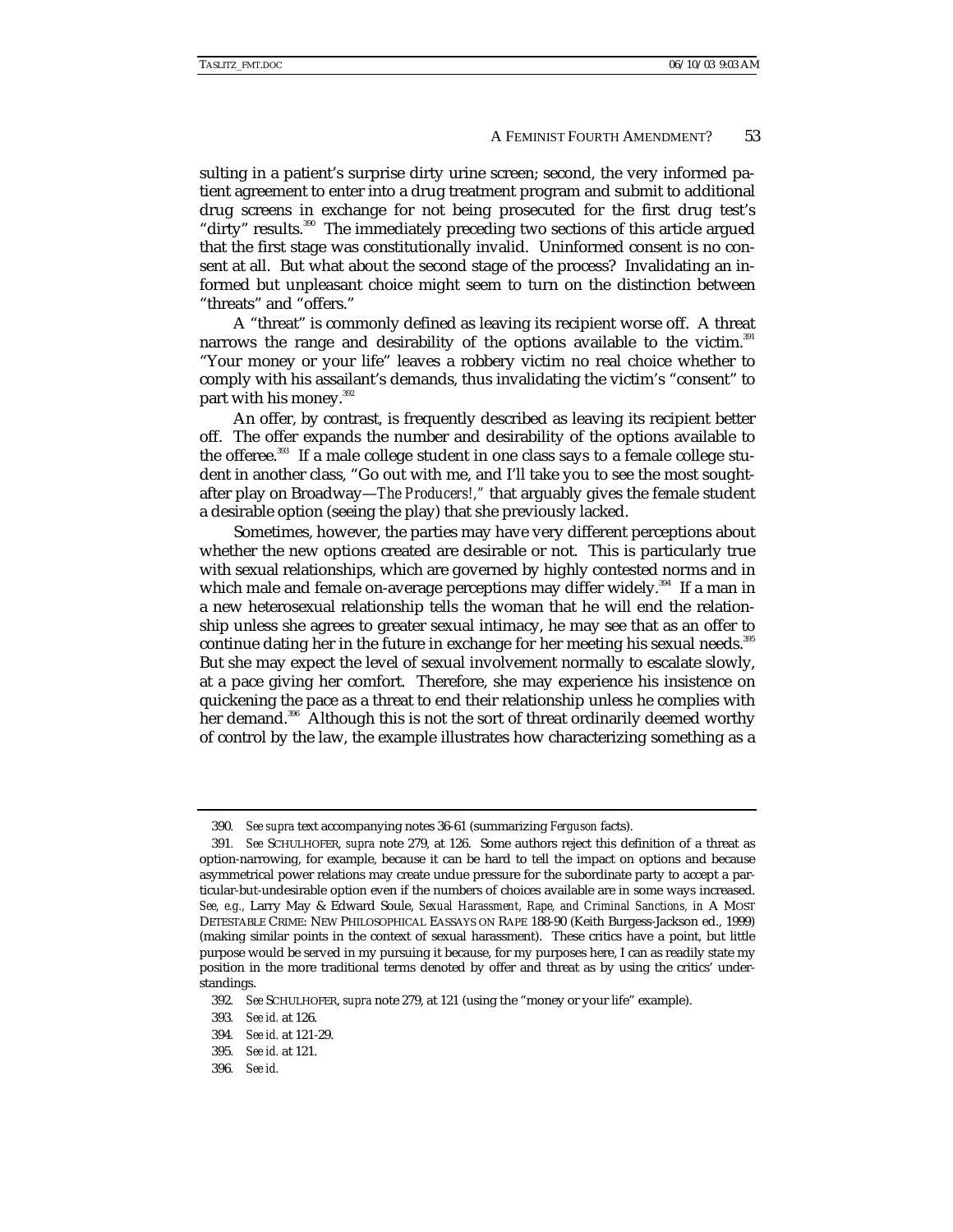threat or an offer may require choosing among conflictive perspectives on normative grounds.<sup>397</sup>

Rape law currently primarily regulates only threats and, even then, only threats of, or the actual infliction of, physical injury.<sup>398</sup> For example, John Biggs of Pennsylvania convinced his 17 year old daughter to have sexual intercourse with him and to keep the act secret by threatening otherwise to distribute nude photographs of the daughter.<sup>399</sup> Yet Biggs could not be convicted of blackmail because he obtained sex, not money; and could not be convicted of rape because he threatened public humiliation, not physical harm.<sup>400</sup> Feminists have long argued that threats of reputational and especially economic harm can be almost equally as coercive as physical force.<sup> $401$ </sup> Moreover, the power of a threat can be substantially increased in certain settings and certain dependent relationships. $402$ That power can be directly used—as where a doctor threatens to withhold his needed services from a patient unless she consents to having sex with him.<sup>403</sup> But, especially in these sorts of dependent and unequal relationships, coercion can be exercised indirectly. Thus, what looks like a legitimate offer can in fact be a coercive offer, one fairly perceived as implying a threat.<sup>404</sup>

Sexual harassment laws illustrate the point. Suppose that a male manager does not threaten to block a female employee's deserved promotion in exchange for sex. Instead, he offers her an *un*deserved promotion in exchange for sex. That sounds like an offer, plain and simple, because the employee is granted a

LEO KATZ, ILL-GOTTEN GAINS: EVASION, BLACKMAIL, FRAUD, AND KINDRED PUZZLES OF THE LAW 138-39 (1996); *see also* SCHULHOFER, *supra* note 279, at 123 (arguing that regardless of whether a woman perceives an action as a threat, the decisive question in deciding whether the law should agree with her is "whether the inducement would take from the woman anything she is legally entitled to have" and that in the dating situation, the man's offer to continue dating the woman only if she agrees to have sex with him does not violate any such entitlement).

- 398*. See* SCHULHOFER, *supra* note 279, at 52.
- 399*. See* Commonwealth v. Biggs, 467 A.2d 31 (Pa. Super. Ct. 1983).
- 400*. See id.;* SCHULHOFER*, supra* note 279, at 7 *(*analyzing *Biggs* case).

402*. See* SCHULHOFER, *supra* note 279, at 139-48 (cataloging examples).

403*. See id.* at 234.

<sup>397</sup>*. See* ARCHARD, *supra* note 288, at 53 (arguing that the correct test for threats is whether they leave the recipient *"no reasonable alternative"* to compliance, an ultimately normative question that may at best be resolved by appeal to shared understandings). Leo Katz offers a helpful hypothetical to make a similar point in the Fourth Amendment context:

Ask yourself whether the following case involves an illegal search and seizure: the police stop a traveler at an airport because he resembles the Drug Enforcement Agency's courier profile. Stops on the basis of such profiles [let us assume] have been ruled unconstitutional. Notwithstanding this ruling, the police tell the traveler that unless he consents to be searched they will detain him until they have obtained a search warrant. The traveler consents. The robbery analogy makes clear why this consent will be found coerced and hence invalid. The traveler was being asked to buy back (through his consent to the search) what was already his: the right not to be detained.

<sup>401</sup>*. See, e.g., Civil Society, supra* note 300, at 350-54, 379-84 (discussing sexual harassment laws and economic and emotional harms). *See generally* LEORA TANENBAUM, SLUT! GROWING UP FEMALE WITH A BAD REPUTATION (1999) (describing a "sluttish" reputation as coercively imposing "feminine" sexual values).

<sup>404</sup>*. See id.* at 146 (offering "iron fist in a velvet glove," that is, a masked threat; implied threats for more zealous enforcement of rules; and indirect threats in the apparent form of an offer as examples).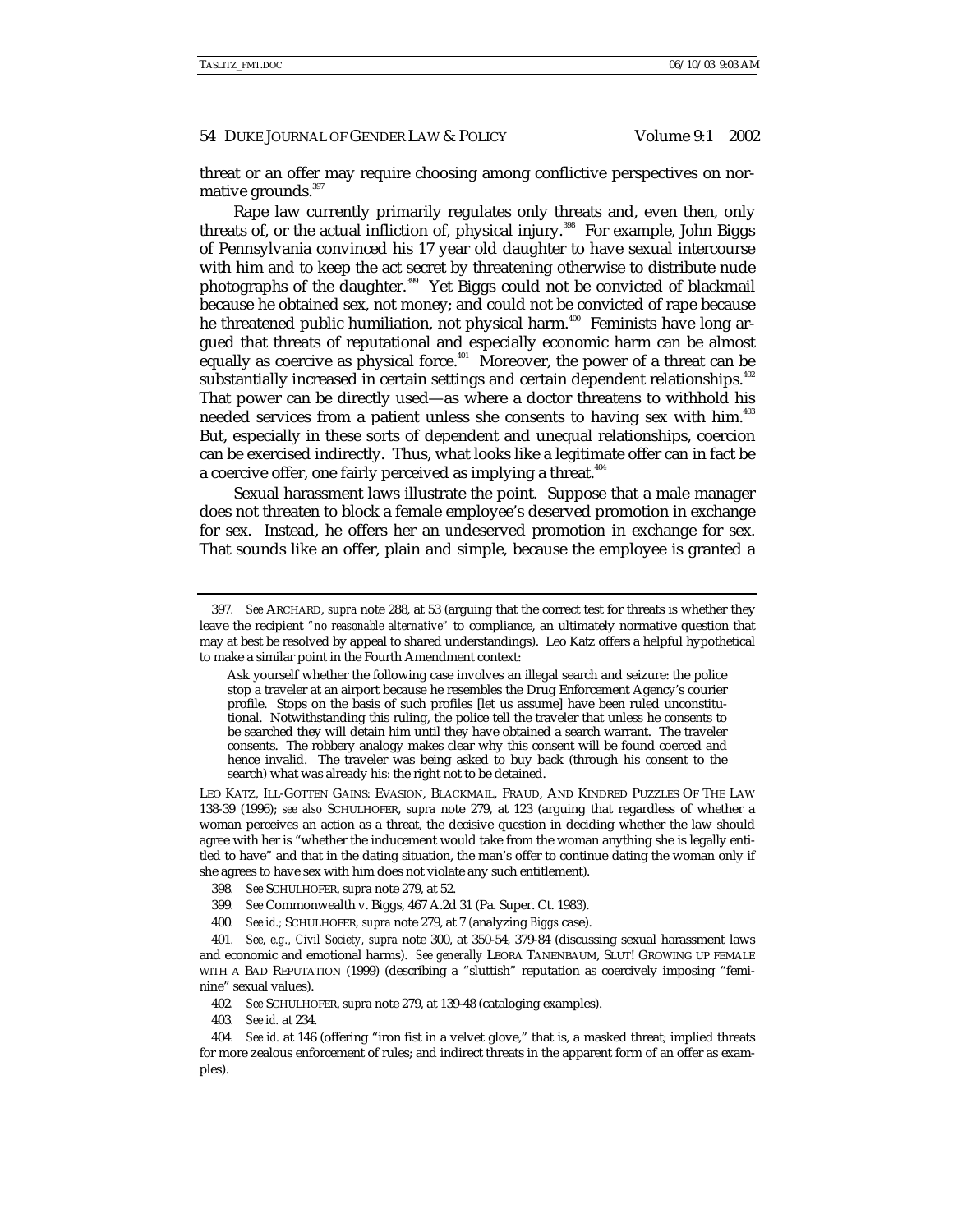positive option, promotion, to which she would otherwise not have access. Yet, because of the stark power imbalance and the substantial discretion and room for judgment accorded managers, the female employee might reasonably fear that a "no" will later result in subtle and hard-to-prove retaliation, the "iron fist in the velvet glove." She may worry that she will start receiving poor evaluations or be denied raises or challenging work. The offer operates in practice as a threat.<sup>405</sup>

The involvement of the state, especially of criminal law enforcement, creates a similar danger of coercive offers. A threat of more zealous, if otherwise legitimate, law enforcement can be powerfully coercive. The police often have tremendous discretion to enforce varying laws to varying degrees. Even where they theoretically lack such discretion, being expected to enforce a particular law "to the letter," in practice they often retain discretion. Citizens thus understand that they may face criminal law enforcement only or primarily if they in some way incur an officer's ire.<sup>406</sup> A threat (express or implied) to retaliate by meticulous law enforcement if an "offer" is refused thus denies the target "the right to impartial determination of the issue on the merits (i.e., whether to enforce the  $law.$ ... $^{107}$ 

Thus, if a police officer demands money for not making an arrest where the failure to arrest is a clear dereliction of duty, that seems at first blush to make the "offeree" better off, receiving a benefit (non-prosecution) to which he was not otherwise entitled. But the recipient of the offer could reasonably understand that an officer has countless opportunities to look for other infractions and may fear this officer's doing so if his offer is rejected.<sup>408</sup>

Liberal feminist thinkers see such power imbalances as most seriously abused, thus invalidating consent, in situations of "manipulated vulnerability."<sup>409</sup> Manipulated vulnerability occurs when the offeror creates the situation that limits the offeree's options.<sup>410</sup> Consequently, if a man skilled in wilderness survival invites a novice female camper into the depths of a snow-covered forest on a "practice" hike, then threatens to leave her alone to die unless she has sex with him, she is in one sense made better off by his offer: she has a chance to live that she would otherwise lack once in the woods without his help.<sup>411</sup> But he intentionally created the very danger from which she now seeks to escape for the very purpose of limiting the number and desirability of her choices so that his offer would look more attractive. Liberal thinkers see such offers as inherently coercive.<sup>412</sup>

<sup>405</sup>*. See id.* at 135 (similar example and analysis); May & Soule, *supra* note 391, at 189 (arguing that an offer to give a financially-needy female at-will employee job security in exchange for sex, which leaves a woman who cannot afford even brief unemployment with no serious alternatives but submission, is more a threat than an offer).

<sup>406</sup>*. See* SCHULHOFER, *supra* note 279, at 139-40.

<sup>407</sup>*. Id.* at 140.

<sup>408</sup>*. See id.* at 141-42 (articulating this example).

<sup>409</sup>*. See* BURGESS-JACKSON, *supra* note 281, at 98-99.

<sup>410</sup>*. See id.*

<sup>411</sup>*. See id.* at 95 (analogous example).

<sup>412</sup>*. See id.*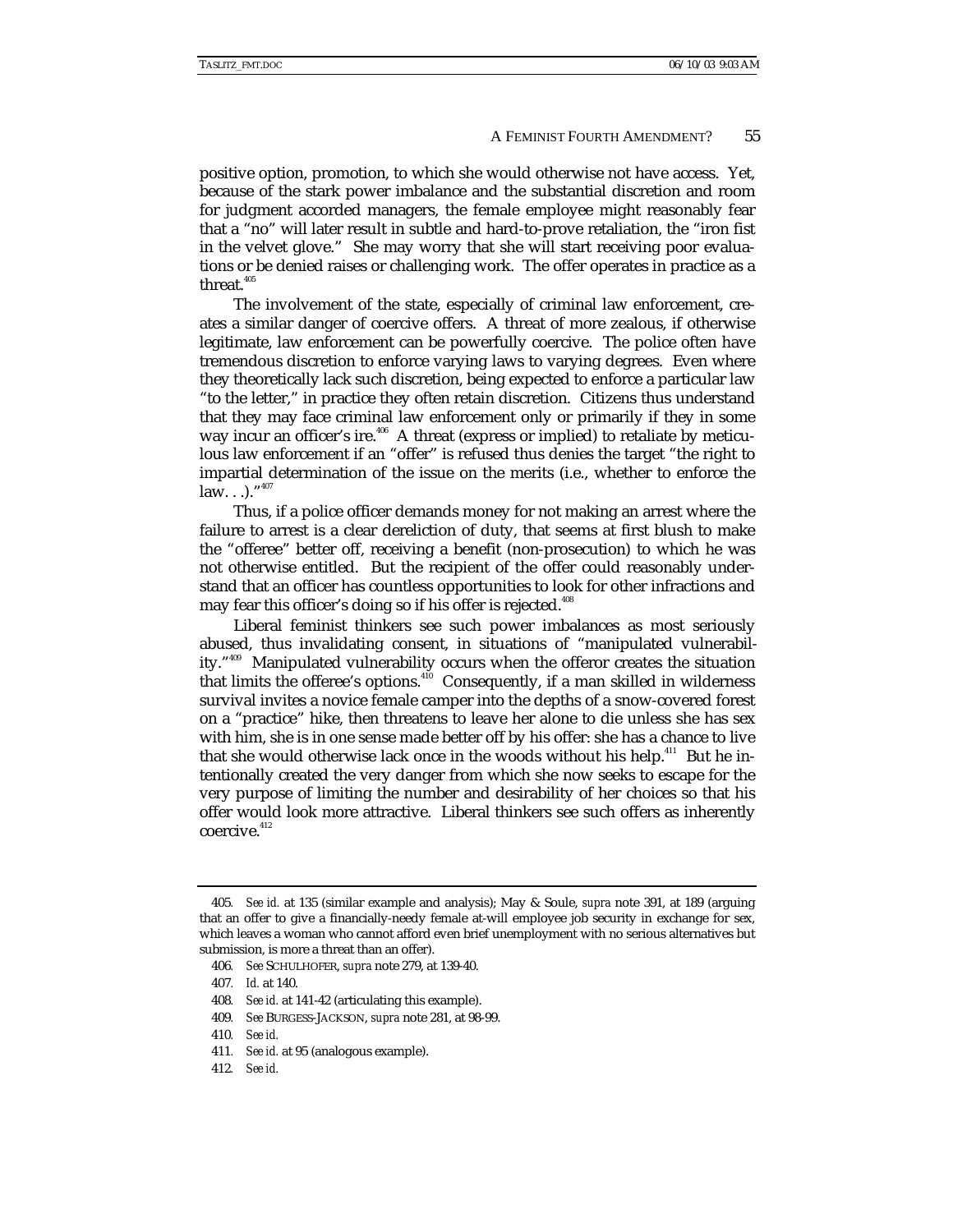Each of these aspects of coercive offers—a power disparity, express or implied threats of overzealous criminal law enforcement, and manipulated vulnerability—are present in *Ferguson.* The pregnant women in *Ferguson* were poor, relatively unsophisticated in the law, and heavily dependent on their trusted physicians to see them through the vulnerability of childbearing and birth.<sup>413</sup> A number of them were asked to consent while in labor.<sup>414</sup> Few prosecutions of these pregnant women for child abuse based on drug usage were likely until the Hospital took the initiative to work arm-in-arm with the police to craft a program of testing and prosecution.<sup>415</sup> By starting this program and encouraging the women unknowingly to participate in testing for illegal drug use, the Hospital created the very situation of limited choice and maximum vulnerability to which the women later objected: the choice to submit to criminal prosecution now or to enter forced drug therapy and face the risk of prosecution later. Moreover, the club used to pressure the women into therapy for drug abuse was an expressed willingness of the police to refrain from what the law permitted prosecution for child abuse—in exchange for entering a therapy program. The counterpart understanding expressed by the state, via the Hospital, was its intention to prosecute the women to the fullest extent of the law unless they submitted to the state's demands. In short, the state threatened to prosecute weaker parties, the patients, based on incriminating information that the state obtained by manipulating the patients' confidential relationship with their trusted doctors.<sup>416</sup> That is not consent.

## 2. Exploitation and Quasi-Coercion

The validity of consent may also be undermined if it is obtained by exploiting the victim. Exploitation invalidates consent wholly apart from whether the victim's choice is an informed one or whether the offer can reasonably be understood as involving veiled threats.<sup>417</sup> Exploitation arises from a stronger

416*. See* Baker, *supra* note 289, at 55 (defining exploitation); WERTHEIMER, *supra* note 355, at 208 (describing an exploitative transaction as one whose terms or substance are unfair).

417*. See* WERTHEIMER, *supra* note 355, at 208; Baker, *supra* note 289, at 55 (defining exploitation); *see also* ARCHARD, *supra* note 288, at 61-63 (explaining that the core understanding of exploitation is where one side takes unfair advantage of another, the risk of which is especially great in professional relationships involving dependence, trust, and emotional intimacy). Archard gives the example of a patient who must,

<sup>413</sup>*. See supra* text accompanying note 39.

<sup>414</sup>*. See supra* note 44 and accompanying text.

<sup>415</sup>*. See supra* text accompanying notes 36-61 (summarizing *Ferguson* facts). Although I do not address the point here because it does not draw specifically on feminist theory, the *Ferguson* facts also suggest an "unconstitutional conditions" analogy. *See* TASLITZ & PARIS, *supra* note 2, at 499-503. The idea would be that it is unacceptable to burden the exercise of a constitutional right to privacy with the condition that such exercise is impliedly permitted only at the cost of forfeiting the only affordable and available medical treatment for the pregnant mothers and their unborn children. *See id.* (articulating an information costs analysis as the best way to understand United States Supreme Court case law on when, if ever, the privilege against self-incrimination prohibits questioning under the threat of non-criminal sanctions).

<sup>[</sup>O]pen herself up, lay herself bare, share significant confidences with her doctor. . . . So the professional relationship is itself one in which the client is dependent upon her professional, it is one in which the client herself may be vulnerable, and it is conducted in a manner which requires trust and openness.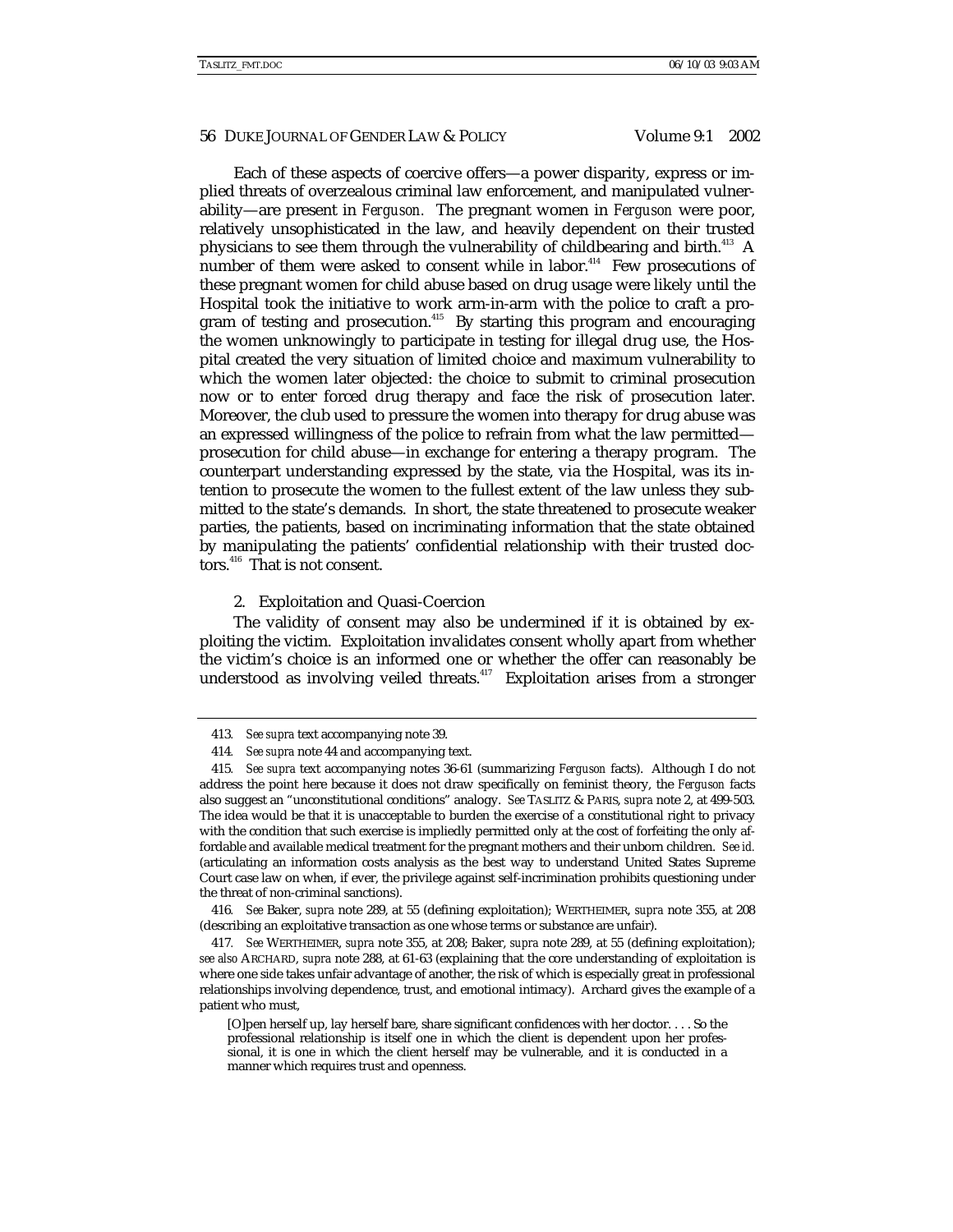party's benefiting from a weaker party's vulnerabilities that are caused by background conditions rather than by the stronger party himself.<sup>418</sup> Those background conditions arise from unfair institutional arrangements.<sup>419</sup> A nation in which all means of production are owned by the state exploits a starving worker by offering him a bare subsistence wage. His choice is illusory. If he wishes to avoid starvation, he must accept the offer that ensures him life, albeit a hard one, barely a life at all.<sup>420</sup>

A simple disparity in bargaining power does not in itself constitute exploitation.<sup>421</sup> If a wealthy law firm offers a highly paid position but involving long hours to a single, pregnant, underpaid legal aid attorney, that offer may be hard to refuse. Nevertheless, the offeree has reasonable alternatives to accepting the law firm's conditions. The lawyer might value time with her future child more than money, thus staying in her current job, though that may mean counting pennies. Alternatively, in a reasonably robust employment market, she may search for a middle ground, patiently awaiting a better, if not well-paying, job with reasonable hours. The law firm may be unwilling to alter its offer because many other talented young lawyers are willing to accept it as is. But the offer is not exploitative.<sup>422</sup>

"Exploitation is standardly distinguished from coercion, because it does not constrain desires or choices but depends upon them like strings to be played."<sup>423</sup> Offering a hungry homeless man minimum wage to work at a gru-

421*. See* WERTHEIMER, *supra* note 355, at 223, 264-65, 269-72 (arguing that neither unfairness nor flawed consent flow from mere unequal gain or inequality of bargaining power, nor do hard circumstances alone invalidate consent, though consent may be vitated if, for example, such circumstances give rise to over or underestimating benefits and risks). Professor Wertheimer argues that the fairness of a transaction should be judged based upon the hypothetical market price that an unpressured and fully informed buyer would pay, a price set by neither party taking special advantage of another party's special vulnerabilities. *See id.* at 230-34. Whether or not Professor Wertheimer's test is the correct one, it does highlight the case-specific and partly normative nature of the inquiry to determine when a transaction is unfair and thus exploitative.

422. This hypothetical follows from Professor Wertheimer's explanation of why inequality of bargaining power does not alone invalidate consent. *See id.* at 223-26. Wertheimer explains that individual exploitation can cause collective harm. *See id* at 245. Thus if one member of a group could, for example, somewhat alleviate this hard circumstance by accepting a nevertheless exploitative offer, that may lead to exploitation of others in the group and, over time, to the worsening of conditions for all. Yet if all group members resist exploitation, all may eventually obtain non-exploitative offers with better over-all results for the entire group. *See id.* at 245-46. Accordingly:

[U]nder such circumstances, allowing oneself to be exploited may be individually rational but *collectively* self-defeating. If this is so, in refusing to accept A's [exploitative] proposal, B [as an exploited group member] is simply doing her part—at some personal sacrifice—in upholding this set of beliefs. She is refusing to free-ride on the willingness of others to refuse to allow themselves to be exploited. From this perspective, one does not refuse to be exploited to get a better deal for oneself. One refuses to be exploited because one owes it to others. In seeing why fairness matters, then, we may also see something about its moral weight and force.

*Id.*

423. Baker, *supra* note 289, at 55.

*Id*. at 61.

<sup>418</sup>*. See* Jeffrey A. Gauthier, *Consent, Coercion, and Sexual Autonomy*, *in* A MOST DETESTABLE CRIME: NEW PHILOSOPHICAL ESSAYS ON RAPE 77, 81 (Keith Burgess-Jackson ed., 1999).

<sup>419</sup>*. See id.*

<sup>420.</sup> This hypothetical follows from the logic of Gauthier's position. *See id.* at 81-85.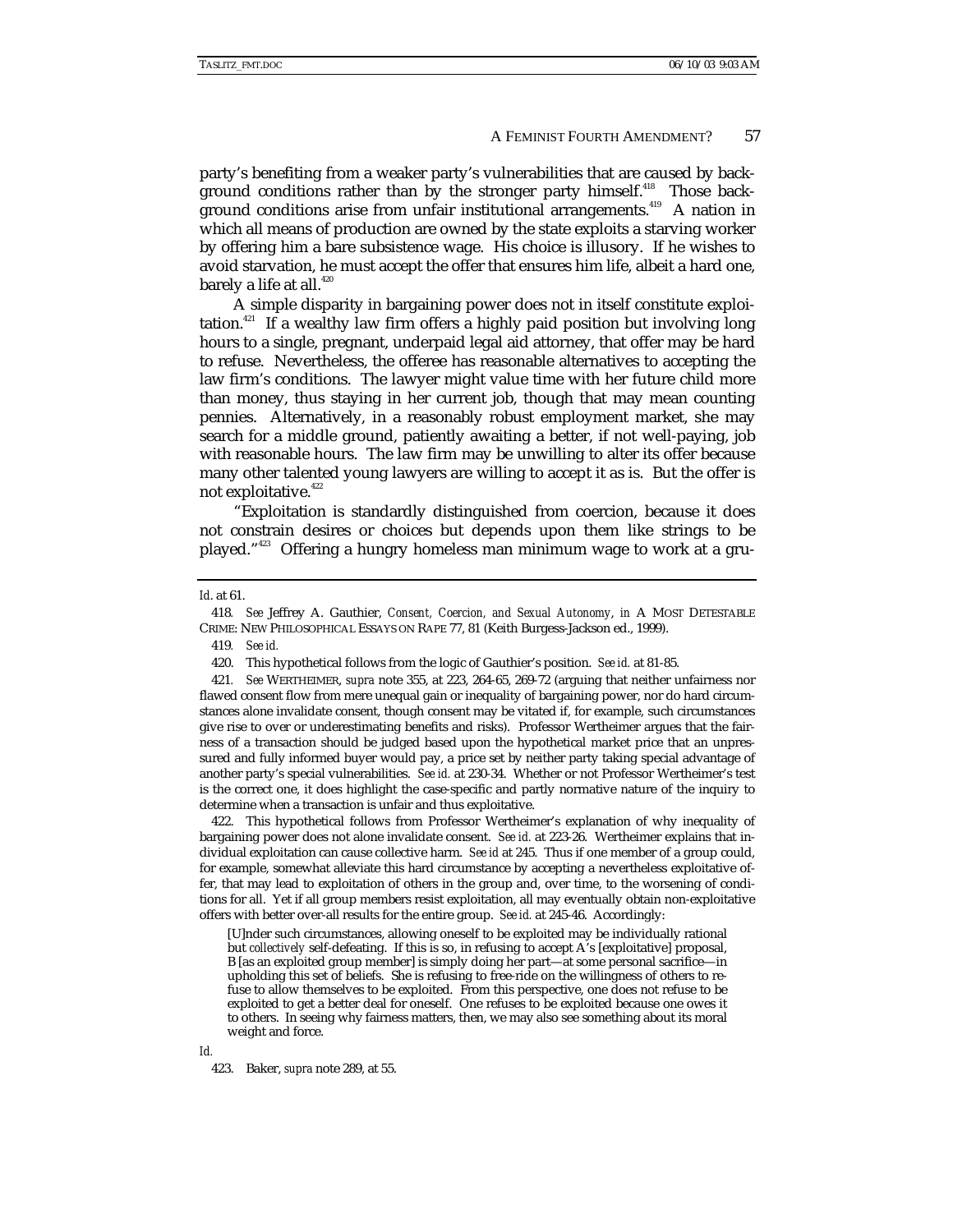eling, health-endangering job expands his options and offers him the things he may most want—work and money. Yet that offer is indeed exploitative.<sup>424</sup>

The hallmark of exploitation is that it radically limits reasonable alternatives because of the constraints imposed by "unfair" (a term to be defined shortly) social institutions.<sup>425</sup> Philosopher Norman Daniels calls offers made to those victimized by such conditions "quasi-coercive":

The intuition underlying calling unfair or unjust restrictions of options "quasicoercive" is that they involve diminished freedom of action of the same sort, which is glaring in the central cases of coercion. A central difference may be in the mechanism through which freedom of action is diminished. We do not have the direct and invasive intrusion into the choice space of the individual, which is present in central cases of coercion, for example when the mugger exceeds his rights by pointing a gun at my head. Instead, we have an indirect, yet pervasive, erosion of that space as a result of unjust or unfair social practices and institutions.<sup>426</sup>

A related idea involves extending an offer to someone whose traits of character make them less likely to become informed or less able to see the other options that do exist. Those character traits may not necessarily be caused by unjust social conditions, yet advantage-takers may still be seen as "preying on the weak."<sup>427</sup> Adults obtaining young teens' "consent" to appear in pornography is exploitative because the teens have not yet developed the full capacity for reasoned judgment that we expect in adults. If, of course, a character trait is significantly *created by* unjust social conditions, advantage taking of that trait seems closer to the core idea of exploitation.<sup>428</sup>

Radical feminists reject the liberals' distinction between manipulated and non-manipulated vulnerability. Radicals find preying on a vulnerability morally objectionable regardless of who caused it.<sup> $429$ </sup> Suppose that Richard's brother Dick creates a vulnerability, perhaps by abandoning a novice female camper in the woods—an example that I discussed earlier. If Richard followed Dick, saw

<sup>424</sup>*. See id.*

<sup>425</sup>*. See* Jeffrey A. Gauthier, *Consent, Coercion, and Sexual Autonomy*, *in* A MOST DETESTABLE CRIME: NEW PHILOSOPHICAL ESSAYS ON RAPE 71, 79-81 (Keith Burgess-Jackson ed., 1999).

<sup>426.</sup> Norman Daniels, *Does OSHA Protect Too Much?, in* MORAL RIGHTS IN THE WORKPLACE 51 (Gertrude Ezorsky ed., 1987).

<sup>427.</sup> Professor Archard points out that Richard offering Mary an obscenely large amount of money to sleep with him is probably viewed as an offer while Richard's promising dire consequences if Mary does not sleep with him is probably viewed as a threat. *See* ARCHARD, *supra* note 288, at 55-57. Yet in both cases human action renders one choice more desirable than the other. One way to explain our different reactions is that they reflect different perceptions of the *victim's* character. *See id.* at 57. Archard explains that "[t]error excuses where greed does not. This is not to deny that both may be irresistible motives to action; it is to find the first but not the second an estimable trait of character. *Id*.

<sup>428.</sup> Archard thus points out once again that mere bargaining power disparity does not alone establish exploitation. *See id.* at 58-60. But, for example, extreme poverty might hamper her character in such a way that she lacks the will to refuse—a harm to character that may be seen as so extreme as to establish her incomplete capacity to consent under the circumstances. *See id*. at 58-60. Alternatively, she may be seen as suffering from the sort of "special vulnerability" being manipulated by Richard that is at the core of the definition of exploitation.

<sup>429</sup>*. See* BURGESS-JACKSON, *supra* note 281, at 99-100.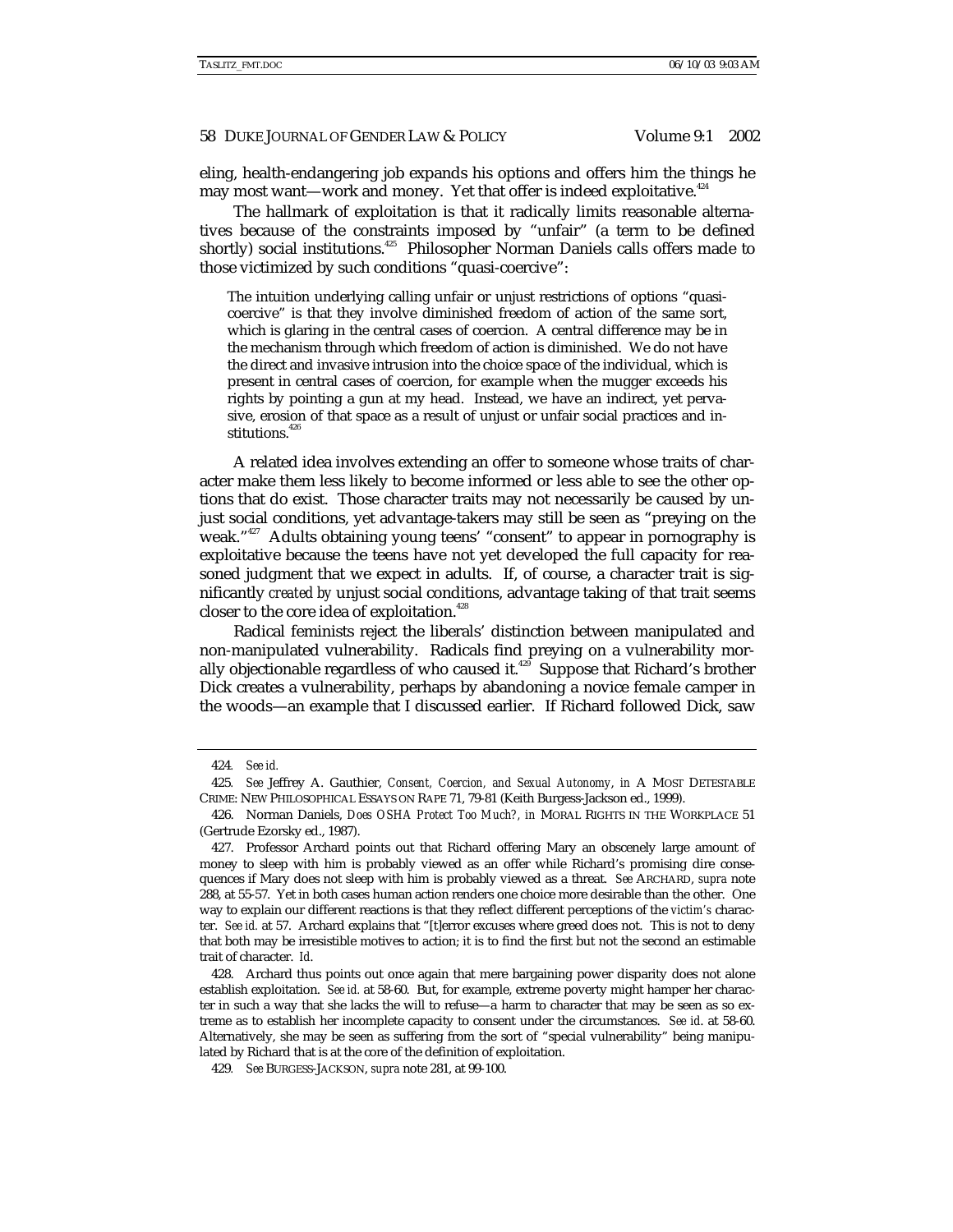the abandoned woman's fear, then offered to rescue her only if she had sex with Richard, how does that suddenly render the woman's agreement consensual?, query the radicals.<sup>430</sup>

If the reply is to say that what really matters is whether the woman's vulnerability arises from deliberate human agency or instead from accident or nature, that, say the radicals, is no reply at all. Illustratively, "all poverty can, on a plausible account, be attributed to human action, at least in the sense of being a foreseeable consequence of certain human actions."<sup>431</sup>

Indeed, argue the radicals, all men are collectively responsible for women's physical and economic vulnerability. This is so because all men, no matter how well intentioned, benefit from, and in small ways reinforce and encourage, female vulnerability.<sup>432</sup> Rape fear thus may make women afraid to venture out at night without a man and willing to tolerate a peaceful but insensitive man for fear of loss of his protection or of more dangerous alternative suitors.<sup>433</sup> Men who accept these benefits (rather than still working to be more caring and sensitive) thus become complicitous in supporting an oppressive status quo.<sup>434</sup>

Liberals raise various objections to the radical stance. Notably, the radicals' logic seems to suggest that *all* heterosexual interaction is by definition nonconsensual.<sup>435</sup> Relatedly, the only solution is to await the general overthrow of unjust gendered social institutions.<sup>436</sup>

But there is a middle-ground alternative between the liberal and radical extremes. Our legal system already recognizes that it may be feasible and wise for the law to intervene, even under conditions of generalized oppression, only in alleviating the worst abuses under unjust social conditions.<sup> $437$ </sup> Moreover, because those abuses arise from advantage taking by those who have not significantly contributed to creating the background injustices, it may make little sense to subject those beneficiaries to criminal punishment.<sup>438</sup> Rather, the solution may be to prevent some parties' unjust enrichment at another's expense while alleviating the worst social injustices.<sup>439</sup>

The labor market illustrates the point. The Occupational Safety and Health Administration ("OSHA") prohibits employers from even making certain offers to employees, such as "hazard pay" for agreeing to exposure to certain sorts of technologically eliminable risks, for example, to certain levels of toxins.<sup>440</sup> Work-

<sup>430</sup>*. See id.* at 95-96 (suggesting this example).

<sup>431.</sup> ARCHARD, *supra* note 288, at 55-56.

<sup>432</sup>*. See* BURGESS-JACKSON, *supra* note 281, at 100.

<sup>433</sup>*. See Patriarchal Stories*, *supra* note 280, at 395-400*.*

<sup>434</sup>*. See id.* at 399-400 (discussing the benefits "good men" receive from rape fear)*; Emotions in Date Rape, supra* note 102, at 52-58 (discussing the dangers of the sexually insensitive male personality).

<sup>435</sup>*. See* SCHULHOFER*, supra* note 279, at 83.

<sup>436</sup>*. See id* at 53, 107 ("Truly voluntary consent, as [radicals] Muehlenhard and Schrag conceive it, exists for none of us in this lifetime.").

<sup>437</sup>*. See* Gauthier, *supra* note 418, at 79-82 (using labor law as an example).

<sup>438</sup>*. See* SCHULHOFER, *supra* note 279, at 107 ("And we can condemn the social constraints as unjustified without being logically compelled to condemn her male partner's behavior as improper.").

<sup>439</sup>*. See* Gauthier, *supra* note 418, at 82-85.

<sup>440</sup>*. See id.* at 81-83.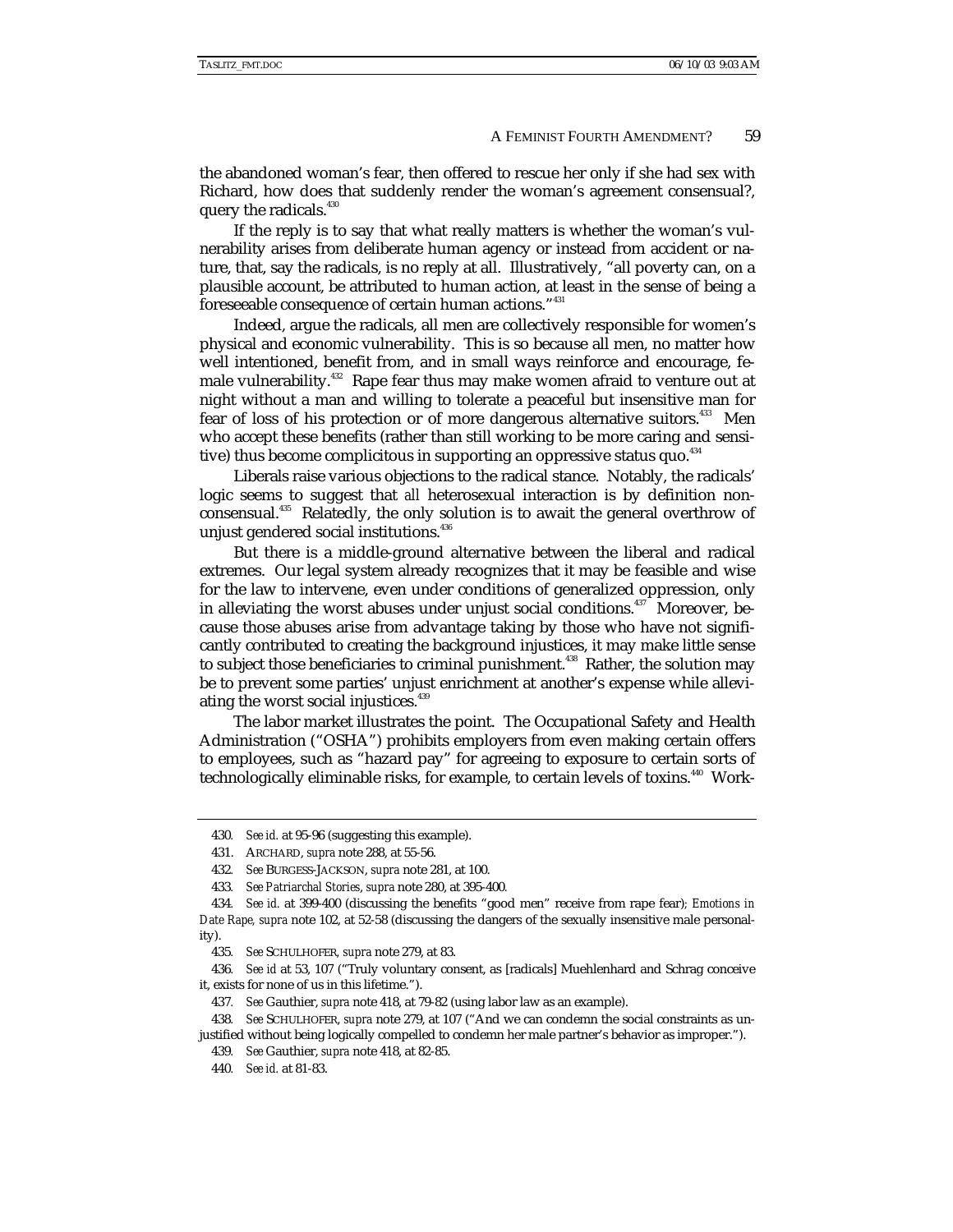## 60 DUKE JOURNAL OF GENDER LAW & POLICY Volume 9:1 2002

ers might welcome such offers as a better alternative than unemployment. But what they are welcoming is a new but undesirable option in an otherwise even harder world. Any worker that refuses such an offer will be replaced by one who accepts it, eventually leading all into degraded circumstances.<sup>441</sup> On the other hand, the employer needs workers to keep his company operating. By OSHA's barring hazard pay offers, companies can hire workers at all only by providing safer working conditions.<sup>442</sup> One of the worst abuses of unregulated capitalism is avoided without the need for revolution against the entire system, even if a more just system can be conceived.

The no-hazard pay rule illustrates a broader principle for avoiding exploitative offers. One kind of non-exploitative offer made under unjust social conditions is crafted by seeking a hypothetical market price that an unpressured and fully informed buyer would make.<sup>443</sup> Rephrased, the market price must be one in which neither party takes special advantage of the other's special vulnerabilities or decision-making incapacities.<sup>444</sup> The state's mandating such an offer involves paternalism at its best. The state prohibits certain kinds of offers on a vulnerable party's behalf in order to increase the number of *desirable* alternatives and amount of information available to him. That restriction on his freedom of choice thus ultimately enhances his autonomy.<sup>445</sup>

Sexual interaction can be conceived of as (in part) a market exchange. Legal rules that prohibit certain extreme sexually exploitative offers and mandate full exchange of information about sexual intentions seek to shift the terms of sexual bargaining in favor of the otherwise more vulnerable party.<sup>446</sup> That is still a sort of liberal solution because it does not mandate certain outcomes. As with OSHA, sexual conduct liability rules limit some choice to enhance overall autonomy, while leaving wide room for continued bargaining.<sup>447</sup> Martha Chamallas thus defines a sexual offer as legitimate only if "the target would have initiated the encounter had she been given the choice."<sup>448</sup> Lois Pineau offers a test for whether a particular offer meets this standard: Did the parties make reasonable communicative efforts to determine one another's desires and intentions?<sup>449</sup> Just as an employer is not excused by his ignorance of how workplace conditions affect employee health, so must a male sexual aggressor be deemed reckless and culpable for his failure to make reasonable efforts to de-

<sup>441</sup>*. See id.* at 82-85.

<sup>442</sup>*. See id.* at 81-84. *See generally* LINDA R. HIRSHMAN & JANE E. LARSON, HARD BARGAINS: THE POLITICS OF SEX (1998) (viewing sexual interactions as bargains in which state has always taken a regulatory interest in the relative power of the parties).

<sup>443</sup>*. See* WERTHEIMER*, supra* note 355, at 230.

<sup>444</sup>*. See id.*

<sup>445</sup>*. See* Gauthier, *supra* note 418, at 82-83.

<sup>446</sup>*. See generally* HIRSHMANN & LARSON, *supra* note 442.

<sup>447</sup>*. See id.* at 3-6, 268-70; Gauthier, *supra* note 418, at 82-85.

<sup>448.</sup> Martha Chamallas, *Consent, Equality, and the Legal Control of Sexual Conduct*, 61 S. CAL. L. REV. 777, 836 (1988).

<sup>449</sup>*. See Emotions in Date Rape, supra* note 102, at 4-8, 45-55 (summarizing and re-interpreting Lois Pineau's views).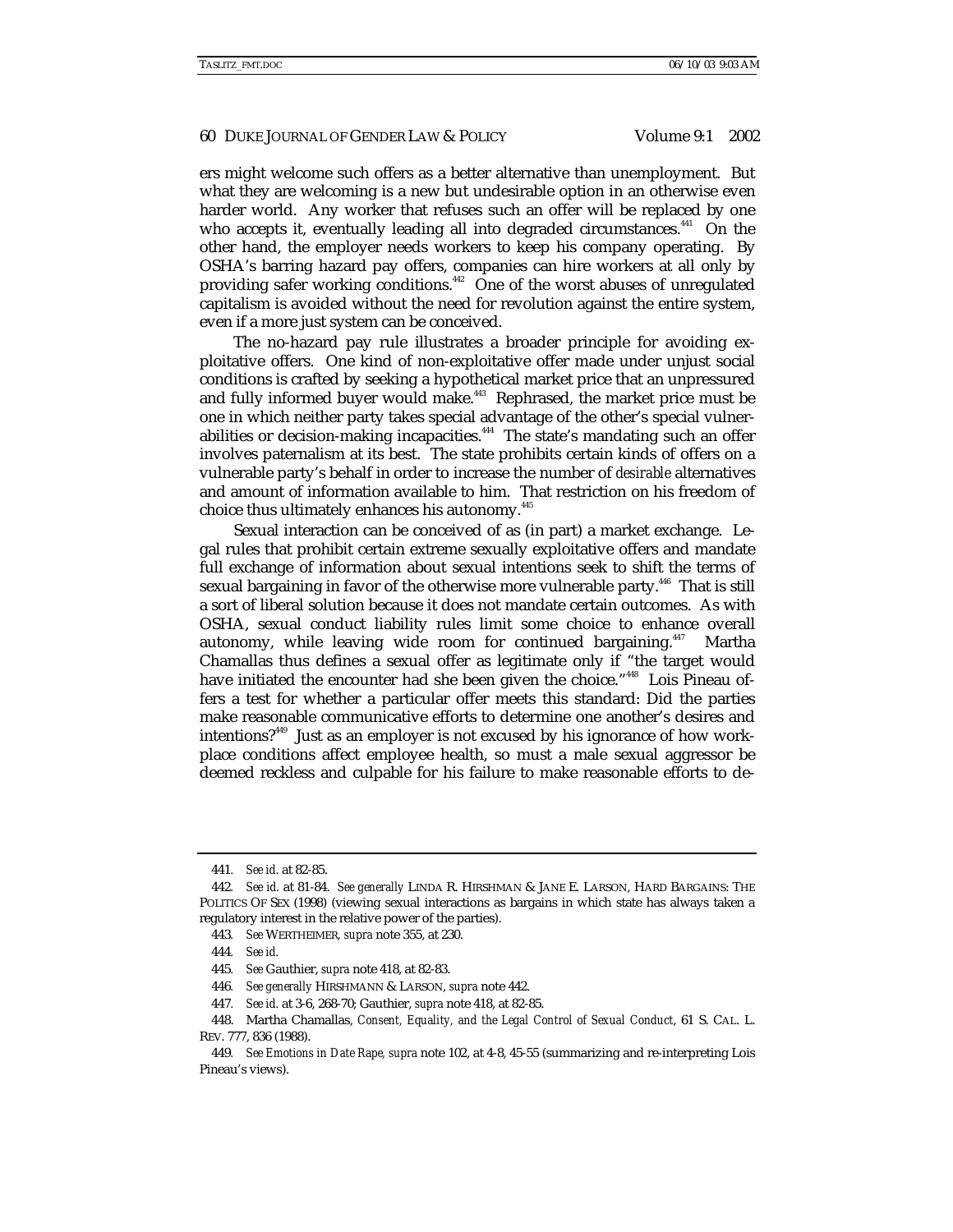termine the impact of his conduct on a woman. $450$  Culpable ignorance of sexual intentions is exploitative.

All the above analysis of course begs the questions, "When are social conditions unjust, and when are offers under such conditions unfair?" I need not explore the difficult and contested intellectual terrain harboring general answers to these questions. Virtually all theorists who have addressed the matter agree that relationships of vulnerability, dependence, and trust can create the kind of impaired decision making capacity most subject to exploitation.<sup>451</sup> Professional relationships, doctor-patient interaction in particular, raise this danger.<sup>452</sup> A patient must "open herself up, lay herself bare, and share significant confidences with her doctor.<sup>"453</sup> An ill patient is emotionally vulnerable, and this may be especially so for a pregnant mom-to-be because of the risks of the intimacy of the parent-child relationship. Poverty stemming from social injustice may also be exploitative, but this should most clearly be so where that poverty deprives a pregnant patient of any medical treatment options but one.<sup>454</sup> When even the *risk* of exploitation is so high, as it is under these circumstances, state intervention is called for.<sup>455</sup> When the state conspires with the doctors to bring the threat of the full force of the state's criminal justice system to bear to ensure patient compliance with state-mandated behaviors and the evisceration of patient privacy, the exploitation is all that more severe.<sup>456</sup>

Finally, I am not ignoring the value of the child's life and health. Those concerns are relevant in weighing the competing interests of the state and the individual suspect in conducting the reasonableness balancing that the constitution requires. But the fetus' health is irrelevant to whether the mother has validly consented to the loss of her otherwise constitutionally protected privacy interest.<sup>457</sup>

454. For a discussion of the effect of poverty on consent, *see supra* notes 157-70 and accompanying text.

455*. Cf.* Andrew E. Taslitz, *Condemning the Racist Personality: Why the Critics of Hate Crimes Legislation Are Wrong*, 40 B.C. L. REV. 739, 762-65 (1999) [hereinafter *Racist Personality*] (stating that conduct creating a sizeable *risk* of racial oppression is morally condemnable and, under appropriate circumstances, should be the basis for legal liability); *Emotions in Date Rape, supra* note 102, at 45-55 (discussing why certain conduct creating a significant *risk* of gendered oppression should be subject to criminal liability).

457. These observations flow from still-more-basic ones: that, once the Fourth Amendment applies, the reasonableness of a non-consensual search requires balancing governmental against individual interests. *See* TASLITZ & PARIS, *supra* note 2, at 349 (summarizing reasonableness balancing). The nature of the balancing may more easily favor the state for administrative searches, but whether there is an administrative search in the first place turns on the state's *purposes*, as section V will explain, *not* the relative size of the defendant's and the state's interest. *See id.* at 350.

<sup>450</sup>*. See id.* at 45-55 (Pineau's views as establishing a negligence standard requiring reasonable communicative efforts by the man to determine the woman's intent); GAUTHIER, *supra* note 418, at 82.

<sup>451</sup>*. See, e.g.,* ARCHARD, *supra* note 288, at 21, 55-62.

<sup>452</sup>*. Id.* at 61-62.

<sup>453</sup>*. See id.*

<sup>456</sup>*. See supra* text accompanying notes 36-61 (summarizing *Ferguson* facts).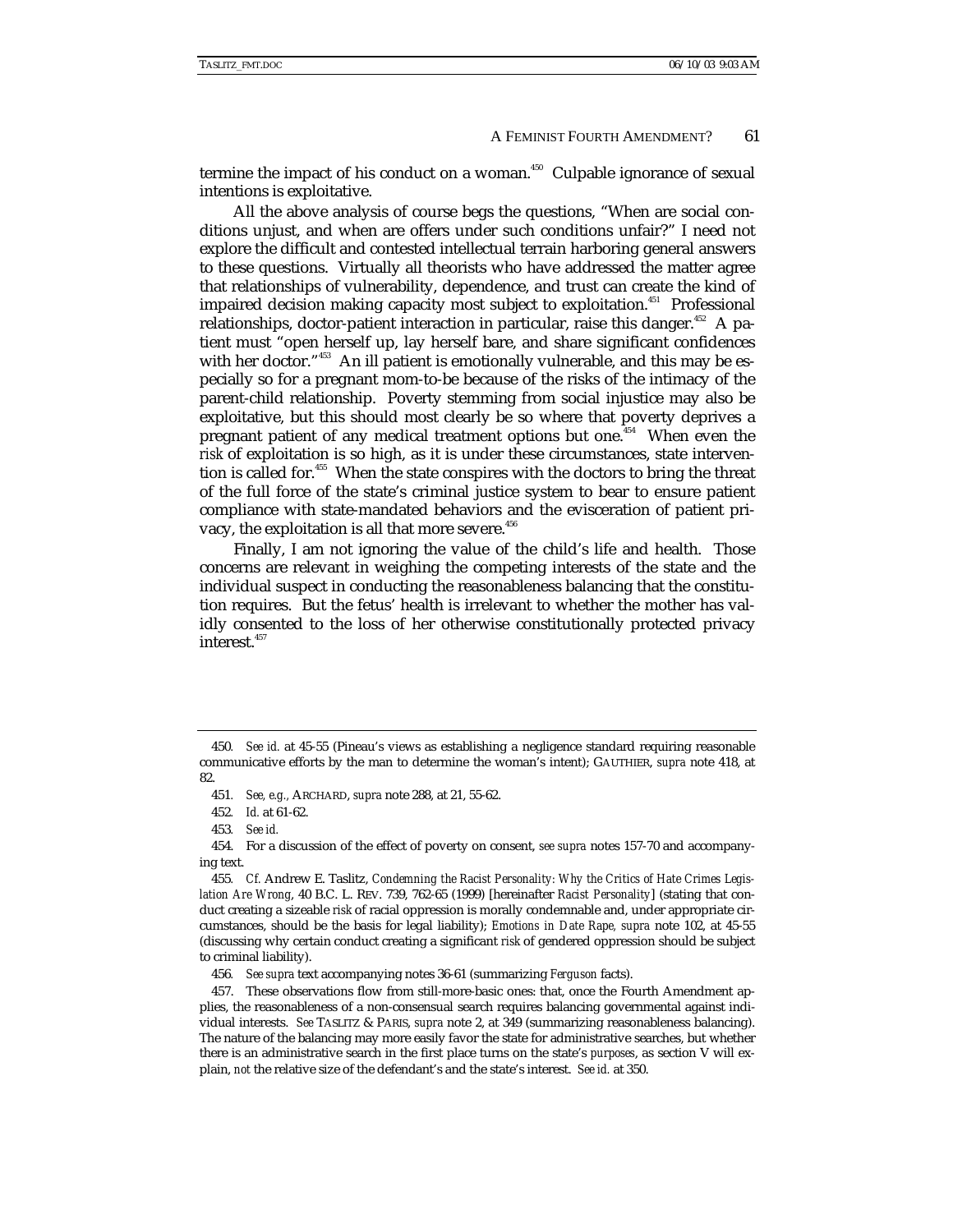# V. ADMINISTRATIVE SEARCHES AND SOCIAL MEANING

The *Ferguson* Court's majority opinion continued to embrace the idea that the state's purpose is what distinguishes an administrative search from an ordinary criminal investigatory one. Yet the Court rejected the notion that the subjective purposes of state actors control.<sup>458</sup> Instead, what matters is the state's "programmatic purpose," which the Court concluded was, in the case before it, criminal investigation.<sup>459</sup> This conclusion is at first surprising because it contradicts the likely subjective intentions at work. The Hospital and the police very likely see themselves as protecting the health and safety of the pregnant women and their soon-to-be-children rather than as wreaking retribution. The credible threat of punishment may thus have been seen by these state actors simply as a motivator to ensure that parent and future child received medical help. Yet the Court found the "programmatic purpose" to be pursuit of a *criminal* investigation.<sup>460</sup> What explains this apparent contradiction? The Court never clearly defined "programmatic purpose." But the Court did consider the extent of police involvement in creating and implementing the hospital's search program to be critically relevant in determining whether such a purpose existed.<sup>461</sup>

My argument in the penultimate part of this article is that the apparent contradiction can be resolved, and the "programmatic purpose" phrase sensibly defined, by embracing the radical feminist insight that the meaning of human actions both partly constitutes and contributes to the functioning of social systems. The *Ferguson* majority was right to categorize the hospital's searches as ordinary criminal ones because that is the social meaning most fairly ascribed to the state's actions. The heavy involvement of the police sent the message that the program's purpose was punitive and retributive. The program created the sort of stigma associated with the criminal justice system, a stigma amplified by the twin aspects of the conduct involved: the alleged use of drugs *and* the violation of governing conceptions of "good" motherhood.<sup>462</sup>

- 459*. See supra* text accompanying notes 213-36.
- 460*. See supra* text accompanying notes 213-36.
- 461*. See supra* text accompanying notes 213-36.
- 462. For details, *see infra* text accompanying notes 588-604.

<sup>458</sup>*. See supra* text accompanying notes 36-61 (summarizing *Ferguson* majority opinion). There is some confusing language in a recent high Court case, United States v. Knights, 534 U.S. 112 (2001). There, the Court upheld what it ultimately concluded was an ordinary criminal-investigation-related search but upon mere reasonable suspicion. In doing so, the Court declared in dictum, "With the limited exception of some special needs and administrative search cases, [citation omitted] 'we have been unwilling to entertain Fourth Amendment challenges based on the actual motivations of individual officers.' [citation omitted]" *Id.* at 593. The actual individual motivations test seems inconsistent with the Court's recent emphasis elsewhere on "programmatic purposes." *See supra* text accompanying notes 213-36. The "individual motivations" language could thus be the result simply of careless writing. On the other hand, the *Knights* opinion does not say "with the exception of *all*" special needs and administrative search cases but rather with the exception merely of "some" of them. That might suggest that the Court sometimes applied a "programmatic purpose" and sometimes an "actual individual officer's motivation" test. If this is so, however, the Court has never stated so directly nor laid out guidelines for choosing when each test applies. Furthermore, regardless of what the Court *says* it is doing, in practice its case holdings and rationales are also inconsistent with an actual motivations test. *See supra* text accompanying notes 185-212. In any event, the social meaning of actions is what separates criminal from administrative searches and is, I submit, the most normatively desirable approach to administrative searches.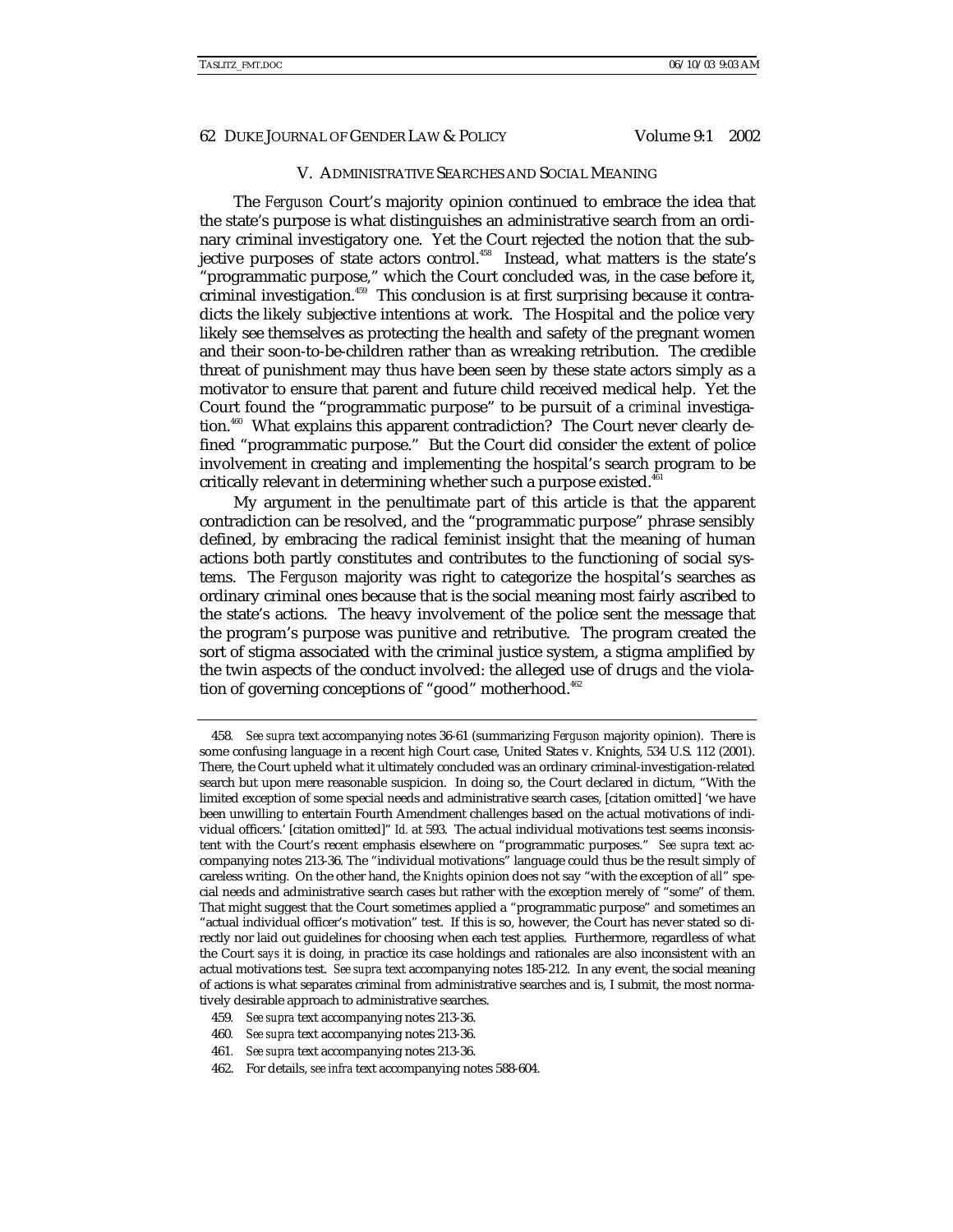## A. Feminism and Social Meaning

It is a hallmark of much radical feminist theory that the creation of shared social meanings both partly constitutes and creates social oppression.<sup>463</sup> Meanings are, of course, conveyed through language and other symbols. It is not the subjective and perhaps idiosyncratic meanings given human action by individuals that matter but rather the widely shared meanings that create a common culture.<sup>464</sup> These meanings often operate at a subconscious level.<sup>465</sup>Furthermore, law and legal actors are part of the social system of meaning, playing important roles in reflecting and reaffirming, or instead modifying, shared understandings. $466$ 

Feminist philosopher Drucilla Cornell, for example, argues that we are born into the world mired in social meanings based on group membership.<sup>467</sup> When the doctor announces, "It's a girl," she activates a host of assumptions about what that means. Those assumptions will forever affect the way that others behave toward, and conceive of, the child and how she in turn behaves toward others and conceives of herself.<sup>468</sup> Those conceptions are both cognitive and affective, for emotions guide our choices of to what to pay attention in the world and what value to assign it.<sup>469</sup> In the case of women and other oppressed groups, "degradation," the devaluing of women as equal human beings, is a frequent part of current systems of social meaning.<sup>470</sup> Cornell therefore embraces psychoanalysis as a useful critical tool because it helps in understanding how "symbolic systems come to hold sway and how they are governed inevitably by social fantasies."<sup>471</sup>

Group affiliation is both inevitable and desirable, however, argues Cornell.<sup>472</sup> Liberation lies in freeing individuals to revise their group affiliations—to

<sup>463</sup>*. See, e.g.,* PATRICIA HILL COLLINS, FIGHTING WORDS: BLACK WOMEN AND THE SEARCH FOR JUSTICE 49, 54, 80, 83 (1998) (arguing that elite control of public discourses, the distilling of persons into their marketplace images, and the symbolic wounds of hate speech all help to constitute an oppressive social structure); DRUCILLA CORNELL, JUST CAUSE: FREEDOM, IDENTITY, AND RIGHTS 3-7, 21- 24, 137-39 (2000) (arguing that we are defined by the social and symbolic worlds around us, so feminist politics requires imaginative acts envisioning a new world as essential to social resistance); Martha Chamallas, *Deepening the Legal Understanding of Bias: On Devaluation and Biased Stereotypes,* 74 S. CAL. L. REV. 747 (2001) (synthesizing feminist scholarship collectively demonstrating that much gendered oppression stems from meanings embracing the devalued worth of women); *Feminist Approach, supra* note 30 (suggesting that thought itself may be understood as an interpretative act).

<sup>464</sup>*. See* sources cited *supra* note 463.

<sup>465</sup>*. See* Chamallas, *supra* note 463, at 772-82.

<sup>466</sup>*. See generally* RAPE AND CULTURE, *supra* note 33 (offering an extended defense of this point in the context of rape trials).

<sup>467</sup>*. See* CORNELL*, supra* note 463, at 5.

<sup>468</sup>*. See id.*

<sup>469</sup>*. See id.* at 7. For a detailed analysis of the implications of human emotions fundamentally turning on cognitive evaluations of value, including what is worth our attention, *see* MARTHA NUSSBAUM, UPHEAVALS OF THOUGHT (2002).

<sup>470</sup>*. See* CORNELL, *supra* note 463, at 22; Chamallas, *supra* note 463, at 772-82.

<sup>471</sup>*. See* CORNELL*, supra* note 463, at 24.

<sup>472</sup>*. See id.* at 137*.*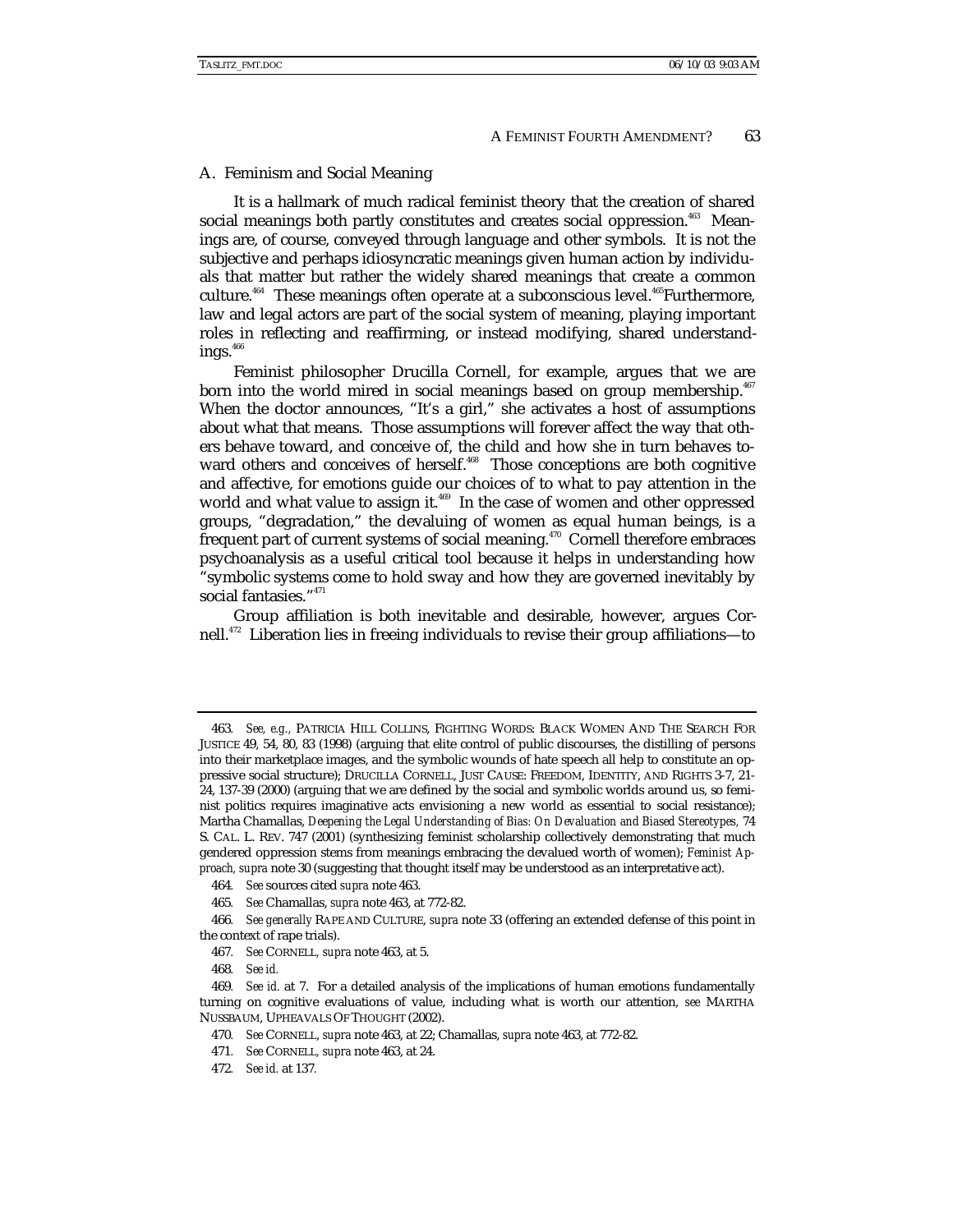choose them, rather than having them imposed—and to affect their meaning.<sup>473</sup> Humans grow into unique individuals only in the context of webs of relationships.<sup>474</sup> Individuation into unique personhood requires true autonomy in which each of us differentiates ourselves from stereotyped meanings. $475$  Protecting the "imaginary domain" that allows us to conceive of and thus choose other selves is essential to human freedom.<sup>476</sup> Law is liberating, in Cornell's view, when it protects that domain while discouraging the degrading meanings and physical violence that violate respect for others' worth. $477$  "The law," says Cornell, "should take a woman's experience into account by giving her the freedom to define what her experience *means*."<sup>478</sup>

Feminist law professor Martha Chamallas similarly argues that the major flaw in much mainstream anti-discrimination law is its focus on intentional discrimination.<sup>479</sup> There are, Chamallas emphasizes, two equally insidious forms of generally *subconscious* bias that deeply harm women and other subordinated groups. $480$  These unconscious processes are forms of cognitive bias. $481$  Chamallas focuses in particular on two such biases: "devaluation"<sup>482</sup> and "biased prototypes."<sup>483</sup> Devaluation involves the systematic devaluing of the worth of a member of a disfavored class.<sup>484</sup> One example is the increased likelihood of a jury's imposing a death sentence where the victim in a criminal case is white as compared to where the victim is black.<sup>485</sup> Professor Randall Kennedy labels this phenomena, "racially selective empathy:" "the unconscious failure to extend to [blacks] the same recognition of humanity, and hence the same sympathy and care, given as a matter of course to [whites]."<sup>486</sup> "Biased prototypes" are the "stock images, mental portraits, schemas, or cultural scripts. . .that operate to limit the law's protection of marginal social groups."<sup>487</sup> Prototypes are cognitive shortcuts that enable persons to make sense of new situations by categorizing them as in the same class as more familiar, prototypical ones.<sup>488</sup> Jurors' precon-

- 478*. Id.* at 21 (emphasis added).
- 479*. See* Chamallas, *supra* note 463, at 747-55.

485*. See id.* at 760-61.

<sup>473</sup>*. See id.* at 139. *See generally* LAWRENCE FRIEDMAN, THE HORIZONTAL SOCIETY (1998) (suggesting that the freedom to choose group affiliations rather than have them imposed is a growing characteristic of modern civilizations worldwide).

<sup>474</sup>*. See* CORNELL, *supra* note 463, at 139.

<sup>475</sup>*. See id.* at 23; *Racist Personality*, *supra* note 455, at 746-58 (discussing the importance of individualized justice).

<sup>476</sup>*. See* CORNELL, *supra* note 463, at 139.

<sup>477</sup>*. See id.* at 21, 139.

<sup>480</sup>*. See id.*

<sup>481</sup>*. Id.*

<sup>482</sup>*. See id.* at 755.

<sup>483</sup>*. See id.* at 778.

<sup>484</sup>*. See* Chamallas, *supra* note 463, at 756.

<sup>486.</sup> Randall Kennedy, *McClesky v. Kemp*: *Race, Capital Punishment, and the Supreme Court,* 101 HARV. L. REV. 1388, 1420 (1988) (quoting Paul Brest, *The Supreme Court, 1975 Term-"Foreword," In Defense of the Anti-discrimination Principle*, 90 HARV. L. REV. 1, 7-8 (1976) (alterations and citations omitted in original).

<sup>487.</sup> Chamallas, *supra* note 463, at 776.

<sup>488</sup>*. See id.* at 778.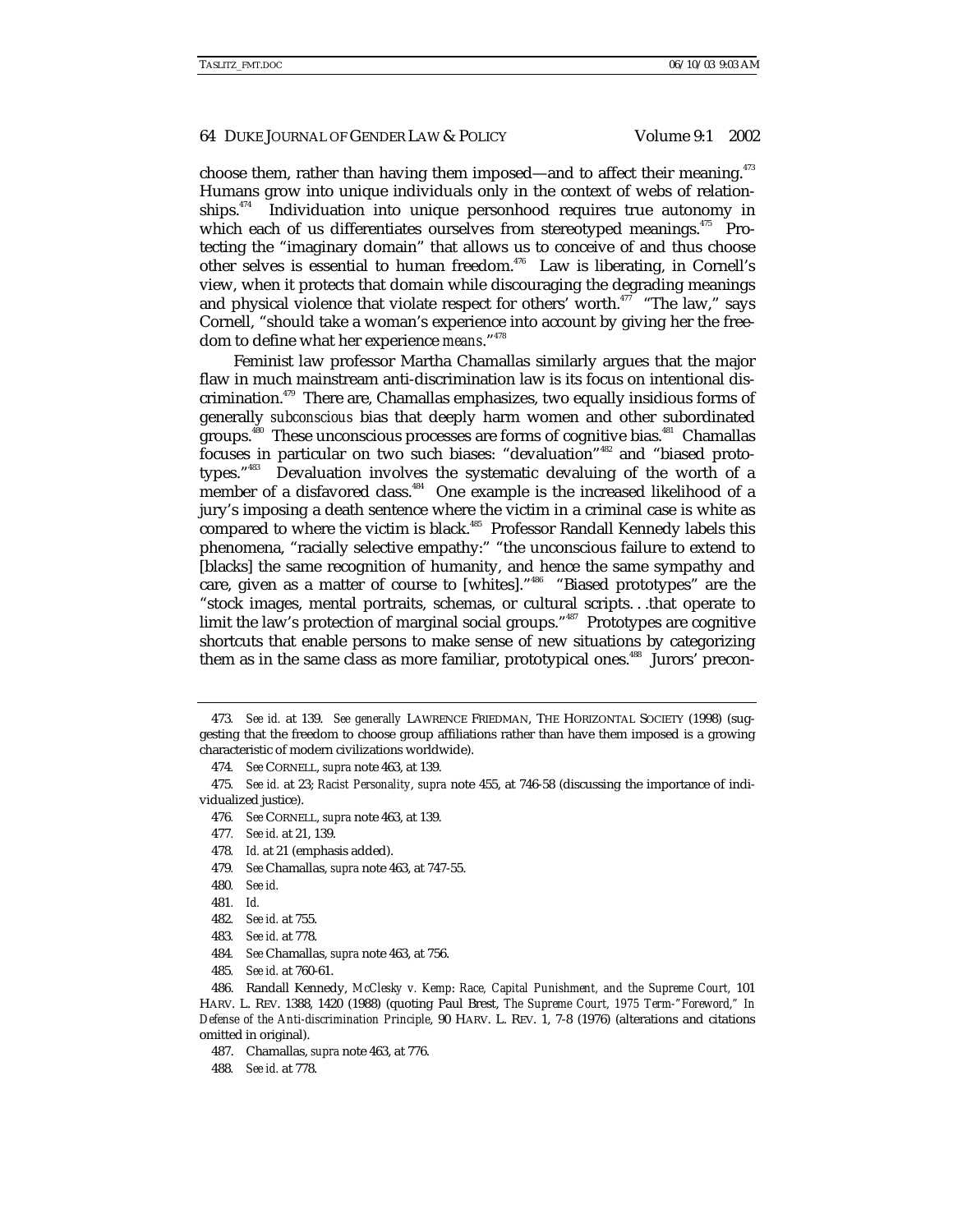ception of "real rapists" as strangers leaping from the bushes, for example, makes them skeptical of claims of "date rape."<sup>488</sup>

Oppositional legal theory thus embraces the idea that changing the oppressive social meanings, whether conscious or not, associated with certain behaviors or groups is an important task of the law.<sup>490</sup> Insulting meanings must be silenced, liberating ones enhanced. The latter can be accomplished by introducing the very different meaning-perspectives and images of large portions of the subordinated groups into public discourse.<sup>491</sup> This sort of analysis underlies radical efforts to suppress hate speech and pornography while increasing racial minority and female representation in the media, local and national politics, and the everyday centers of power in corporations, educational institutions, and entrepreneurial endeavors.<sup>4</sup>

Feminist legal scholar Anita Superson indeed argues that altering derogatory social meanings should be the whole point of legal prohibitions against sexual harassment on the job.<sup>493</sup> Sexual harassment harms not only an individual woman but also women as a group by instantiating their subordinate status.<sup>494</sup> It is the message of women's group inferiority sent by harassing conduct that "interferes with the rights of subordinated-group members to participate equally in society, maintaining their basic sense of security and worth as human beings." $495$ The meaning of the message is determined not by the victim's idiosyncratic responses but by the objective fairly attributed social meanings that constitute women's oppression.<sup>496</sup> Superson explains:

[W]hat is decisive in determining whether behavior constitutes [sexual harassment] is not whether the victim is bothered, but whether the behavior is an instance of a practice that expresses and perpetuates the attitude that the victim and members of her sex are inferior because of their sex.<sup>497</sup>

This summary of the views of three leading radical feminist thinkers illustrates the ways in which a critical strain in feminist jurisprudence delineates existing social distinctions based on social meaning and advocates harnessing the law's power to alter those meanings. Importantly, radical feminists do not seek to transcend social meanings, an impossible task.<sup>498</sup> Many social meanings are

494*. See id.*

<sup>489</sup>*. Id.*

<sup>490</sup>*. See, e.g.,* COLLINS, *supra* note 463, at 47-49 (arguing that group-based points of view must be used to disrupt public "truths" about the groups).

<sup>491</sup>*. See id.* at 47-49, 52-55, 65-66, 80, 83, 86, 102.

<sup>492</sup>*. See id.* at 80-86, 102. *See generally Civil Society, supra* note 300 (arguing that retribution and equal social valuation best justify laws against hate speech and hostile environment sexual harassment).

<sup>493.</sup> See MARGARET A. CROUCH, THINKING ABOUT SEXUAL HARASSMENT: A GUIDE FOR THE PERPLEXED 147 (2001).

<sup>495.</sup> Mari Matsuda, *Public Response to Hate Speech: Considering the Victim's Story*, 87 MICH. L. REV. 2348, 2348 (1989).

<sup>496</sup>*. See* CROUCH, *supra* note 493, at 149.

<sup>497.</sup> Anita M. Superson, *A Feminist Definition of Sexual Harassment*, 24 J. SOC. PHIL. 46, 58 (1993).

<sup>498</sup>*. See generally* ROBERT C. POST ET AL., PREJUDICIAL APPEARANCES: THE LOGIC OF AMERICAN ANTIDISCRIMINATION LAW (2001) (arguing that antidiscrimination law really operates to try to change the social meanings that we ascribe to stereotypes and generalizations rather than ignoring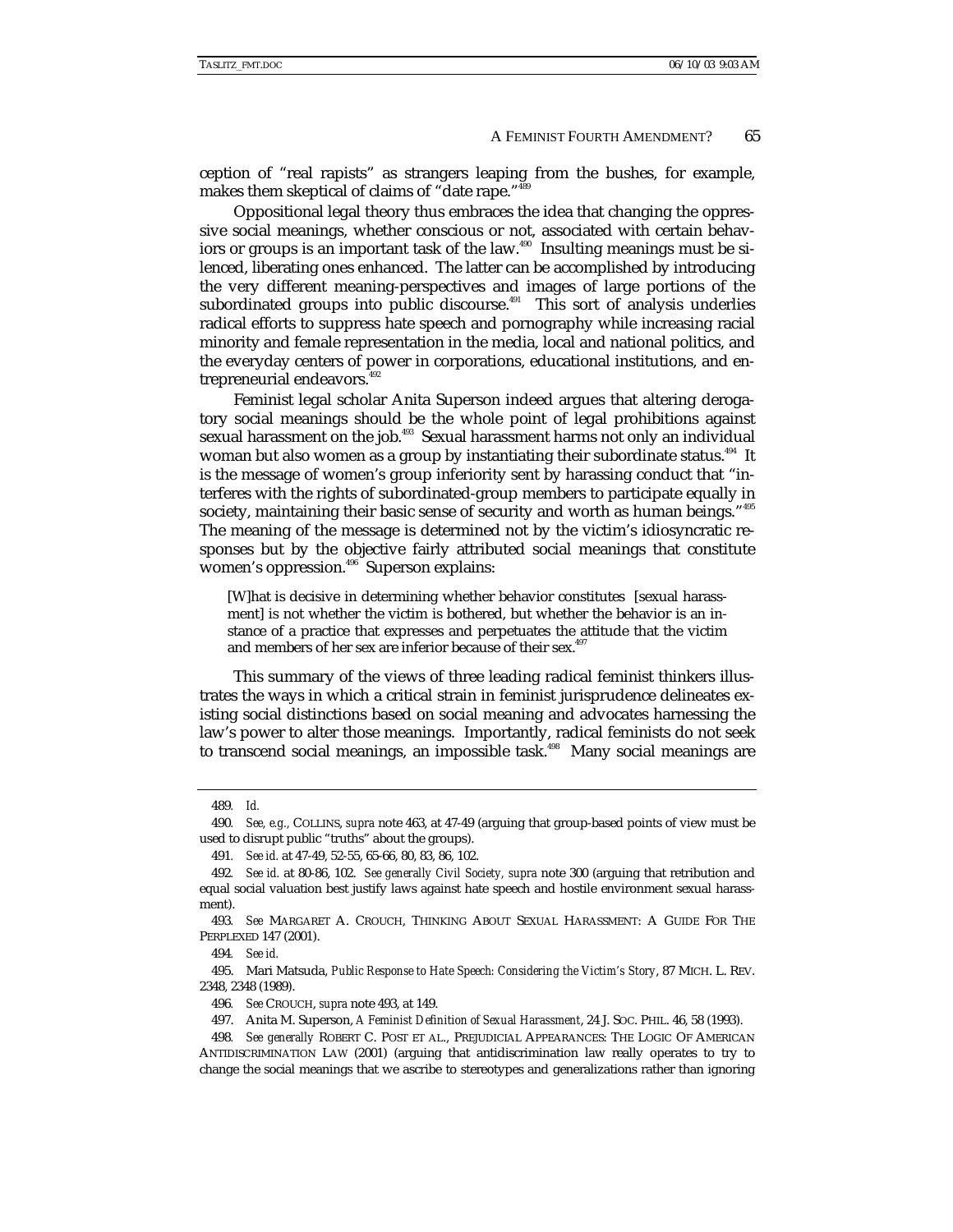indeed liberating, and the "imaginary domain" must be wide enough to enable persons to choose with which set of meanings they affiliate while participating in meaning-evolution.<sup>499</sup> Rather, radical feminists make the identification of preexisting social meanings the first task of legal policymakers. Lawmaking and application must then be guided in part by current social meanings. Where those meanings are degrading, the law must seek to change them, sometimes acknowledging the law's partial responsibility for creating them. But whatever choices the lawmakers make cannot be made in ignorance of the role of social meanings and norms.<sup>500</sup>

#### B. Communicative Retributivism

Although radical feminists have been among the earliest and most cogent critics of meaning-blind social theories, other scholars have embraced meaningfull philosophies that are fully consistent with the insights of radical feminist thinking. For current purposes, the most important of these scholars are "communicative retributivists."<sup>501</sup> The idea behind their philosophies is straightforward. Every human action is expressive. Expressive actions that send a message of the recipient's inferiority to the actor do, or should, evoke retributive anger in the victim and in properly empathetic observers.<sup>502</sup> For example, a successful gunpoint robbery sends the message that his victim is not of equal worth to the robber. Therefore, the robber can do as he pleases, regardless of the harm that he imposes on his victim.<sup>503</sup> This message of diminishment, however, also violates widely shared values of equal human worth that require refraining from physically harming another or forcibly taking his property.<sup>504</sup> Observers embracing those values experience indignation at the blatant violation of social norms, norms that will lose their unifying power if they are not vindicated.<sup>505</sup> Criminal punishment brings the criminal down a peg, "putting him in his place." Such punishment sends society's message that the offender is of no greater value than his victim.<sup>506</sup> A mere oral declaration of such value will not do the trick. Only punishment, usually in the form of imprisonment or its threat, has the emotional power to send a message that will be taken seriously, thereby reaffirming social norms.<sup>507</sup> Retributive punishment is therefore desir-

502*. See id.*

503*. See Racist Personality, supra* note 475, at 746-58 (explaining degrading messages in violence).

506*. See id.* at 320.

or eliminating them entirely). *See also* ANDREW KOPPELMAN, ANTIDISCRIMINATION LAW & SOCIAL EQUALITY (1996) (similar).

<sup>499</sup>*. See* CORNELL, *supra* note 463, at 4-5. *See also id.* at 7 ("Theories of justice that ignore the heart can never deliver on the roses"). "The law should take women's experience into account by giving her the freedom to decide what her experience means." *Id*. at 21.

<sup>500</sup>*. See supra* text accompanying notes 463-96 (summarizing radical feminist views on these issues).

<sup>501</sup>*. See Civil Society, supra* note 23, at 323-30 (defining "communicative retributivism").

<sup>504</sup>*. See id.* at 750; *Emotions in Date Rape, supra* note 102, at 58-64 (significance of the retributive emotions in protesting against diminishing messages); Taslitz, *Civil Society, supra* note 23, at 348-49 (retribution, diminishment, and social bonds).

<sup>505</sup>*. See Civil Society, supra* note 23, at 348-49.

<sup>507</sup>*. See id.;* ERIC POSNER, LAW AND SOCIAL NORMS 108-11 (2001) (discussing punishment and social norms).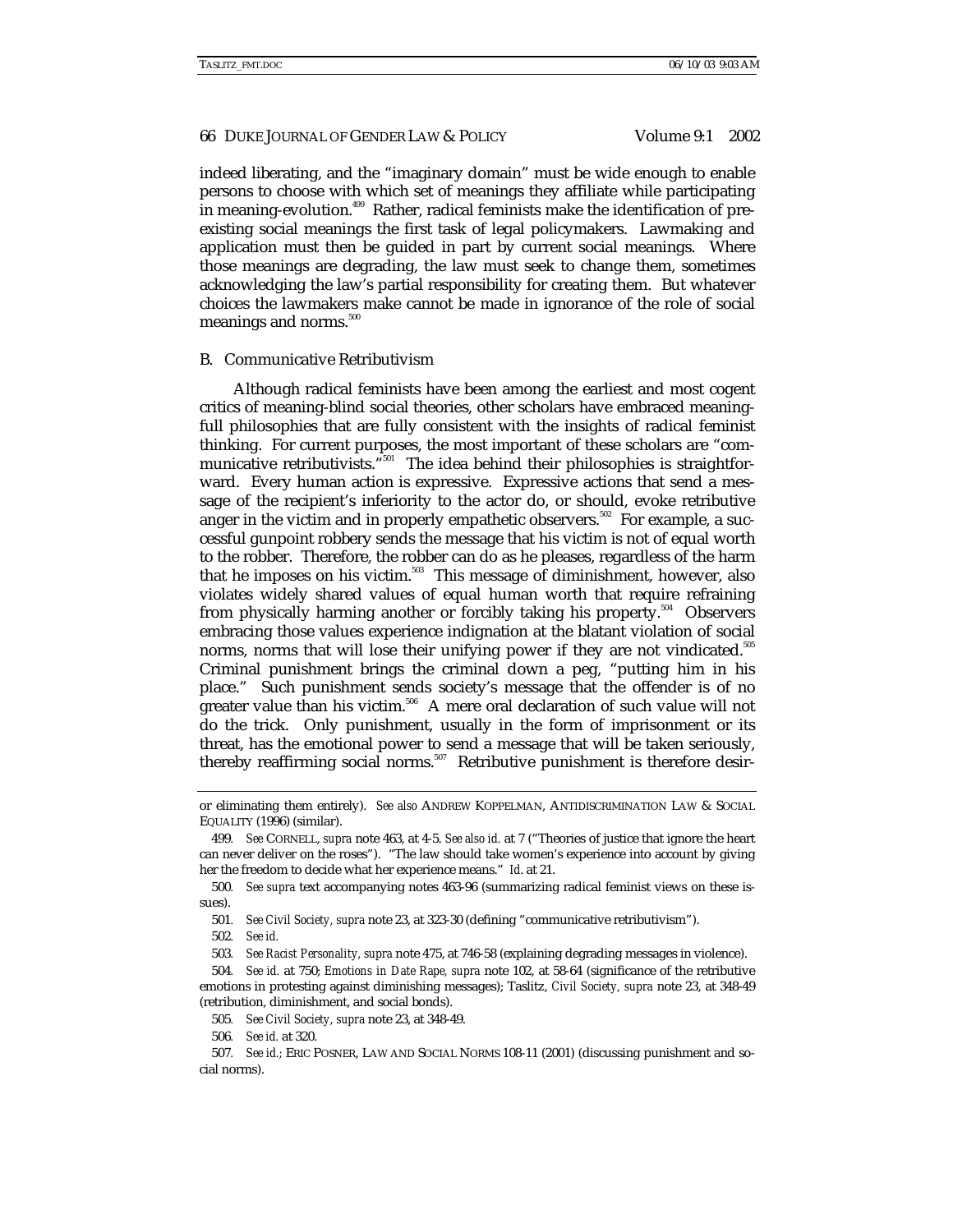able when it vindicates norms that are praiseworthy as a matter of political morality, but retribution is undesirable when the opposite is true.<sup>508</sup> Punishing the robber makes sense because it affirms both parties' equal worth. But punishing an African American male in the 1950s Jim Crow South for sitting next to a white woman on a bus would reaffirm the reprehensible social norms embracing black inferiority, precisely the opposite of the idea of equal human worth and respect on which communicative retributivism is founded.<sup>509</sup> In its embrace of meaning identification, the salience of emotions, the centrality of respect, and the dangers of cognitive bias, communicative retributivism is fully consistent with radical feminist social meaning theories, though many such retributivists are self-identified liberals.<sup>510</sup>

Merely labeling a crime as such is therefore not what truly makes it a crime. Here, I am not relying on the old *malum in se/malum prohibitum* distinction.<sup>511</sup> Social attitudes determine in the first instance what are "true" crimes, meriting significant retributive punishment and being deeply stigmatizing.<sup>512</sup> Even among true crimes, social attitudes concerning each crime's seriousness vary with the conduct at issue.<sup>513</sup> A comparison between social attitudes toward drunk driving versus drug abuse illustrates the point.

1. Drunk Driving, Social Stigma, and Retribution

It is likely that a majority of Americans engage in at least the occasional recreational use of alcohol.<sup>514</sup> Many Americans also drive.<sup>515</sup> Thus neither drinking nor driving are in themselves socially condemned conduct. Moreover, it is likely that many Americans have, and likely continue to, drive after drinking, though they may not then consider themselves drunk.<sup>516</sup> Drunk driving

511*. See* JOSHUA DRESSLER, UNDERSTANDING CRIMINAL LAW 1-2 (4th ed. 2001).

512*. Id.*

513*. See infra* text accompanying notes 514-59

514*. See* JAMES B. JACOBS, DRUNK DRIVING: AN AMERICAN DILEMMA 3 (1989).

515. No citation seems necessary for this proposition. I have known a handful of adults who did not drive by the time that they were college age. Of this handful, all but two—one of them my mother, the other a colleague at Howard, eventually learned to drive. Both the never-bloomers and late-bloomers spent most of their lives as residents of New York City, where subway and bus services are omnipresent. I suspect that my experience is typical.

516*. Cf.* Kathy Denton and Dennis Krebs, *From the Scene to the Crime: The Effects of Alcohol and Social Context on Moral Judgment*, 59 J. PERSONALITY & SOC. PSYCH*.* 242, 247-48 (1990).

When sober, people believe it is wrong to drive impaired. They acknowledge that others succumb to the temptation but believe they would not. But all this changeswhen they are out drinking. In social drinking contexts, under the influence of alcohol, people moderate both their moral convictions against driving while impaired and their judgments about engaging in this behavior. . . In typical social drinking contexts, moral judgment appears to be a poor match for habit, convenience, and external behavior cues that favor driving (the sight of one's car; other people getting into their cars).

<sup>508</sup>*. See Civil Society, supra* note 23, at 330-35.

<sup>509</sup>*. See id.* at 331.

<sup>510</sup>*. Compare supra* text accompanying notes 463-96 (radical *feminist views), with* Jean Hampton*, Correcting the Harms Versus Righting Wrongs*: *The Goal of Retribution*, 39 U.C.L.A. L. Rev. 1659, 1698- 1702 (making the point that communicative retributivism and liberalism are consistent), *and* R.A. DUFF, PUNISHMENT, COMMUNICATION, AND COMMUNITY 41-48 (2001) (fusing liberal and communitarian sources to craft an idea of "political liberal community" and his own variant of communicative retributivism).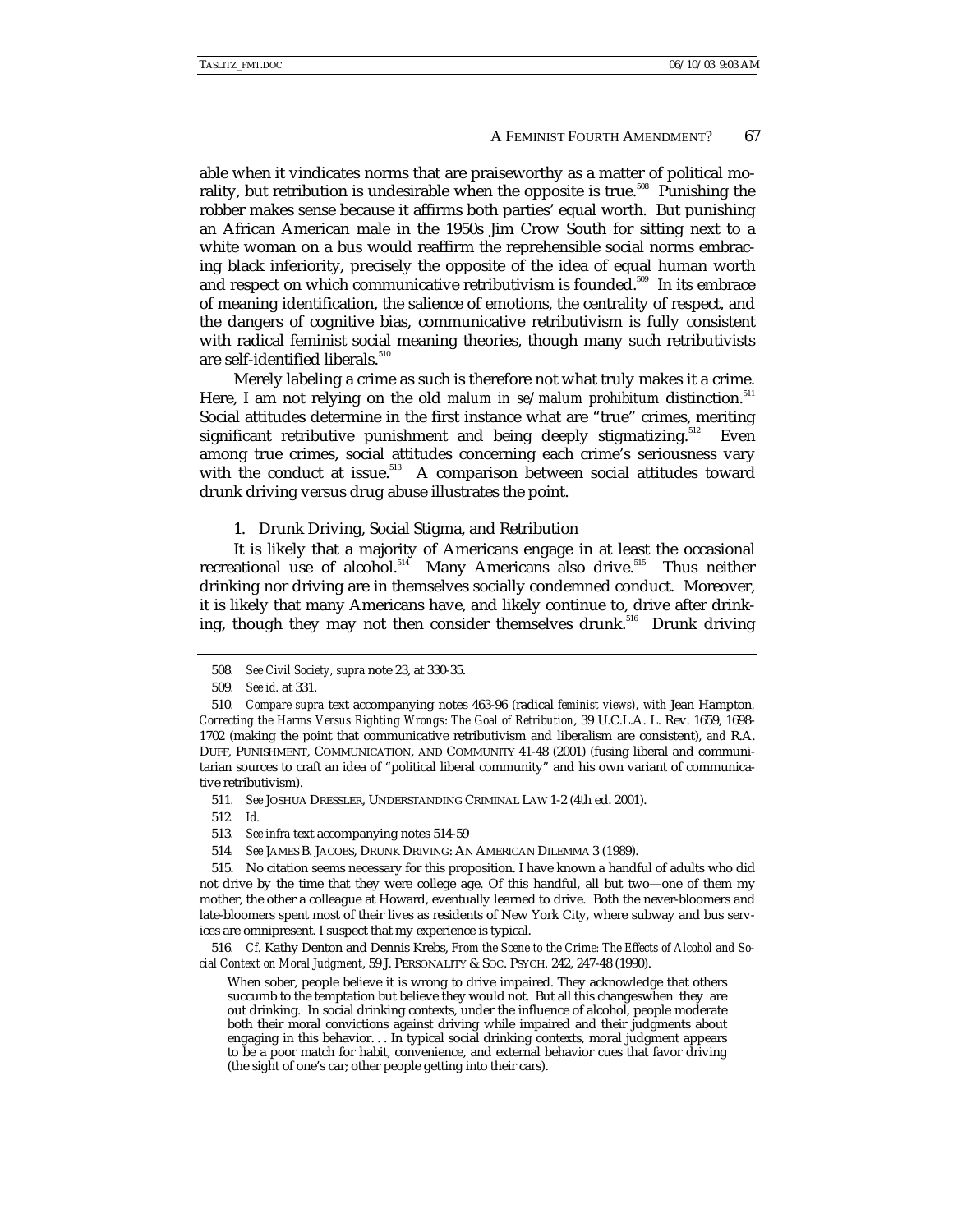prohibitions were thus long understood as creating mere "sumptuary" offenses—laws regulating essential personnel expenditures on paternalistic social or moral grounds, such as "blue laws" prohibiting working on Sundays.<sup>517</sup> Significant penalties for violating sumptuary laws were long inconsistent with popular attitudes, leading juries, according to the major study on jury attitudes of the 1960s, to often acquit drunk drivers who have injured no one.<sup>518</sup> Part of the reason for such attitudes was the perception that "since almost everybody is doing it [driving drunk], it seems a violation of the principle of evenhanded justice to single out this particular defendant for prosecution."<sup>519</sup> Another reason for jury verdicts was jurors' empathy for accused drunk drivers: "to some extent the jurors see themselves as on trial but for the grace of God, to some extent the jury resents the sumptuary interventions, and to some extent the jury objects to the penalty."<sup>520</sup>

In the 1980s, a nationwide campaign against drunk driving began, led by Mothers Against Drunk Driving (MADD).<sup>521</sup> That movement led to widespread enhancement of criminal penalties for, and enforcement efforts against, drunk driving, combined with educational campaigns about its dangers.<sup>522</sup> Yet enforcement efforts seem to wax and wane, likely continuing the perception that there is a low chance of being caught, thus again raising the problem of evenhanded justice.<sup>523</sup> Publicly expressed attitudes may have changed many people, who now, when sober, label drunk driving wrongful behavior.<sup>524</sup> These same people's attitudes frequently change, however, when they have engaged in social drinking.<sup>525</sup> Furthermore, despite what sober people may say publicly, a recent study found that between 1958 and 1993 jurors' leniency—that is, their willingness to acquit—remained substantially unchanged.<sup>526</sup> Interestingly, although jurors continue to acquit more frequently than do judges, judicial willingness to acquit has *increased* since 1958.<sup>527</sup>

The public does support the criminalization of drunk driving, but this is likely due to their belief that such punishments aid deterrence and that civil remedies alone will not do the job. $5^{28}$  Thus one researcher concluded that the public's cry for retribution is likely to be considerable when "killer drunks" cause accidents, partly because the cost of injury is imposed on "innocent" peo-

*Id.*

<sup>517.</sup> HARRY KALVEN, JR.&HANS ZEISEL, THE AMERICAN JURY 286 & n.2 (1966).

<sup>518</sup>*. See id.* at 294-97.

<sup>519</sup>*. Id.* at 287.

<sup>520</sup>*. Id.* at 296.

<sup>521</sup>*. See* GERALD D. ROBIN, WAGING THE BATTLE AGAINST DRUNK DRIVING: ISSUES, COUNTERMEASURE AND EFFECTIVENESS 8 (1991).

<sup>522</sup>*. See id.* at 9-19.

<sup>523</sup>*. See id.* at 114-17; Rebecca Snyder Bromley, *Jury Leniency in Drinking and Driving Cases, Has It Changed? 1958 Versus 1993*, 20 LAW & PSYCH. REV. 27, 32-33 (1996).

<sup>524</sup>*. See* Denton and Krebs, *supra* note 516, at 247.

<sup>525</sup>*. See id.* at 247-48.

<sup>526</sup>*. See* Bromley, *supra* note 523, at 52-53.

<sup>527</sup>*. See id.* at 52-53.

<sup>528</sup>*. Cf.* Brandon K. Applegate et al., *Public Support for Drunk-Driving Countermeasures: Social Policy for Saving Lives,* 41 CRIME AND DELINQUENCY 171 (2001) (discussing public's endorsement of legal deterrence and rehabilitation, while also supporting socially-based interventions).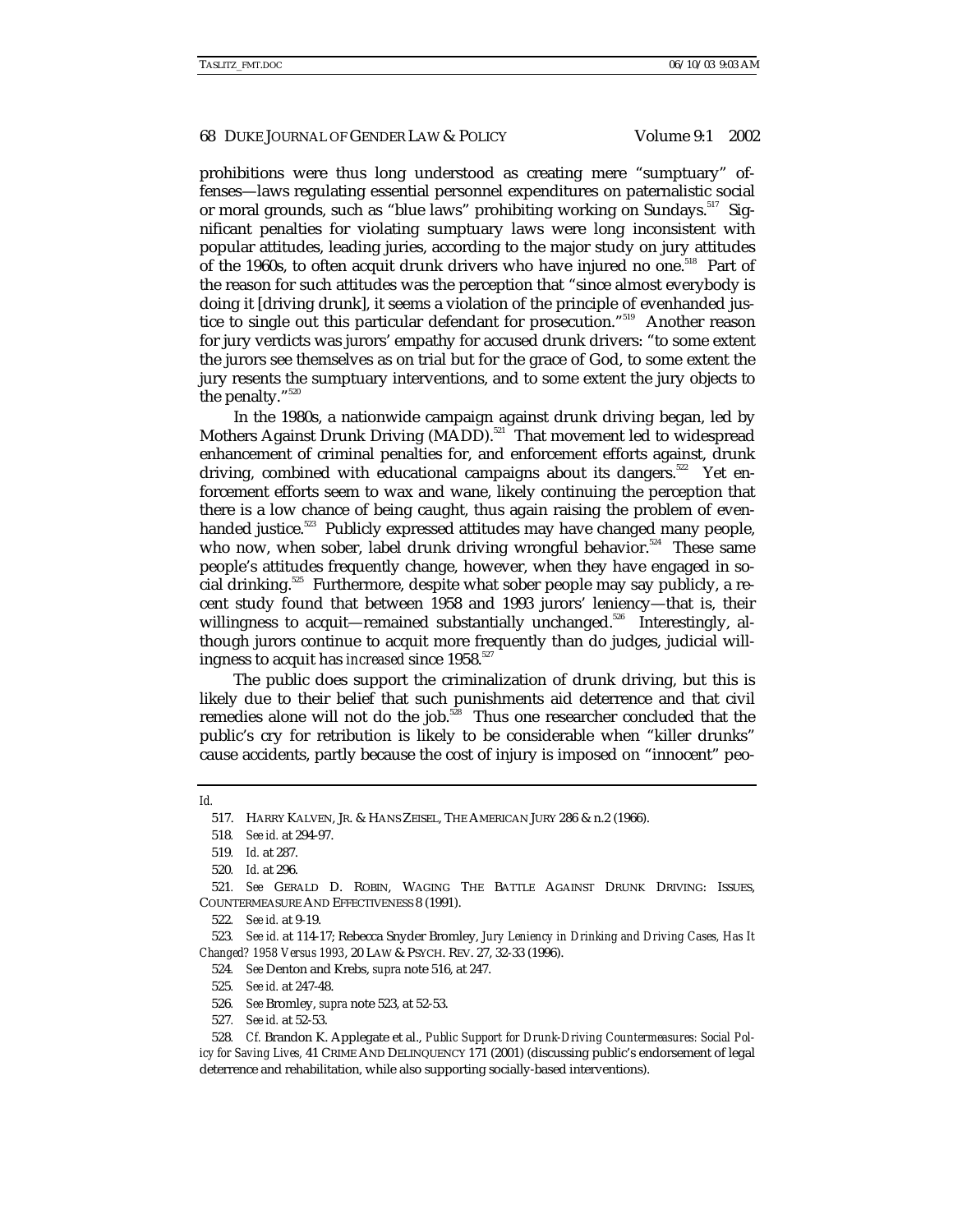ple, who do not drive drunk.<sup>529</sup> Similarly, large percentages of the public favor drunk driving roadblocks to protect public safety.<sup>530</sup> Yet substantial percentages of the public oppose *any* criminal penalties.<sup>531</sup> Large fines were opposed by over 60% of the public.<sup>532</sup> Indeed, for every criminal punishment, a "meaningful percentage of [survey] respondents opposed its use. Further, as the costs of the sanction rose, support decreased: large fines and confiscation or impoundment of the offender's car—measures that are rather costly to the offender—received considerably less support than less severe sanctions."<sup>533</sup> The public's heart likely hardens a bit when drunk driving results in unsafe driving but hardens substantially when accident, injuries, or death results.<sup>534</sup> But where there are no ill results, "[t]here seems to be a limit. . .on how far the public wishes to go in the pursuit of deterrence."<sup>535</sup> On the other hand, there is substantial public support for psychological treatment for drunk drivers and even stronger support for spending tax dollars on educational programs and media campaigns.<sup>536</sup>

The data is admittedly sparse, yet suggests that the public feels little need for retribution against drunk drivers who cause no injuries. Drunk driving generally involves the negligent, rather than the knowing or purposeful, creation of a risk of harm.<sup>537</sup> Such soft attitudes toward the crime of drunk driving are consistent with empirical studies and philosophical arguments that negligent conduct does and should elicit the most modest of retributive responses.<sup>538</sup> Indeed, significant retributive responses to negligent behavior usually turn on a perception of an accused's extreme and callous indifference to human suffering as a central and relatively consistent aspect of his character.<sup>539</sup> Strong retributive

529*. See* JACOBS*, supra* note 514, at 4.

- 532*. Id.* at 7.
- 533*. Id.* at 9.
- 534*. See id.*
- 535. JACOBS*, supra* note 514, at 9.
- 536*. See id.* at 10.

537. For example, in Pennsylvania, a person commits the offense of driving under the influence of alcohol if he either: (1) is in physical control of the movement of a vehicle while under the influence of alcohol to a degree which renders the person incapable of safe driving or (2) is in such control while the amount of alcohol by weight in his blood, if he is an adult, is 0.10% or greater. *See* 75 PA. CONS. STAT. ANN. § 3731 (2002). Driving while incapable of doing so safely—the first basis for liability—is obviously a prohibition against careless, that is, "negligent," driving. Driving when your blood alcohol level is 0.10% or greater, with no further inquiry, sounds like strict liability: you are liable even if there is no evidence that your alcohol level impaired your ability to drive safely. A better reading, however, is that the 0.10% rule is but another form of the negligence requirement because anyone drinking enough to have so high a blood alcohol level is creating a significant risk of driving negligently that is not counterbalanced by the social benefits of driving in that condition—a cost-benefit analysis that is the very definition of negligence. *See Emotions in Date Rape, supra* note 102, at 45-48 (explaining when formally strict liability offenses are substantively negligence offenses).

538. I am not arguing that negligent conduct never elicits strong retributive responses. *See Emotions in Date Rape, supra* note 102, at 45-55 (negligent indifference to a woman's consent in a rape case fits secular notions of evil). However, negligence ordinarily elicits a far weaker retributive need than does, in ascending order of culpability, recklessness, knowledge, or purpose. *See* Andrew E. Taslitz, *Myself Alone: Individualizing Justice Through Psychological Character Evidence*, 52 MD. L. REV. 1, 14-16, 20-24 (1993).

539*. See Emotions in Date Rape, supra* note 102, at 45-55.

<sup>530</sup>*. See id.*

<sup>531</sup>*. See id.* at 7.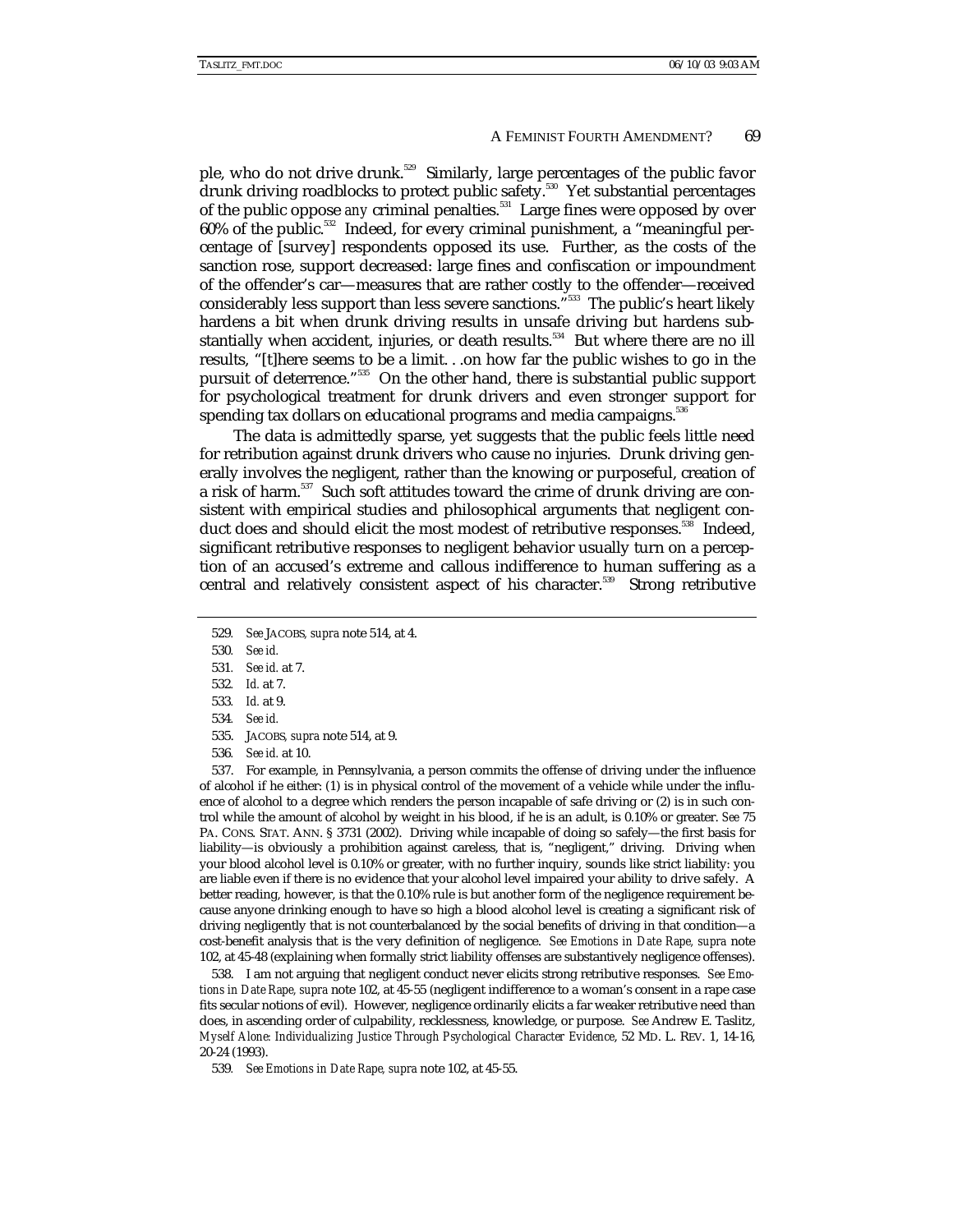feelings also require a sense that the accused is "Other" than the "good" people and is garbage or excrement to be cleansed from the body politic.<sup>540</sup> Neither sentiment is likely toward drunk drivers who do no harm. One well-known researcher, attempting to explain the relative lack of scholars' interest in studying the problem of drunk driving, put it this way:

A. . .hypothesis to explain lack of criminological interest is that drunk drivers do not conform to social psychological images of "crime." There are no ancient stereotypes of drunk drivers to rival those of murderers, thieves, and terrorists; in fact, drunk drivers are often depicted as feckless and humorous rather than as abhorrent and diabolical. A. . .related hypothesis is that drunk drivers do not conform to sociological images of "criminals." For the most part, criminology has taken popular opinion and legislative emphasis on lower-class wrongdoing as a given. But drunk driving is not a crime associated with the poor and dispossessed. According to the FBI's Uniform Crime Reports (UCRs), drunk drivers have the highest percentage of white offenders (90 percent) of any arrest  $group.<sup>541</sup>$ 

Criminal punishment for drunk driving is thus probably more about deterrence than retribution, more about safety than routing evil. As such, drunk drivers who injure no one likely face little of the sort of extreme social stigma ordinarily associated with criminal punishment. This conclusion contrasts sharply with the very different set of public attitudes embraced toward illegal drug use.

2. Drug Abuse, Stigma and Retribution

The "War on Drugs" sets its sights not only on the sellers of illegal drugs but also on those who use them.<sup>542</sup> The current war is part of a longer historically cyclical American pattern of tolerance, then intolerance, for drug use.<sup>543</sup> The current cycle of intolerance started in the 1970s and has escalated since.<sup>544</sup> Leading drug use historian David Musto describes the quality of periods of intolerance thus:

Soon the trend reverses; drug use starts to decline faster and faster. Public opinion turns against drugs and their acceptability begins to evaporate. Gradually, drug use becomes associated, truthfully or not, with the lower ranks of society, and often with racial and ethnic groups that are feared or despised by the middle class. Drugs begin to be seen as deviant and dangerous and become a potent symbol of evil.<sup>54</sup>

<sup>540</sup>*. See Civil Society, supra* note 23, at 355-66.

<sup>541</sup>*. See* JACOBS, *supra* note 514, at xxi.

<sup>542</sup>*. See* CHRISTIAN PARENTI, LOCKDOWN AMERICA: POLICE AND PRISONS IN THE AGE OF CRISIS 56-59 (1999).

<sup>543</sup>*. See* MICHAEL TONRY, MALIGN NEGLECT: RACE, CRIME, AND PUNISHMENT IN AMERICA 91-93 (1995).

<sup>544</sup>*. See id.* at 92-94.

<sup>545.</sup> TONRY, *supra* note 543, at 92-94 (discussing DAVID MUSTO, THE AMERICAN DISEASE: ORIGINS OF NARCOTICS CONTROL (exp. ed. 1987)).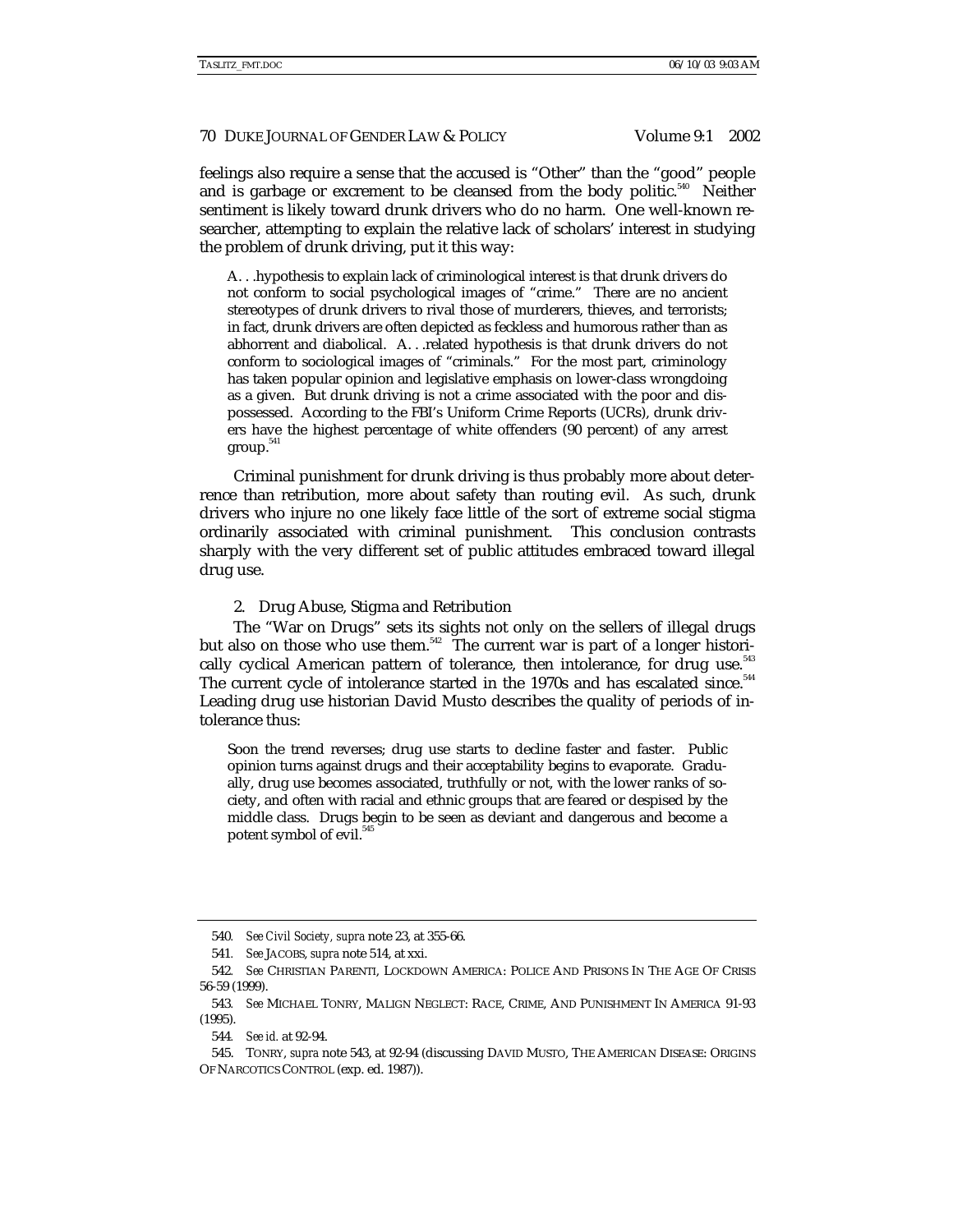Drug offense sentences have accounted for a substantial portion of the trebling of the United States' prison population since 1980.<sup>546</sup> New laws and enforcement practices foreseeably led to a disproportionate assault on poor minority communities, for example, because such drug users are the easiest to catch in the act given that drug sales in poor neighborhoods most often take place on the street.<sup>547</sup> This process in turn reinforced images of crime and criminals as evil, in part because they are seen as not of "the people" but rather different, outsiders.<sup>548</sup>

Vilification of drug users is so extreme that scholars have analogized our treatment of users to the treatment of Jews during Nazi Germany. "[I]llicit drug users are portrayed as the source of most crime in America."<sup>549</sup> As one Arizona detective explained, "Drugs, food stamps and guns are synonymous. If you find one, you'll find the others."<sup>550</sup> Just as the Nazis labeled Jews disease carriers, so do we label drug users, "[c]rack-using prostitutes" seen as spreading sexually transmitted diseases, including the deadly threat of AIDS.<sup>551</sup> But mere contact with users is deadly, even apart from the literal carrying of disease. Former drug Czar William Bennett explained, "First use invariably involves the free and enthusiastic offer of a drug by a friend. This friend—or 'carrier,' in epidemiological terms—is seldom a hard-core addict. . .A non-addict's drug use, in other words, is *highly* contagious."<sup>552</sup> Drug users, like the Jews in Nazi Germany, are portrayed as sexually loose, often homosexual, and enamored of sexual perversions.<sup>553</sup> Drug users are often labeled "crazy," engaging in "bizarre and frightening behavior," from staring at the sun until blinded to running naked while throwing dog feces.<sup>554</sup> Drug users are unfit to survive much less flourish, so we should waste no resources coddling them.<sup>555</sup> They are not parents, siblings, or children; not friends, co-workers, or religious supplicants. They are, instead, subhuman,<sup>556</sup> in the words of former President Reagan, creatures whom "[a]] Americans of good will are determined to stamp out... [as] parasites."<sup>557</sup> Drug users, like the Jews portrayed in Nazi propaganda, are "portrayed as an evergrowing group dangerous to the nation; self-preservation requires a war on

<sup>546</sup>*. See* TONRY*, supra* note 543, at 81-82.

<sup>547</sup>*. See id.* at 96-115.

<sup>548.</sup> *Cf.* Joseph E. Kennedy, *Monstrous Offenders and the Search for Solidarity Through Criminal Punishment*, 51 HASTINGS L.J. 829, 858-65 (2000) (drug offenders as "scapegoats" to be banished from the community).

<sup>549.</sup> RICHARD LAWRENCE MILLER, DRUG WARRIORS AND THEIR PREY: FROM POLICE POWER TO POLICE STATE 16 (1996).

<sup>550.</sup> KANSAS CITY TIMES, June 17, 1989, A1, A18.

<sup>551.</sup> MILLER, *supra* note 549, at 17.

<sup>552.</sup> Office of National Drug Control Strategy 10-11 (1989); *see also* DRUG POLICY 1989-1990: A REFORMER'S CATALOGUE 95 (Arnold S. Tebab & Kevin B. Zeese eds., 1989) (critiquing Bennett's position).

<sup>553</sup>*. See* MILLER, *supra* note 549, at 18-19.

<sup>554</sup>*. Id.* at 19.

<sup>555</sup>*. See id.* at 21.

<sup>556</sup>*. See id.* at 23.

<sup>557.</sup> RONALD REAGAN, PUBLIC PAPERS OF THE PRESIDENTS OF THE UNITED STATES: RONALD REAGAN (1991).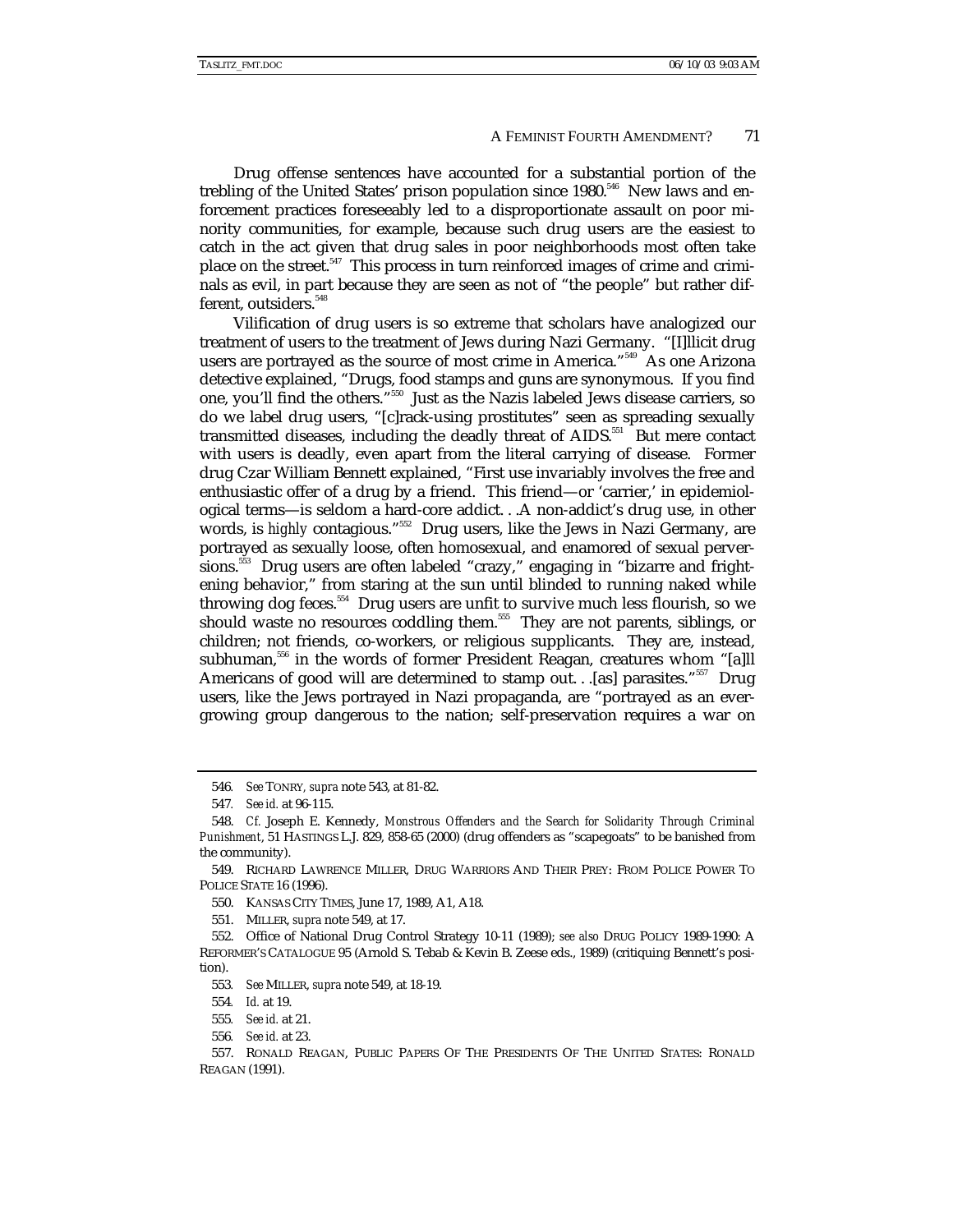them."<sup>558</sup> That war in turn requires ostracizing them, confiscating their property (forfeiture), and isolating or annihilating them by massively expanding their lengthy incarceration in prisons and jails.<sup>559</sup> In sharp contrast to the public perception of drunk drivers who cause no injuries to others, drug users are viewed as inherently evil, tainted vermin to be expelled from the body politic.

# 3. Implications for the Law on Administrative Searches

This difference in the social meaning ascribed to drunk drivers (ordinary folks with lapsed judgment) and drug abusers (true, dangerous criminals of the worst sort) may help to explain apparent inconsistencies in the United States Supreme Court case law distinguishing between administrative and criminalinvestigation-related searches and seizures. Remember that this distinction is *not* based on differences in the accused's subjective mental states but rather on something else. $^{560}$ 

The Court has treated drunk-driving roadblocks as serving a primarily administrative purpose. This is so even though the very evidence sought to serve that administrative purpose (protecting public safety) is simultaneously and necessarily evidence for use in an all-but-inevitable subsequent criminal DUI prosecution.<sup>561</sup> The Court has alleged that the *imminence* of the danger to public safety is what establishes the primary purposes' being administrative.<sup>562</sup> But that makes little sense. The immediacy of a danger may have a logical bearing on the reasonableness of a search, but it does not in any way alter its *purpose*. Moreover, many crimes raise grave and imminent dangers to physical safety (assault, rape, robbery, among many others),<sup>563</sup> so that point alone cannot distinguish administrative from criminal law enforcement purposes. If a search's purpose does not turn on a police officer's subjective intentions, it can instead best be understood as turning on the wider audience's—that is, society's—likely *perceived* intentions, intentions embodied in the commonly understood social function—the social meaning—of the search.<sup>564</sup> DUI prosecutions are not perceived as serving significant retributive functions, so the administrative purpose of protecting against risks to physical safety can be given preeminence.<sup>565</sup> On the other hand, the Court recently held in the *Edmond* case<sup>566</sup> that

<sup>558.</sup> MILLER, *supra* note 549, at 24.

<sup>559</sup>*. See id.* at ix-xi. For a powerful analysis of how the War on Drugs destroys individuals and families *see* SASHA ABRAMSKY, HARD TIME BLUES (2002).

<sup>560</sup>*. See supra* text accompanying notes 185-212.

<sup>561</sup>*. See supra* text accompanying notes 193-205.

<sup>562</sup>*. See supra* text accompanying notes 200-202.

<sup>563</sup>*. See, e.g.,* Model Penal Code §§ 211-22 (defining assault, rape, robbery, and other crimes involving generally imminent dangers of bodily or serious bodily injuries).

<sup>564</sup>*. Cf. Civil Society, supra* note 23, at 330-35 (discussing the importance of exploring likely audience interpretations of criminal actions as the audience's probable emotional response while condoning such interpretations and responses only when they are consistent with political morality).

<sup>565</sup>*. See supra* text accompanying notes 514-41.

<sup>566. 531</sup> U.S. 32 (2000) ("Only with respect to a smaller class of offenses, however, is society confronted with the type of *immediate, vehicle-bound threat to life and limb* that the sobriety checkpoint in *Sitz* was designed to eliminate," *Id*. at 43; however, "the Fourth Amendment would almost certainly permit an appropriately tailored roadblock set up to thwart an *imminent* terrorist attack . . . ." *Id*. at 44.) (emphasis added); *see also, supra* text accompany notes 199-207 (discussing *Edmond*). *But see*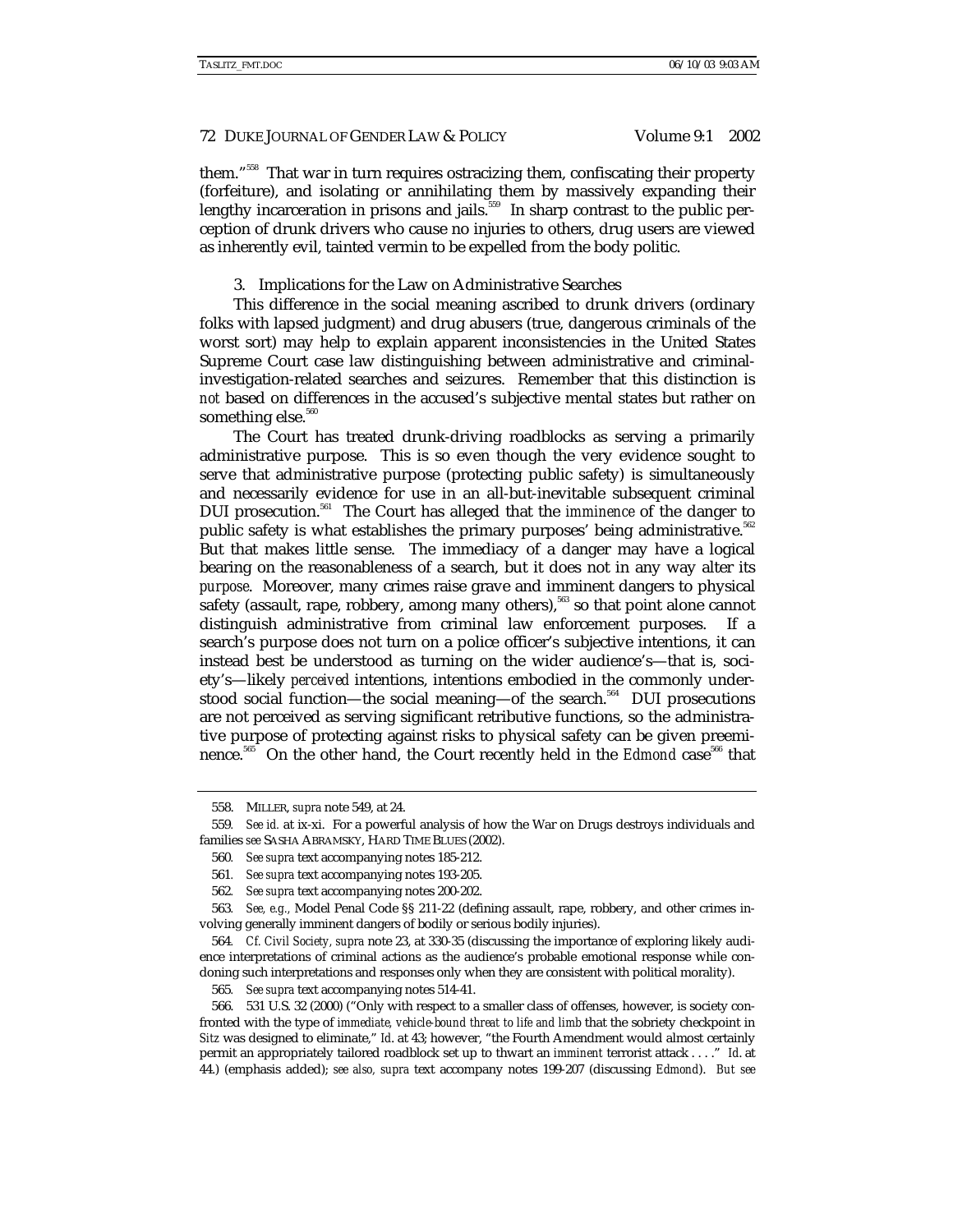drug interdiction roadblocks serve the primary purpose of serving criminal prosecution, the Court again partly relying on the flawed no-imminent-danger distinction. A more persuasive distinction is the greater social opprobrium attached to drug users captured in the War on Drugs.<sup>567</sup>

The importance of this distinction in social meanings is highlighted by a comparison to drug courts. These courts offer drug offenders, and sometimes other sorts of offenders who happen to have a drug problem, the option of participating in an intensive court-monitored treatment program rather than the normal and complete criminal adjudication process.<sup>568</sup> Sometimes this option is offered before a plea (successful treatment resulting in case-dismissal), sometimes post-plea, and sometimes post-trial-conviction but pre-sentence.<sup>569</sup> Drug courts fuse two perspectives on drug use: the moral (drug use is evil) and the therapeutic (drug use is a disease).<sup>570</sup> Drug courts differ from ordinary criminal courts in being less adversarial, more judicially activist, more reliant on shame and approval, and deeply interventionist in defendants' everyday lives.<sup> $571$ </sup> These courts' stress on therapy makes an accused's emotivist expression—revealing the most intimate details of his family background, sexual relations, and emotional life—central to his rehabilitation.<sup>572</sup> Correspondingly, it gives courts license to regulate all the areas of a drug user's life, sometimes including random day or nighttime home searches without individualized suspicion.<sup>573</sup> The judges often applaud such searches not only because they deter drug use but also because they enable the court to undertake other interventions, such as couples counseling, anger management, parenting classes, and undercutting associations with the "wrong people."<sup>574</sup> These interventions may extend for long periods of monitoring—beyond likely prison sentences—where necessary to get a user "straight."<sup>575</sup> Such all-encompassing "treatment" is neither experienced by the users as, nor seen by the courts as, truly "voluntary" because a refusal to participate means imprisonment.<sup>576</sup> The onerous conditions of drug court programs—far more demanding than ordinary probation—are likewise experienced by accused and court alike as retributive.<sup>577</sup>

C.S. Lewis, writing in 1953, described extensive "rehabilitative" efforts by the criminal justice system as anything but true therapy: "The things done to the criminal, even if they are called cures, will be just as compulsory as they were in

- 571*. See id.* at 63-84.
- 572*. See id.* at 170-72, 181-88.
- 573*. See* NOLAN, *supra* note 568, at 202-03.

- 575*. See id.* at 196-98.
- 576*. See id.* at 199-201.

*Edmond*, 531 U.S. at 48 (Rehnquist, J., dissenting) (rejecting imminent physical danger as distinguishing drunk driving from drug interdiction roadblocks).

<sup>567</sup>*. See generally* MILLER, *supra* note 549 (analyzing the demonization of drug users in the War on Drugs).

<sup>568</sup>*. See* JAMES L. NOLAN, JR., REINVENTING JUSTICE: THE AMERICAN DRUG COURT MOVEMENT 5 (2001).

<sup>569</sup>*. See id.* at 41.

<sup>570</sup>*. See id.* at 15-17.

<sup>574</sup>*. Id.* at 203.

<sup>577</sup>*. See id.* at 51-57, 170-71; *see also* Hampton, *supra* note 510, at 1685, 1687-98 (1992) (discussing the strong retributive component of forced sex therapy for those convicted of sexual assault).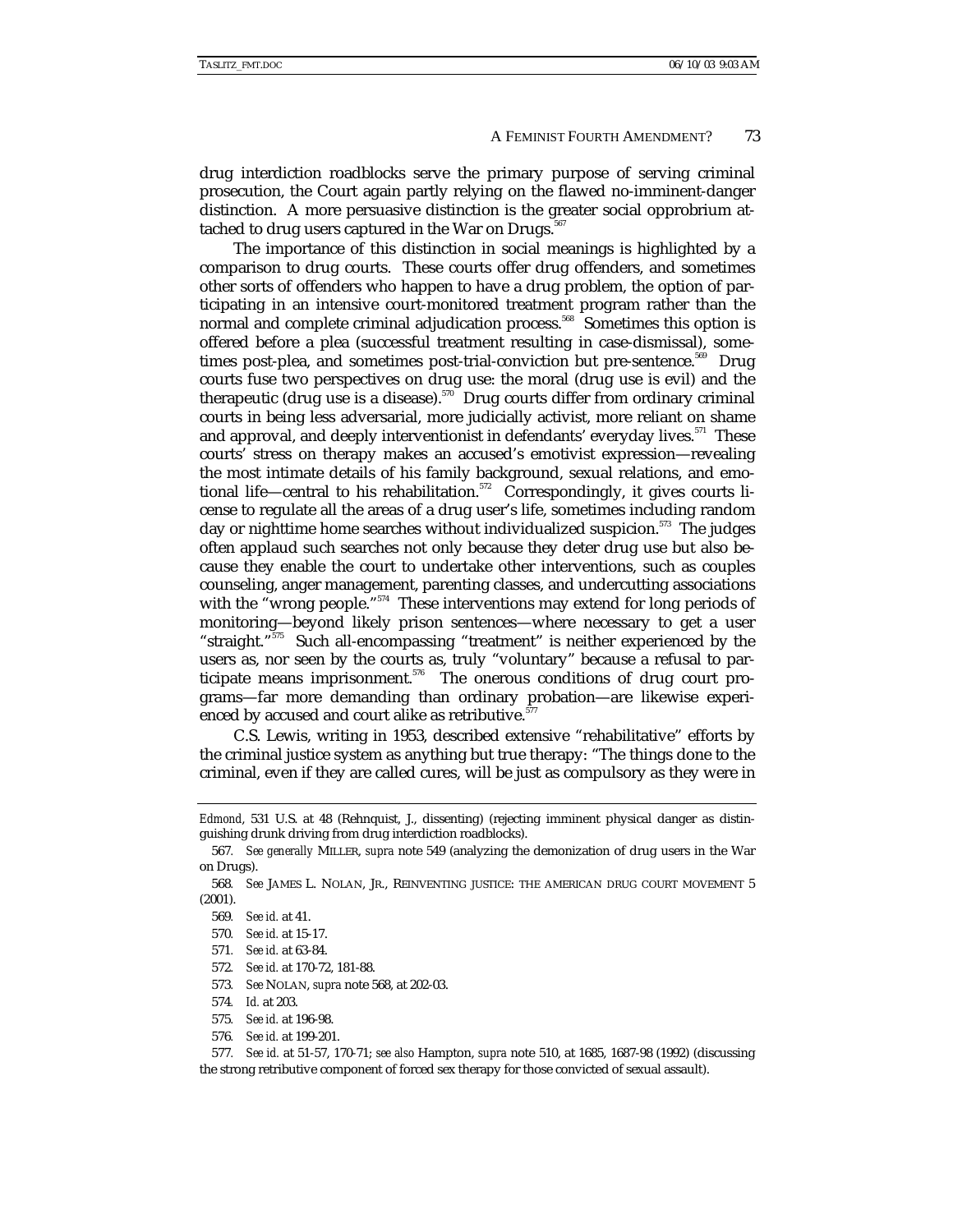## 74 DUKE JOURNAL OF GENDER LAW & POLICY Volume 9:1 2002

the old days when we called them punishments."<sup>578</sup> The American Friends Service Committee similarly has said: "When we punish the person and simultaneously try to treat him, we hurt the individual more profoundly and more permanently than if we merely imprison him for a specific length of time."<sup>579</sup> C.S. Lewis again cautioned:

[T]hey are not punishing, not inflicting only healing. But do not let us be deceived by a name. To be taken without consent from my home and friends; to lose my liberty; to undergo all those assaults on my personality which modern psychotherapy knows how to deliver; to be re-made after some pattern of "normality" hatched in a Viennese laboratory to which I never professed allegiance; to know that this process will never end until either my captors have succeeded or I grown wise enough to cheat them with apparent success—who cares whether this is called Punishment or not?<sup>580</sup>

Modern drug courts similarly try to restructure the individual in the image chosen by the state.<sup>581</sup> The bottom line is this: all parties understand that when the criminal courts enter the picture, retribution and the social stigma associated with even potential criminal conviction remain central to even the most "therapeutic" of programs.<sup>582</sup> The police play an especially important symbolic role in this process. Police serve many functions—order maintenance, citizen assistance, and investigating and prosecuting crime.<sup>583</sup> Both because of safety con-

582*. See* NOLAN*, supra* note 568, at 205-06. Nolan posits that,

[A]rguably, the drug legalization debate is best framed according to a just desert understanding of the purpose for punishment. From this vantage point, those in favor of legalization view the harsh sentences as disproportional to the offense ofdrug use. Those opposed to the legalization of drugs argue that involvement with drugs deserves some form of criminal sanction. Those in the middle view certain drug offenses (e.g., selling narcotics to minors) as deserving strict sentences and others (e.g., recreational use of marijuana) as perhaps warranting no penalty at all. Regardless of one's position, the questions are still the same. Are the laws just? Are the sentences proportional to the offense? The contours of the drug legalization debate, as such, rely on a just desert notion of justice. But the drug court circumvents the legalization debate altogether. It does not make drug use a wholly medical matter, because it does not remove the social control of drugs from the legal world. Rather the therapeutic and legal views are intertwined. The drug courts employ the knowledge and expertise of the therapeutic worldview, but in the very center of the criminal adjudication process.

*Id.*

583*. See, e.g.,* DAVID H. BAYLEY, POLICE FOR THE FUTURE 15-35 (1994) (discussing the investigation and prosecution of crime); SUSAN L. MILLER, GENDER AND COMMUNITY POLICING 99-117 (1999) (examining citizen assistance); BERNARD E. HARCOURT, ILLUSION OF ORDER: THE FALSE PROMISE OF BROKEN WINDOWS POLICING 23-55 (2001) (discussing the maintaining of order). *See generally* JAMES

<sup>578.</sup> C.S. LEWIS, *The Humanitarian Theory of Punishment*,6RES JUDICATAE 224, 224 (June 1953).

<sup>579.</sup> AMERICAN FRIENDS SERVICE COMMITTEE, STRUGGLE FOR JUSTICE: A REPORT ON CRIME AND PUNISHMENT IN AMERICA 147-48 (1971).

<sup>580.</sup> LEWIS, *supra* note 578, at 227.

<sup>581</sup>*. See* Peggy Fulton Hora et al*., Therapeutic Jurisprudence and the Drug Court Movement: Revolutionizing the Criminal Justice System's Response to Drug Abuse and Crime in America,* 74 NOTRE DAME L. REV. 439, 522-23 (1999) (generally defending the movement yet acknowledging that drug court "requirements may prove more onerous than the traditional court sanctions for the same offense" and "generally obligate a defendant to make more frequent court appearances and force the defendant to undertake forms of treatment which place more burdens on the defendant than normal probation"); *see also*, NOLAN, *supra* note 568, at 194-204 (summarizing ways in which drug courts seek to restructure the individual).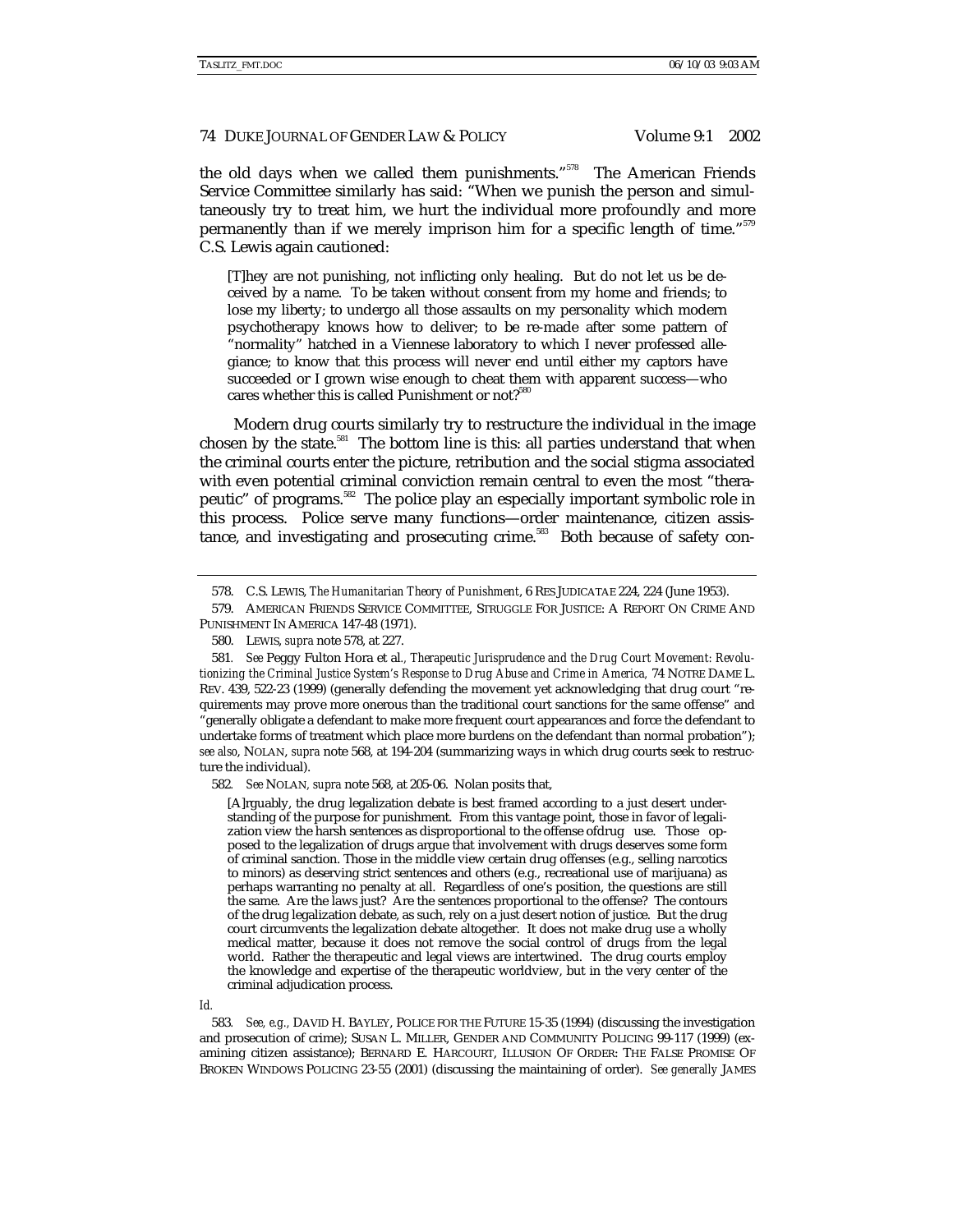cerns and the "not-a-true-crime" nature of DUI, police DUI roadblocks can easily be seen as serving order maintenance and safety protection functions. But drug interdiction roadblocks are more likely seen as policing serving its function of aiding in the investigation and potential prosecution of crime, in effect, the first stop on a road that may lead to the criminal courthouse door.<sup>584</sup> If that is right, then police involvement in a scheme to gather evidence of drug use in a manner that maximizes the chances of using that evidence in a later criminal trial; that involves the police in close monitoring of "treatment" programs; and that threatens criminal prosecution as the penalty for disobedience—all of which were true in *Ferguson*<sup>585</sup>—should carry similar social stigma. There is little to distinguish the pre-trial coercion of treatment in criminal drug courts from the pre-trial coerced treatment in *Ferguson*.

But the stigma affixed to the women's conduct in *Ferguson* was amplified still further because the crimes alleged were not simply drug use but child abuse.<sup>586</sup> That distinction—involving the stigma of violent crimes against one's child—implicated a serious breach of our deepest concepts of motherhood.<sup>587</sup> That in turn made the retributive purposes of the actual and threatened punishment associated with the investigatory searches in *Ferguson* all the more powerful.

## 4. Motherhood's Meaning

To be a mother in our culture is to take upon oneself the obligations of "preservative love, nurturance, and training" of one's children as a substantial life responsibility.<sup>588</sup> Preservation of the child's physical health and security is historically the preeminent of these demands.<sup>589</sup> "A mother who callously endangers her child's well-being is simply not doing maternal work."<sup>590</sup> Indeed, when such endangerment is intentional or extreme, the mother becomes a "monster," a hideous creature whose very survival endangers all that holds society together.<sup>591</sup> Children, hearth, and home collapse when a mother fails to fit her assigned role.

Susan Smith was the classic mother-turned-monster, a "small-town Medea who could not be allowed to live."<sup>592</sup> In July 1995, Smith, then aged 23, was convicted by a South Carolina jury of murdering her two children, three-year-old

- 587*. See infra* text accompanying notes 26-27.
- 588*. See* SARA RUDDICK, MATERNAL THINKING 17-18 (1995).

590*. Id.*

591*. See* EDWARD J. INGEBRETSEN, AT STAKE: MONSTERS AND THE RHETORIC OF FEAR IN PUBLIC CULTURE 1-17, 99-123 (2001) (defining "monstrosity" and explaining its connection to motherhood). Ingebretsen continues: "In the emotional shorthand of family values, monstrosity lurks, particularly, in those who repudiate gender or fail it—the homosexual or the bad mother." *Id.* at 121; *see also* Kennedy, *supra* note 548, at 835-45, 858-68 (2000) (arguing that retributive punishment promotes social solidarity under modern circumstances by marking criminals as "monsters").

LARDNER & THOMAS REPPETTO, NYPD: A CITY AND ITS POLICE (2000) (tracing changing functions and social roles of the police over time in one of America's premier cities).

<sup>584</sup>*. See supra* text accompanying notes 193-205.

<sup>585</sup>*. See supra* text accompanying notes 36-61 (summarizing *Ferguson* case facts).

<sup>586</sup>*. See supra* text accompanying notes 24-25 (summarizing crimes alleged in the *Ferguson* case).

<sup>589</sup>*. See id.*

<sup>592.</sup> INGEBRETSEN, *supra* note 591, at 99.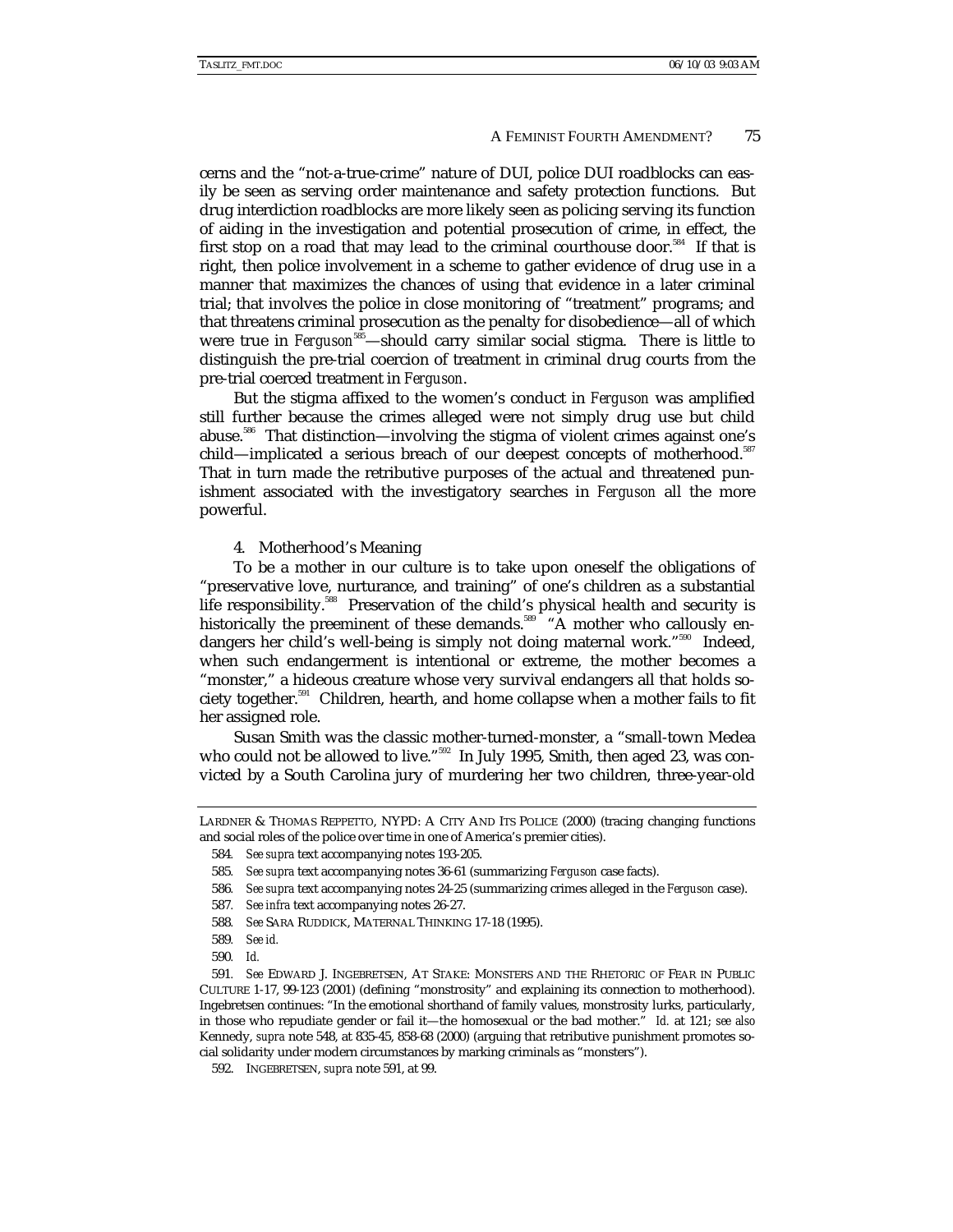Michael and fourteen-month-old Alex.<sup>593</sup> Nine months earlier, Smith had told police officers that an African-American male forced her out of her car at gunpoint, kidnapping her two children and stealing her car.<sup>594</sup> Nine days later she confessed to strapping the boys into the car and rolling it into a nearby lake.<sup>595</sup>

The media described her act as "unspeakable," arguably because it offended our view of children as symbols of the very reason for the existence of culture and family and of the home as a "haven for domestic virtue."<sup>596</sup> One scholar summarized the public's reaction:

Numerous reports vented upon the question, "Why does a mother kill her child?" "A shocked South Carolina town asks: "Why?" intoned the *USA Today*. A woman interviewed on NPR says, "I just can't imagine any mother doing that." In some disheartening way, as the narrative cycle concluded in the July, 1995 trial, it seemed clear that the story line was ideologically directed to make such statements possible. . .One headline asked, or rather declared, "Mothers Wonder: How?" Another report notes that Smith (and Pauline Zile [another mom who killed her children]) will suffer "great pain"—not primarily for the deaths of their children but, in addition, for charges even more daunting than these. The two women are guilty of "betraying motherhood," indeed, but also of betraying the "rest of the country," *and*, finally, for "all the frightened little children who will be lost or kidnapped from now on."<sup>597</sup>

Pregnant addicts, like the women in *Ferguson*, are not seen as much better than baby killers like Susan Smith.<sup>598</sup> Political scientist Iris Marion Young explains:

The level of passion directed against pregnant addicts often seems higher than that felt for most ordinary criminals. It is not just anyone who has harmed her baby as, for example, by shooting it up with cocaine. It is the child's *mother*. The mother is supposed to be the one who sacrifices herself, who will do anything for her child, who will preserve and nurture it. That's what mothering *means*. The rage directed at pregnant addicts unconsciously recalls the feeling that we all had as children of rage toward our mothers who were not always there for us, did not always respond to our needs and desires, and sometimes pursued their own purposes and desires. The mother who harms her child is not merely a criminal; she is a monster.<sup>599</sup>

The stigmatizing rage felt toward pregnant mothers is enhanced when those mothers are black.<sup>600</sup> Black women are disproportionately more likely than

<sup>593</sup>*. Id.* at 101.

<sup>594</sup>*. Id.*

<sup>595</sup>*. Id.*

<sup>596</sup>*. Id.* at 102*.*

<sup>597.</sup> INGEBRETSEN, *supra* note 591, at 104.

<sup>598</sup>*. See* IRIS MARION YOUNG, INTERSECTING VOICES: DILEMMAS OF GENDER, POLITICAL PHILOSOPHY, AND POLICY 77-80 (1997) (explaining that, and why it is so).

<sup>599</sup>*. Id.* at 77-78.

<sup>600</sup>*. See id.* at 78. *See also* Dorothy E. Roberts, *Punishing Drug Addicts Who Have Babies: Women of Color, Equality, and the Right of Privacy*, 104 HARV L. REV. 1419 (1991) (focusing especially on the policy implications of race intersecting with drug-addicted motherhood). For a more general analysis of the stigmatization of black women more broadly, and black motherhood specifically, *see* MICHAEL PORTER, THE CONSPIRACY TO DESTROY BLACK WOMEN (2001).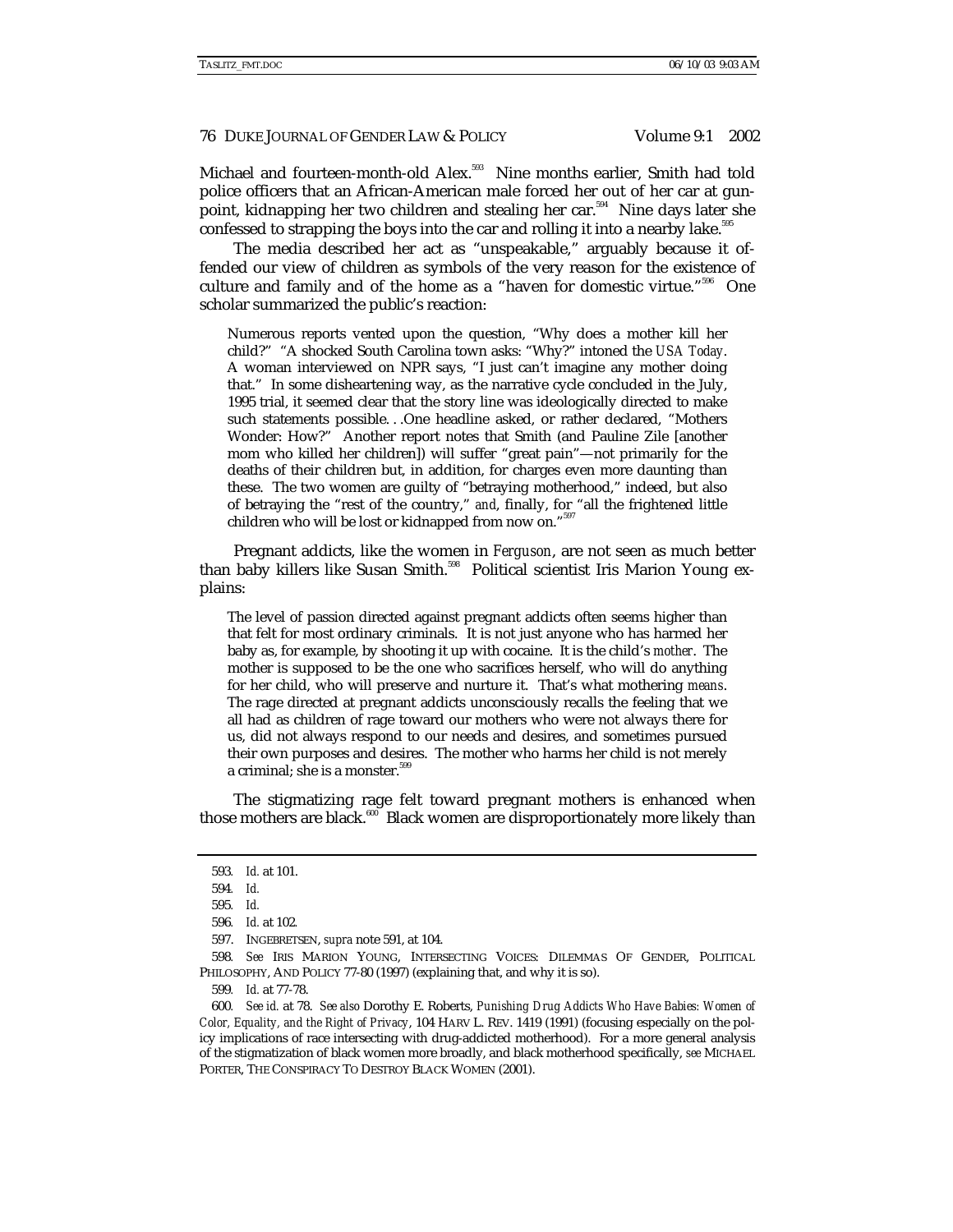white women to be in a lower economic class, bringing them more frequently into contact with state institutions so that they will more probably be punished than will be whites.<sup>601</sup> Black motherhood has from the dawn of the republic been devalued in the white mind.<sup>602</sup> "In the tradition of American racial attitudes, all black women are by definition not 'good' mothers, and it would be best if they did not bear children at all."<sup>603</sup> Black mothers, like the women in *Ferguson*, already bear a stigmatic mark by nature of their skin color.<sup>604</sup> Black pregnant drug addicts, again like those in *Ferguson*, confirm by their conduct the white assumption that black mothers are inherently unworthy: natural criminals.

The combination, therefore, of race, class, breached motherly obligations, extensive police involvement directed toward prosecution, and the women's being charged with the "true" crime of drug abuse carried a powerful social message that the drug testing and treatment program in *Ferguson* had the primary "programmatic" purpose of marking the pregnant patients as criminal suspects rather than as subjects of the state's administrative goals of patient safety and health.

## VI. CONCLUSION

The *Ferguson* case is best understood in the light of feminist theory concerning consent and social meaning. Feminist consent theory reveals the importance of a variable notion of consent sensitive to the relative power imbalances between the parties. Moreover, the idea of consent is a robust one, requiring more than simple "voluntariness." Consent must also be meaningfully knowing and intelligent.<sup>605</sup> But even voluntariness, feminists teach, requires far more protection than the absence of actual or threatened physical or mental torture. Coercive offers taking advantage of relationships of dependence and trust are involuntary.<sup>606</sup> In *Ferguson*, physicians took advantage of their poverty stricken patients' trust and need to obtain their uninformed agreement to certain medical tests. These physicians then used those tests to give the patients offers they could not refuse: mandatory, involuntary therapy or prison.<sup>607</sup> That is not a "consensual" choice.

This feminist analysis raises broader questions, however, of the wisdom of current consent doctrine. Granted, ordinary police encounters with suspects on streets or buses do not involve the sort of relationship of physician-patient trust present in *Ferguson*. Nevertheless, there is hardly an absence of power imbalances (favoring the state) or implicit coercion in such everyday police-citizen

<sup>601</sup>*. See* YOUNG*, supra* note 598, at 78.

<sup>602</sup>*. See id.*

<sup>603</sup>*. See id.*

<sup>604</sup>*. See generally* CRITICAL RACE FEMINISM:AREADER 125-64 (Adrien Katherine Wing ed., 1997) (tracing various ways in which our culture stigmatizes black motherhood).

<sup>605</sup>*. See supra* Part IV (summarizing feminist consent theory).

<sup>606</sup>*. See supra* text accompanying notes 281-87 (discussing feminist notions of voluntariness and the importance of threats and coercive offers).

<sup>607</sup>*. See supra* text accompanying notes 36-61 (summarizing the *Ferguson* facts and analyzing their significance).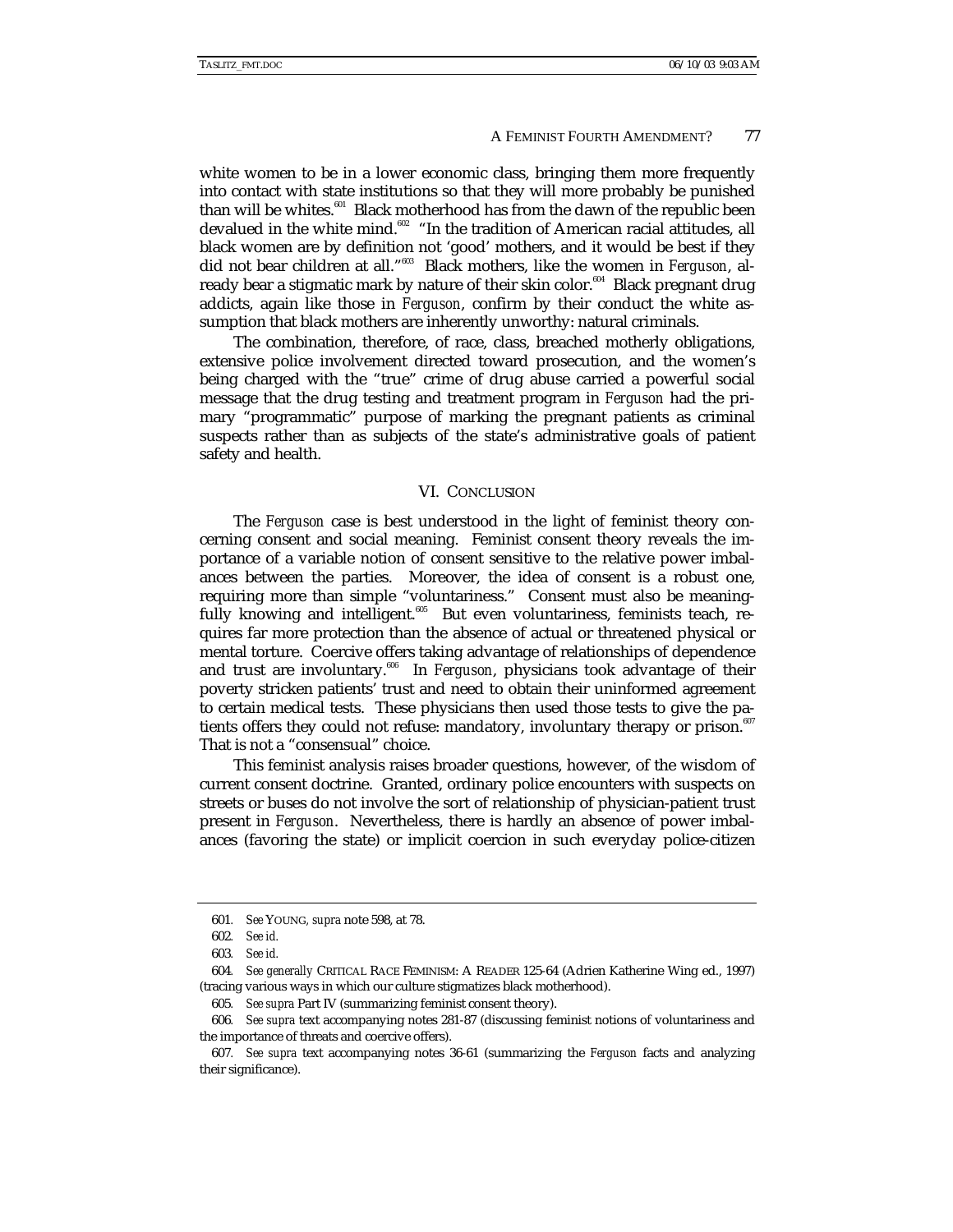interactions.<sup>608</sup> Nor can the existence of some measure of knowing awareness of the right to say "no" or intelligent appreciation of the consequences of agreeing to a search be entirely ignored in any rational definition of "consent."<sup>609</sup> Perhaps "consent" does not identify a one-size-fits-all concept, but neither does it justify equating itself with mere voluntariness, and a weak form of voluntariness at that.

Feminist social meaning theory offers for the first time a coherent way to distinguish between administrative and criminal-investigation-related searches.<sup>610</sup> The Court has said that "programmatic administrative purposes," not subjective desires, identify a search as "administrative."<sup>611</sup> Yet the irrelevance of subjective purposes skirts this question: what is the alternative? The most plausible perception of the audience at which a suspicionless or low suspicion search is aimed is an alternative, "objective" way to identify a search's "programmatic" purpose. "Plausible perceptions" can include the idea of social meaning.<sup>612</sup> Drunk driving is technically a crime, but where no person or property is harmed, it neither elicits significant public demands for retribution nor significantly stigmatizes a guilty party's name.<sup>613</sup> But drug abusers are perceived as evil social infections to be purged from the body politic.<sup>614</sup> Mothers who abuse their children are considered particularly reprehensible, and this condemnation is magnified for poor black women.<sup>615</sup> Searches of pregnant black drug addicts for evidence of drug abuse presumed harmful to their soon-to-beborn children thus carry the kind of status diminishing stigma associated with ensnarement in the criminal justice system. Such searches are thus best seen as being done for the purposes of criminal rather than administrative prosecution. Although the Court has labeled several types of searches for evidence of drug abuse "administrative," none of these searches carried the additional stigma of breached maternal obligation, child abuse, and racial and class criminality stereotyping.<sup>616</sup> These are distinctions in social meaning that help to reconcile the apparent inconsistencies in the doctrine.

Nevertheless, a social meaning focus can also call the wisdom of existing doctrine into question. Pressing need, such as avoiding train accidents by

<sup>608</sup>*. See* DAVID COLE, NO EQUAL JUSTICE 27-34 (2001) (describing the power imbalances in ordinary "consensual" searches).

<sup>609</sup>*. See supra* text accompanying notes 288-99 (discussing importance of information and understanding to consent).

<sup>610</sup>*. See supra* Part V.B.3 (discussing significance of social meaning theory for administrative searches summarized).

<sup>611</sup>*. See Ferguson*, 532 U.S. at 81-84.

<sup>612</sup>*. See supra* text accompanying notes 463-500.

<sup>613</sup>*. See supra* Part V.B.1 (discussing minimal social stigma from drunk driving absent injury or accidents).

<sup>614</sup>*. See supra* Part V.B.2 (discussing how drug abusers today face extreme social ostracism and stigmatization).

<sup>615</sup>*. See supra* text accompanying notes 600-04 (discussing public images of pregnant black women).

<sup>616</sup>*. See* TASLITZ & PARIS, *supra* note 2, at 349-70 (summarizing administrative search cases up to 1997); ANDREW E. TASLITZ & MARGARET L. PARIS, 2001 SUPPLEMENT, CONSTITUTIONAL CRIMINAL PROCEDURE 26-40 (2001) (summarizing administrative search cases between and including 1997 and 2001).